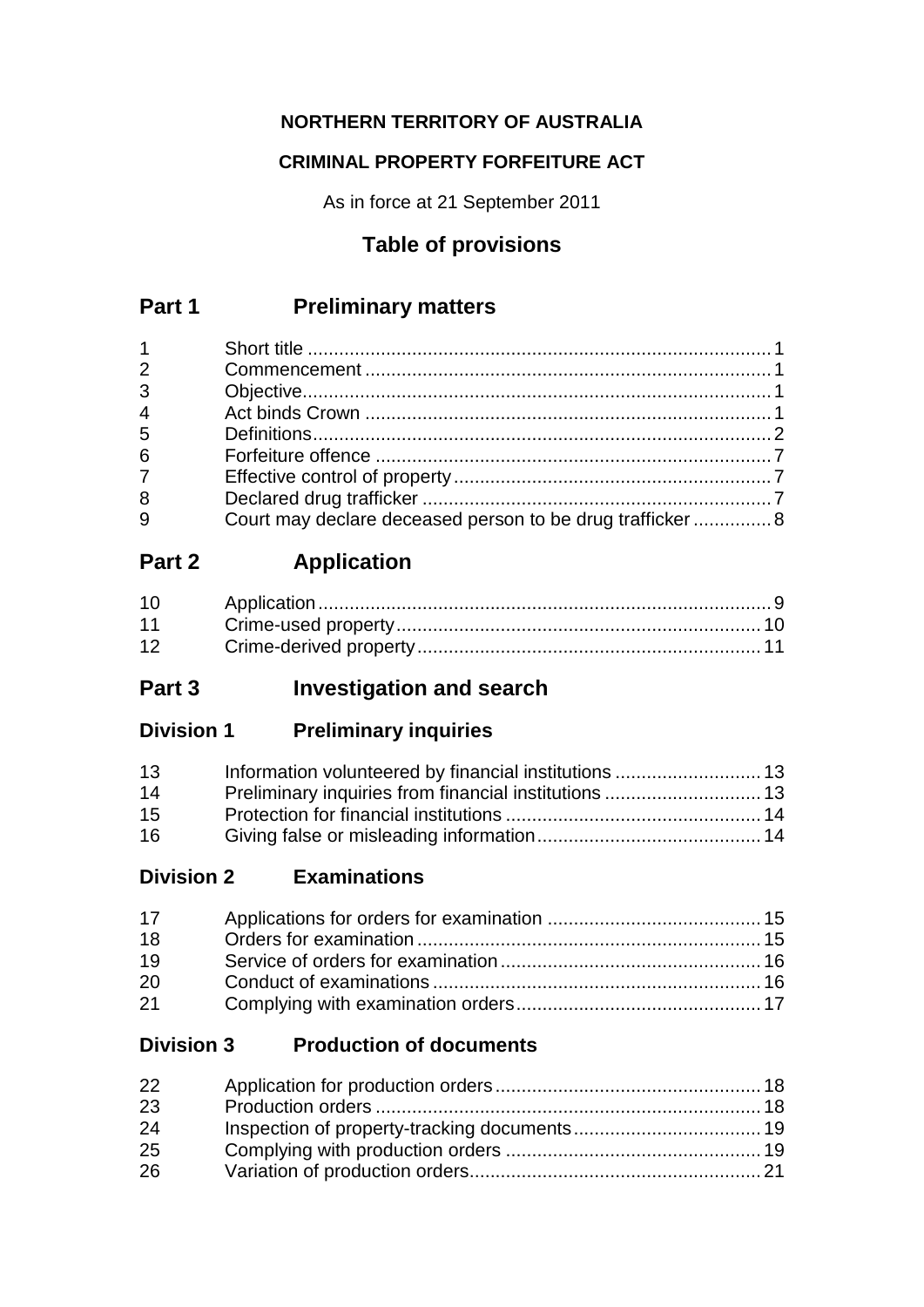| 27                                                       |                                                                                                                                                                                    |  |
|----------------------------------------------------------|------------------------------------------------------------------------------------------------------------------------------------------------------------------------------------|--|
| <b>Division 4</b>                                        | <b>Monitoring financial transactions</b>                                                                                                                                           |  |
| 28<br>29<br>30                                           |                                                                                                                                                                                    |  |
| <b>Division 5</b>                                        | <b>Secrecy requirements</b>                                                                                                                                                        |  |
| 31<br>32                                                 |                                                                                                                                                                                    |  |
| <b>Division 6</b>                                        | Detention, search and seizure                                                                                                                                                      |  |
| 33<br>34<br>35<br>36<br>37<br>38                         |                                                                                                                                                                                    |  |
| Part 4                                                   | <b>Ensuring property remains available for</b>                                                                                                                                     |  |
|                                                          | forfeiture                                                                                                                                                                         |  |
| <b>Division 1</b>                                        | Seizure of property and interim restraining<br>order                                                                                                                               |  |
| 39<br>40                                                 |                                                                                                                                                                                    |  |
| <b>Division 2</b>                                        | Restraining orders in relation to property                                                                                                                                         |  |
| 41<br>42<br>43<br>44<br>45<br>46<br>47<br>48<br>49<br>50 | Restraining order in relation to specified property 31<br>Restraining orders in relation to property of named persons 32<br>Statutory declaration required from person served with |  |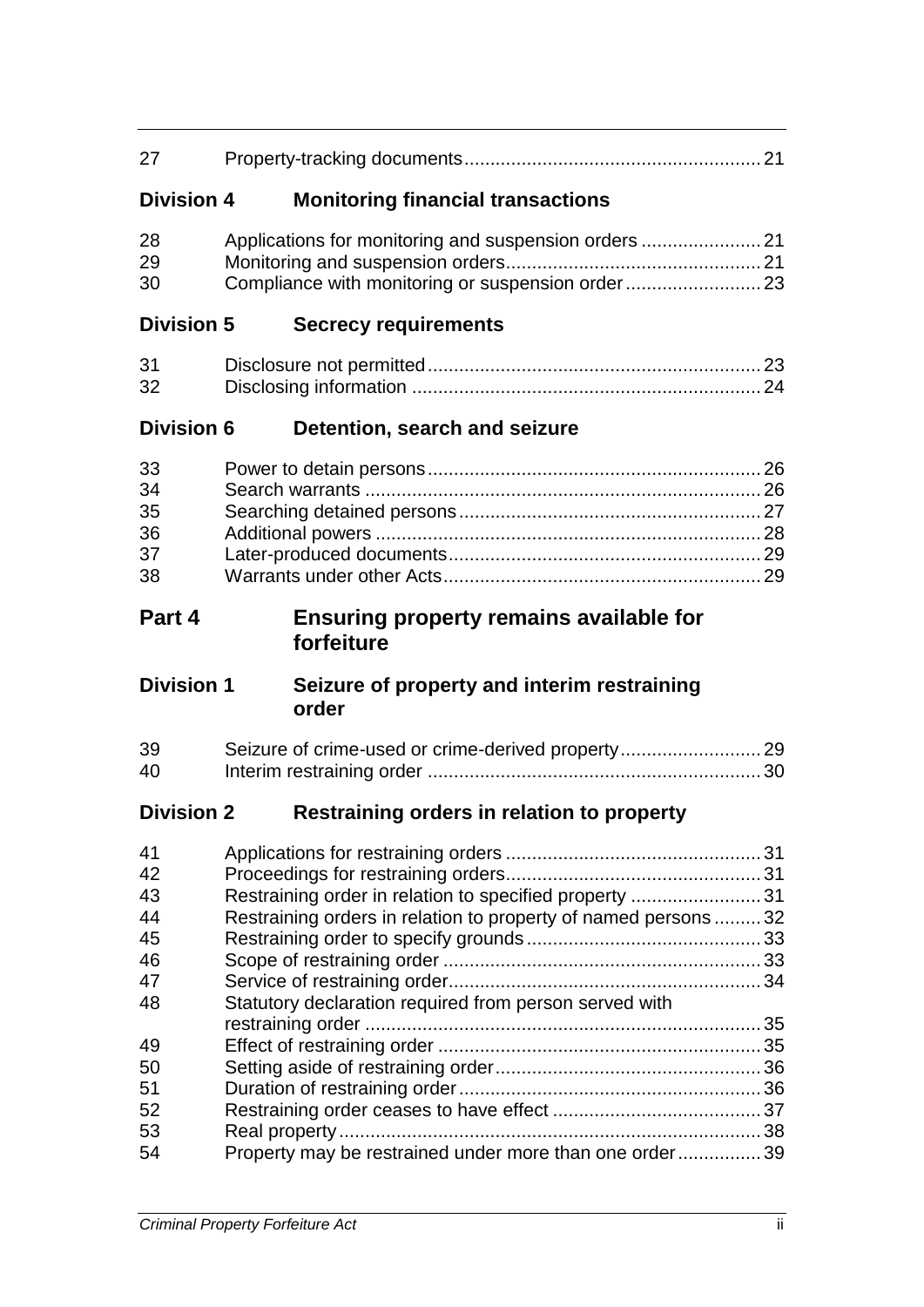## **Division 3 Dealing with seized or restrained property**

| 55 |                                                               |  |
|----|---------------------------------------------------------------|--|
| 56 |                                                               |  |
| 57 |                                                               |  |
| 58 | Effect of dealing in property subject to restraining order 41 |  |

## **Part 5 Objections to restraint of property**

| Setting aside restraining order – crime-used property  42    |  |
|--------------------------------------------------------------|--|
| Setting aside restraining order - crime-derived property  44 |  |
| Setting aside restraining order – other property 45          |  |
|                                                              |  |
|                                                              |  |

# **Part 6 Proceedings for declarations**

## **Division 1 Unexplained wealth declaration**

| 67 | Application for unexplained wealth declaration 47 |  |
|----|---------------------------------------------------|--|
| 68 |                                                   |  |
| 69 |                                                   |  |
| 70 |                                                   |  |
| 71 |                                                   |  |
| 72 |                                                   |  |

# **Division 2 Criminal benefit declaration**

| 73 |                                                               |  |
|----|---------------------------------------------------------------|--|
| 74 |                                                               |  |
| 75 | Criminal benefit declaration – crime-derived property 51      |  |
| 76 | Criminal benefit declaration – unlawfully acquired property51 |  |
| 77 |                                                               |  |
| 78 |                                                               |  |
| 79 |                                                               |  |
| 80 |                                                               |  |

## **Division 3 Crime-used property substitution declaration**

| 81 | Application for crime-used property substitution declaration53 |  |
|----|----------------------------------------------------------------|--|
| 82 |                                                                |  |
| 83 |                                                                |  |
| 84 |                                                                |  |
| 85 |                                                                |  |
| 86 |                                                                |  |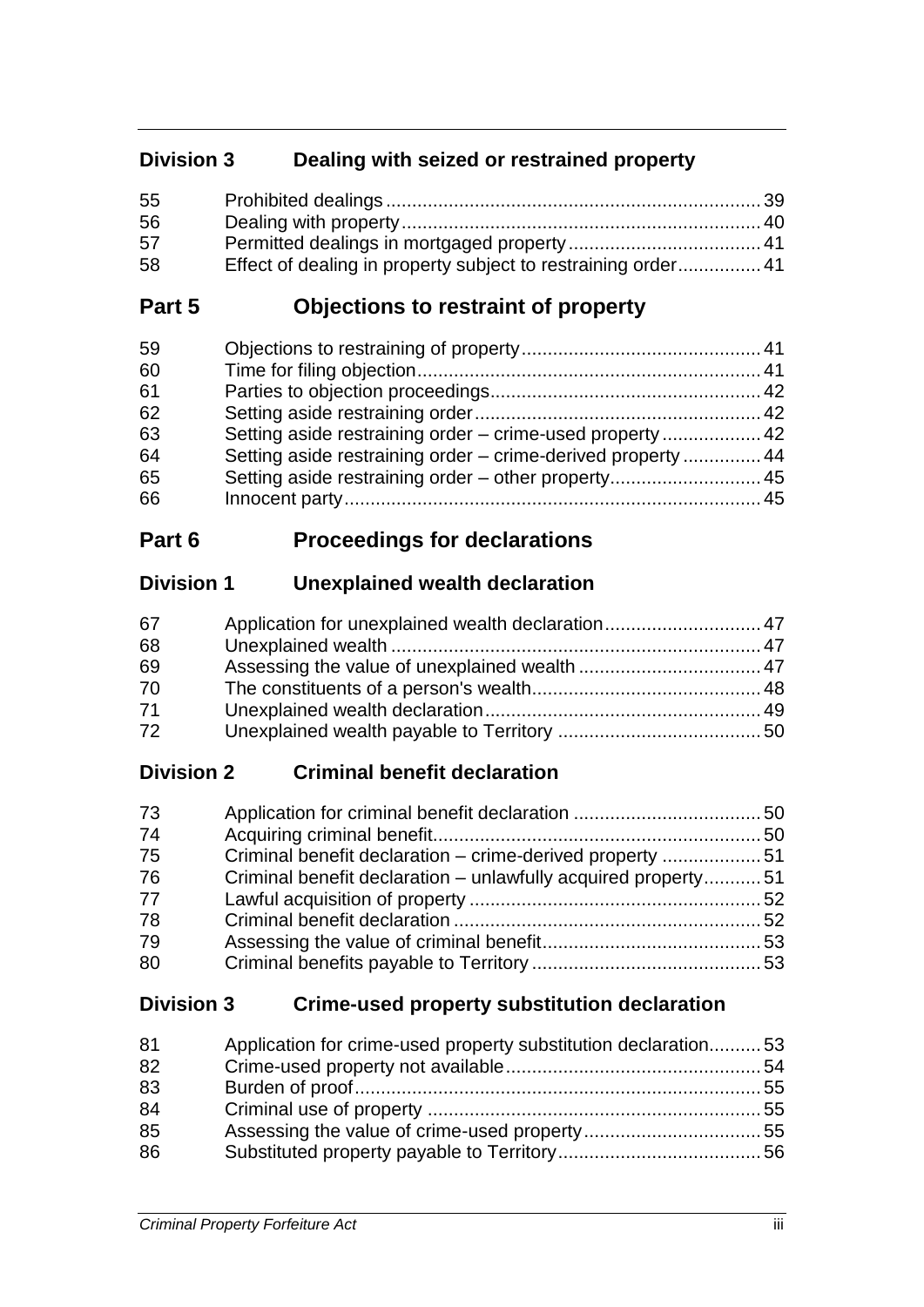# **Part 7 Satisfaction of liability to territory**

| <b>Division 1</b> | <b>General</b> |
|-------------------|----------------|
|                   |                |
|                   |                |

| 87<br>88<br>89<br>90   | Nexus between restraint and forfeiture not necessary57 |                                                                                                                                 |  |
|------------------------|--------------------------------------------------------|---------------------------------------------------------------------------------------------------------------------------------|--|
| <b>Division 2</b>      |                                                        | Use of effectively controlled property or gift to<br>meet liability                                                             |  |
| 91<br>92<br>93         |                                                        | Property not owned by respondent available for forfeiture  57<br>Limitation on forfeiture of effectively controlled property 58 |  |
| <b>Division 3</b>      |                                                        | <b>Forfeiture of property</b>                                                                                                   |  |
| <b>Subdivision A</b>   |                                                        | Property of declared drug trafficker                                                                                            |  |
| 94                     |                                                        | Forfeiture of declared drug trafficker's property 58                                                                            |  |
| <b>Subdivision B</b>   |                                                        | Crime-used property and crime-derived property                                                                                  |  |
| 95<br>96<br>97         |                                                        |                                                                                                                                 |  |
| <b>Subdivision C</b>   | property                                               | Criminal benefits, unexplained wealth and substituted                                                                           |  |
| 98<br>99<br>100<br>101 |                                                        |                                                                                                                                 |  |
| <b>Subdivision D</b>   |                                                        | General                                                                                                                         |  |
| 102<br>103<br>104      |                                                        | Notice of forfeiture of land or other registrable property  60                                                                  |  |
| Part 8                 |                                                        | Management of seized, restrained and<br>forfeited property                                                                      |  |
| <b>Division 1</b>      |                                                        | Control and management of property                                                                                              |  |
| 105<br>106             |                                                        | Management of restrained or forfeited property 62                                                                               |  |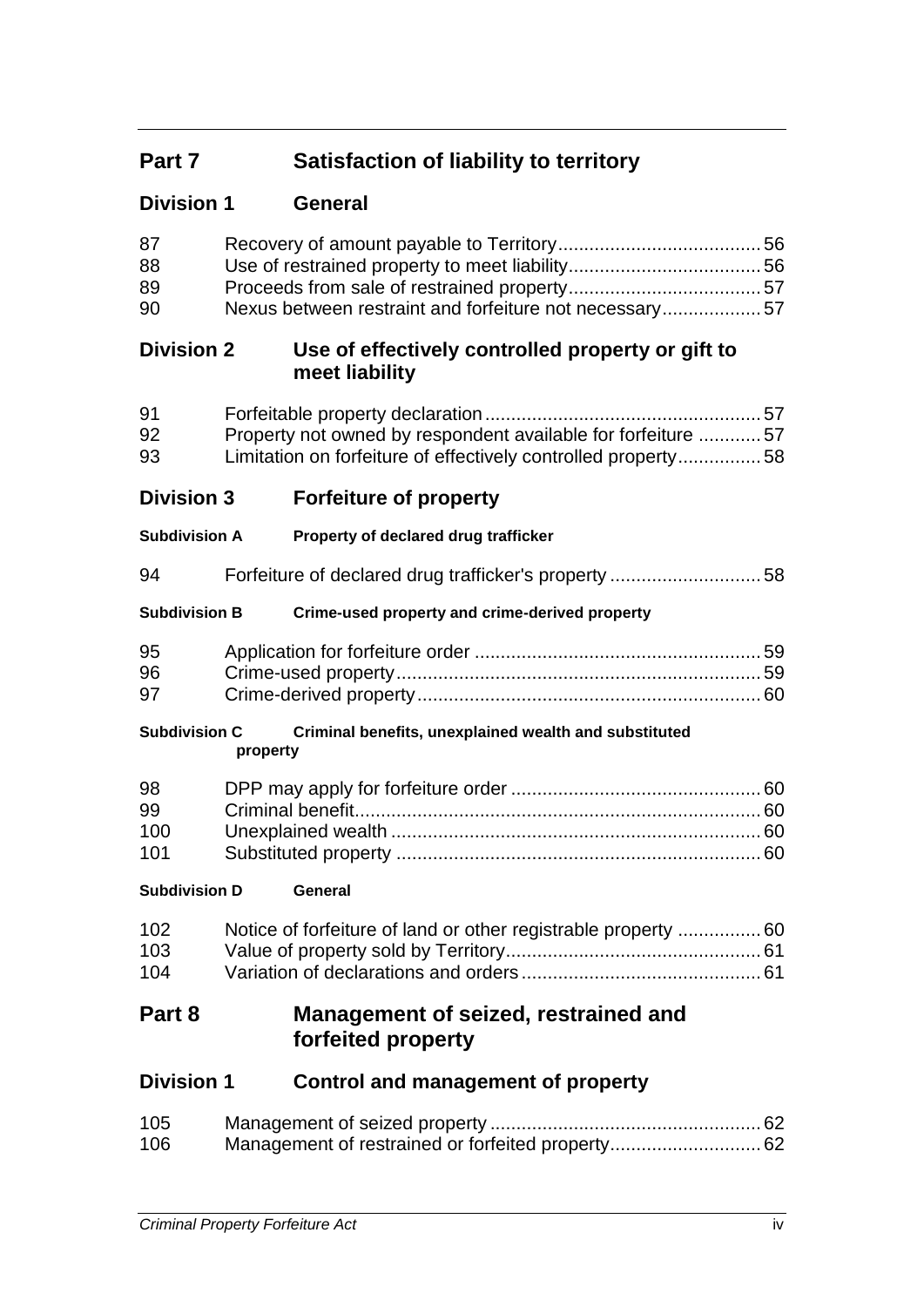| 107               | Financial institution to transfer restrained funds to Public     |                                                                   |  |
|-------------------|------------------------------------------------------------------|-------------------------------------------------------------------|--|
| 108               | Public Trustee's capacity to carry out transactions 62           |                                                                   |  |
| 109               |                                                                  |                                                                   |  |
| 110               |                                                                  |                                                                   |  |
| <b>Division 2</b> |                                                                  | Disposal of deteriorating or undesirable<br>property              |  |
| 111               |                                                                  |                                                                   |  |
| 112<br>113        |                                                                  | Valuation and inventory of restrained property  64                |  |
|                   |                                                                  |                                                                   |  |
| <b>Division 3</b> |                                                                  | <b>Management of property by Public Trustee</b>                   |  |
| 114               |                                                                  |                                                                   |  |
| 115               |                                                                  | Public Trustee's liability for charges on restrained property 65  |  |
| 116               |                                                                  |                                                                   |  |
| 117               |                                                                  |                                                                   |  |
| 118               |                                                                  |                                                                   |  |
| Part 9            |                                                                  | <b>Release of forfeited property</b>                              |  |
| 119               |                                                                  |                                                                   |  |
| 120               |                                                                  |                                                                   |  |
| 121               |                                                                  |                                                                   |  |
| Part 10           |                                                                  | <b>Mutual recognition of restraining orders</b>                   |  |
|                   |                                                                  | and forfeiture orders                                             |  |
| <b>Division 1</b> |                                                                  | <b>Registration of Territory orders in other</b><br>jurisdictions |  |
| 122               |                                                                  |                                                                   |  |
| <b>Division 2</b> |                                                                  | Recognition of interstate restraining orders                      |  |
| 123               |                                                                  |                                                                   |  |
| 124               |                                                                  |                                                                   |  |
| 125               |                                                                  |                                                                   |  |
| 126               | Cancellation of registration of interstate restraining order  70 |                                                                   |  |
| <b>Division 3</b> |                                                                  | <b>Recognition of interstate forfeiture orders</b>                |  |
| 127               |                                                                  |                                                                   |  |
| 128               |                                                                  |                                                                   |  |
| 129               | Duration of registration of interstate forfeiture order  72      |                                                                   |  |
| 130               | Cancellation of registration of interstate forfeiture order  72  |                                                                   |  |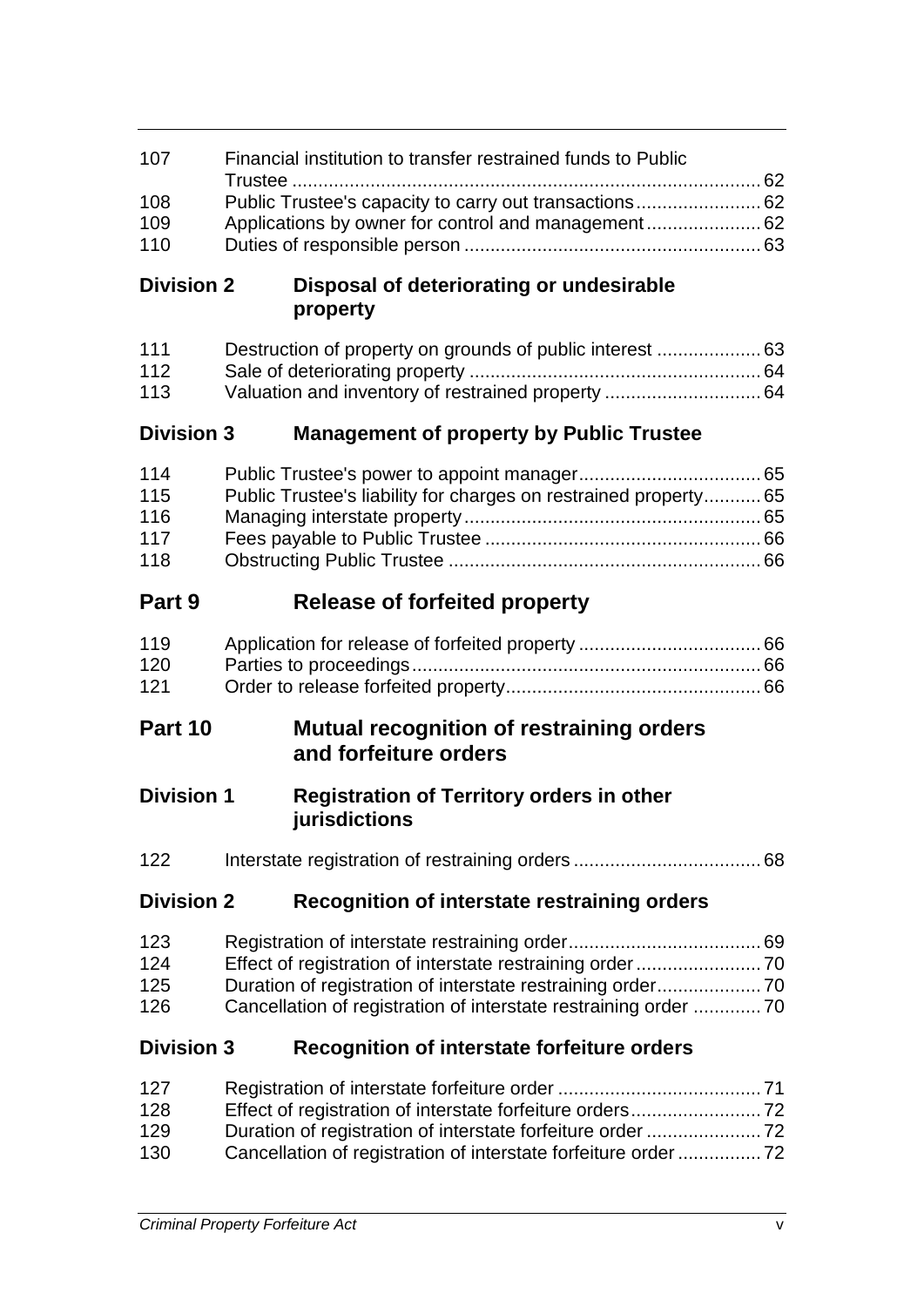# **Part 11 Interests in registrable property**

| 131 |  |
|-----|--|
| 132 |  |
| 133 |  |
| 134 |  |

# **Part 12 Court jurisdiction and evidentiary matters**

| 135 |  |
|-----|--|
| 136 |  |
| 137 |  |
| 138 |  |
| 139 |  |
| 140 |  |
| 141 |  |
| 142 |  |
| 143 |  |
| 144 |  |
| 145 |  |
| 146 |  |
| 147 |  |
|     |  |

# **Part 13 Miscellaneous matters**

| 148                                                              |  |
|------------------------------------------------------------------|--|
| 149                                                              |  |
| Property protected from seizure and forfeiture  80<br>150        |  |
| 151                                                              |  |
| 152                                                              |  |
| 153                                                              |  |
| Restrained property not available to meet legal costs  81<br>154 |  |
| 155                                                              |  |
| 156                                                              |  |
| 157                                                              |  |
| 158                                                              |  |
| 159                                                              |  |
| 160                                                              |  |
| 161                                                              |  |
| 162                                                              |  |
| 163                                                              |  |
| 164                                                              |  |
| 165                                                              |  |
| 166                                                              |  |

#### **ENDNOTES**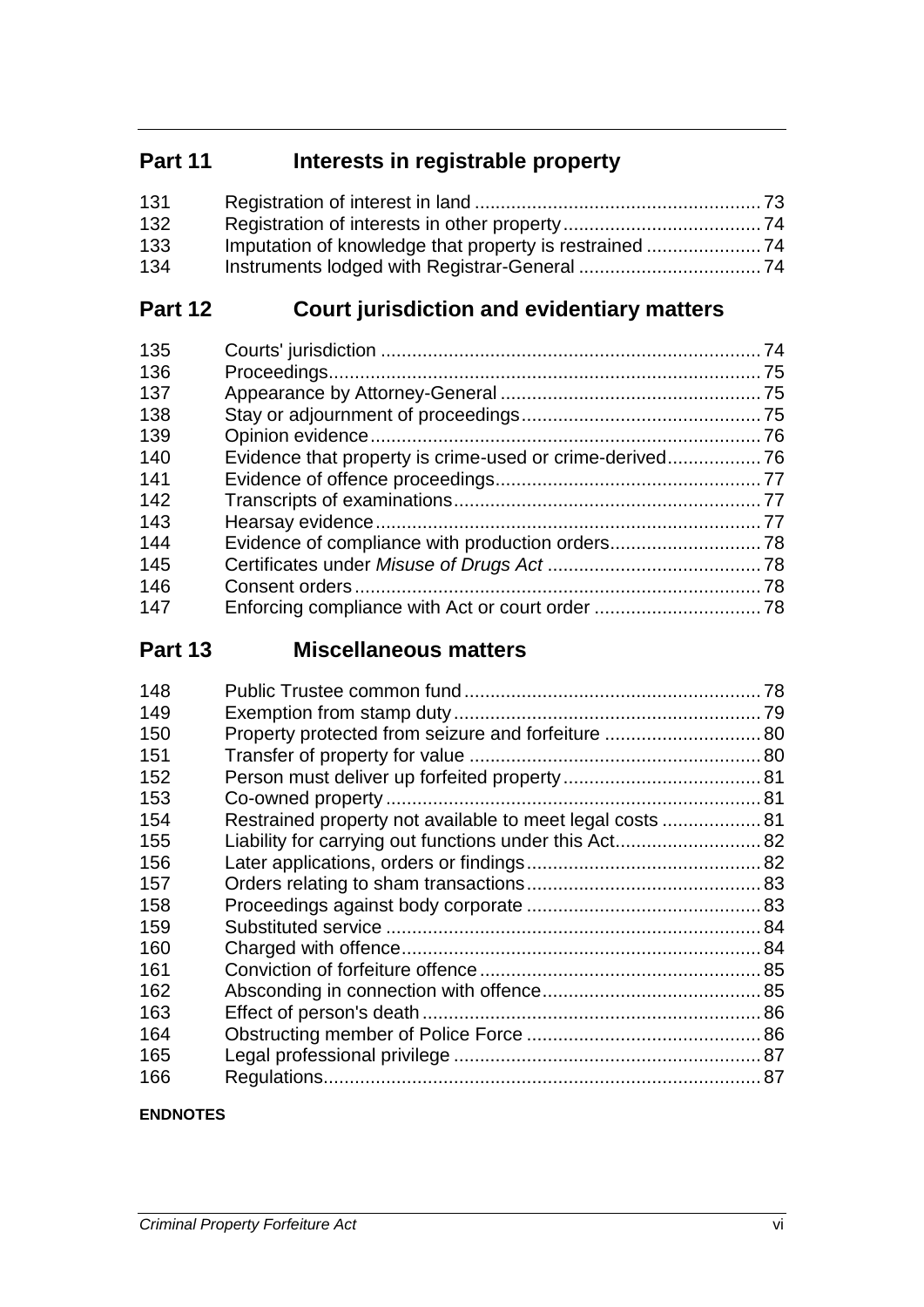#### **NORTHERN TERRITORY OF AUSTRALIA**

\_\_\_\_\_\_\_\_\_\_\_\_\_\_\_\_\_\_\_\_

This reprint shows the Act as in force at 21 September 2011. Any amendments that commence after that date are not included.

\_\_\_\_\_\_\_\_\_\_\_\_\_\_\_\_\_\_\_\_

#### **CRIMINAL PROPERTY FORFEITURE ACT**

**An Act to provide for the forfeiture in certain circumstances of property acquired as a result of criminal activity and property used for criminal activity, to provide for the reciprocal enforcement of certain Australian legislation relating to the forfeiture of proceeds of crime and forfeiture of other property, and for related purposes**

## **Part 1 Preliminary matters**

#### **1 Short title**

This Act may be cited as the *Criminal Property Forfeiture Act*.

#### **2 Commencement**

The provisions of this Act come into operation on the date fixed by the Administrator by notice in the *Gazette*.

#### **3 Objective**

The objective of this Act is to target the proceeds of crime in general and drug-related crime in particular in order to prevent the unjust enrichment of persons involved in criminal activities.

#### **4 Act binds Crown**

- (1) This Act binds the Crown in right of the Territory and, so far as the legislative power of the Legislative Assembly permits, the Crown in all its other capacities.
- (2) This Act does not render the Territory, the Commonwealth, a State or another Territory liable to prosecution for an offence.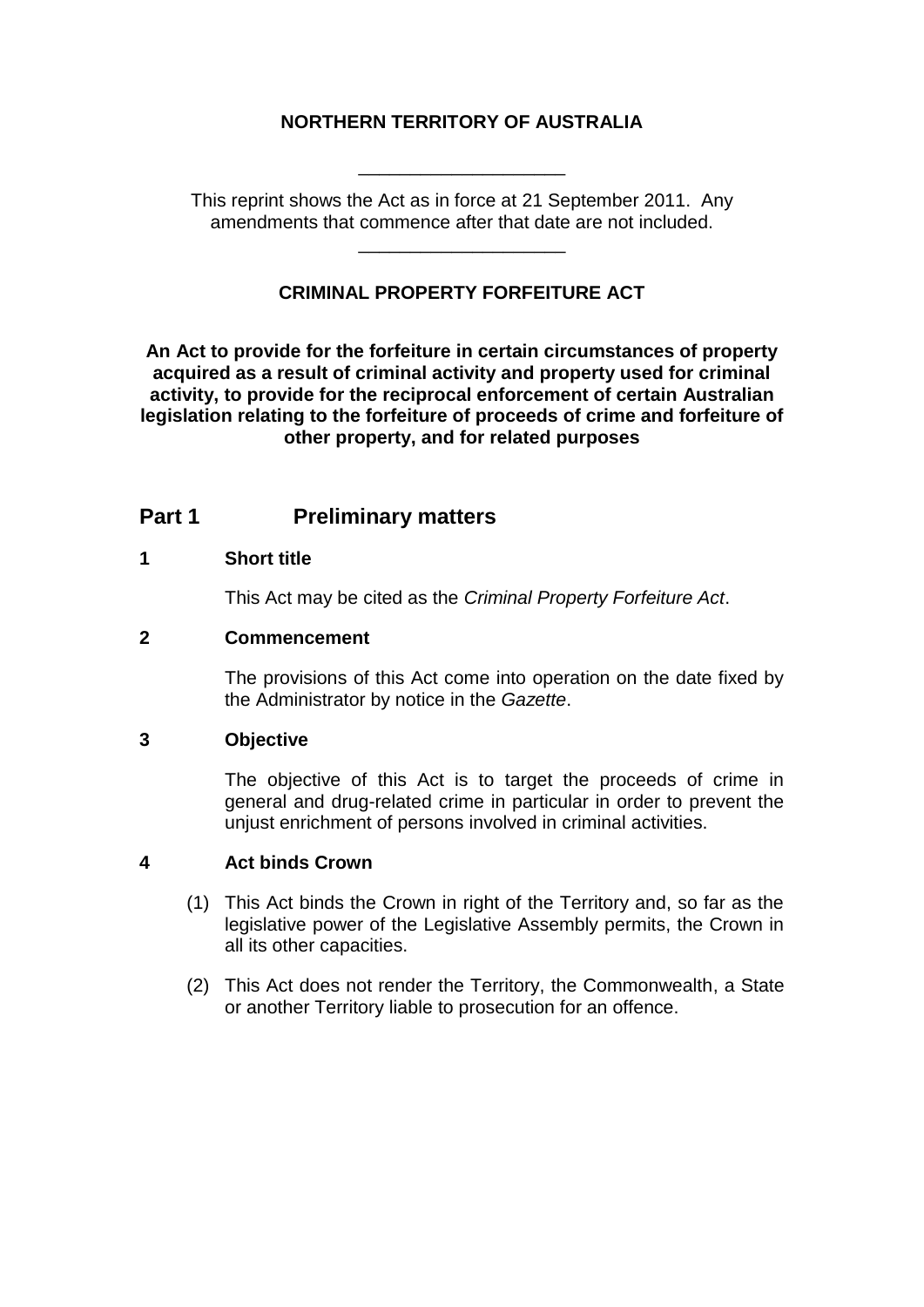#### **5 Definitions**

In this Act:

*account* means any facility or arrangement through which a financial institution accepts deposits or allows withdrawals and includes a facility or arrangement for a fixed term deposit and a safety deposit box.

*conviction*, in relation to a forfeiture offence, has the meaning in section 161.

*corporation* means any body corporate, however formed, and includes:

- (a) a financial institution; and
- (b) a corporation as defined in section 57A of the Corporations Act 2001; and
- (c) a corporation sole.

*corresponding law* means a law of the Commonwealth, a State or another Territory that is prescribed in the Regulations as a law that corresponds to this Act.

*crime-derived*, in relation to property, see section 12.

*crime-used*, in relation to property, see section 11.

*crime-used property substitution declaration* means a declaration under section 81.

*criminal benefit*, see section 74.

*criminal benefit declaration* means a declaration under section 75 or 76.

*criminal use*, in relation to a person and property, see section 84.

*dangerous drug*, see section 3(1) of the *Misuse of Drugs Act*.

*deal*, in relation to property, see section 56.

*declared drug trafficker*, see section 8.

*dispose of*, in relation to a charge, means:

- (a) withdraw; or
- (b) file a no true bill; or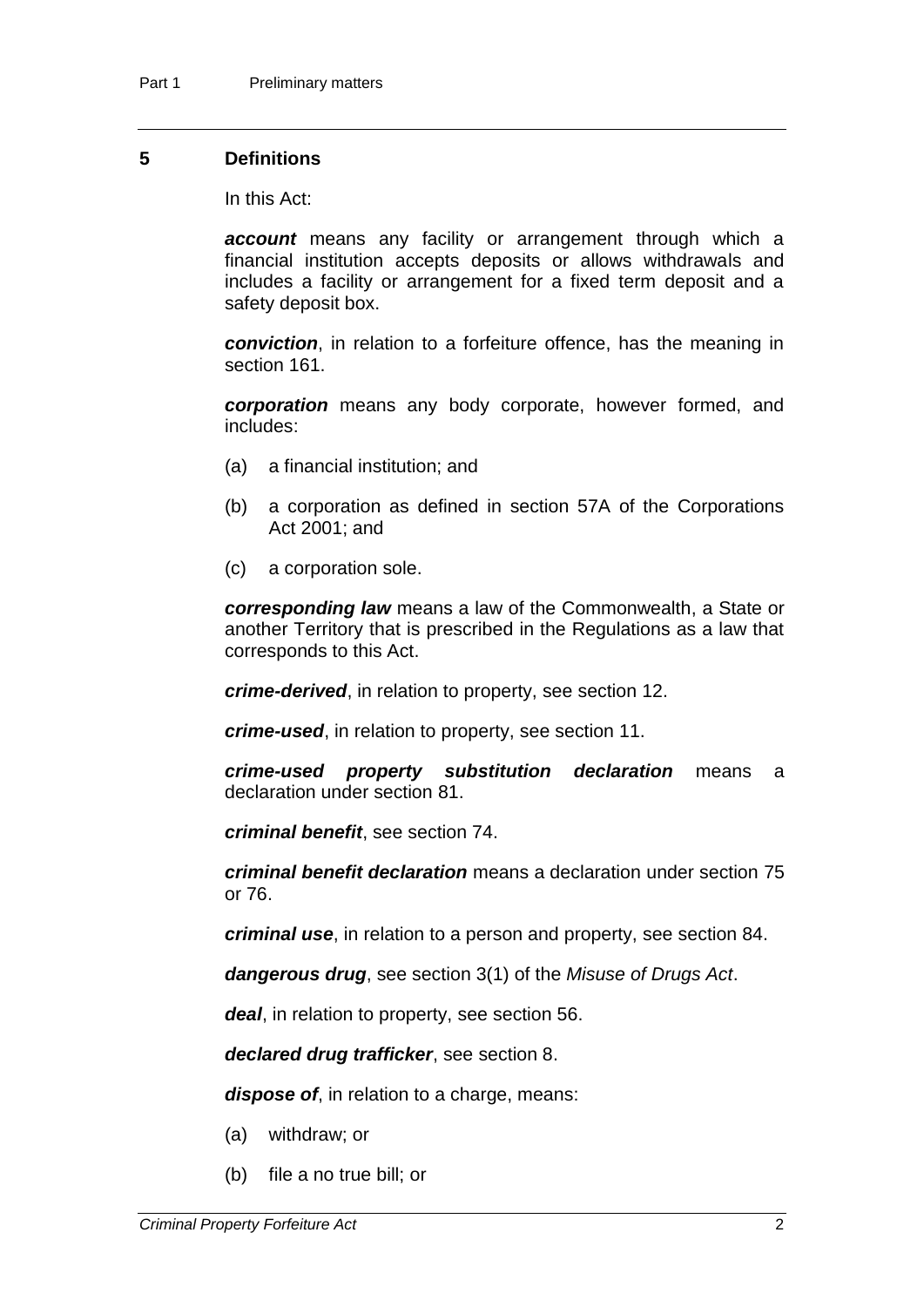- (c) dismiss; or
- (d) file a nolle prosequi in relation to the offence.

#### *document* includes:

- (a) any of, or part of any of, the following things:
	- (i) paper or other material on which there is writing;
	- (ii) a book, map, plan, drawing or photograph;
	- (iii) paper or other material on which there are marks, figures, symbols or perforations having a meaning for persons qualified to interpret them;
	- (iv) an article or any material from which sounds, images or writings are capable of being reproduced with or without the aid of another article or device;
	- (v) an article on which information has been stored or recorded, whether by mechanical or electronic means;
	- (vi) any other record or information; and
- (b) a copy, reproduction or duplicate of such a thing or a part of such a copy, reproduction or duplicate.

**DPP** means the Director of Public Prosecutions appointed under the *Director of Public Prosecutions Act* or a person acting on the Director's behalf.

*effective control*, in relation to property, has the meaning in section 7.

*encumbrance*, in relation to property, includes any interest, mortgage, charge, right, claim or demand in respect of the property.

*examination* means an examination under an examination order.

*examination order* means an order under section 18(1).

*financial institution* means:

- (a) an ADI; or
- (b) the Reserve Bank of Australia; or
- (c) a person who carries on State banking within the meaning of section 51(xiii) of the Constitution of the Commonwealth; or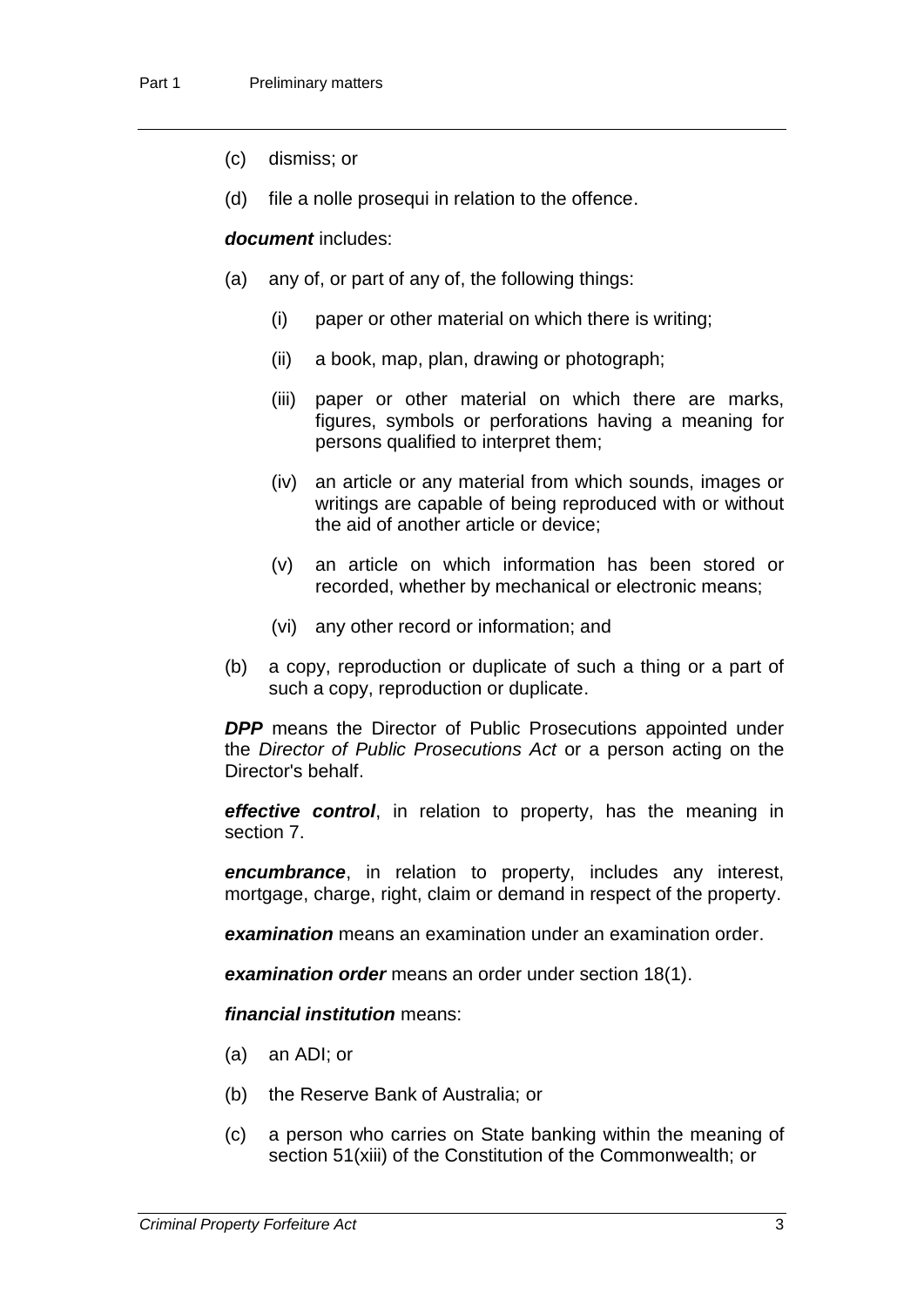- (d) the Territory Insurance Office established under the *Territory Insurance Office Act*; or
- (e) a financial corporation within the meaning of section 51(xx) of the Constitution of the Commonwealth; or
- (f) a body corporate that would be a financial corporation within the meaning of section 51(xx) of the Constitution of the Commonwealth if the body had been incorporated in Australia.

*Fines Recovery Unit* means the Fines Recovery Unit established under the *Fines and Penalties (Recovery) Act*.

*forfeitable property declaration* means a declaration under section 92.

*forfeiture offence*, see section 6.

*give*, in relation to property, includes transfer for consideration that is significantly less than the market value of the property at the time of transfer.

*innocent party*, see section 66.

*instrument*, in relation to a dealing with land, see section 4 of the *Land Title Act*.

*interest*, in relation to property, means:

- (a) a legal or equitable estate or interest in the property; or
- (b) a right, power or privilege over or in connection with the property.

*interstate forfeiture order* means an order (however described) that is made by or under a corresponding law of a State or another Territory and that is prescribed by the Regulations for this definition.

*interstate restraining order* means an order (however described) that is made by or under a corresponding law of a State or another Territory and that is prescribed by the Regulations for this definition.

*land* includes an interest in land.

*land register*, see section 4 of the *Land Title Act*.

*lawfully acquired*, in relation to any property, service, advantage or benefit, see section 77.

*liable to forfeiture under this Act*, in relation to property, see section 10(5).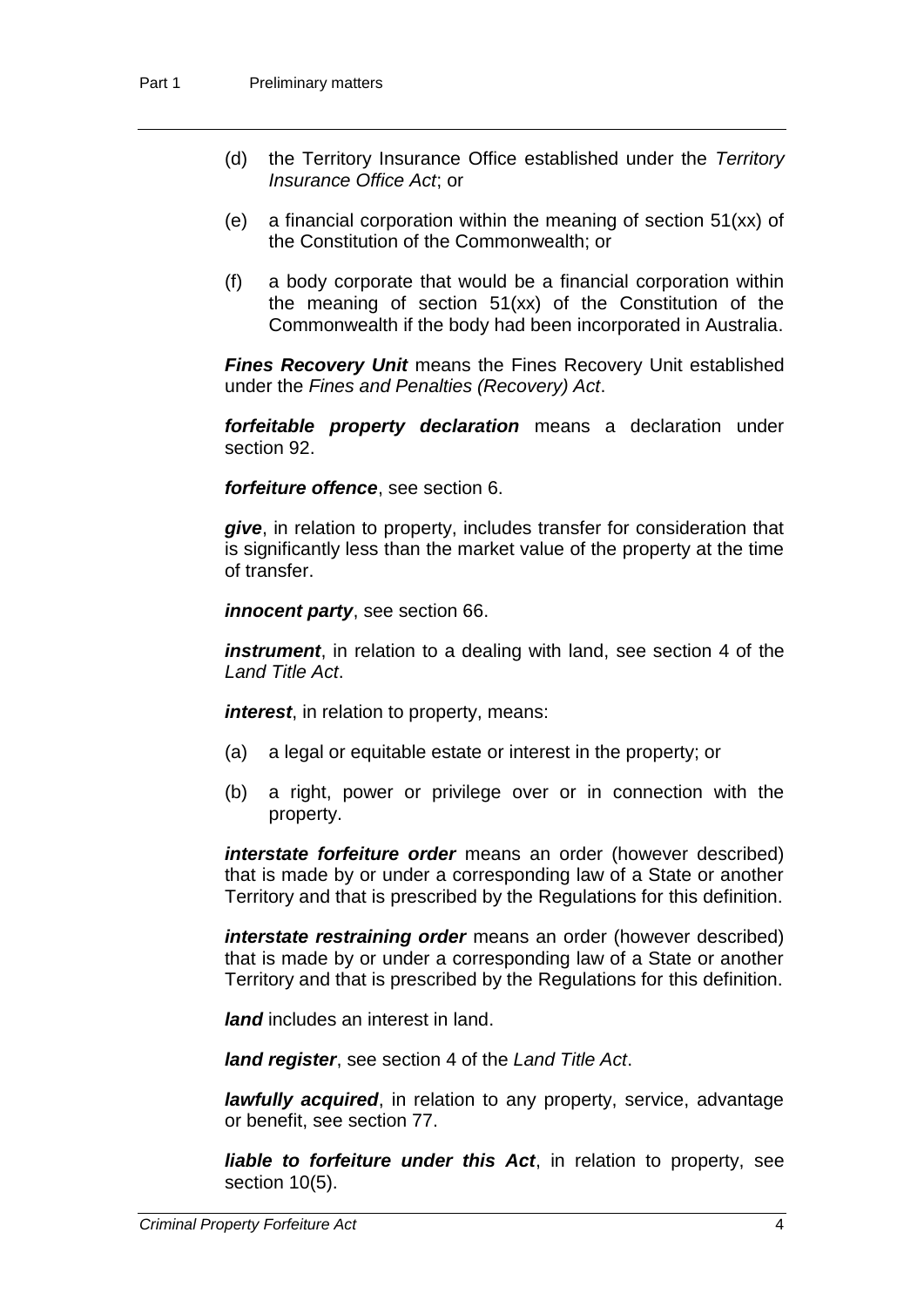*monitoring order* means an order under section 29(1).

*objection* means an objection to the restraint of property filed under section 59.

*officer*, in relation to a corporation, means a director, secretary, executive officer, employee or agent of the corporation.

*owner*, in relation to property, means a person who has a legal or equitable interest in the property.

*premises* includes a vessel, aircraft, vehicle, structure, building and any land or place whether built on or not.

*production order* means an order under section 23.

*prohibited plant* see section 3(1) of the *Misuse of Drugs Act*.

#### *property* means:

- (a) real or personal property of any description, wherever situated and whether tangible or intangible; or
- (b) a legal or equitable interest in any property mentioned in paragraph (a).

#### *property-tracking document*, see section 27.

*registered*, in relation to an interstate restraining order or an interstate forfeiture order, means registered under section 123 or 127, respectively.

*registrar* means the office (however described) of a registrar under an Act that provides for registration of property other than land.

*registration*, in relation to an instrument relating to a dealing in land, has the same meaning as in the *Land Title Act*.

#### *respondent* means:

- (a) in relation to an application for an unexplained wealth declaration, a criminal benefit declaration or a crime-used property substitution declaration – the person against whom the declaration is sought; or
- (b) in relation to an unexplained wealth declaration, a criminal benefit declaration or a crime-used property substitution declaration *–* the person against whom the declaration is made.

*restraining order* means an order made by a court under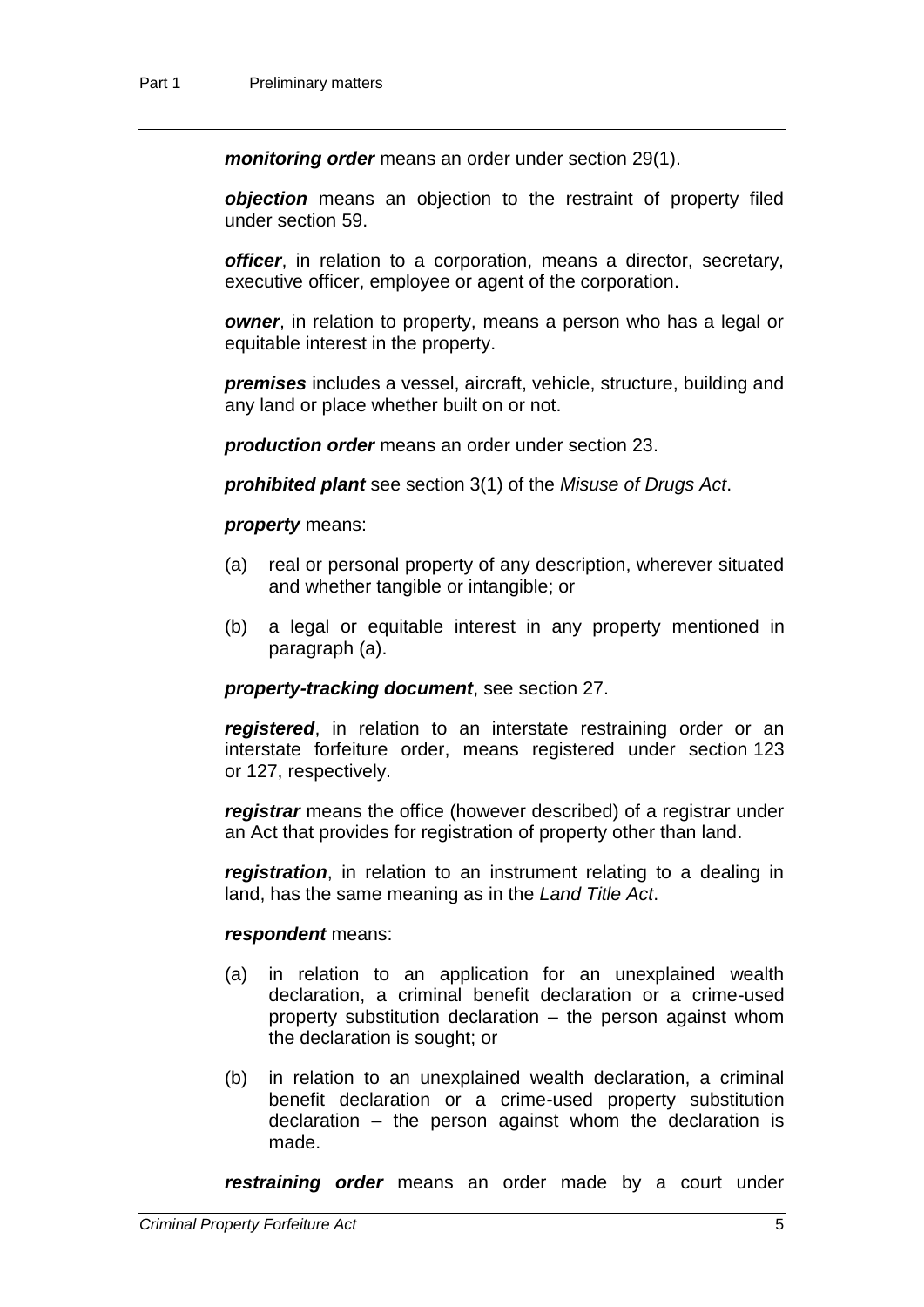section 43 or 44 but does not include an interim restraining order under section 40.

*statutory charge*, see section 4 of the *Land Title Act*.

*statutory restrictions notice*, see section 35 of the *Land Title Act*.

*suspension order* means an order under section 29(2).

*Territory taxes*, in relation to restrained property, means any rates, land tax, local government or other statutory charges imposed on the property under a law of the Territory.

*transaction*, in relation to an account with a financial institution, includes:

- (a) the making of a fixed term deposit; and
- (b) the transferring of the amount of a fixed term deposit, or any part of it, at the end of the term.

*unexplained wealth*, see section 68.

*unexplained wealth declaration* means a declaration under section 71.

*valuable consideration*, in relation to the transfer of property, does not include:

- (a) any consideration for the transfer arising from the fact of a family relationship between the transferor and transferee; or
- (b) if the transferor is a spouse or de facto partner of the transferee – the making by the transferor of a deed in favour of the transferee; or
- (c) a promise by the transferee to become a spouse or de facto partner of the transferor; or
- (d) any consideration arising from the transferor's love or affection for the transferee; or
- (e) the transfer of the property as a result of the distribution of a deceased estate; or
- (f) the transfer of the property by way of gift.

*wealth*, see section 70.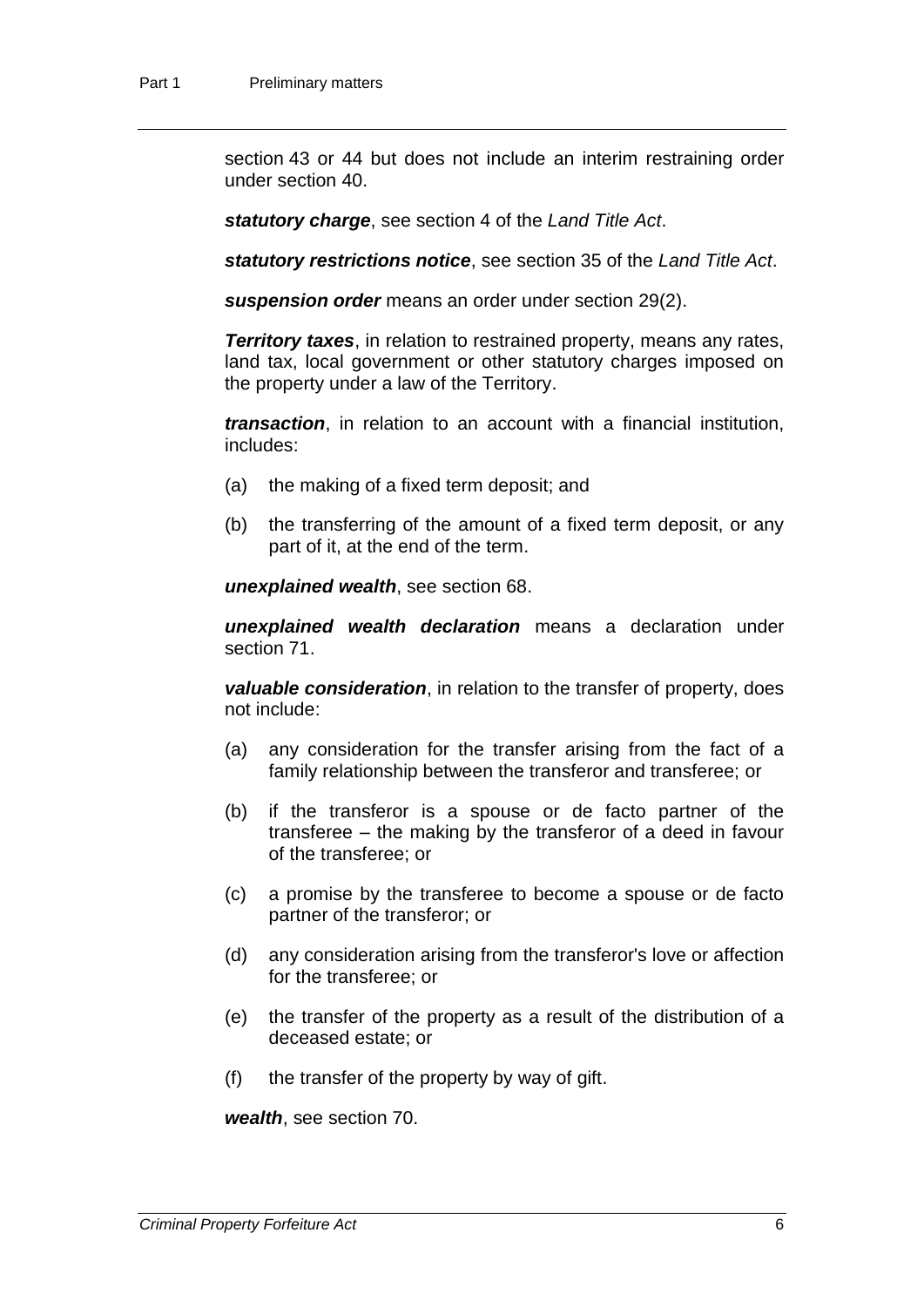#### **6 Forfeiture offence**

For this Act, a forfeiture offence is:

- (a) an offence against a law in force anywhere in Australia that is punishable by imprisonment for 2 years or more; or
- (b) any other offence that is prescribed for this section.

#### **7 Effective control of property**

- (1) For this Act, a person has effective control of property if, although the person does not have the legal estate in the property, the property is directly or indirectly subject to the control of the person or is held for the ultimate benefit of the person.
- (2) Without limiting subsection (1), when determining whether a person has effective control of any property, the following matters may be taken into account:
	- (a) any shareholdings in, debentures over or directorships of any corporation that has a direct or indirect interest in the property;
	- (b) any trust that has a relationship to the property;
	- (c) family, domestic and business relationships between persons having an interest:
		- (i) in the property; or
		- (ii) in a corporation that has a direct or indirect interest in the property; or
		- (iii) in a trust that has a relationship to the property;
	- (d) any other relevant matters.

#### **8 Declared drug trafficker**

(1) In this Act:

#### *declared drug trafficker* means:

- (a) a person who is declared to be a drug trafficker under section 36A of the *Misuse of Drugs Act*; or
- (b) a person who is taken to be a declared drug trafficker under subsection (2) or (3).
- (2) A person is taken to be a declared drug trafficker for this Act if: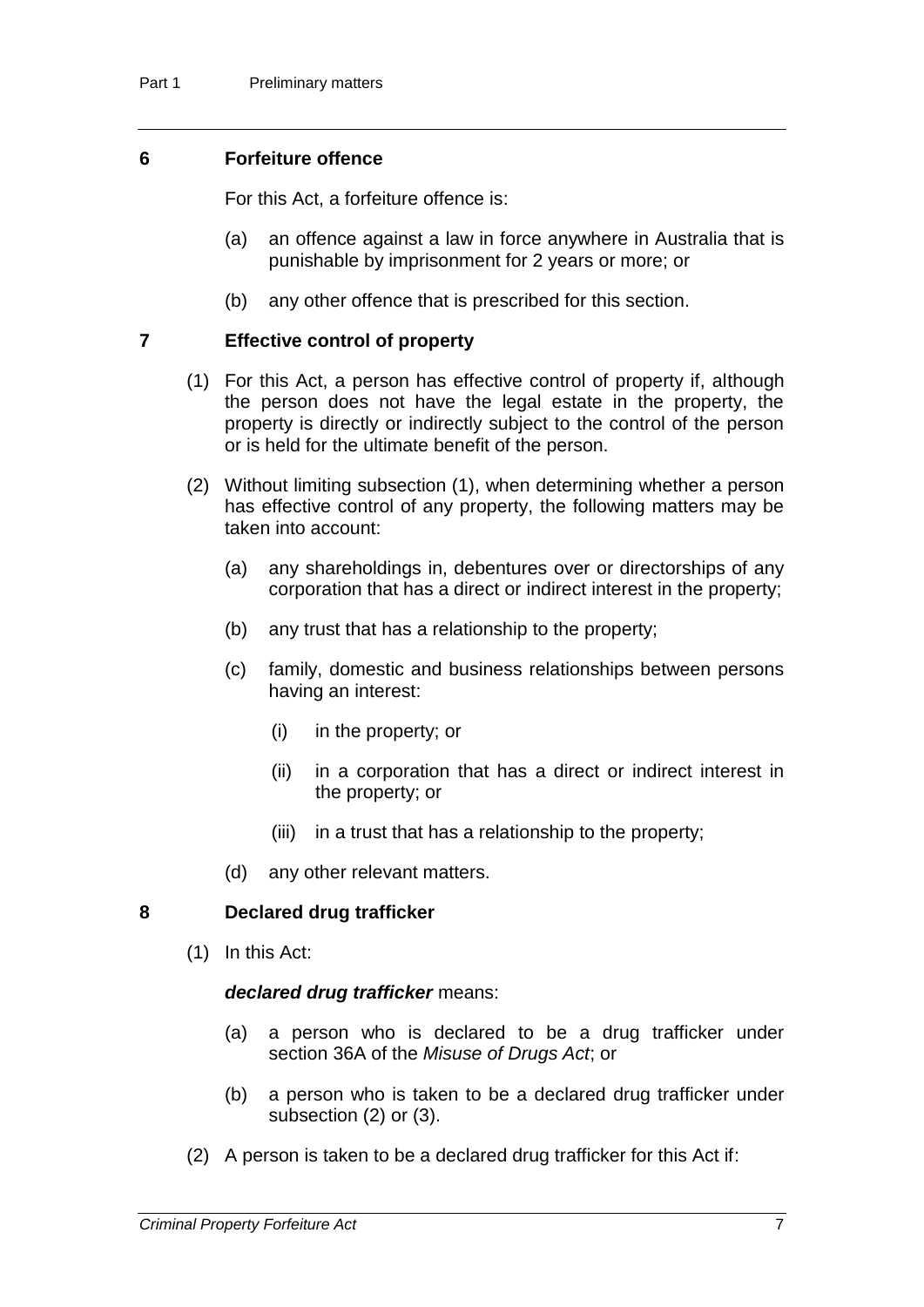- (a) the person is charged with an offence specified in section 36A(6) of the *Misuse of Drugs Act*; and
- (b) the person could be declared to be a drug trafficker under section 36A of that Act if he or she is convicted of the offence; and
- (c) before the charge is disposed of or finally determined, the person absconds in connection with the offence.
- (3) A person is taken to be a declared drug trafficker for this Act if a declaration is made under section 9 in respect of the person.

#### **9 Court may declare deceased person to be drug trafficker**

- (1) The DPP may apply to the Supreme Court for a declaration under this section that a deceased person is taken to be a declared drug trafficker for this Act.
- (2) An application under subsection (1) can only be made if:
	- (a) a person had been charged with an offence specified in section 36A(6) of the *Misuse of Drugs Act*; and
	- (b) the person could have been declared to be a drug trafficker under section 36A of that Act if he or she was convicted of the offence; and
	- (c) before the charge was disposed of or finally determined, the person died.
- (3) On hearing an application under subsection (1), if the court is satisfied that it is more likely than not that the deceased person, had he or she not died, would have been declared under section 36A of the *Misuse of Drugs Act* to be a drug trafficker, the court must make a declaration to that effect.

*Criminal Property Forfeiture Act* 8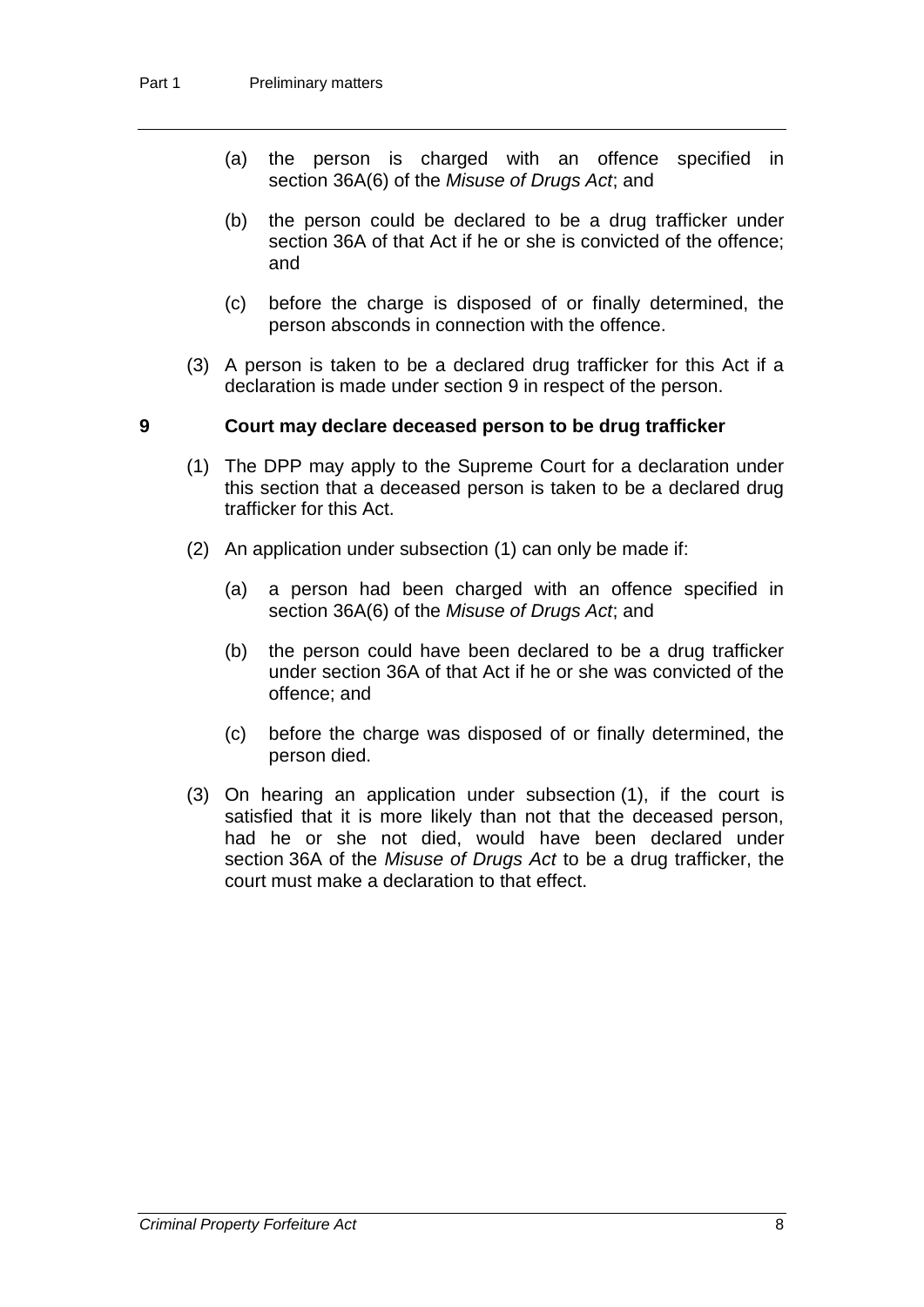## **Part 2 Application**

#### **10 Application**

- (1) This Act applies:
	- (a) to property:
		- (i) owned or effectively controlled; or
		- (ii) previously owned;

by persons who are involved in or taken to be involved in criminal activities; and

- (b) to property that is crime-used; and
- (c) to property that is crime-derived.
- (2) The property (real or personal) of a person who is involved or taken to be involved in criminal activities is forfeit to the Territory to the extent provided in this Act to compensate the Territory community for the costs of deterring, detecting and dealing with the criminal activities.
- (3) Crime-used or crime-derived property (real or personal) is forfeit to the Territory to deter criminal activity and prevent the unjust enrichment of persons involved in criminal activities.
- (4) For this Act, a person is taken to be involved in criminal activities if:
	- (a) the person is declared under section 36A of the *Misuse of Drugs Act* to be a drug trafficker; or
	- (b) an unexplained wealth declaration or a criminal benefit declaration is made in relation to the person; or
	- (c) the person is found guilty of a forfeiture offence.
- (5) Property is liable to forfeiture under this Act:
	- (a) if the property is:
		- (i) owned or effectively controlled, or has at any time been given away, by a declared drug trafficker; or
		- (ii) owned or effectively controlled, or has at any time been given away, by a person who has unexplained wealth; or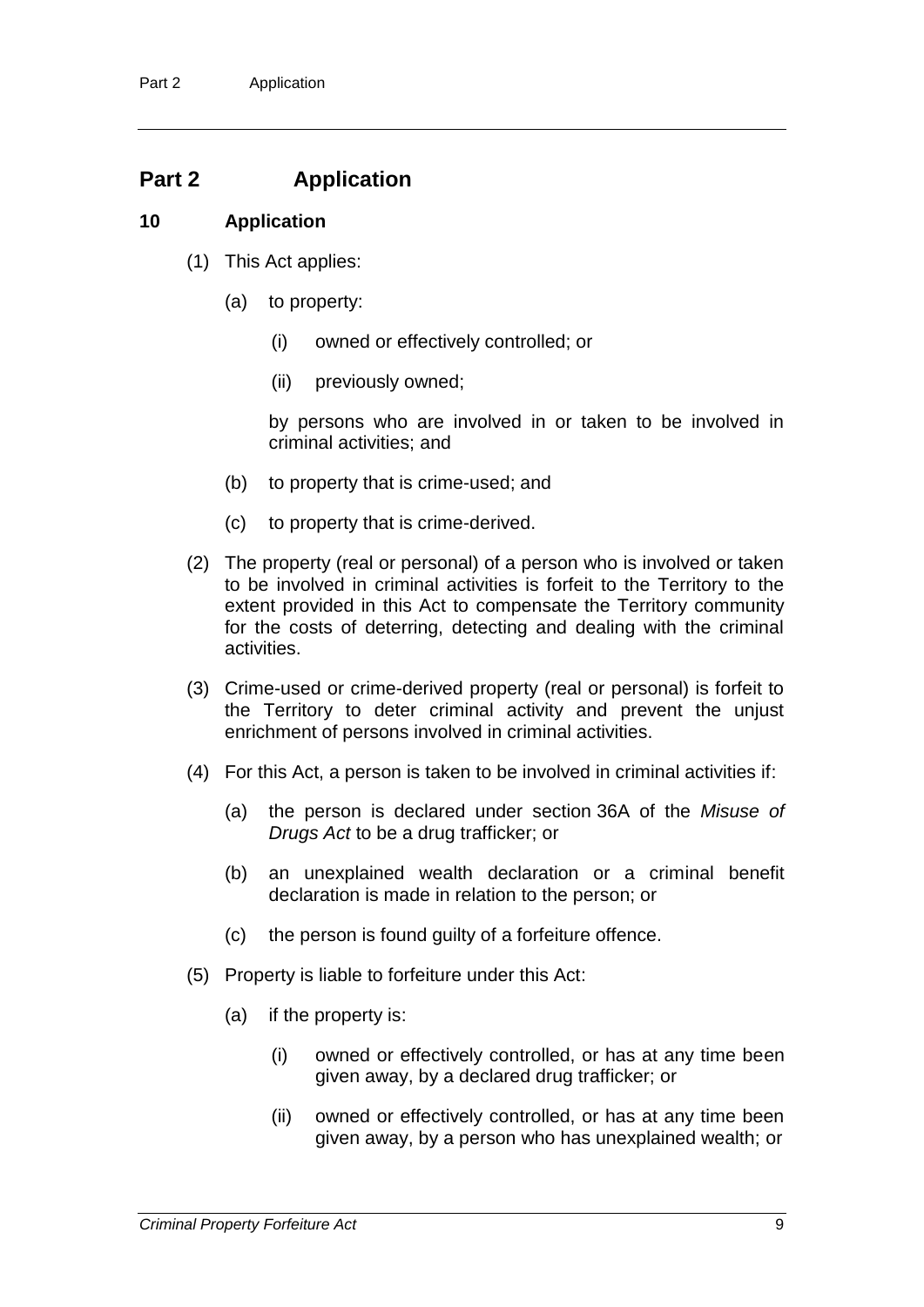- (iii) owned or effectively controlled, or has at any time been given away, by a person who has acquired a criminal benefit; or
- (iv) crime-used property; or
- (v) crime-derived property; and
- (b) whether the relevant forfeiture offence was committed:
	- (i) in the Territory or elsewhere; and
	- (ii) before or after the commencement of this Act; and
- (c) whether or not any person has been charged with, or found guilty of, the relevant forfeiture offence and, if a person has been found guilty of the offence, whether the finding of guilt was before or after the commencement of this Act; and
- (d) whether the property is in the Territory or outside the Territory.

#### **11 Crime-used property**

- (1) For this Act, property is *crime-used* if:
	- (a) the property is or was used, or intended for use, directly or indirectly, in or in connection with the commission of a forfeiture offence or in or in connection with facilitating the commission of a forfeiture offence; or
	- (b) the property is or was used for storing property that was acquired unlawfully in the course of the commission of a forfeiture offence; or
	- (c) an act or omission was done, omitted to be done or facilitated in or on the property in connection with the commission of a forfeiture offence.
- (2) Without limiting subsection (1), property described in that subsection is crime-used whether or not:
	- (a) the property is also used, or intended or able to be used, for another purpose; or
	- (b) any person who used or intended to use the property as mentioned in subsection (1) has been identified; or
	- (c) any person who did or omitted to do anything that constitutes all or part of the relevant forfeiture offence has been identified; or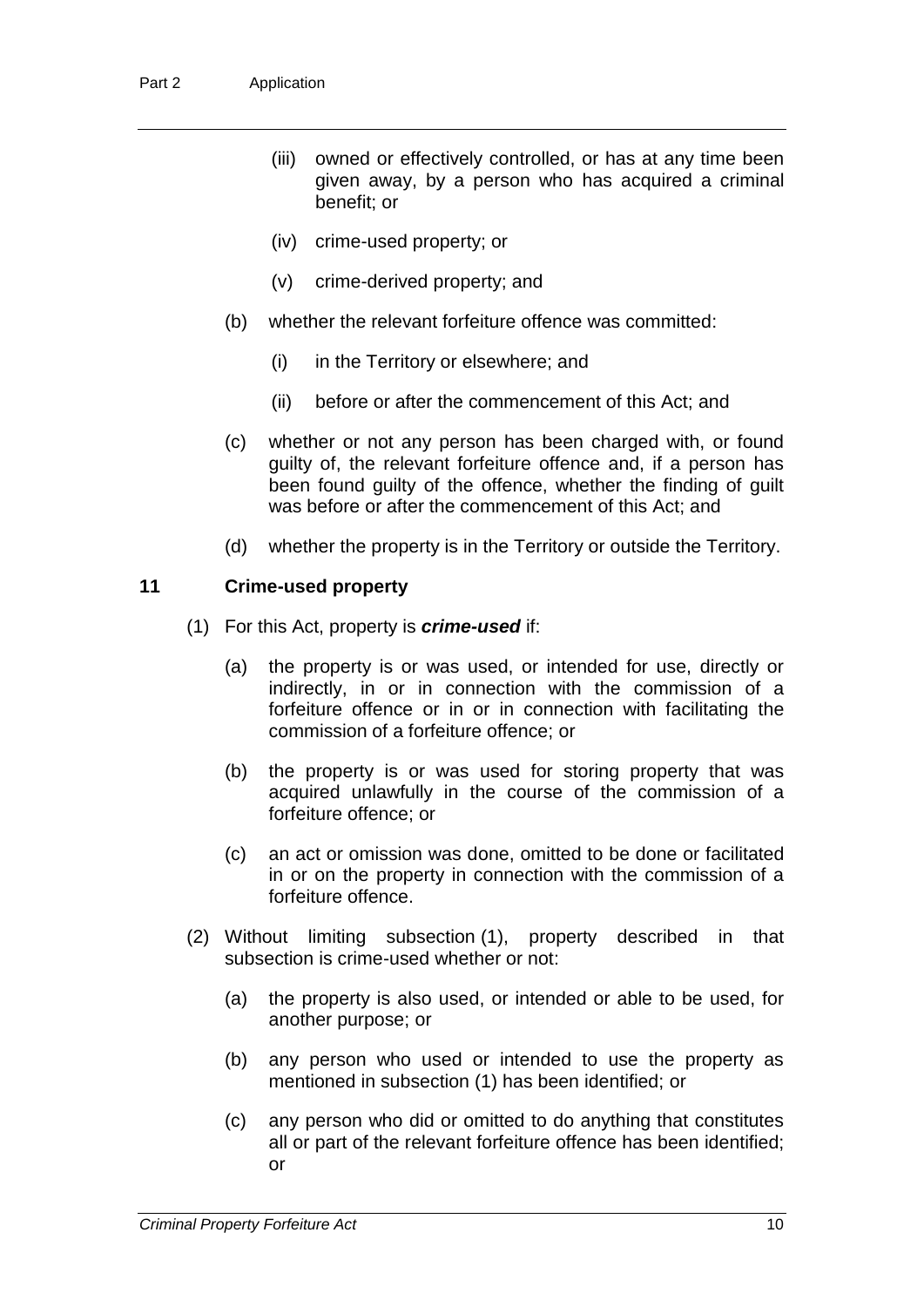(d) any person has been charged with or convicted of the relevant forfeiture offence.

#### **12 Crime-derived property**

- (1) Property that is wholly or partly derived or realised, directly or indirectly, from the commission of a forfeiture offence is crimederived, whether or not:
	- (a) any person has been charged with or convicted of the offence; or
	- (b) any person who directly or indirectly derived or realised the property from the commission of the offence has been identified; or
	- (c) any person who directly or indirectly derived or realised the property from the commission of the offence was involved in the commission of the offence.
- (2) Without limiting subsection (1), property of the following kinds is crime-derived:
	- (a) stolen property;
	- (b) property acquired by legitimate means that could not have been acquired if crime-derived property had not been used for other purposes;
	- (c) any thing of monetary value acquired, in Australia or elsewhere, from the commercial exploitation of any product, or of any broadcast, telecast or other publication, where the commercial value of the product, broadcast, telecast or other publication depends on or is derived from a person's involvement in the commission of a forfeiture offence, whether or not the thing was lawfully acquired and whether or not any person has been charged with or convicted of the offence.
- (3) Property is also crime-derived if it is bought with or exchanged for, wholly or partly, crime-derived property (including property that acquired the status of crime-derived property because of a previous operation or previous operations of this subsection).
- (4) Once property becomes crime-derived property it remains crimederived property even if it is disposed of, used to acquire other property or otherwise dealt with, unless it ceases under subsection (8) to be crime-derived property.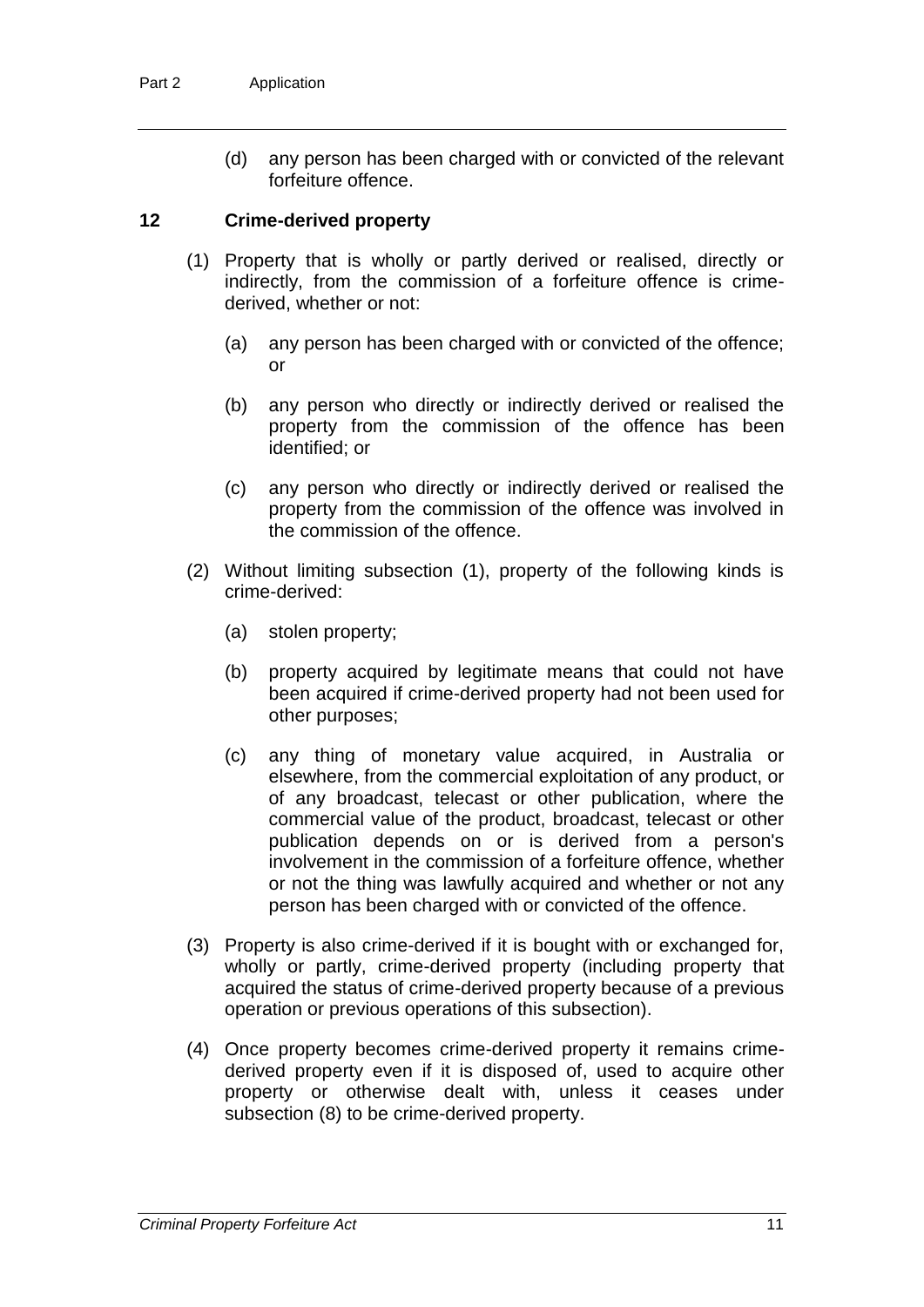- (5) Property owned by 2 or more people, whether jointly or as tenants in common, is crime-derived if any part of the share of any of the owners is crime-derived, whether or not any of the owners is an innocent party in relation to the share or part-share that is crimederived.
- (6) If:
	- (a) a person owns crime-derived property but is divested of the property in such a way that it ceases under subsection (8) to be crime-derived property; and
	- (b) the person acquires the property again;

the property becomes crime-derived property again.

- (7) For deciding whether property is crime-derived, the proceeds of a sale or other dealing do not lose their identity as those proceeds only as a result of being credited to an account.
- (8) Crime-derived property ceases to be crime-derived property:
	- (a) when it is acquired by an innocent party; or
	- (b) if it is restrained property when the restraining order is set aside under section 64; or
	- (c) if it has been forfeited when a court orders its release under section 121; or
	- (d) if it is money that has been forfeited or money that is the proceeds of the sale of forfeited property – when it is paid to the Public Trustee in accordance with section 148 or to the Territory; or
	- (e) if it has been forfeited, but is not money when the property is disposed of in accordance with the Regulations; or
	- (f) in any other circumstances prescribed by the Regulations.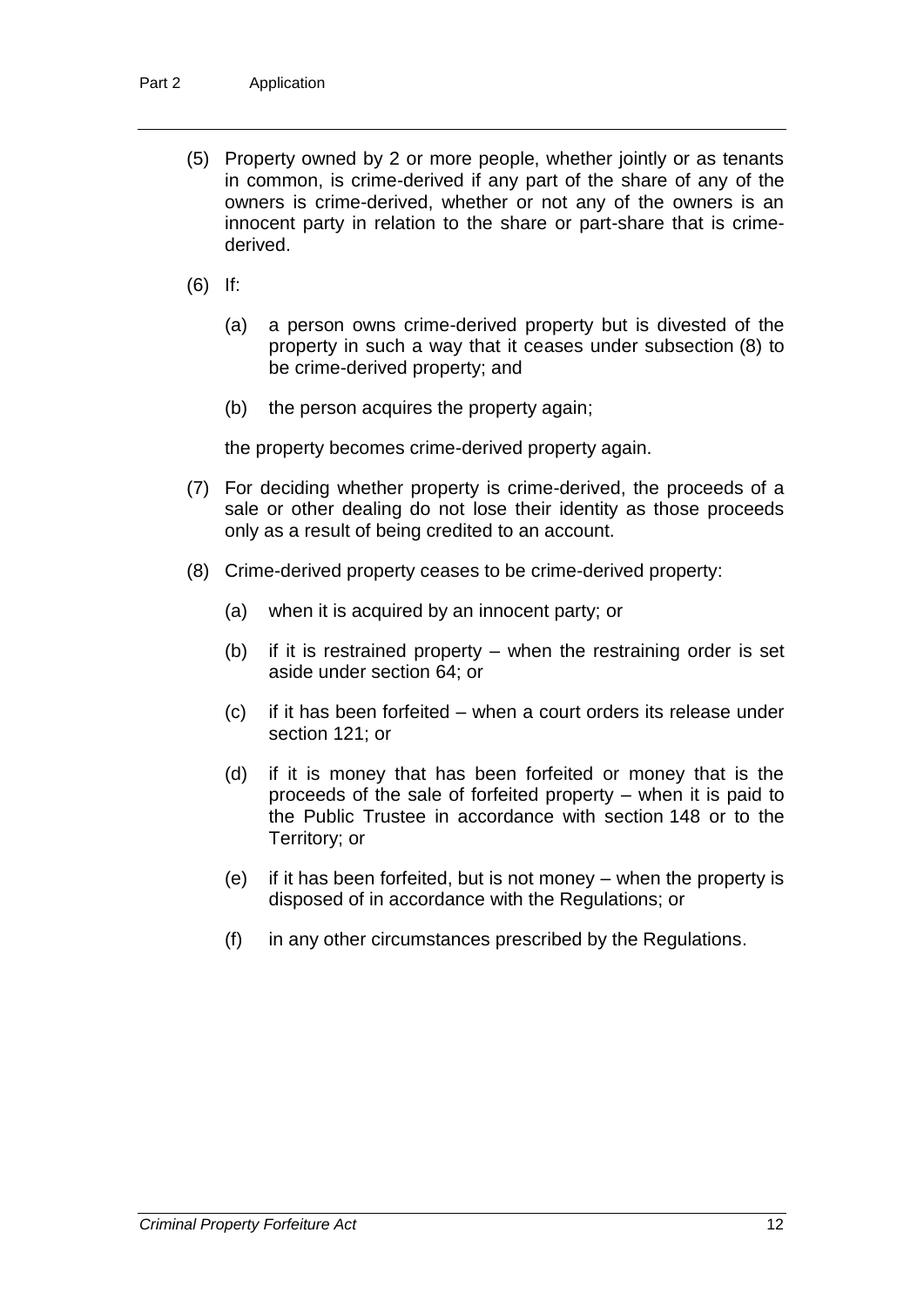## **Part 3 Investigation and search**

#### **Division 1 Preliminary inquiries**

#### **13 Information volunteered by financial institutions**

A financial institution that has information about a transaction with the institution may give the information to the DPP or a police officer if there are reasonable grounds for suspecting that the information:

- (a) may be relevant to the investigation of a forfeiture offence; or
- (b) may assist a court in deciding whether or not to make an unexplained wealth declaration, a criminal benefit declaration or a crime-used property substitution declaration; or
- (c) may otherwise facilitate the operation of this Act or the Regulations.

#### **14 Preliminary inquiries from financial institutions**

- (1) For any proceedings under this Act or where there are reasonable grounds for believing that the information is necessary to decide whether to apply for any order, declaration or warrant under this Act, the DPP or a police officer of or above the rank of Superintendent may serve a notice or cause a notice to be served on a financial institution requiring the institution to do one or more of the following:
	- (a) provide information about whether a person described in the notice holds an account with the institution;
	- (b) provide information about whether or not an account described in the notice is held with the institution;
	- (c) identify an account held with the institution;
	- (d) identify the holder of an account held with the institution;
	- (e) provide information about the existence of any other kind of transaction between the institution and a person described in the notice;
	- (f) provide information about whether a person described in the notice has applied to the institution to open an account, borrow money or enter into any other type of transaction or arrangement with the institution;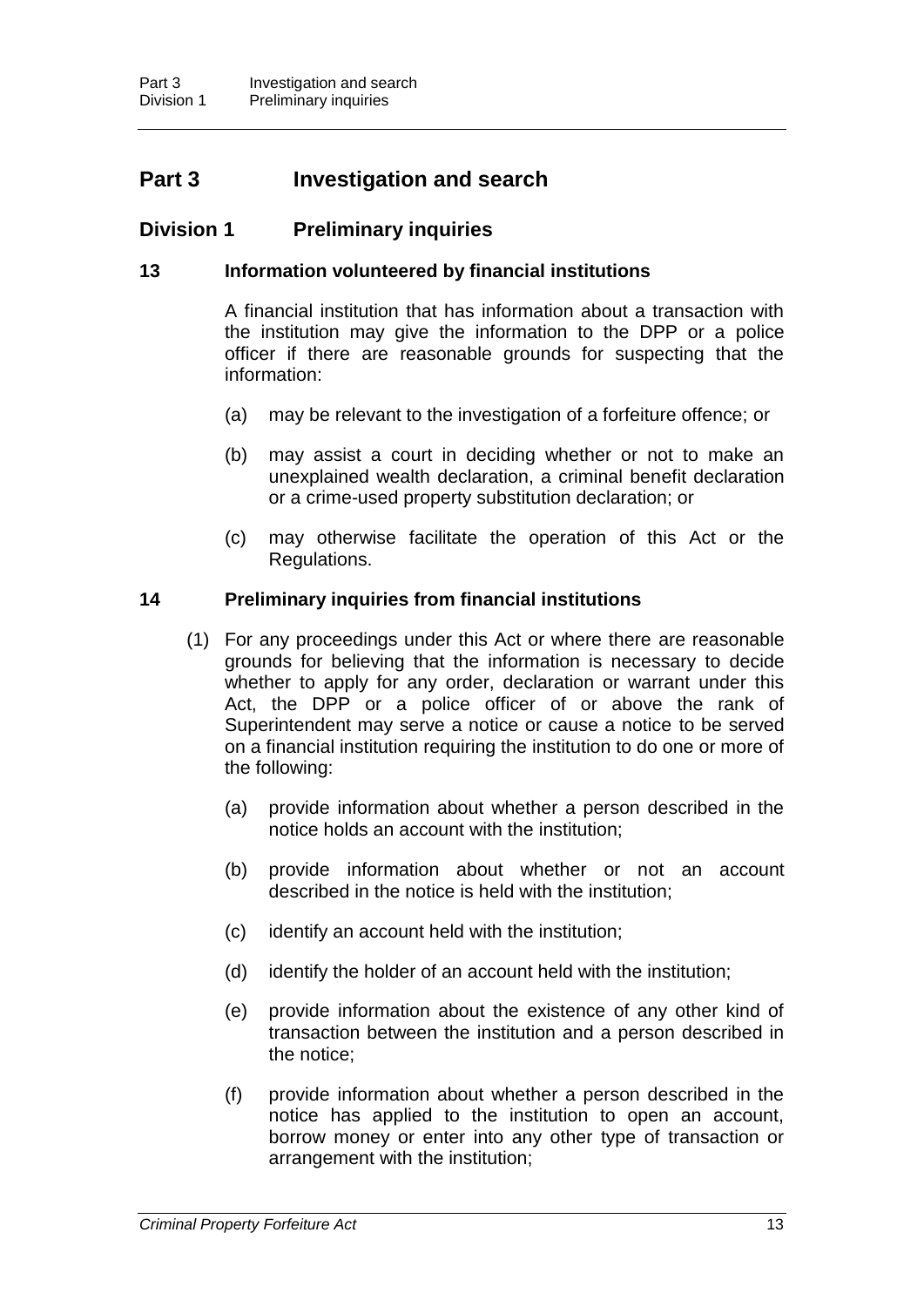- (g) if a transaction or arrangement mentioned in paragraph (e) or (f) has taken place, is taking place or is to take place *–* give the prescribed particulars.
- (2) In complying with a notice under subsection (1), a financial institution must provide the details in writing and must indicate the balance of any relevant account and whether the account is current or closed.
- (3) A notice under subsection (1) is to be in writing and specify the information required.
- (4) Service of the notice on the institution may be effected personally, by post, by facsimile transmission or in any other manner prescribed by the Regulations.
- (5) A financial institution that fails to comply with a requirement of a notice under subsection (1) within 7 days, or any further period that is specified in the notice, commits an offence.

Maximum penalty: 5 000 penalty units.

#### **15 Protection for financial institutions**

- (1) An action, suit or proceeding in relation to the giving of information under section 13 does not lie against:
	- (a) the financial institution that gives the information; or
	- (b) an officer of the institution acting within his or her authority.
- (2) An action, suit or proceeding in relation to a financial institution's response to a requirement in a notice under section 14 does not lie against:
	- (a) the financial institution; or
	- (b) an officer of the financial institution who is acting within his or her authority.

#### **16 Giving false or misleading information**

A financial institution commits an offence if the institution knowingly:

- (a) provides false or misleading information under section 13; or
- (b) provides false or misleading information in purported compliance with a requirement in a notice under section 14.

Maximum penalty: 5 000 penalty units.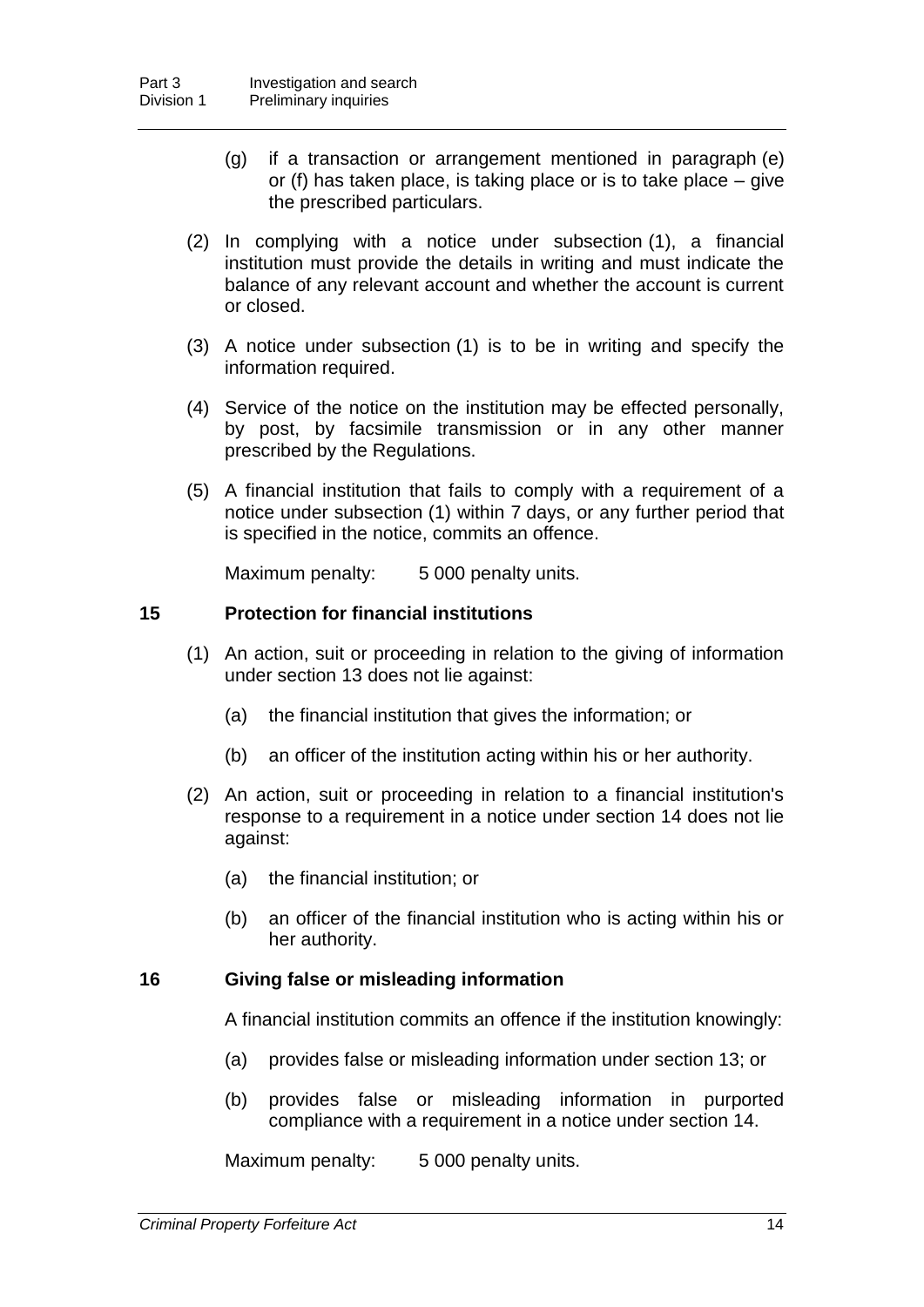### **Division 2 Examinations**

#### **17 Applications for orders for examination**

- (1) The DPP may apply to the Supreme Court for an order for the examination of a person under this Division.
- (2) An application under subsection (1) may be made ex parte.

#### **18 Orders for examination**

- (1) The court that is hearing an application under section 17 may order a person to submit to an examination about any or all of the following:
	- (a) the nature, location and source of property that is subject to a restraining order;
	- (b) the nature, location and source of property that is not restrained but is suspected on reasonable grounds of being liable to forfeiture under this Act;
	- (c) the wealth, liabilities, income and expenditure of a declared drug trafficker or a person who has been charged with an offence and who could, if convicted of the offence, be declared to be a drug trafficker;
	- (d) the wealth, liabilities, income and expenditure of a person who has been convicted of a forfeiture offence;
	- (e) the wealth, liabilities, income and expenditure of a person who is suspected on reasonable grounds of being involved in or of having been involved in the commission of a forfeiture offence;
	- (f) the wealth, liabilities, income and expenditure of a person who has, or is suspected on reasonable grounds of having, unexplained wealth;
	- (g) the nature, location and source of any property-tracking documents.
- (2) An examination order may do any or all of the following:
	- (a) require the person to give to the court any documents (including property-tracking documents) or information in the person's possession or control about the property described in the order;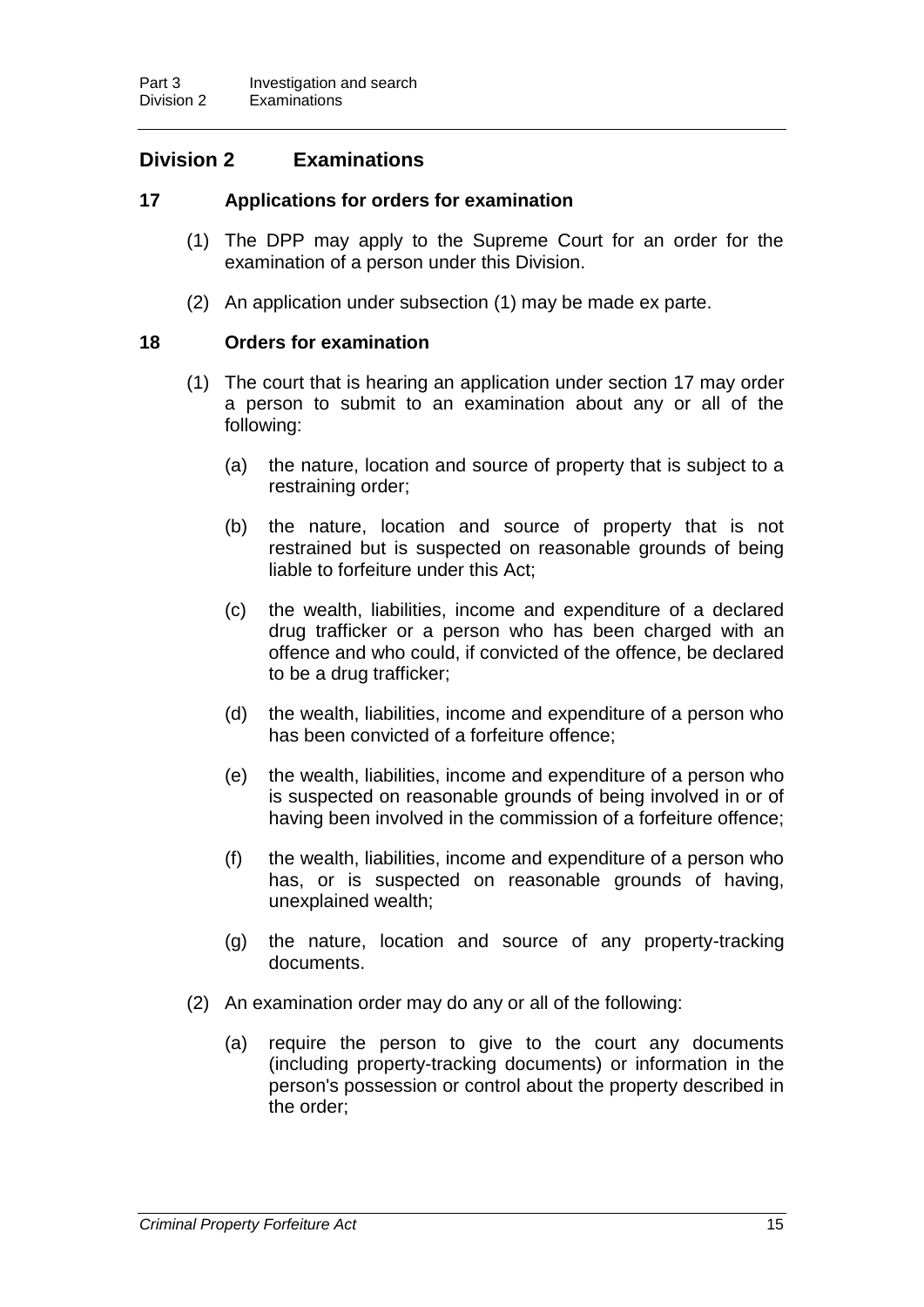- (b) require the person to give to the court any documents (including property-tracking documents) or information in the person's possession or control about the person's wealth, liabilities, expenditure or income;
- (c) require the person to give to the court any documents (including property-tracking documents) or information in the person's possession or control about another person's wealth, liabilities, expenditure or income;
- (d) require the person to give to the court any information in the person's possession or control that could help to locate, identify or quantify any property or property-tracking documents mentioned in subsection (1) or other documents or information about the matters mentioned in that subsection;
- (e) require the person to give any required information by affidavit or require the person to attend the court for examination, or both;
- (f) give any directions or make any ancillary orders that are necessary or convenient for giving effect to the examination order or for ensuring that the person to whom the order is directed complies with the order.

#### **19 Service of orders for examination**

- (1) The applicant in relation to an examination order must arrange for a copy of the order to be served personally on the person to be examined.
- (2) A copy of the order is not to be served on anyone except the person to be examined.

#### **20 Conduct of examinations**

- (1) An examination is to be held in camera.
- (2) A person who is being examined must attend the examination and answer the questions of the examiner personally but is entitled to have a legal advisor present during the examination.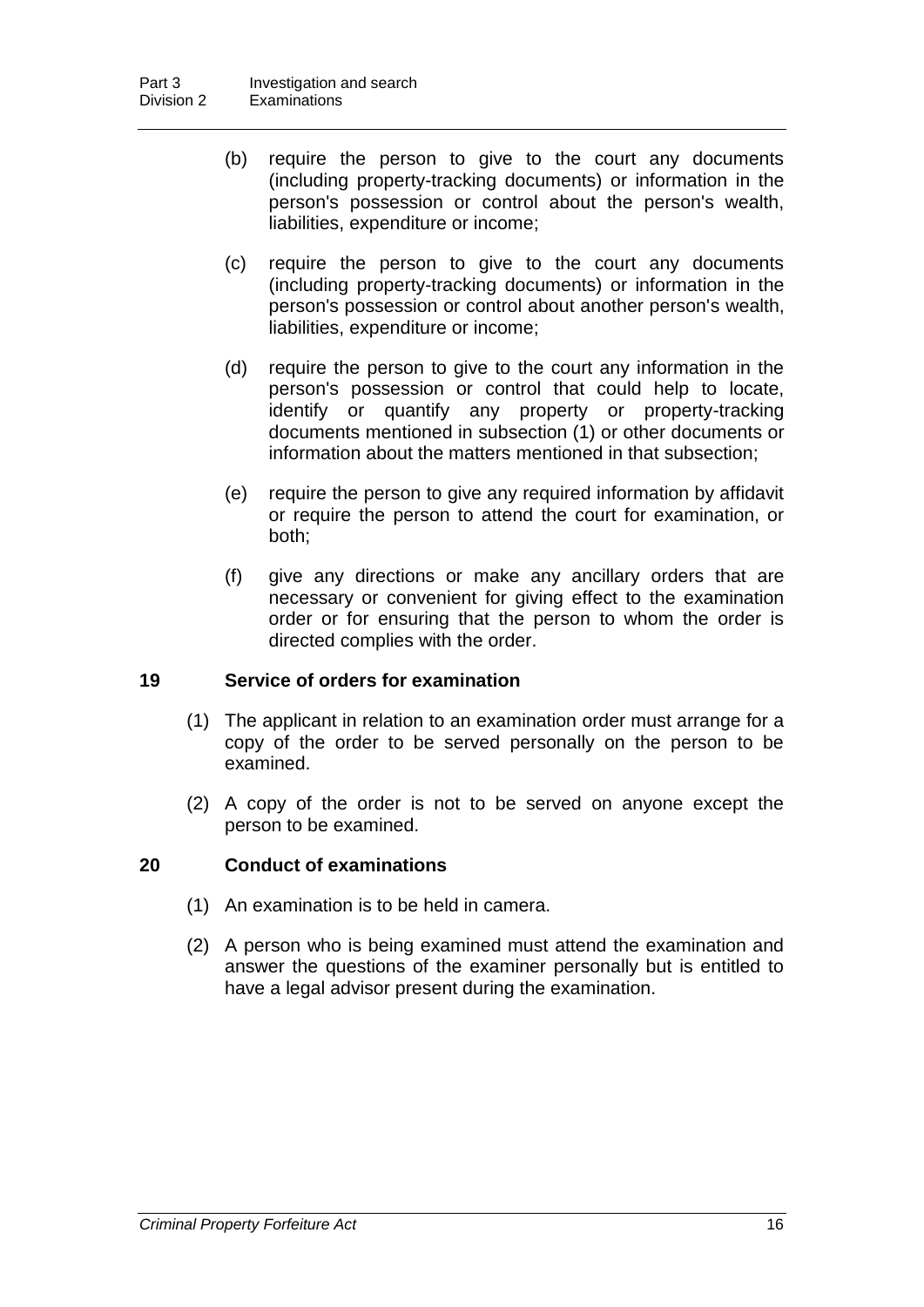#### **21 Complying with examination orders**

- (1) If an owner of restrained property who is or is to be examined in connection with the property under an examination order fails to comply with the order or the examiner's requirements under the order:
	- (a) the owner is not entitled to file an objection to the restraint of the property; and
	- (b) if the owner has already filed an objection the objection is of no effect; and
	- (c) the owner commits an offence.
- (2) A person convicted of an offence against subsection (1) is liable to a maximum penalty of 1 000 penalty units or an amount equal to the value of the property, whichever is greater, or imprisonment for 5 years.
- (3) If a person who is or is to be examined under an examination order in connection with another person's wealth, liabilities, income or expenditure fails to comply with the order or the examiner's requirements under the order, the person commits an offence.

Maximum penalty: 500 penalty units or imprisonment for 2 years.

- (4) Without limiting subsection (1) or (3), a person who is examined under an examination order fails to comply with the order for the respective subsection if:
	- (a) the person fails to disclose material information, or gives false information or a false document, in purported compliance with the order; and
	- (b) the person was aware, or could reasonably have been expected to have been aware, that the information was material or that the information or document was false.
- (5) A person is not excused from complying with an examination order or the examiner's requirements under the order on the grounds that complying with the order:
	- (a) would tend to incriminate the person or expose him or her to a penalty; or
	- (b) could result in the forfeiture of property.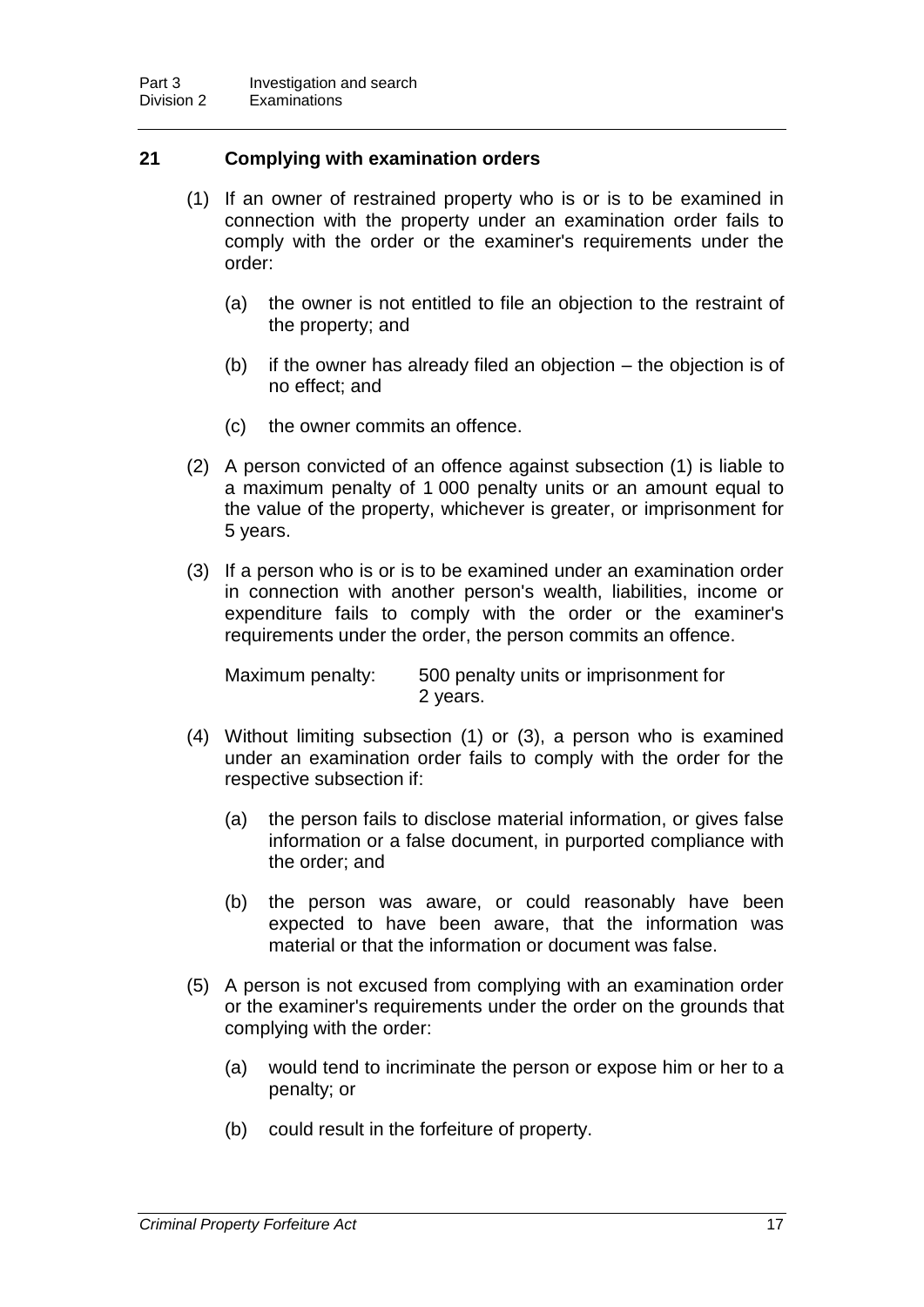- (6) A person is not excused from complying with an examination order on the grounds that complying with the order would be in breach of an obligation of the person not to disclose information, or not to disclose the existence or contents of a document, whether the obligation arose under an Act or otherwise.
- (7) A statement or disclosure made by a person in the course of complying with an examination order is admissible as evidence against the person:
	- (a) in a proceeding against the person for an offence against this section; and
	- (b) in any civil proceeding; and
	- (c) in any proceeding under this Act that could lead to the forfeiture of property owned, effectively controlled or given away by the person, but only for facilitating the identification of such property.

#### **Division 3 Production of documents**

#### **22 Application for production orders**

- (1) The DPP may apply to the Supreme Court for a production order for a property-tracking document.
- (2) An application under subsection (1) may be made ex parte.

#### **23 Production orders**

- (1) The court that is hearing an application under section 22 must order a person identified in the application to produce the propertytracking document described in the application if there are reasonable grounds for suspecting that the document is in the person's possession or control.
- (2) An order under subsection (1) may direct the person:
	- (a) to give the property-tracking document to the DPP or a police officer; or
	- (b) to make it available to the DPP or a police officer for inspection.
- (3) An order under subsection (1) is to specify the time and place for the document to be given or made available.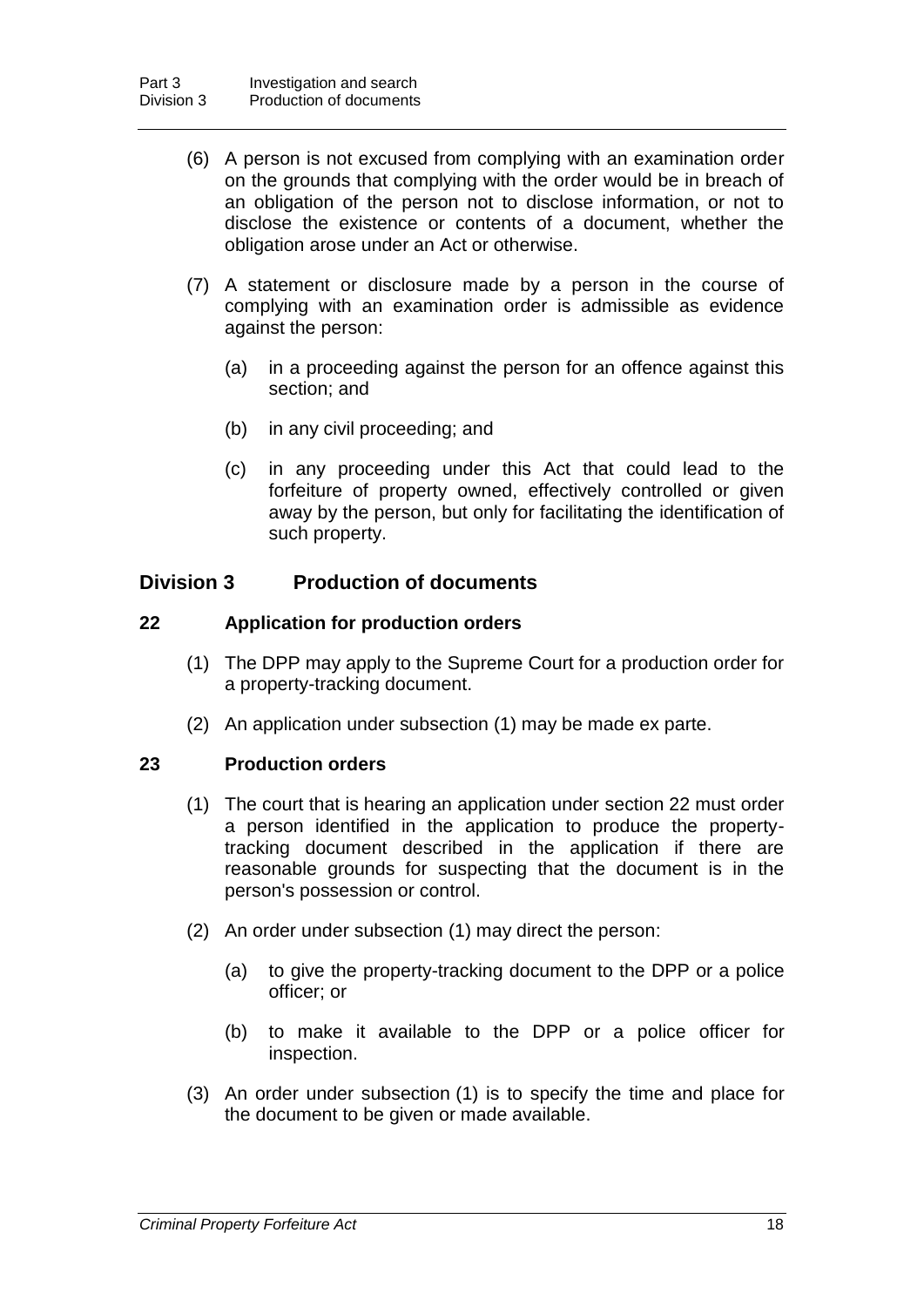#### **24 Inspection of property-tracking documents**

- (1) When a property-tracking document is given to the DPP or a police officer in accordance with a direction under section 23(2)(a), the DPP or member may do any or all of the following:
	- (a) inspect the document;
	- (b) take extracts from the document;
	- (c) make copies of the document;
	- (d) retain the document for as long as its retention is reasonably required for this Act.
- (2) If the DPP or police officer retains the property-tracking document, the DPP or member must, on the request of the person required by the order to produce the document:
	- (a) permit the person to inspect the document, take extracts from it or make copies of it; or
	- (b) give the person a copy of the document certified by the DPP or member in writing to be a true copy of the document.
- (3) When a property-tracking document is made available to the DPP or a police officer for inspection in accordance with a direction under section 23(2)(b), the DPP or police officer may do any or all of the following:
	- (a) inspect the document;
	- (b) take extracts from the document;
	- (c) make copies of the document.

#### **25 Complying with production orders**

(1) A person who, without reasonable excuse, fails to comply with a production order commits an offence.

Maximum penalty: 1 000 penalty units or imprisonment for 5 years.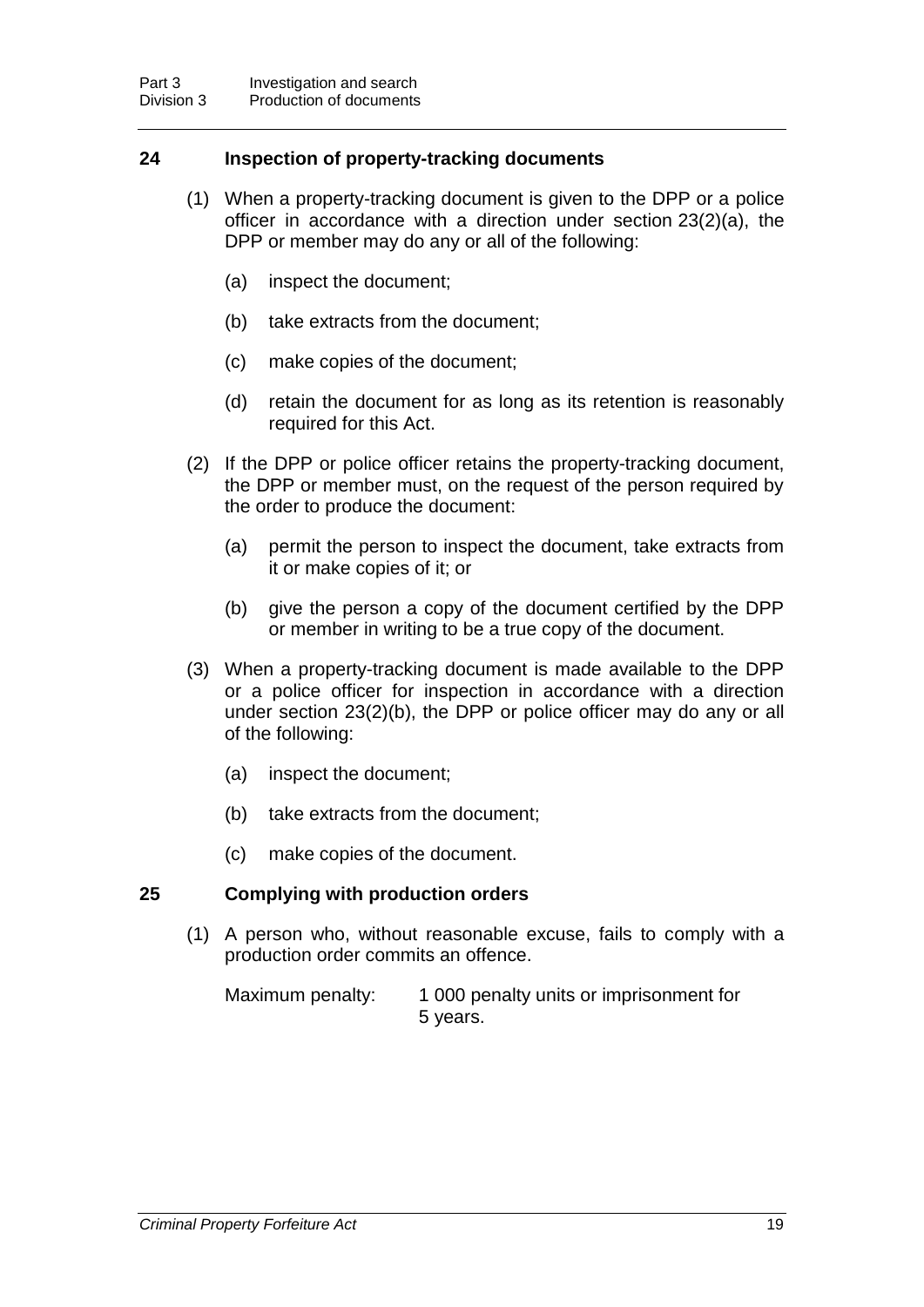(2) A person commits an offence if the person, in purported compliance with a production order, produces or makes available to the DPP or a police officer a document that the person knows, or could reasonably be expected to know, is false or misleading in a material particular.

| Maximum penalty: | 1 000 penalty units or imprisonment for |
|------------------|-----------------------------------------|
|                  | 5 years.                                |

- (3) Despite subsection (2), a person does not commit an offence if, as soon as practicable after becoming aware that a document produced is false or misleading, the person:
	- (a) tells the DPP or a police officer that the document is false or misleading; and
	- (b) indicates the respects in which it is false or misleading; and
	- (c) gives the DPP or a police officer any correct information that is in the person's possession or control.
- (4) A person is not excused from complying with a production order on the grounds that complying with the order would tend to incriminate the person or expose him or her to a penalty.
- (5) A person is not excused from complying with a production order on the grounds that complying with the order would be in breach of an obligation of the person not to disclose the existence or contents of the document, whether the obligation arose under an Act or otherwise.
- (6) Any information contained in a property-tracking document produced under a production order, or any statement or disclosure made by a person in the course of complying with a production order, is admissible in evidence against the person:
	- (a) in a proceeding against the person for an offence against this section; and
	- (b) in any civil proceeding; and
	- (c) in any proceeding under this Act that could lead to the forfeiture of property owned, effectively controlled or given away by the person, but only for facilitating the identification of such property.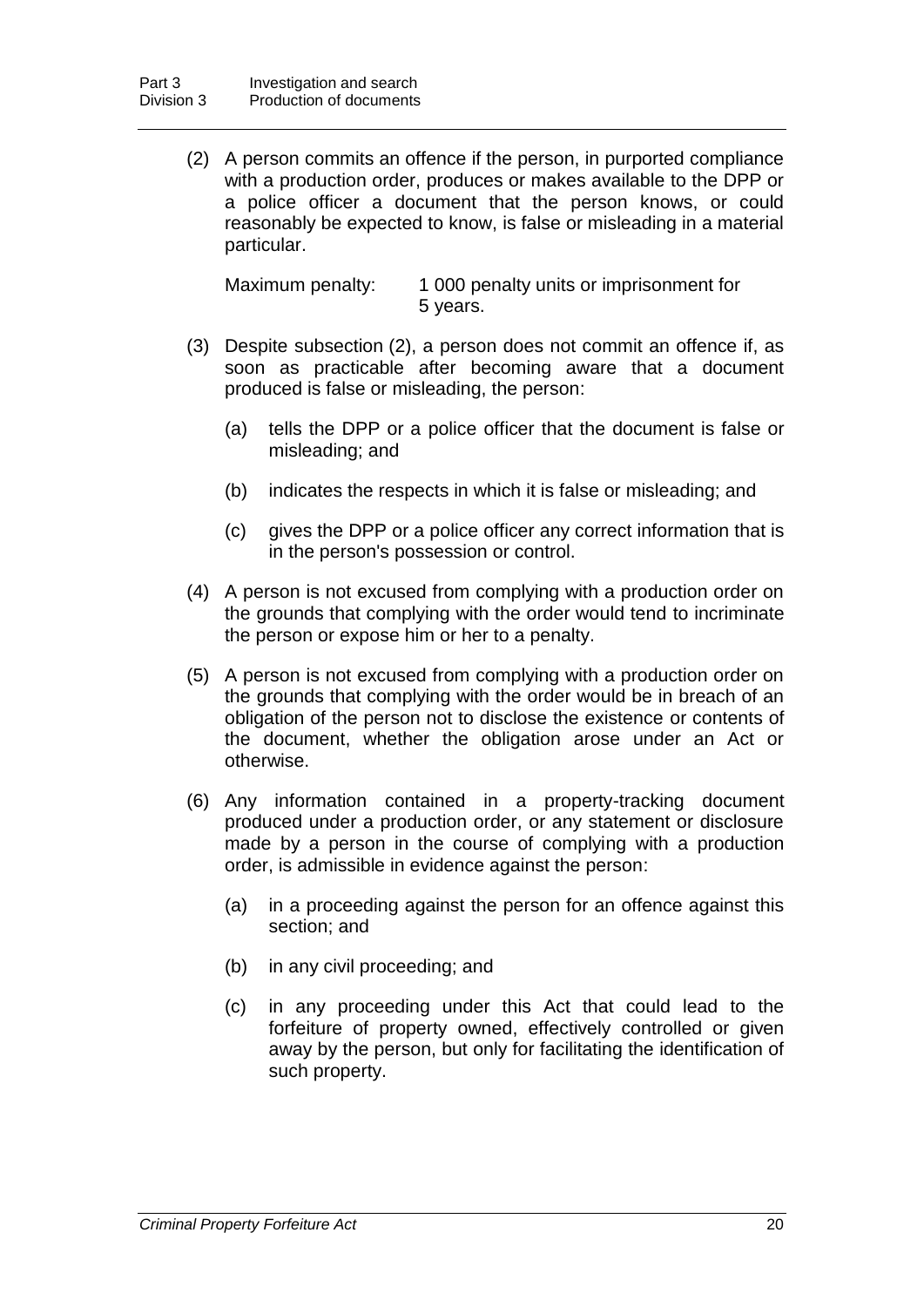#### **26 Variation of production orders**

- (1) If a production order requires a person to give a property-tracking document to the DPP or a police officer, the person may apply to the court that made the order to vary it so that it requires the person to make the document available to the DPP or a police officer for inspection.
- (2) The court may vary the order accordingly if it finds that the document is essential to the lawful business activities of the person.

#### **27 Property-tracking documents**

For this Act, a document is a property-tracking document if the document is relevant to:

- (a) identifying or locating crime-used property or crime-derived property; or
- (b) determining the value of any crime-used property or crimederived property; or
- (c) identifying or locating any or all constituents of a person's wealth; or
- (d) determining the value of any or all constituents of a person's wealth; or
- (e) identifying or locating any document relating to the transfer of restrained or forfeited property.

#### **Division 4 Monitoring financial transactions**

#### **28 Applications for monitoring and suspension orders**

- (1) The DPP may apply to the Supreme Court for a monitoring order or a suspension order.
- (2) An application under subsection (1) may be made ex parte.

#### **29 Monitoring and suspension orders**

(1) The court that is hearing an application under section 28 may order a financial institution to give to the DPP or a police officer information about any or all transactions carried out through an account held with the institution by a person named in the order.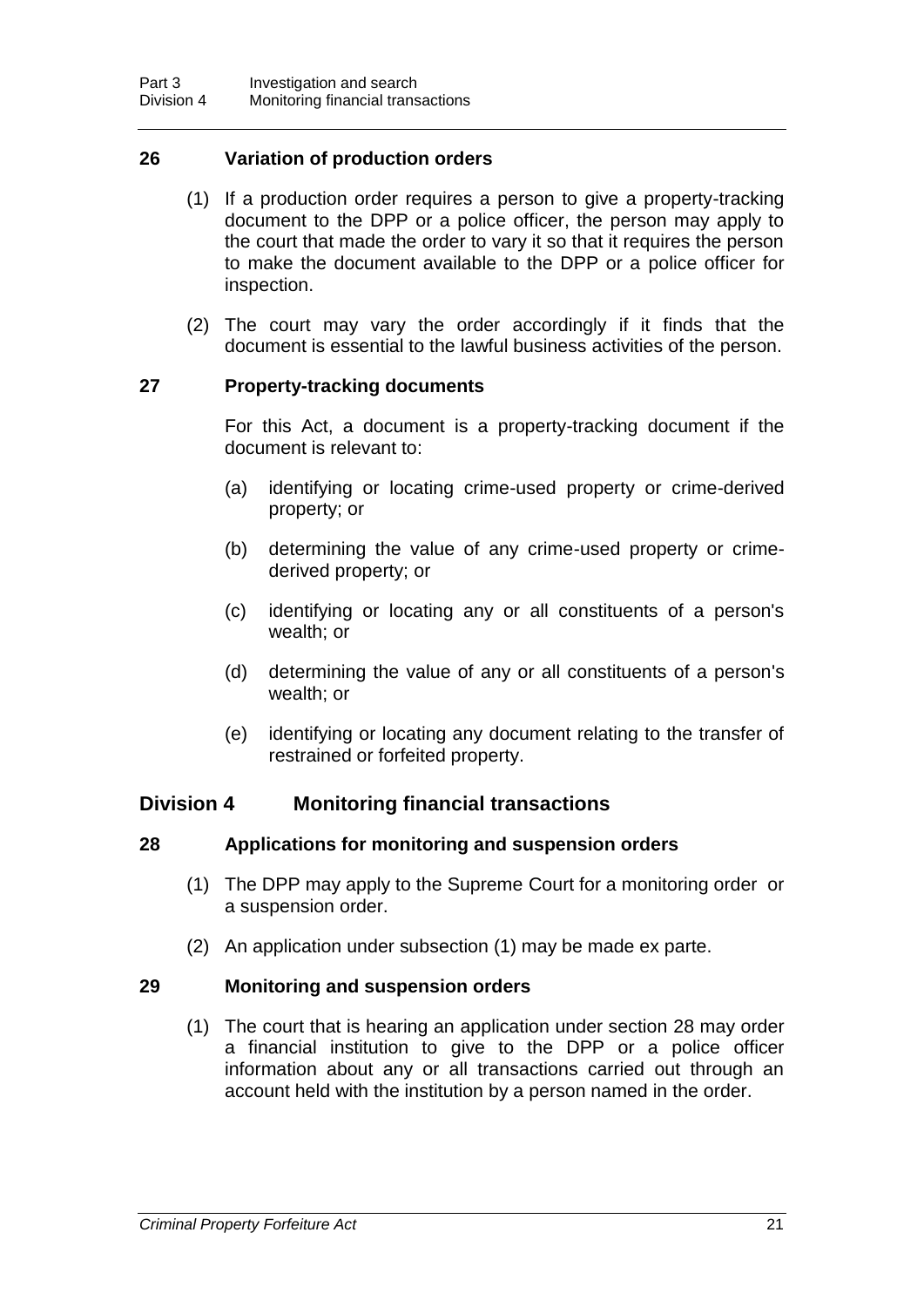- (2) The court that is hearing an application under section 28 may order a financial institution:
	- (a) to notify the DPP or a police officer immediately of any transaction that has been initiated in connection with an account held with the institution by a person named in the order; and
	- (b) to notify the DPP or a police officer immediately if there are reasonable grounds for suspecting that a transaction is about to be initiated in connection with the account; and
	- (c) to refrain from completing or effecting the transaction for 48 hours.
- (3) The court may make a monitoring order or a suspension order if there are reasonable grounds for suspecting that the person named in the order:
	- (a) has been, or is about to be, involved in the commission of a forfeiture offence; or
	- (b) has acquired, or is about to acquire, directly or indirectly, any crime-derived property; or
	- (c) has benefited, or is about to benefit, directly or indirectly, from the commission of a forfeiture offence.
- (4) A monitoring order or a suspension order applies to all transactions carried out or to be carried out through the specified account during the monitoring period or suspension period specified in the order.
- (5) A monitoring order or a suspension order must specify:
	- (a) the financial institution to which the order applies; and
	- (b) the name or names in which the account is believed to be held; and
	- (c) the class of information that the institution is required to give; and
	- (d) the manner in which the information is to be given; and
	- (e) the monitoring period or suspension period in accordance with subsection (6).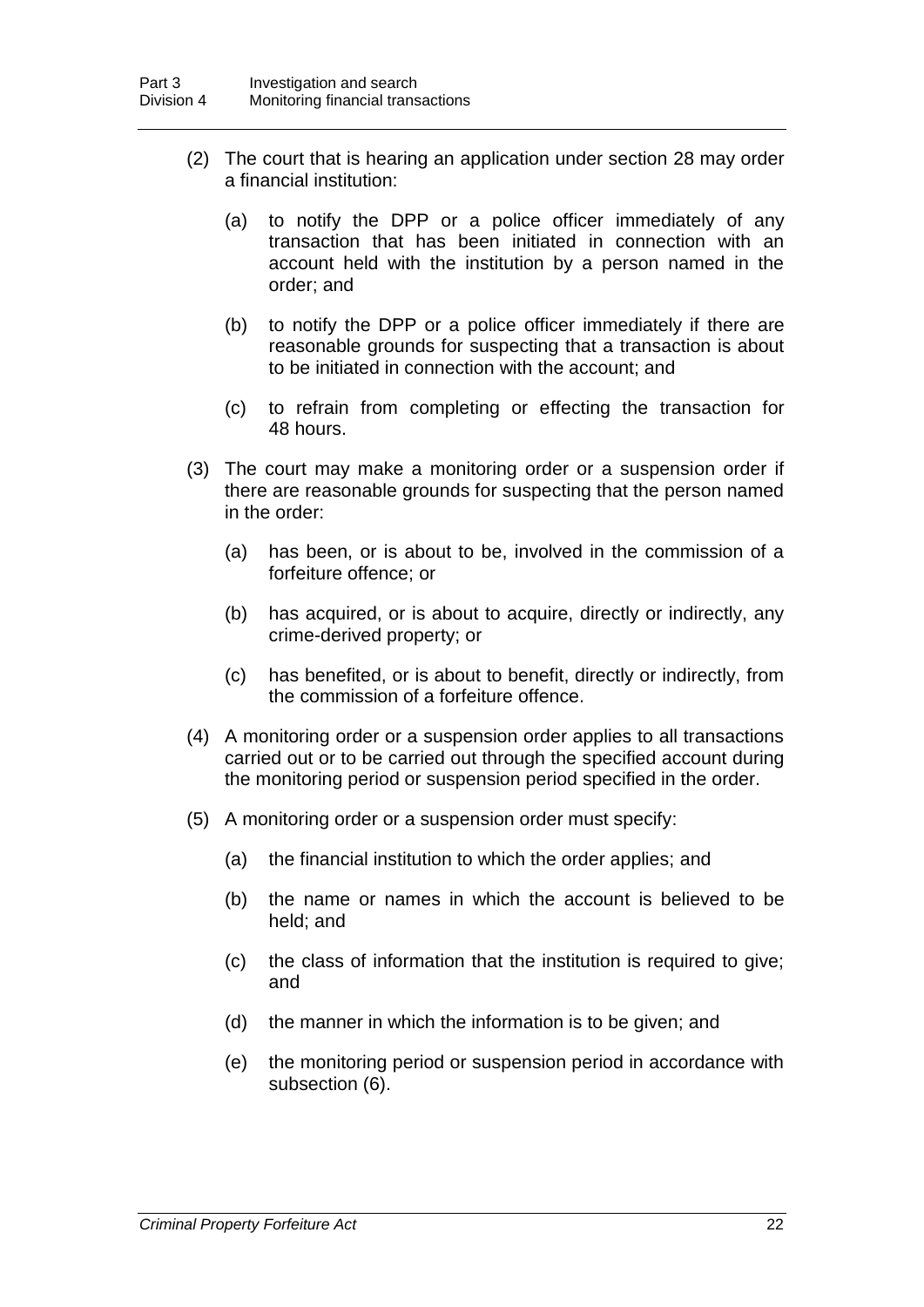- (6) The monitoring period of a monitoring order or suspension period of a suspension order:
	- (a) is not to commence earlier than the day on which notice of the order is served on the financial institution; and
	- (b) is to end not more than 3 months after the date of the order.

#### **30 Compliance with monitoring or suspension order**

A financial institution commits an offence if the institution knowingly:

- (a) fails to comply with a monitoring order or suspension order; or
- (b) provides false or misleading information in purported compliance with the order.

Maximum penalty: 5 000 penalty units.

#### **Division 5 Secrecy requirements**

#### **31 Disclosure not permitted**

- (1) A person must not, except as permitted under section 32, disclose to another person:
	- (a) the fact that a financial institution, or an officer of a financial institution, intends to give or has given information to the DPP or a police officer under section 13; or
	- (b) the nature of any information given under section 13; or
	- (c) the fact that a notice has been or is to be issued, or a response to a notice has been or is to be made, under section 14; or
	- (d) the content of a notice or response made under section 14; or
	- (e) the fact that he or she has been subject to a production order or an examination order in relation to another person's wealth, liabilities, expenditure or income; or
	- (f) the fact that another person is or has been subject to, or the subject of, a production order, an examination order, a monitoring order or a suspension order; or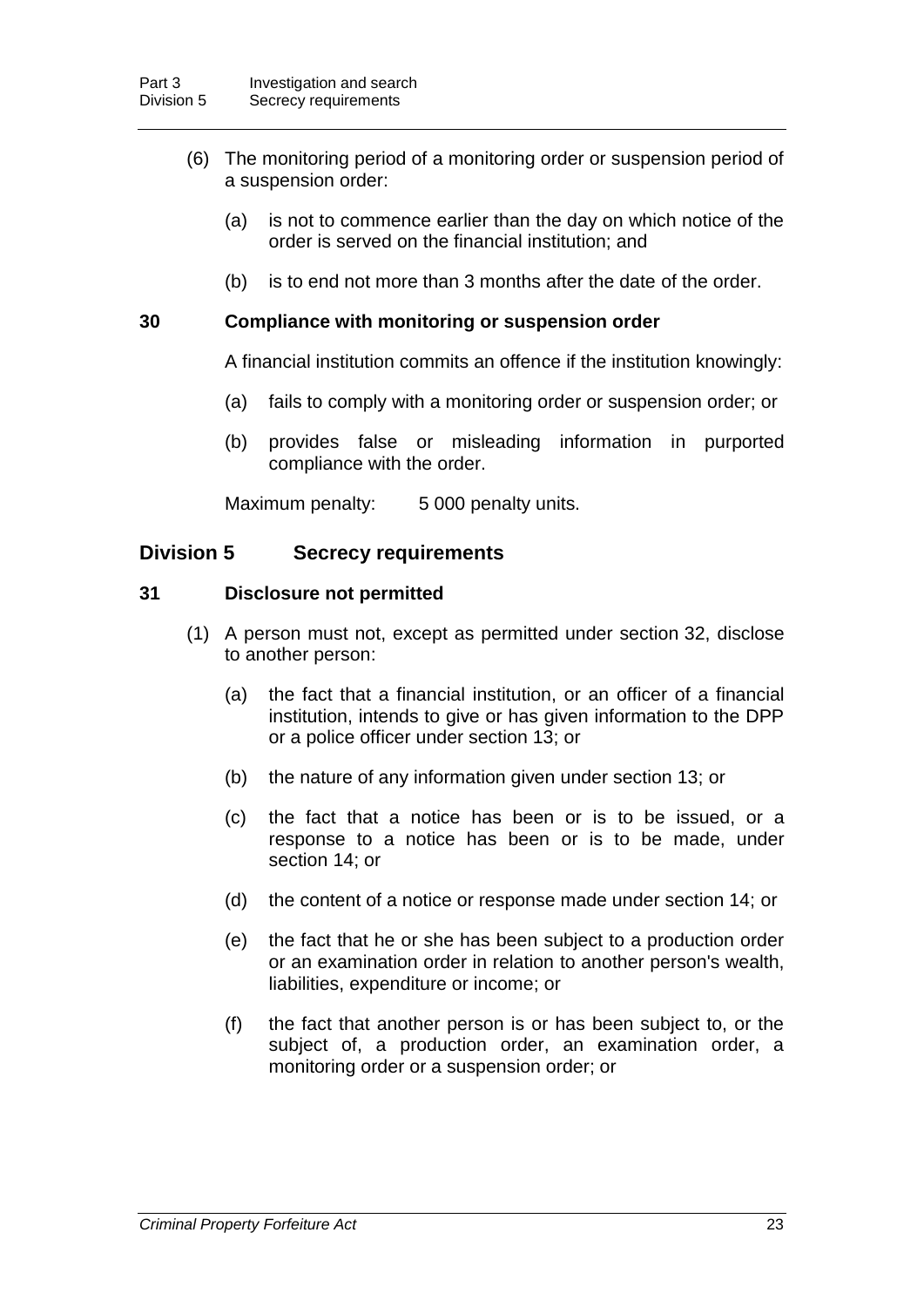(g) the contents of any examination order, production order, monitoring order or suspension order.

Maximum penalty: 1 000 penalty units or imprisonment for 5 years.

- (2) Without limiting subsection (1), a person discloses information in contravention of that subsection if the person:
	- (a) discloses information to another person from which the other person could reasonably be expected to infer that a notice under section 14 has been or is to be issued or a response to such a notice has been or is to be made; or
	- (b) discloses information to another person from which that person could reasonably be expected to infer anything about the nature or contents of a notice or response under section 14; or
	- (c) makes or keeps a record of any information about a notice or response under section 14, other than a copy for the person's own records of the notice or the information provided in response to the notice; or
	- (d) discloses information to another person about the existence or operation of an examination order, a production order, a monitoring order or a suspension order; or
	- (e) discloses information to another person from which that person could reasonably be expected to infer anything about the existence or operation of an examination order, a production order, a monitoring order or a suspension order; or
	- (f) makes or keeps a record of any information about the existence or operation of an examination order, a production order, a monitoring order or a suspension order, other than a copy for the person's own records of:
		- (i) an order directed to the person; or
		- (ii) the information provided by the person in response to the order.

#### **32 Disclosing information**

- (1) A corporation or an officer of a corporation may disclose information to any one or more of the following without contravening section 31:
	- (a) the DPP, a police officer or a member of the Australian Crime Commission;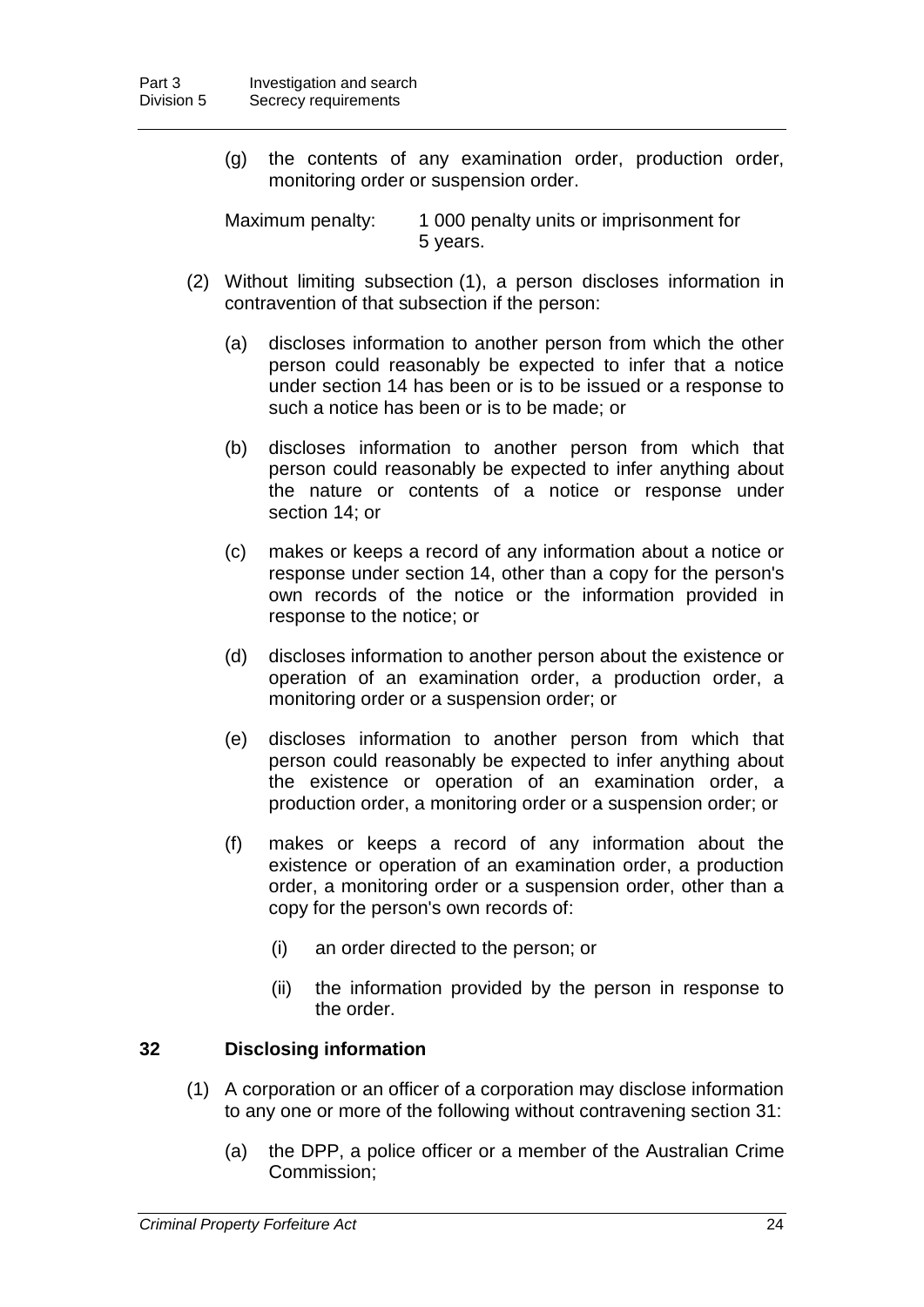- (b) an officer of the corporation, for giving information under section 13;
- (c) an officer of the corporation, for ensuring that a requirement of a notice under section 14 is complied with;
- (d) an officer of the corporation, for ensuring that an examination order, a production order, a monitoring order or a suspension order is complied with;
- (e) a legal practitioner, for obtaining legal advice or representation in relation to giving information under section 13 or complying with a requirement under section 14;
- (f) a legal practitioner, for obtaining legal advice or representation in relation to an examination order, a production order, a monitoring order or a suspension order.
- (2) An individual who is not acting in the capacity of an officer of a corporation or of a legal practitioner may disclose information to any one or more of the following without contravening section 31:
	- (a) the DPP;
	- (b) a police officer;
	- (c) a member of the Australian Crime Commission;
	- (d) a legal practitioner, for obtaining legal advice or representation in relation to an examination order.
- (3) A legal practitioner to whom information is disclosed under subsection (1) or (2) may disclose the information to a person to whom it could have been disclosed under the respective subsection for giving legal advice or representing a person in relation to the matter disclosed.
- (4) Subject to subsection (5), a person (except a legal practitioner) to whom information is disclosed under subsection (1) or (2) may disclose the information to another person to whom it could have been disclosed under the respective subsection.
- (5) If information about a particular matter may only be disclosed under subsection (1) or (2) in particular circumstances or for a particular purpose, a person must not disclose the information under subsection (4) except in those circumstances or for that purpose.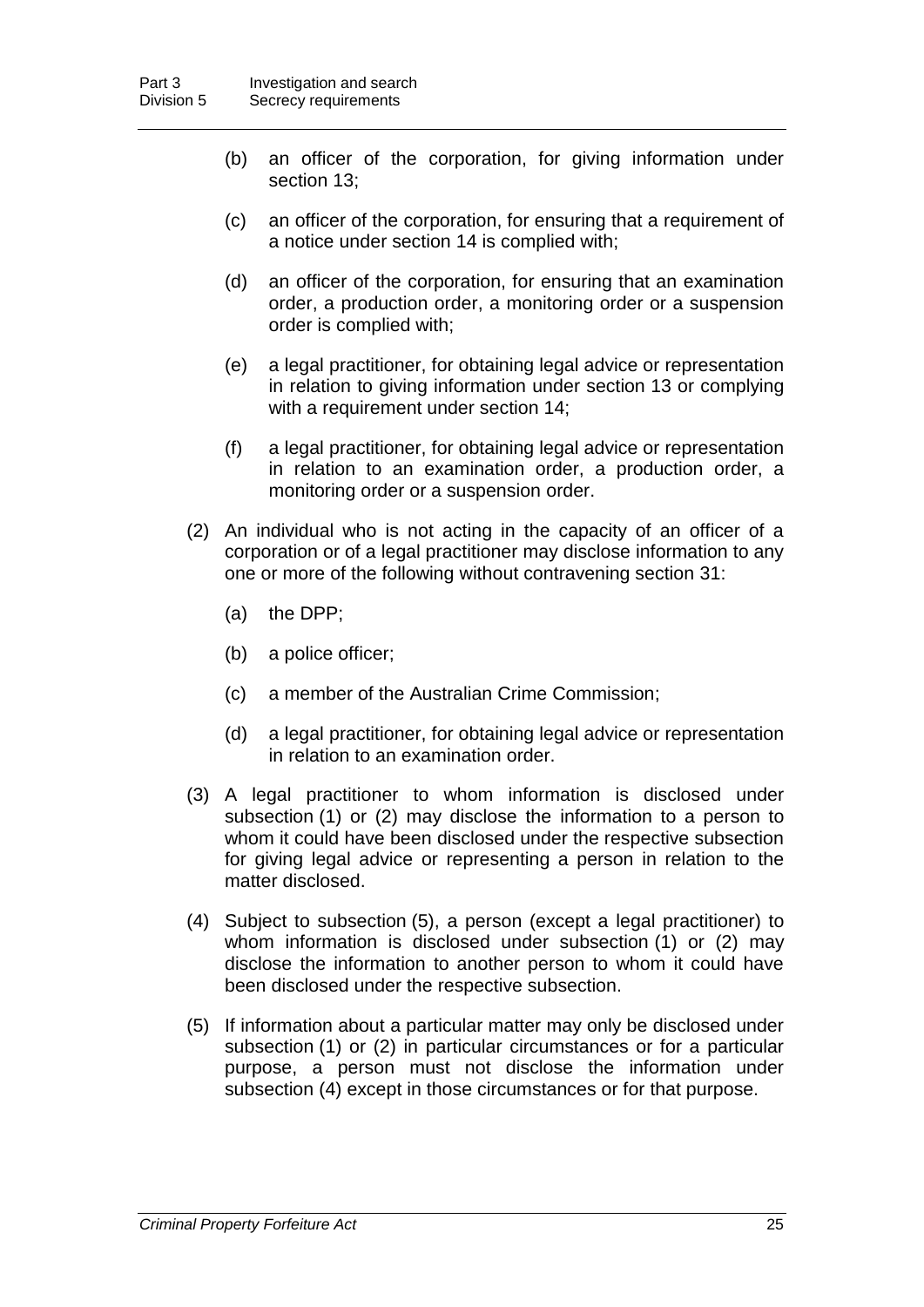- (6) If a person to whom information about a particular matter is disclosed under this section stops being a person of a kind to whom the information may be disclosed, he or she must not disclose the information to anyone except a police officer, the DPP or a member of the Australian Crime Commission.
- (7) A person who contravenes subsection (6) commits an offence.

Maximum penalty: 1 000 penalty units or imprisonment for 5 years.

#### **Division 6 Detention, search and seizure**

#### **33 Power to detain persons**

- (1) A police officer may at any time stop and detain a person if there are reasonable grounds for suspecting that the person has in his or her possession property liable to forfeiture under this Act or property-tracking documents.
- (2) A police officer may at any time stop and detain a person if there are reasonable grounds for suspecting that another person is holding property liable to forfeiture under this Act or propertytracking documents on behalf of the person to be detained.
- (3) For exercising his or her powers under subsection (1) or (2), a police officer may stop and detain a vehicle.
- (4) If a police officer detains a person under subsection (1) or (2), the member may:
	- (a) search the person in accordance with section 35; and
	- (b) search any baggage, package, vehicle or anything else apparently in the possession or under the control of the person.
- (5) When exercising his or her powers under this section, a police officer may use any necessary force and any assistance the member thinks necessary.

#### **34 Search warrants**

- (1) A police officer may apply to a Justice of the Peace for a search warrant.
- (2) An application for a search warrant under this section may be made by telephone or other electronic means and section 118 of the *Police Administration Act* applies, with the necessary changes, in respect of a warrant that is issued on such an application.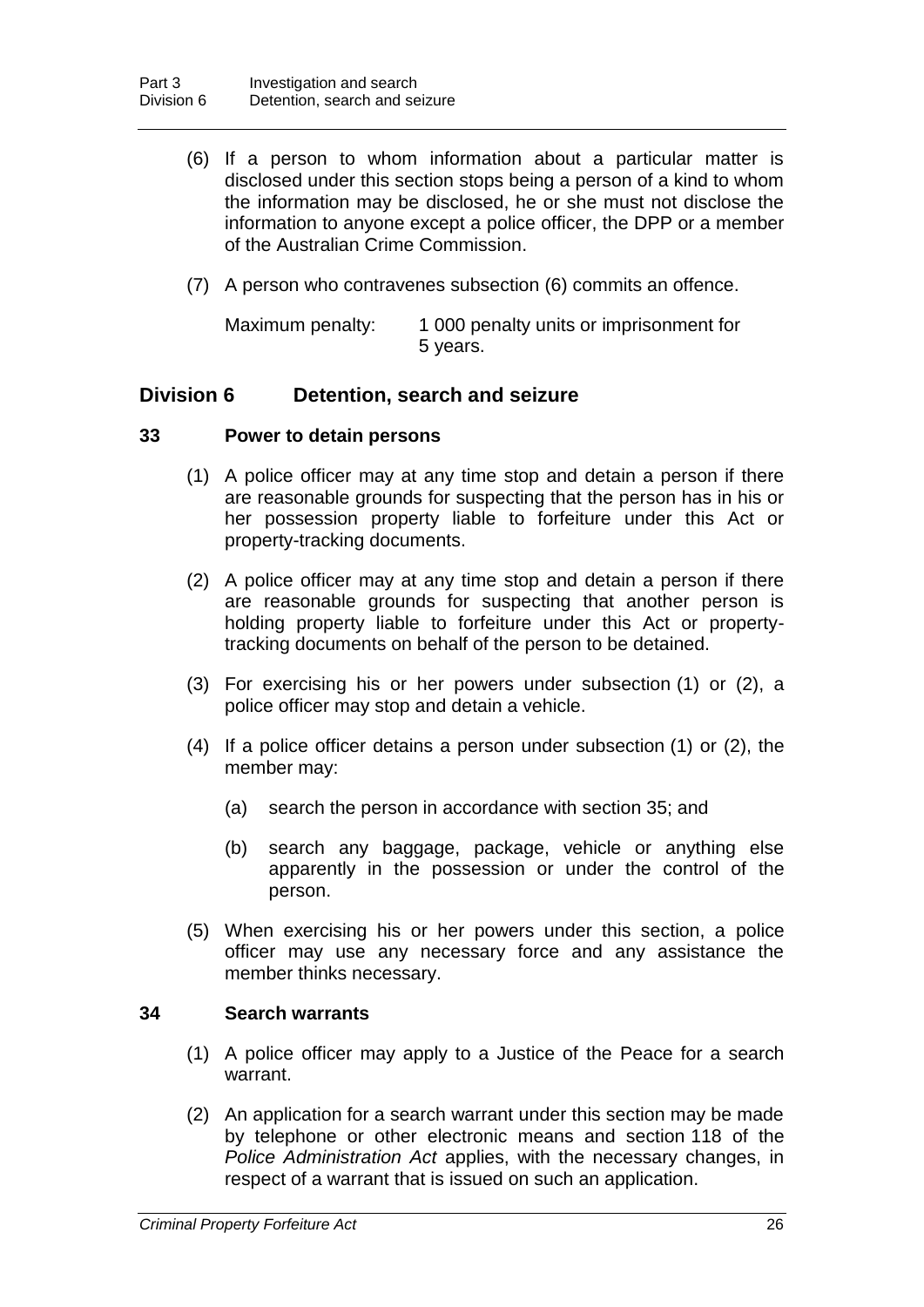- (3) A Justice of the Peace may issue a warrant to search any premises if satisfied, by information on oath, that there are reasonable grounds for suspecting that any property liable to forfeiture under this Act or any property-tracking documents:
	- (a) is or are in or on the premises; or
	- (b) will be in or on the premises within the next 72 hours.
- (4) Subsection (3) applies also to property that is owned or effectively controlled by a person who has been charged with an offence and who could be declared to be a drug trafficker under section 36A of the *Misuse of Drugs Act* if he or she is convicted of the offence.
- (5) A search warrant under this section may authorise a police officer to do any or all of the following, using any necessary force and with any assistance the member thinks necessary:
	- (a) enter the premises described in the warrant;
	- (b) search the premises;
	- (c) search any baggage, package or other thing found in or on the premises;
	- (d) detain any person in or on the premises and search the person in accordance with section 35.
- (6) A search warrant under this section:
	- (a) may be executed at any time of night or day; and
	- (b) subject to section 37, continues in force for 30 days after the day on which it was issued.

#### **35 Searching detained persons**

- (1) When a police officer exercises his or her power to detain a person under section 33 or under a warrant under section 34, the member must ensure that if the person is searched, he or she is searched by a person of the same sex or a medical practitioner.
- (2) If a suitable person is not available to search a detained person as required by subsection (1), the police officer may:
	- (a) detain the person for as long as is reasonably necessary for a suitable person to become available; and
	- (b) if appropriate, convey the person to a place where a suitable person is available.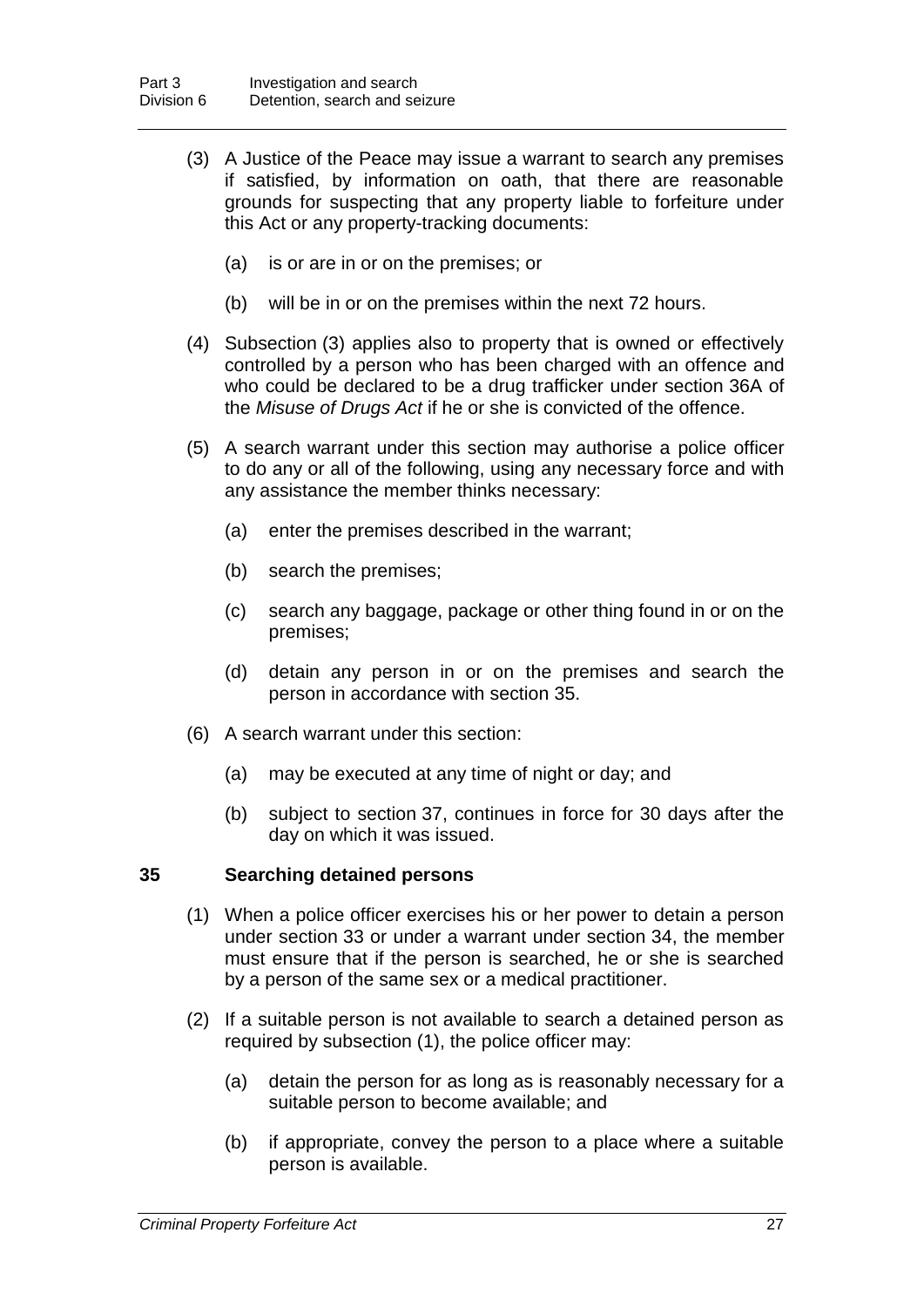#### **36 Additional powers**

- (1) When a police officer exercises any of his or her powers under section 33 or under a warrant under section 34, the member may do any or all of the following:
	- (a) seize and detain any documents found in the course of exercising those powers if there are reasonable grounds for suspecting that they are property-tracking documents;
	- (b) take extracts from or make copies of, or download or print out, any property-tracking documents found in the course of exercising those powers;
	- (c) require a person who has control of any property-tracking documents found in the course of exercising those powers to make copies of, or download or print out, any propertytracking documents found in the course of exercising those powers;
	- (d) require a person to give to the member any information within the person's knowledge or control that is relevant to locating property that is reasonably suspected of being liable to forfeiture under this Act;
	- (e) require a person to give to the member any information within the person's knowledge or control that is relevant to determining whether or not property is liable to forfeiture under this Act;
	- (f) require a person to give the member, or arrange for the member to be given, any translation, codes, passwords or other information necessary to gain access to or to interpret and understand any property-tracking documents or information located or obtained in the course of exercising the member's powers under the warrant.
- (2) A person who fails to comply with a requirement under subsection (1) commits an offence.

| Maximum penalty: | 1 000 penalty units or imprisonment for |
|------------------|-----------------------------------------|
|                  | 5 years.                                |

- (3) Without limiting subsection (2), a person fails to comply with a requirement under subsection (1) if the person:
	- (a) does not disclose material information of which the person had knowledge, or gives false information or a false document, in purported compliance with the requirement; and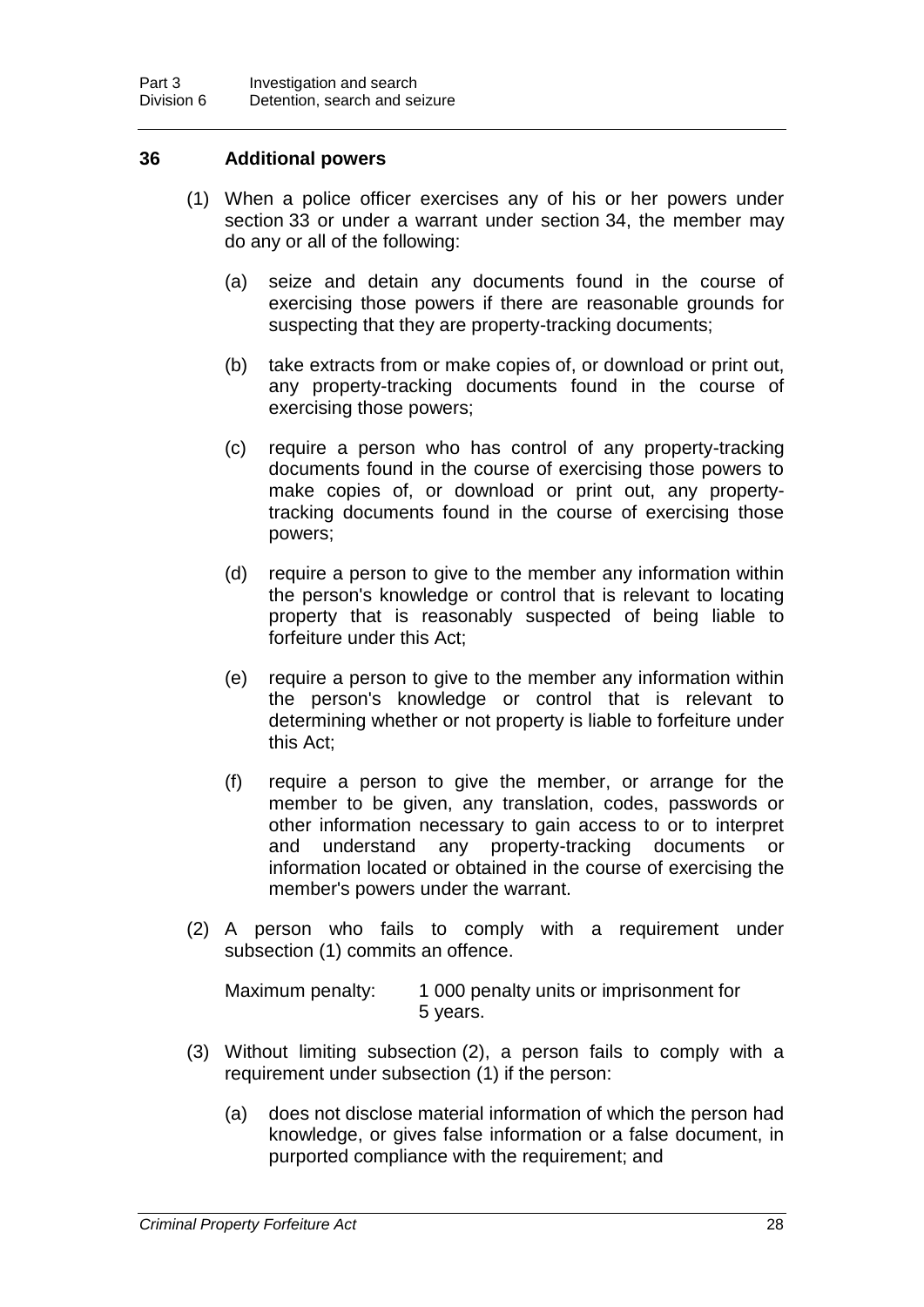- (b) was aware, or could reasonably have been expected to have been aware, that the information was material or that the information or document was false.
- (4) A person is not excused from complying with a requirement under subsection (1) on the grounds that complying with it would tend to incriminate the person or expose him or her to a penalty, but any information given in compliance with the requirement is not admissible in evidence in proceedings against the person for any offence except an offence against subsection (2).

#### **37 Later-produced documents**

If a warrant under section 34 authorises any action to be taken in relation to a document that was in existence at the time that the warrant was issued, but at the time that the warrant was executed it was physically impossible for the document to be produced, a police officer may take the action when the document becomes available even if the warrant has by then expired.

#### **38 Warrants under other Acts**

This Act does not affect the operation of any other Act requiring or authorising a police officer to obtain a warrant to enter or search property.

## **Part 4 Ensuring property remains available for forfeiture**

#### **Division 1 Seizure of property and interim restraining order**

#### **39 Seizure of crime-used or crime-derived property**

- (1) A police officer may seize any property if there are reasonable grounds for suspecting that the property:
	- (a) is crime-used property; or
	- (b) is crime-derived property; or
	- (c) is owned or effectively controlled by a person who has been charged with an offence and who could be declared to be a drug trafficker under section 36A of the *Misuse of Drugs Act* if he or she is convicted of the offence.
- (2) A police officer may:
	- (a) at any time remove the seized property from the place in which it was found and retain it; or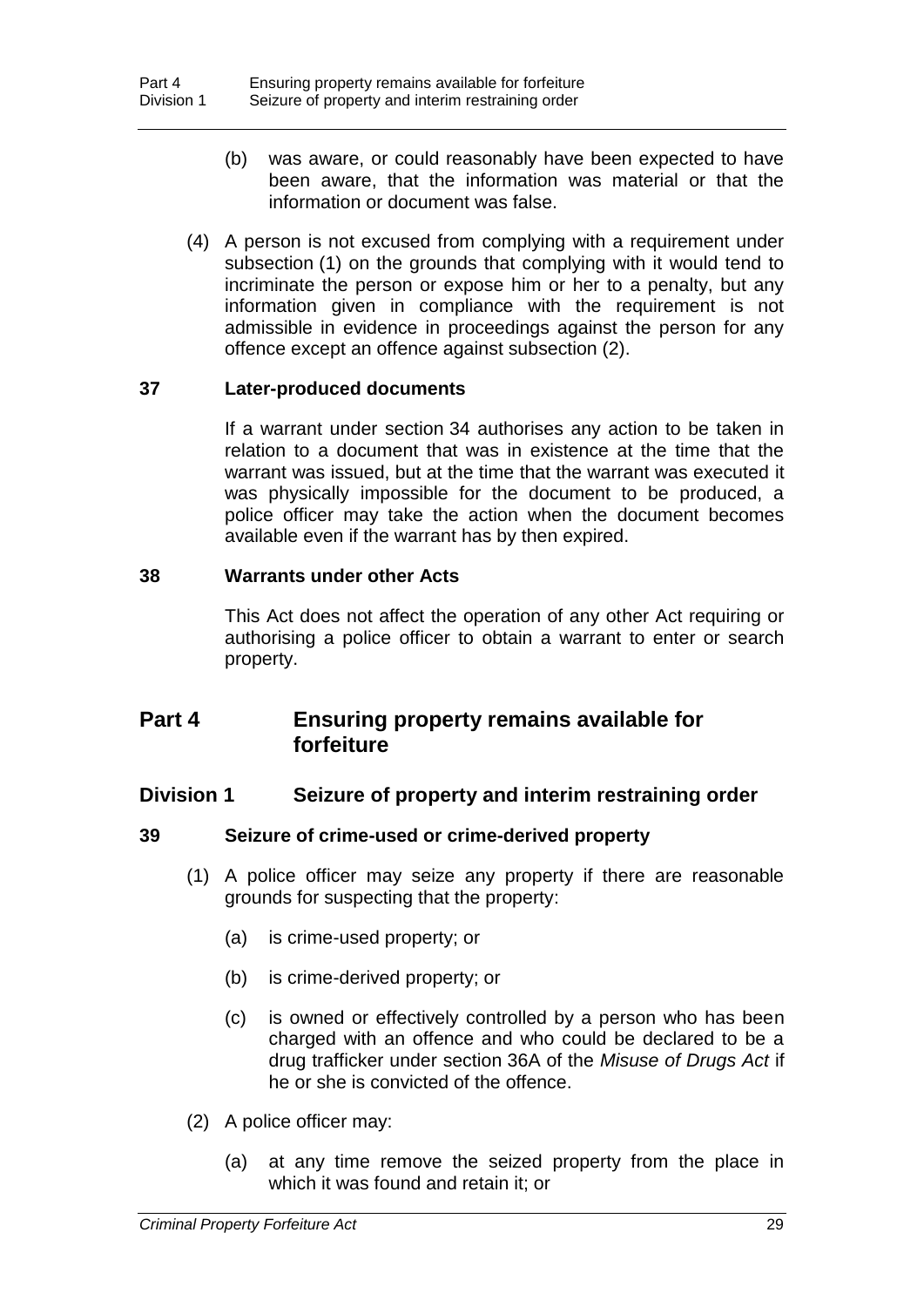- (b) guard the property in the place in which it was found.
- (3) A police officer may retain or guard the property:
	- (a) if an interim restraining order under section 40 or a restraining order under section 43 or 44 is or has been made in relation to the property, including within 72 hours after the property was seized *–* while the interim restraining order or restraining order is in force; or
	- (b) if no interim restraining order or restraining order is in effect in relation to the property *–* for not more than 72 hours after the property was seized.
- (4) Any income or other property derived from seized property while it is being retained or guarded is taken for all purposes to be part of the seized property.

#### **40 Interim restraining order**

- (1) The Local Court may, on application by a police officer or the DPP, make an interim restraining order in relation to:
	- (a) the property of a person named in the application; or
	- (b) property specified in the application;

if the applicant satisfies the court:

- (c) that an application is to be made under section 43 or 44 in relation to the person or the property as soon as reasonably practicable; and
- (d) that the circumstances justify the making of the interim restraining order.
- (2) The court may make an interim restraining order under this section despite that the value of the restrained property may exceed the jurisdictional limit of the court set by section 135 or under another Act.
- (3) An application for an interim restraining order may be made to a magistrate in chambers or by telephone or other electronic means.
- (4) An interim restraining order has effect until the expiration of 3 working days after the order was made.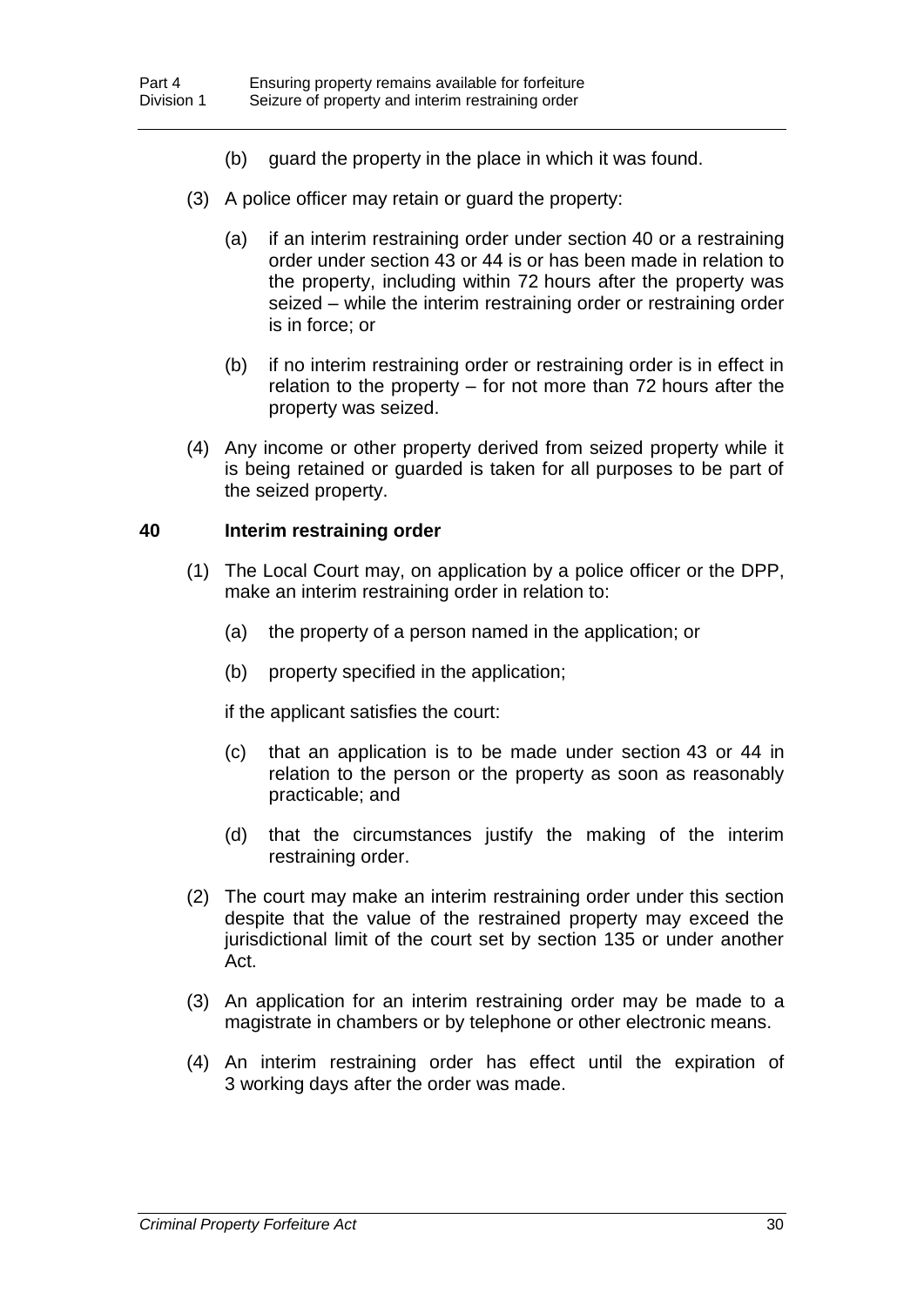# **Division 2 Restraining orders in relation to property**

# **41 Applications for restraining orders**

- (1) A police officer or the DPP may apply to the Local Court for a restraining order under section 43(1).
- (2) The DPP may apply to the Supreme Court for a restraining order under this Division.
- (3) An application under subsection (1) or (2) may be made ex parte.

# **42 Proceedings for restraining orders**

In proceedings for a restraining order, the court that is hearing the application under section 41 may do any or all of the following:

- (a) order that the whole or any part of the proceedings is to be heard in closed court;
- (b) order that only persons or classes of persons specified by the court may be present during the whole or any part of the proceedings;
- (c) make an order prohibiting the publication of a report of the whole or any part of the proceedings or of any information derived from the proceedings.

# **43 Restraining order in relation to specified property**

- (1) Subject to section 135, the Local Court may, on application by a police officer or the DPP, make a restraining order in relation to property specified in the application if there are reasonable grounds for suspecting that the property is crime-used or crime-derived.
- (2) The Supreme Court may, on application by the DPP, make a restraining order in relation to property specified in the application in any of the following cases:
	- (a) if there are reasonable grounds for suspecting that the property is crime-used or crime-derived;
	- (b) if the property is a subject of an examination order, whether or not the person to whom the examination order is directed owns or effectively controls the property;
	- (c) if the property is funds held in an account that is a subject of a monitoring order;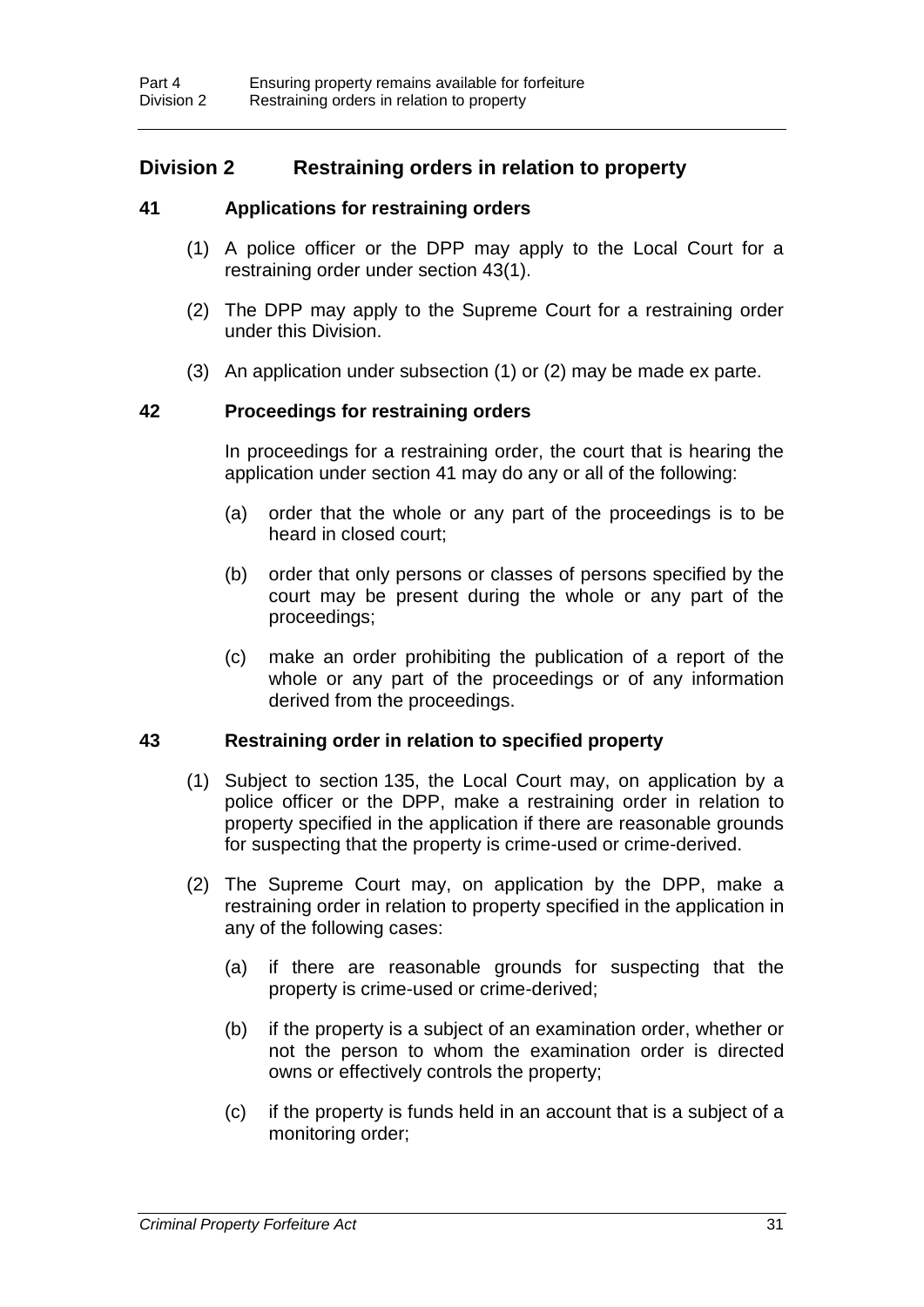- (d) if the property is funds held in an account to which a suspension order applies.
- (3) Subsection (2) also applies to property where the court is advised that an application has been made, or it is intended that within 21 days after the application for the restraining order an application will be made, for the examination order, monitoring order or suspension order (as the case may be).

#### **44 Restraining orders in relation to property of named persons**

- (1) The Supreme Court may, on application by the DPP, make a restraining order in relation to the property of a person named in the application if:
	- (a) the person has been charged, or it is intended that within 21 days after the application the person will be charged, with an offence that, if the person is convicted of the offence, could lead to the person being declared to be a drug trafficker under section 36A of the *Misuse of Drugs Act*; or
	- (b) an application has been made, or it is intended that within 21 days after the application for the restraining order an application will be made, for one or more of the following in relation to the person:
		- (i) a production order;
		- (ii) an unexplained wealth declaration;
		- (iii) a criminal benefit declaration;
		- (iv) a crime-used property substitution declaration; or
	- (c) an order or declaration mentioned in paragraph (b) has been made in relation to the person.
	- (2) A restraining order under this section can apply to:
		- (a) all or any property that is owned or effectively controlled by the person at the time of the application for the restraining order, whether or not any of the property is described or identified in the application; and
		- (b) all property acquired:
			- (i) by the person; or
			- (ii) by another person at the request or direction of the person named in the application for the restraining order;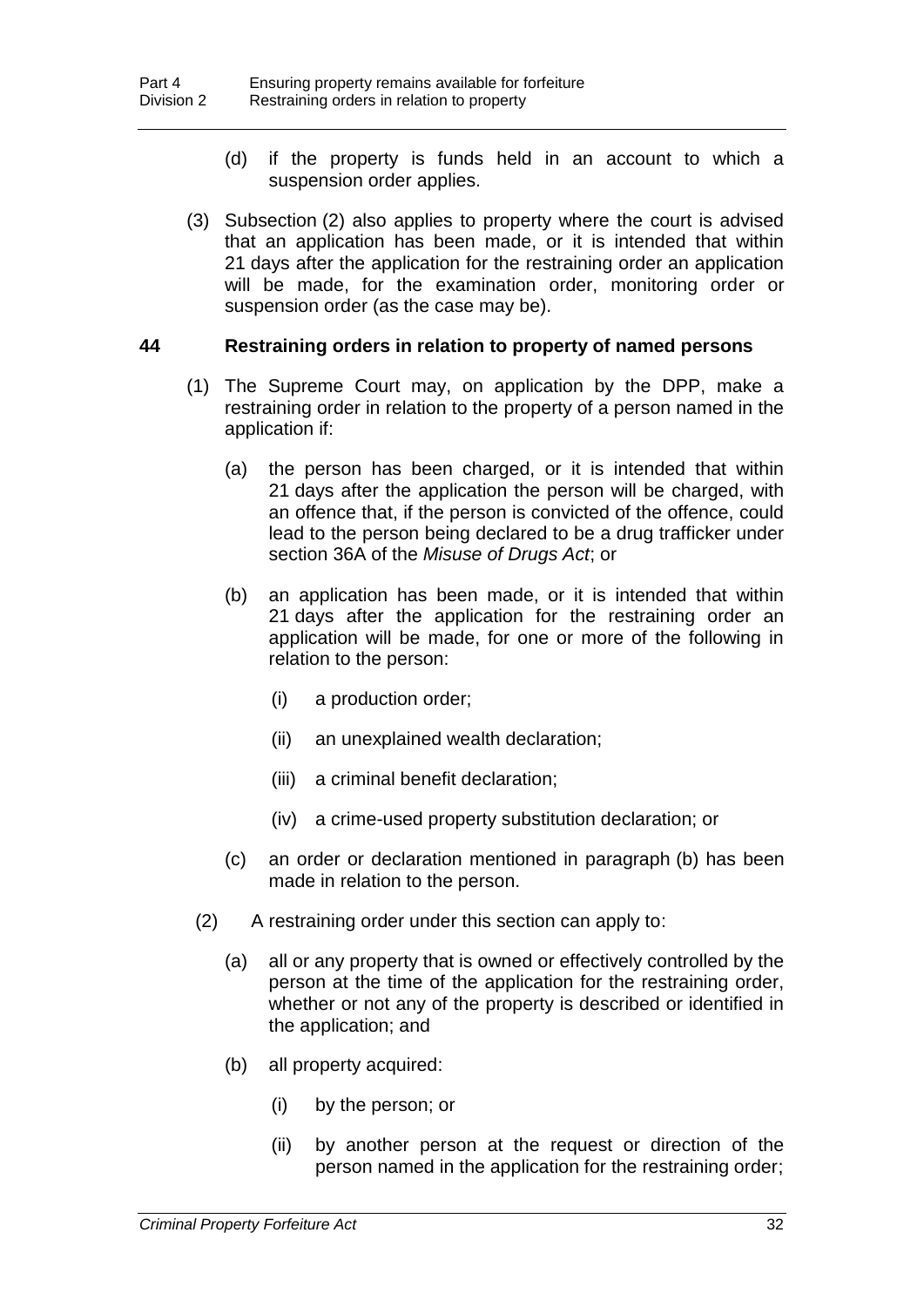#### after the restraining order is issued.

(3) The court must not refuse to make a restraining order under subsection (1)(b)(ii), (iii) or (iv) only because the value of the property subject to the restraining order exceeds, or could exceed, the amount that the person could be liable to pay to the Territory if the relevant declaration is made.

# **45 Restraining order to specify grounds**

- (1) If an application is made under section 41 for a restraining order, the court that is hearing the application must:
	- (a) consider each matter that is alleged by the applicant, either in the application or in the course of the proceedings, as a ground for making the order; and
	- (b) if the order is made set out in the order each ground that the court finds is a ground on which the order may be made.
- (2) If the court that is hearing an application under section 41 is satisfied that the release of information contained in an affidavit in support of the application may materially prejudice an ongoing investigation, the court may order that the information is not to be provided when a copy of the restraining order is served on any person.

# **46 Scope of restraining order**

- (1) In a restraining order, the court that makes the order may do any or all of the following:
	- (a) direct that any income or other property derived from the property while the order is in force is to be treated as part of the property;
	- (b) if the property is moveable direct that the property is not to be moved except in accordance with the order;
	- (c) appoint the Public Trustee or another person to manage the property while the order is in force;
	- (d) give any other directions necessary to provide for the security and management of the property while the order is in force;
	- (e) provide for meeting the reasonable living and business expenses of the owner of the property.
- (2) In subsection (1)(e), reasonable living and business expenses does not include legal expenses mentioned in section 154.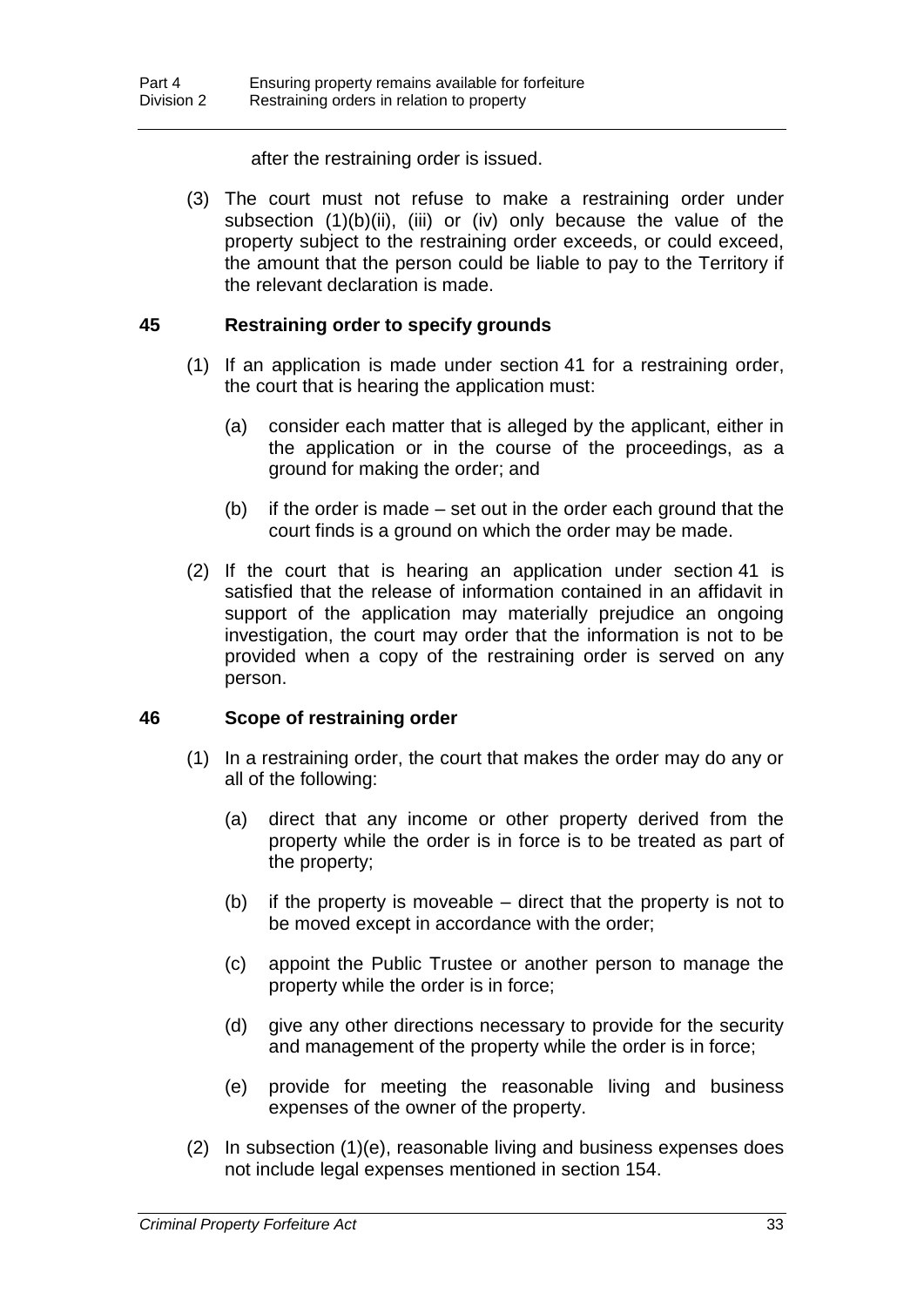# **47 Service of restraining order**

- (1) As soon as practicable after a restraining order is made, the applicant in relation to the order must arrange for a copy of the order and a notice that complies with subsection (5) to be served personally on each of the following persons:
	- (a) if property that is subject to the order was taken from a person or is in the custody of a person – that person;
	- (b) any person known to the applicant at the time the order was made who has, may have or claims to have an interest in the property subject to the order.
- (2) If property subject to the order is registrable under an Act other than the *Land Title Act*, the applicant must notify the appropriate registrar of the issue of the notice.
- (3) If, as a result of a statutory declaration made in accordance with section 48 by a person who was served under subsection (1) with a copy of the restraining order, the applicant becomes aware of another person who has, may have or claims to have an interest in the property subject to the order, the applicant must arrange for personal service of a copy of the order on the other person as soon as practicable.
- (4) Subsections (1) and (3) do not prevent the applicant from serving a copy of the restraining order and a notice at any time on any other person of whom the applicant becomes aware who has, may have or claims to have an interest in the property.
- (5) The notice mentioned in subsection (1) is to:
	- (a) summarise the effect of the order, including the period for which it applies; and
	- (b) advise the person on whom the order and the notice are served:
		- (i) that the property described in the order may be forfeited under this Act; and
		- (ii) that he or she can, within 28 days after being served with the copy of the order, file in the court that made the order an objection to the restraint of the property; and
		- (iii) of the person's obligation to make and lodge a statutory declaration in accordance with section 48.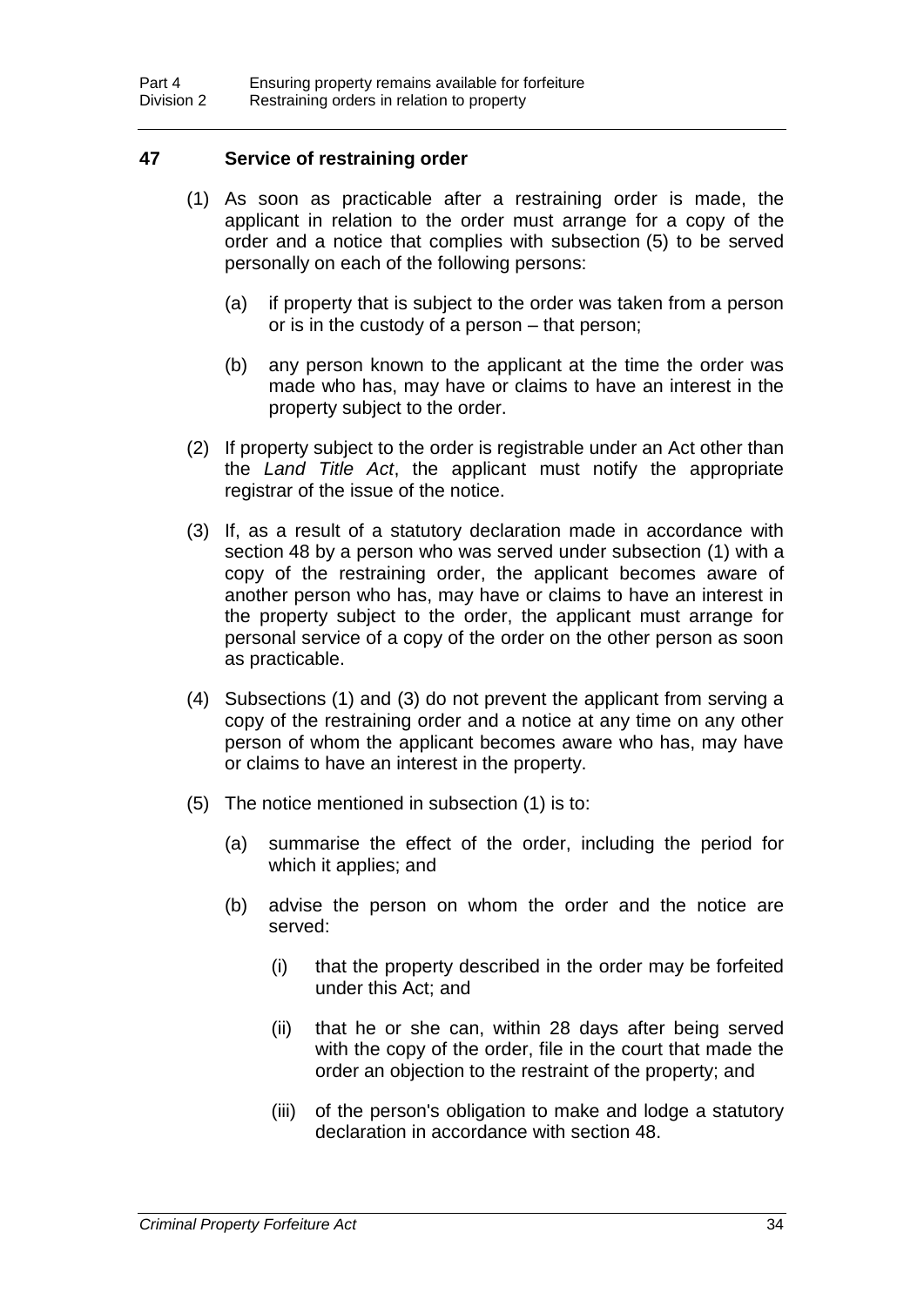- (6) The applicant in relation to the restraining order must ensure that:
	- (a) an affidavit of service is endorsed on a copy of each copy of the restraining order that is served on a person; and
	- (b) each endorsed copy is filed in the court that made the order.

#### **48 Statutory declaration required from person served with restraining order**

- (1) A person who is served under section 47(1) or (3) with a copy of a restraining order must make a statutory declaration as to the matters set out in subsection (2) and file the declaration in the court that made the restraining order within 7 days after being served with the order.
- (2) In a statutory declaration under this section, the declarant must:
	- (a) state the name and, if known, the address of any other person of whom the declarant is aware who has, may have or claims to have an interest in property that is subject to the restraining order; or
	- (b) if the declarant is not aware of any other person who has, may have or claims to have an interest in property that is subject to the restraining notice – make a statement to that effect.

| Maximum penalty: | 2000 penalty units or imprisonment for |
|------------------|----------------------------------------|
|                  | 2 years.                               |

# **49 Effect of restraining order**

- (1) While a restraining order is in effect in relation to property:
	- (a) subject to Division 3, the property cannot be dealt with; and
	- (b) the applicant in relation to the restraining order may apply under this Act to the court that made the restraining order for an order that all or some of the property is forfeit to the Territory.
- (2) Income or other property that is derived from property subject to a restraining order is taken to be part of the property and is also subject to the restraining order.
- (3) A person may apply to the court that made a restraining order for the release of property that is subject to the order to meet reasonable living and business expenses of the owner of the property.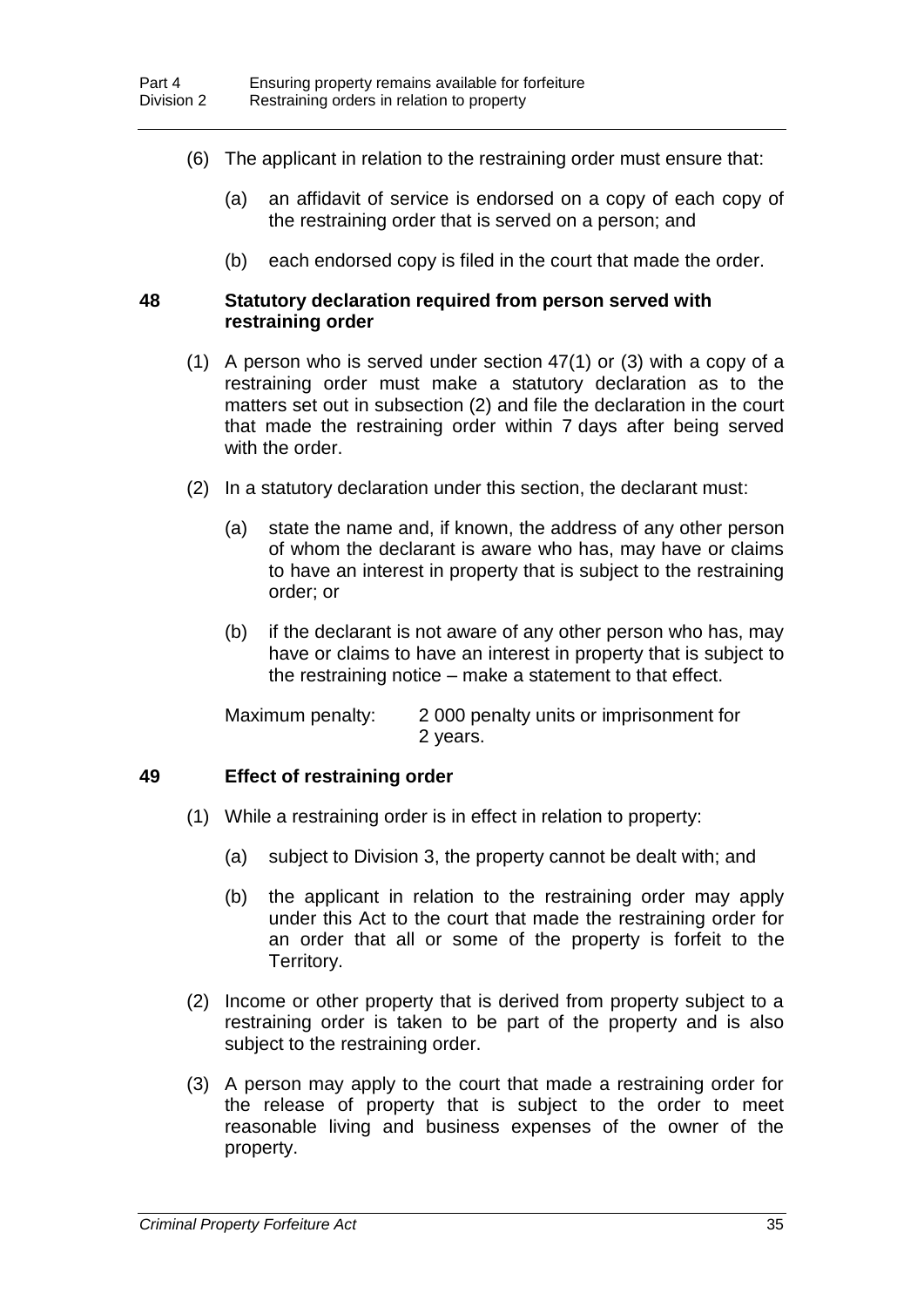(4) In subsection (3), reasonable living and business expenses does not include legal expenses mentioned in section 154.

# **50 Setting aside of restraining order**

- (1) The applicant in relation to a restraining order under section 43(1) or (2)(a) must request the court that made the order to set the order aside if the grounds for suspecting that the property is crime-used or crime-derived no longer exist.
- (2) The applicant in relation to a restraining order under section  $44(1)(a)$  must request the court that made the order to set the order aside if the person could not be declared to be a drug trafficker.
- (3) The applicant in relation to a restraining order may request the court that made the order to set the order aside for any other reason.
- (4) If a restraining order relating to property is set aside, the applicant in relation to the restraining order must ensure that:
	- (a) notice of the setting aside is served personally, as soon as practicable, on each person on whom a copy of the restraining order was served under section 47; and
	- (b) any property subject to the restraining order that is being retained under section 39(2) is returned to the person from whom it was seized unless it is to be otherwise dealt with under this Act or another Act; and
	- (c) any property subject to the restraining order that is being guarded under section 39(2) is released from guard; and
	- (d) if the applicant is aware that the person to whom property is to be returned under paragraph (b) is not the owner of the property – the owner is notified, where practicable, of the setting aside of the restraining order and the return of the property.

#### **51 Duration of restraining order**

- (1) A restraining order under section 43 or 44 has effect for the period set by the court when the order is made.
- (2) On application, the court that made a restraining order may extend the duration of the order for a further period.
- (3) The court that made a restraining order may extend the duration of the order on as many occasions as the court sees fit.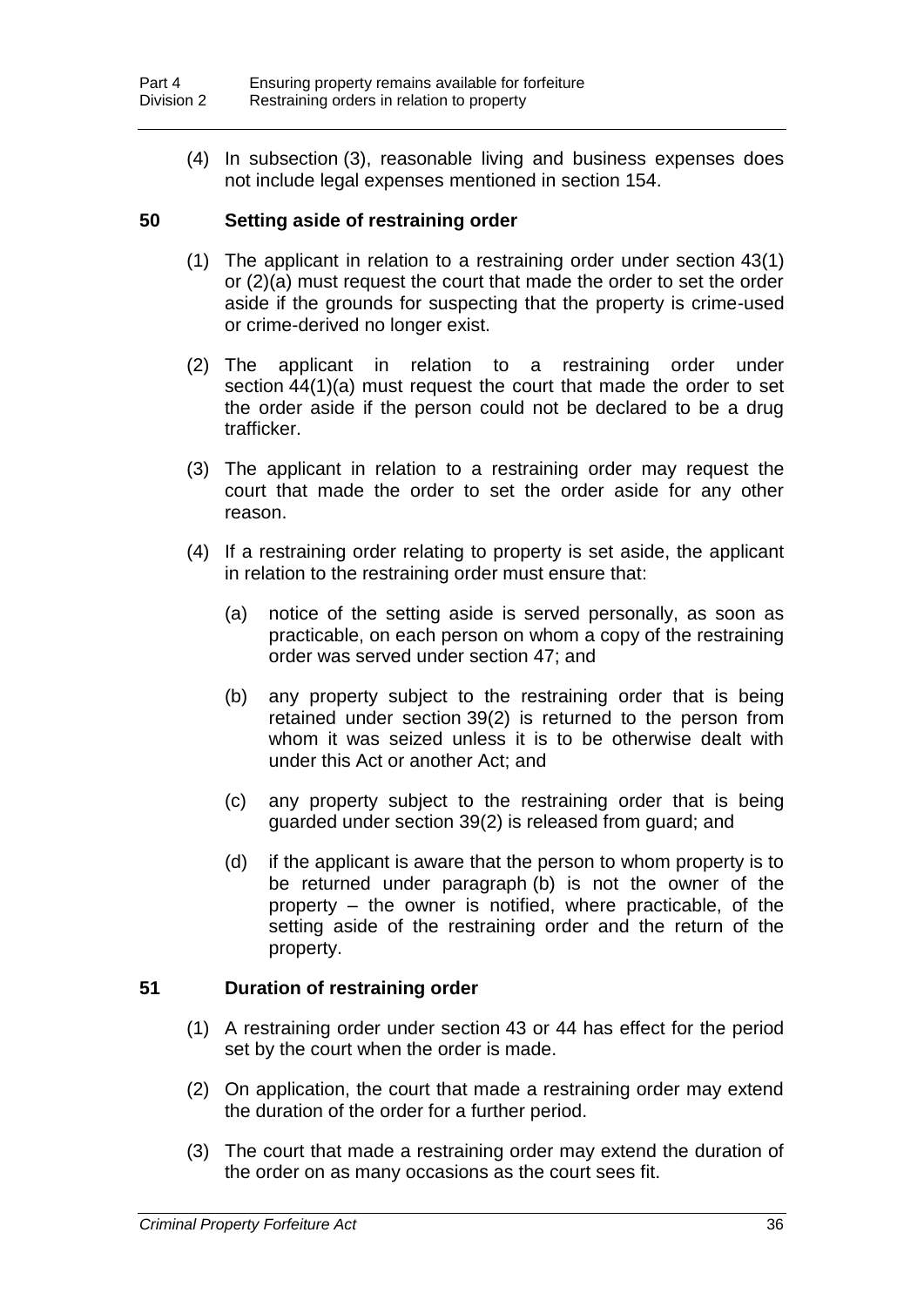(4) If the period of a restraining order is extended under this section, the applicant in relation to the order must serve a notice of the extension on each person on whom a notice was served under section 47.

# **52 Restraining order ceases to have effect**

- (1) If a restraining order has been made under section  $43(1)$  or  $(2)(a)$  in relation to suspected crime-used or crime-derived property, the order ceases to have effect if within the period set (or extended) by the court under section 51 an application has not been made:
	- (a) if the property is crime-derived either under section 73 for a criminal benefits declaration or under Part 7 for forfeiture of the property; or
	- (b) if the property is crime-used under Part 7 for forfeiture of the property.
- (2) If a restraining order has been made under section 44(1)(a) in relation to property of a person who was to be charged with an offence, the order ceases to have effect if within 21 days after the date of the order the person has not been charged with the offence indicated in the application for the order or an alternative offence.
- (3) If a restraining order has been issued under section 44(1)(a) in relation to property of a person who has been charged, or who was to be charged and a charge has been laid within 21 days after the date of the order, the order ceases to have effect:
	- (a) if the charge is finally determined but the person is not declared under section 36A of the *Misuse of Drugs Act* to be a drug trafficker; or
	- (b) if the charge is disposed of without being determined.
- (4) If a restraining order has been made under section 43 on the basis that an application had been made or was to be made for another order, the restraining order ceases to have effect if:
	- (a) within 21 days after the making of the restraining order an application has not been made for the other order; or
	- (b) the application for the other order is withdrawn; or
	- (c) the application for the other order is finally determined but the court that heard the application does not make the other order.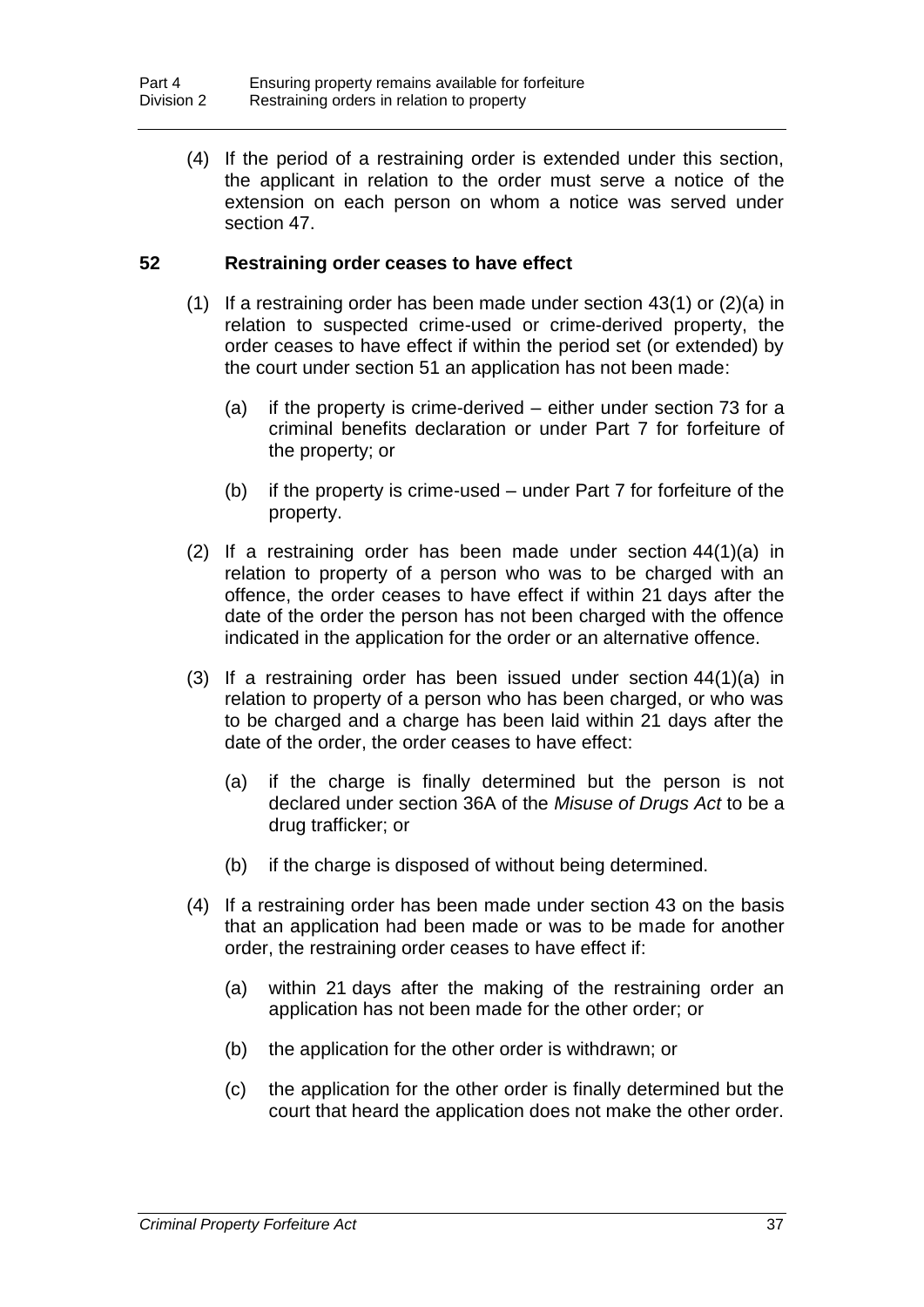- (5) If a restraining order has been made under section 44(1)(b) on the basis that an application was to be made for a production order or a declaration, the restraining order ceases to have effect if:
	- (a) within 21 days after the making of the restraining order an application has not been made for the production order or the declaration; or
	- (b) the application for the production order or declaration is withdrawn; or
	- (c) the application for the production order or declaration is finally determined but the court that heard the application does not make the production order or declaration; or
	- (d) if a declaration is made the respondent's liability to pay to the Territory the amount ordered by the court that made the declaration (including any costs awarded against the respondent) is satisfied, whether or not all or any of the property subject to the restraining order was transferred to the Territory to satisfy the liability.
- (6) A restraining order made under section 43 or 44 ceases to have effect if the order is set aside under section 50 or Part 5.
- (7) Despite anything in this section, a restraining order that was issued under both sections 43 and 44 or on more than one ground under either section:
	- (a) only ceases to have effect if set aside on all grounds; and
	- (b) if set aside on only some of the grounds continues in effect on each remaining ground.
- (8) A restraining order ceases to have effect in relation to property if the property is forfeited to the Territory under Part 7, Division 3.

# **53 Real property**

- (1) If a restraining order is issued in relation to land:
	- (a) the applicant in relation to the restraining order must lodge an instrument, together with a copy of the restraining order, with the Registrar-General; and
	- (b) the instrument has effect as a memorandum mentioned in section 35 of the *Land Title Act* and is taken to be lodged by the appropriate Minister; and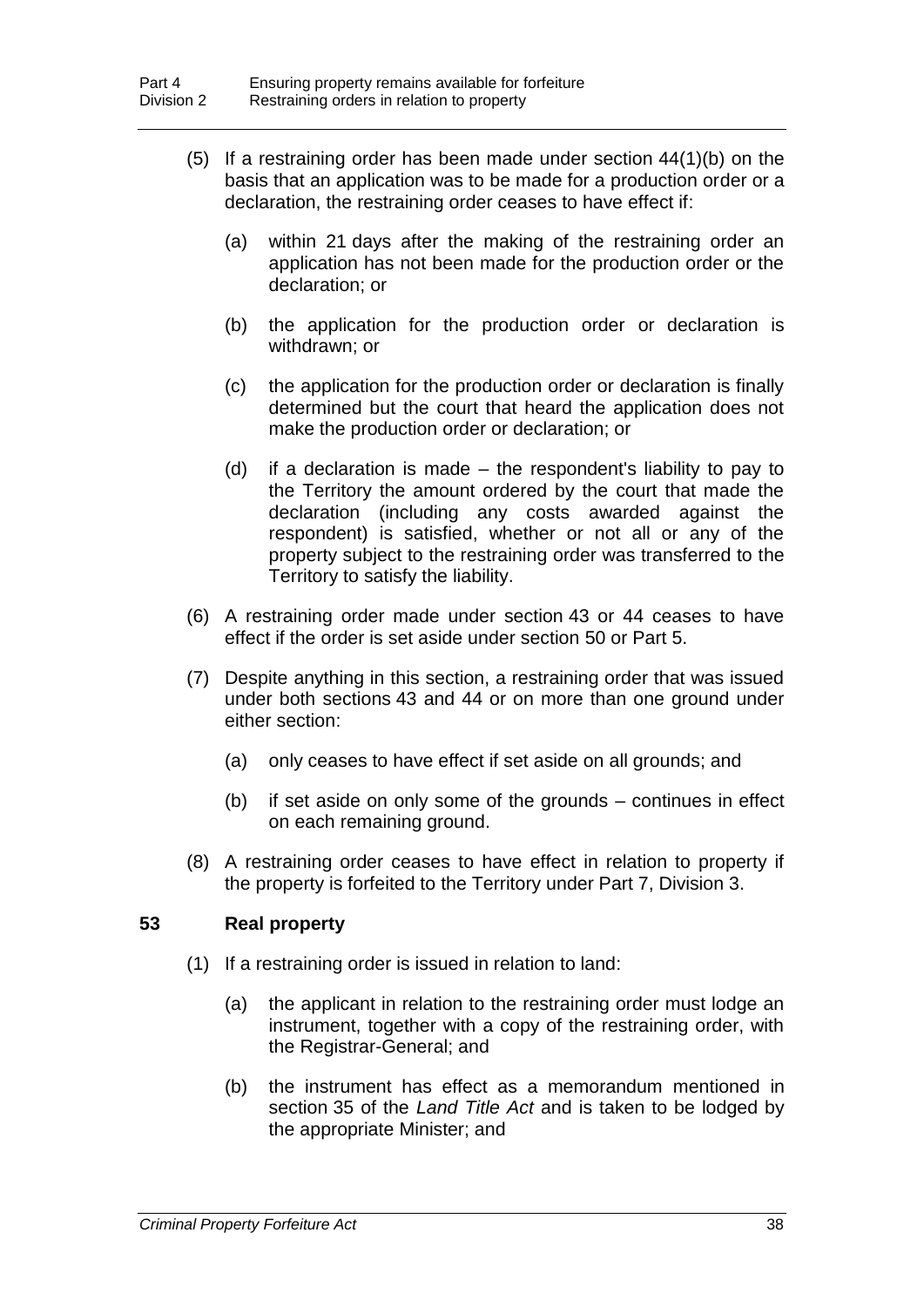- (c) the restraining order takes effect in relation to the land when the instrument is registered under the *Land Title Act* and the Registrar-General enters a statutory restrictions notice in the land register.
- (2) If, in accordance with section 52, a restraining order ceases to have effect and the order relates wholly or in part to land:
	- (a) the DPP must lodge an instrument with the Registrar-General advising that the order has ceased to have effect; and
	- (b) despite section 52, the restraining order only ceases to have effect in relation to the land when the instrument mentioned in paragraph (a) is registered under the *Land Title Act* and the statutory restrictions notice is removed from the land register.

# **54 Property may be restrained under more than one order**

- (1) Property may be restrained under this Act under more than one order at the same time on the same or different grounds.
- (2) If a restraining order ceases to have effect in relation to property, the property remains restrained under any other restraining order in relation to the property while the other order remains in effect.

# **Division 3 Dealing with seized or restrained property**

# **55 Prohibited dealings**

(1) A person must not deal with seized or restrained property in any way.

| Maximum penalty: | 1 000 penalty units or the value of the |
|------------------|-----------------------------------------|
|                  | property (whichever is greater), or     |
|                  | imprisonment for 5 years.               |

- (2) Subsection (1) does not apply to:
	- (a) a person acting in accordance with an order under section 46(1)(c), 109(2) or 111(2);
	- (b) for seized property a police officer acting under section 39 or a person acting under the direction of a police officer who is acting in accordance with this Act; or
	- (c) for restrained property a person acting in accordance with the restraining order.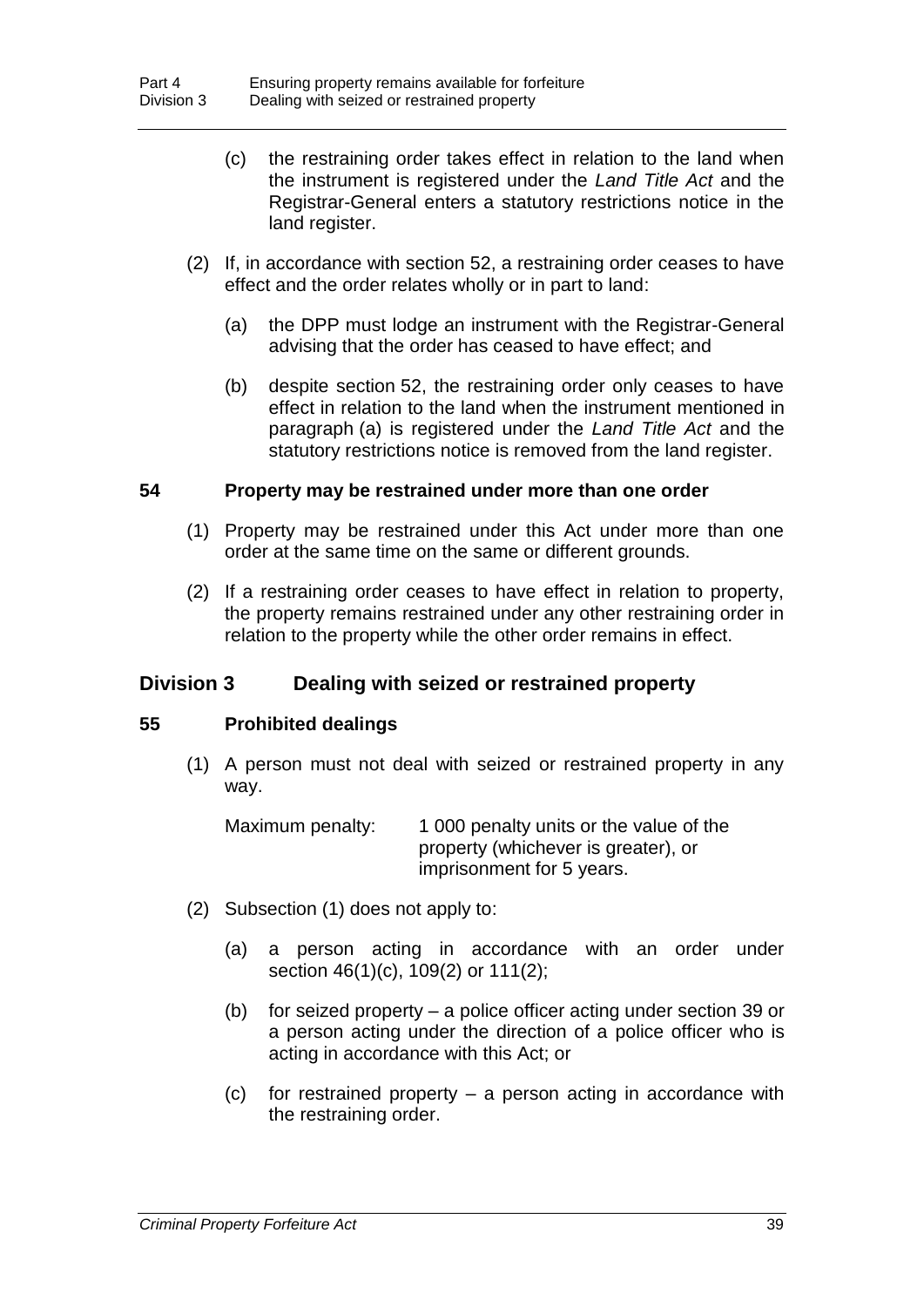- (3) It is a defence to a prosecution for an offence under subsection (1) in relation to seized property if the defendant establishes that he or she did not know, and cannot reasonably be expected to have known, that the property was seized under section 39 at the material time.
- (4) It is a defence to a prosecution for an offence under subsection (1) in relation to property subject to a restraining order if the respondent establishes that he or she did not know, and cannot reasonably be expected to have known, that the restraining order was in force at the material time.
- (5) Subsection (1) does not prevent a person from being dealt with for a contempt of the court that made a restraining order for a contravention of the order, but the person is not punishable for both a contempt and an offence under subsection (1) arising from the same contravention.

# **56 Dealing with property**

- (1) A reference in this Act to dealing with property includes a reference to doing or attempting to do any of the following:
	- (a) sell the property or give it away;
	- (b) dispose of the property in any other way;
	- (c) move or use the property;
	- (d) accept the property as a gift;
	- (e) take any profit, benefit or proceeds from the property;
	- (f) create, increase or alter any legal or equitable right or obligation in relation to the property;
	- (g) effect a change in the effective control of the property.
- (2) In subsection (1), a reference to the use of property does not include reasonable and necessary use for ordinary daily requirements of life.
- (3) Subsection (1) does not prevent:
	- (a) the renewal of a pre-existing lease agreement over land; or
	- (b) the issue of a notice of default by a landlord or mortgagee, and the exercise of the landlord or mortgagee's rights, under the terms of the lease or mortgage, as the case may be.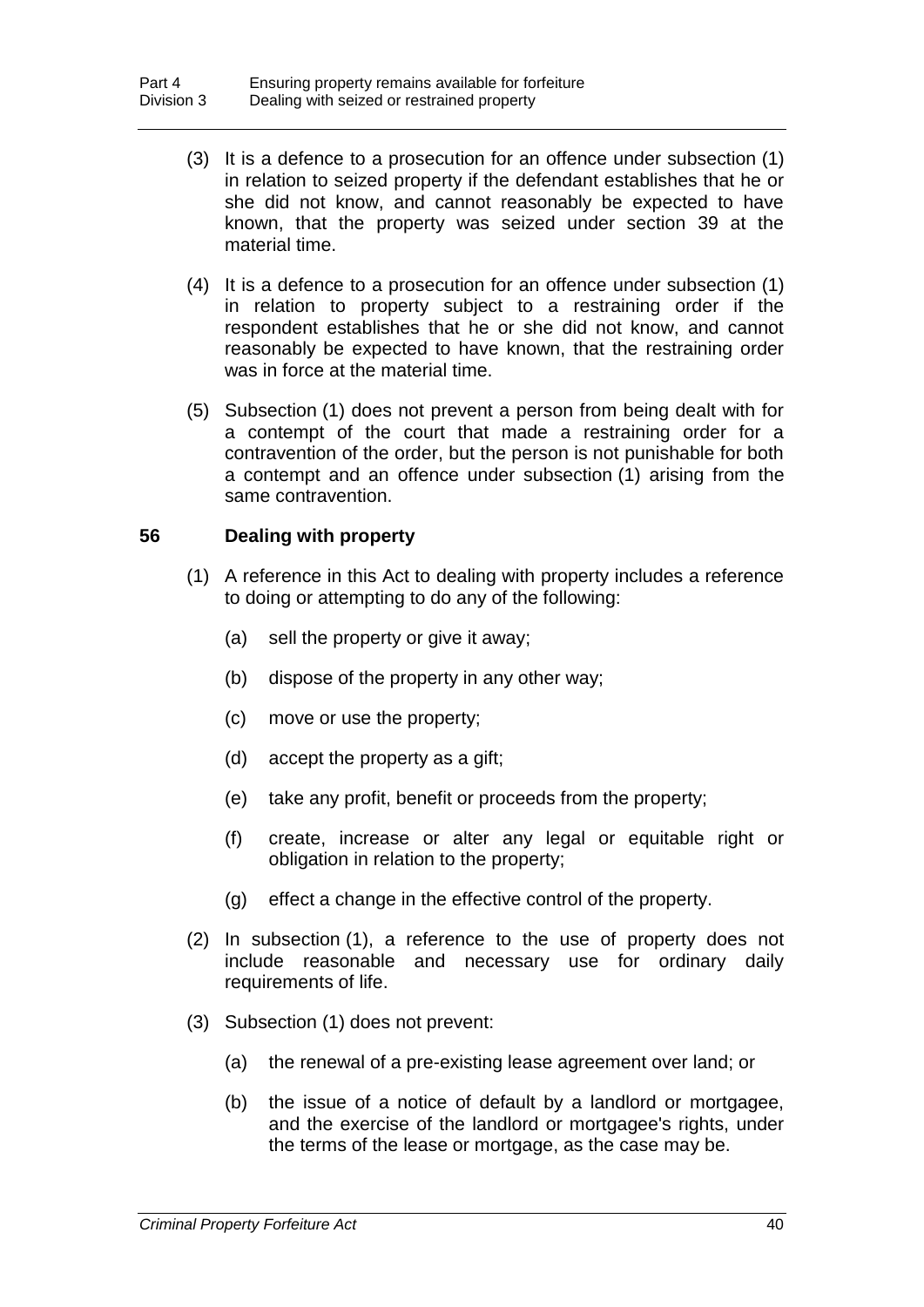### **57 Permitted dealings in mortgaged property**

If property that is mortgaged becomes subject to a restraining order, this Act does not:

- (a) prevent the mortgagor from making payments to the mortgagee in accordance with the mortgage if the payments are made with money that has not been seized or restrained; or
- (b) prevent the mortgagee from accepting payments from the mortgagor in accordance with the mortgage.

#### **58 Effect of dealing in property subject to restraining order**

Despite any other Act, any dealing with property that contravenes section 55 has no effect, whether at law, in equity or otherwise, on the rights of the Territory under this Act.

# **Part 5 Objections to restraint of property**

#### **59 Objections to restraining of property**

- (1) A person may file in the court that made the relevant restraining order an objection to the restraint of the property.
- (2) An objection is to identify:
	- (a) the property to which the objection relates; and
	- (b) the grounds for objection against the property being restrained.

#### **60 Time for filing objection**

- (1) If a copy of the restraining order was served on the objector under section 47, the objection is to be filed:
	- (a) within 28 days after the day on which the copy of the order was served on the objector; or
	- (b) within any further time allowed by the court in which the objection is filed.
- (2) If a copy of the restraining order was not served on the objector under section 47, the objection is to be filed:
	- (a) within 28 days after the day on which the objector becomes aware, or could reasonably be expected to have become aware, that the property has been restrained; or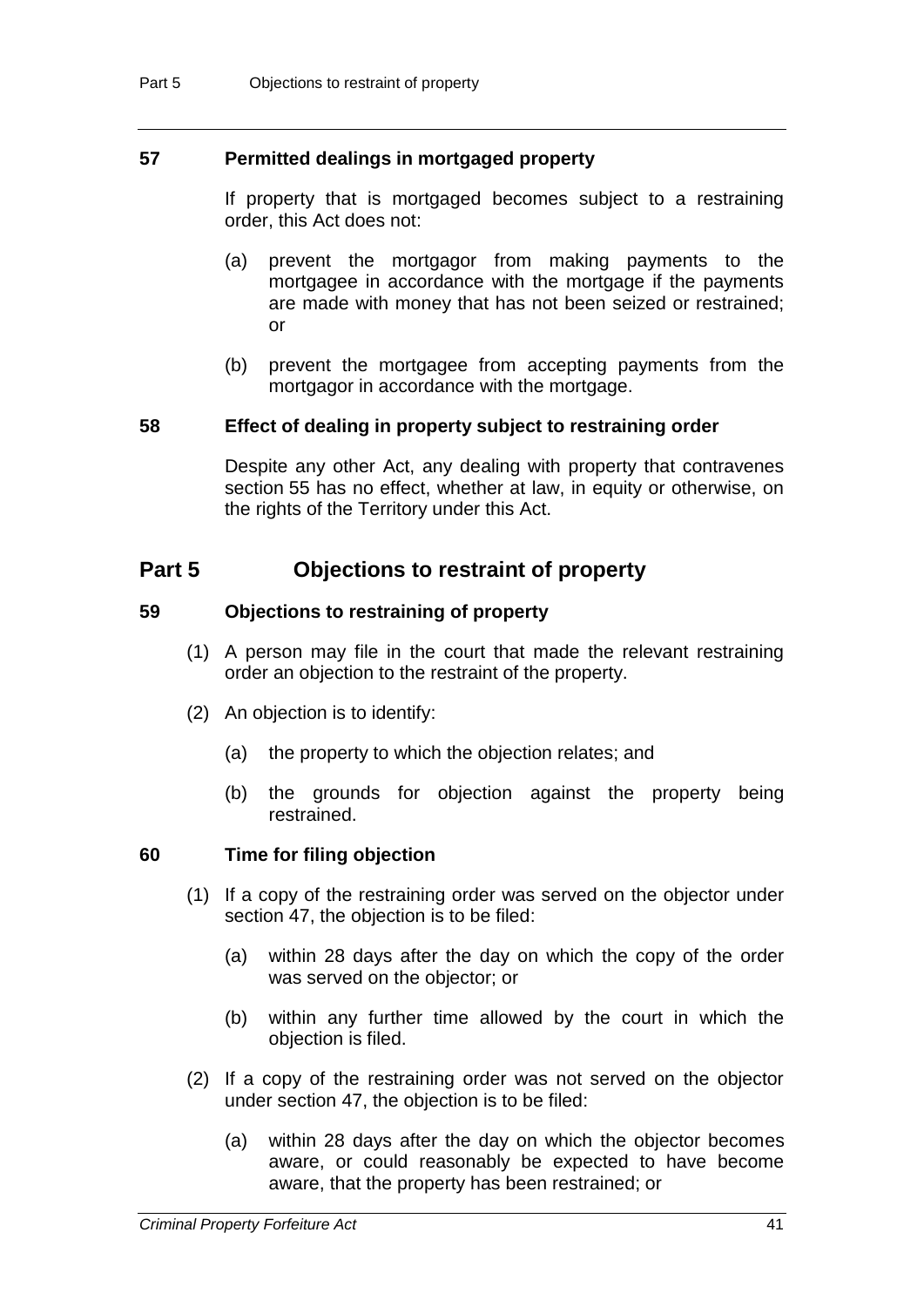- (b) within any further time allowed by the court in which the objection is filed.
- (3) The court may allow further time under subsection (2) or (3) despite that the time for filing the objection has expired.

### **61 Parties to objection proceedings**

The Territory is a party to proceedings on an objection.

#### **62 Setting aside restraining order**

- (1) The court that is hearing an objection to the restraint of property may set aside the relevant restraining order to the extent provided by section 63, 64 or 65.
- (2) Despite subsection (1), if the property was restrained on 2 or more grounds but the court does not set aside the restraining order in relation to all the grounds, the restraining order continues in force on each remaining ground.
- (3) If a court sets aside a restraining order under this Part, the court may make any necessary or convenient ancillary orders.

#### **63 Setting aside restraining order – crime-used property**

- (1) The court that is hearing an objection to the restraint of property on the ground that the property is crime-used may set aside the restraining order if:
	- (a) the objector establishes that:
		- (i) the objector is a spouse, de facto partner or dependant of an owner of the property; and
		- (ii) the objector is an innocent party or is less than 18 years old; and
		- (iii) the objector was usually resident on the property at the time the relevant forfeiture offence was committed or is most likely to have been committed; and
		- (iv) the objector was usually resident on the property at the time the objection was filed; and
		- (v) the objector has no other residence at the time of hearing the objection; and
		- (vi) the objector would suffer undue hardship if the property is forfeited; and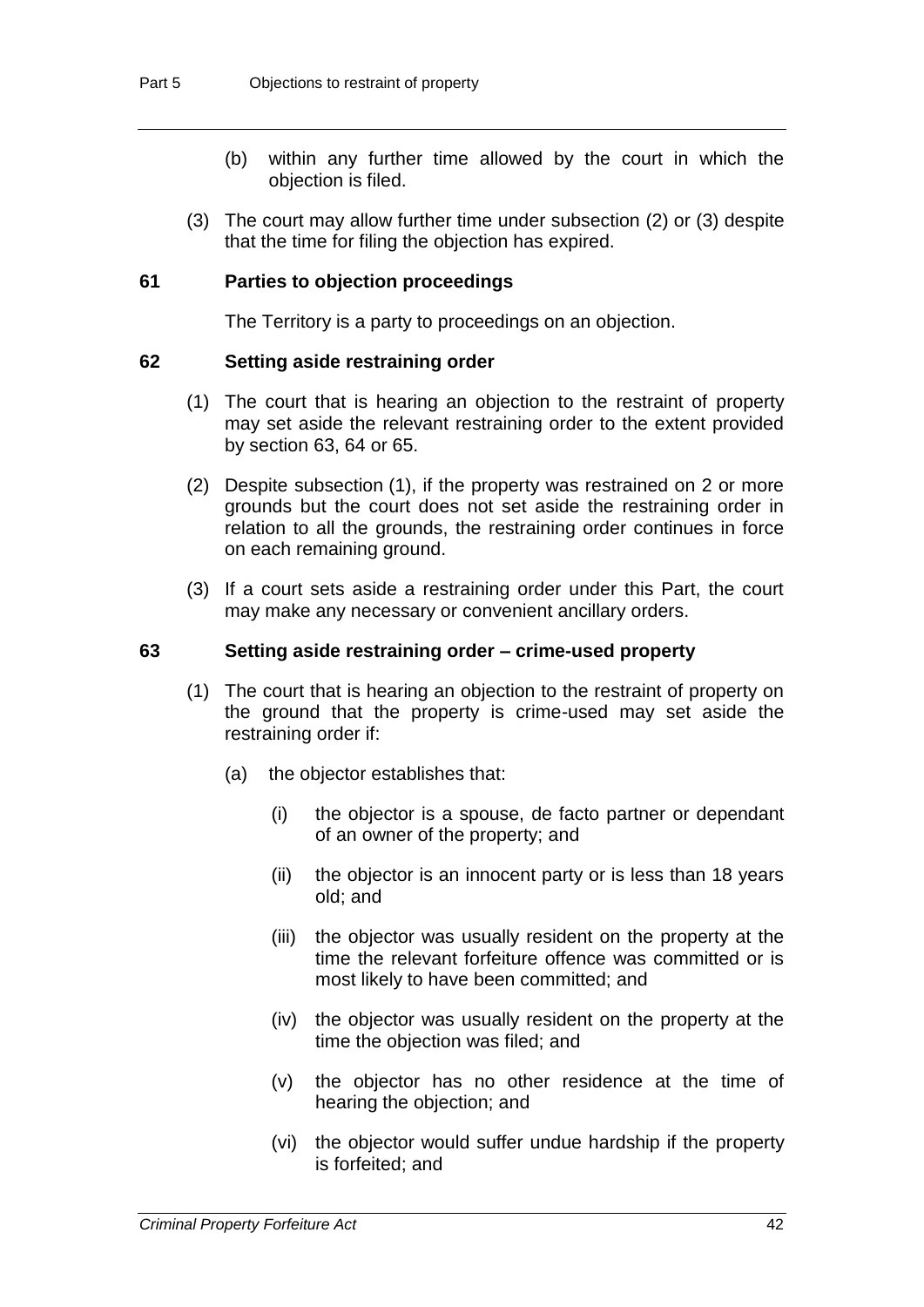- (vii) it is not practicable to make adequate provision for the objector by some other means; or
- (b) the objector establishes that:
	- (i) the objector is the owner of the property or is one of 2 or more owners of the property; and
	- (ii) the property is not effectively controlled by a person who made criminal use of the property; and
	- (iii) the objector is an innocent party in relation to the property; and
	- (iv) each other owner (if there are more than one) is an innocent party in relation to the property; or
- (c) the objector establishes that it is more likely than not that the property is not crime-used.
- (2) If the objector fails to establish for subsection (1)(b) that each other owner is an innocent party, the court that is hearing the objection may:
	- (a) order that, when the property is sold after forfeiture, the objector is to be paid an amount from the proceeds of the sale that is in proportion to the objector's share of the property; or
	- (b) set aside the restraining order in relation to the property if it also orders the objector to pay to the Territory the value of the share of the property that the court finds is attributable to the owner or owners who are not established to be innocent parties.
- (3) In an order under subsection (2), the court must specify:
	- (a) the proportion that it finds to be the objector's share of the property; and
	- (b) the proportion that it finds to be the share of any owner who is not established to be an innocent party.
- (4) On application by the DPP or an owner of the property, the court that made a restraining order on the ground that the relevant property is crime-used may set the order aside if the court also orders the objector to pay to the Territory the value of the property.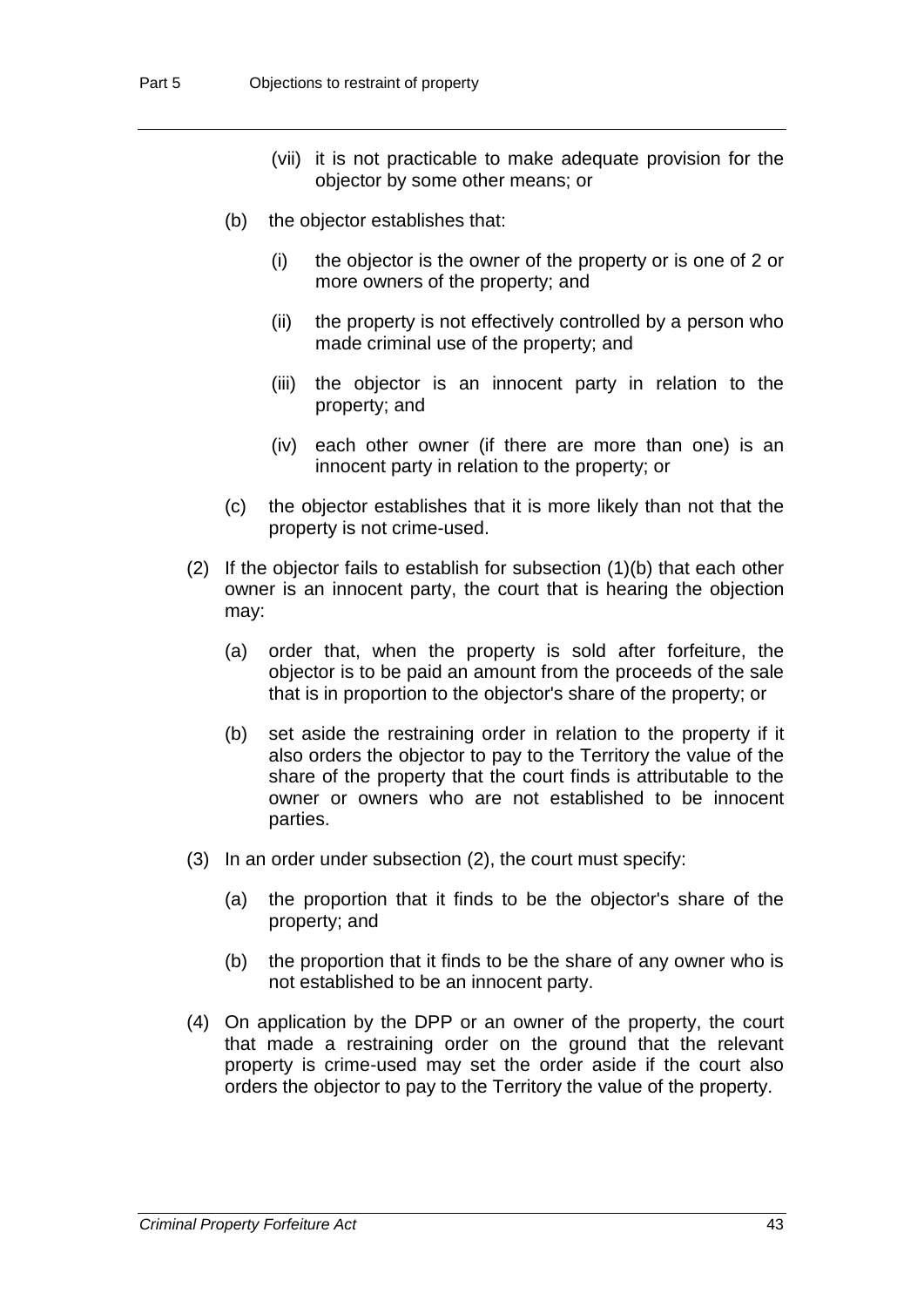- (5) The court that is hearing the objection or application must assess the value of property:
	- (a) for subsection  $(2)(b)$  at the time of hearing the objection; and
	- (b) for subsection  $(4)$  at the time of hearing the application;

and must specify the assessed value in the order.

# **64 Setting aside restraining order – crime-derived property**

- (1) The court that is hearing an objection to the restraint of property on the ground that the property is crime-derived may set aside the restraining order if:
	- (a) the objector establishes that:
		- (i) the objector is the owner of the property or is one of 2 or more owners of the property; and
		- (ii) the property is not effectively controlled by a person who wholly or partly derived or realised the property, directly or indirectly, from the commission of a forfeiture offence; and
		- (iii) the objector is an innocent party in relation to the property; and
		- (iv) each other owner (if there are more than one) is an innocent party in relation to the property; or
	- (b) the objector establishes that it is more likely than not that the property is not crime-derived.
- (2) If the objector fails to establish for subsection (1)(a) that each other owner is an innocent party, the court that is hearing the objection may:
	- (a) order that, when the property is sold after forfeiture, the objector is to be paid an amount from the proceeds of the sale that is in proportion to the objector's share of the property; or
	- (b) set aside the restraining order in relation to the property if it also orders the objector to pay to the Territory the value of the share of the property that the court finds is attributable to the owner or owners who are not established to be innocent parties.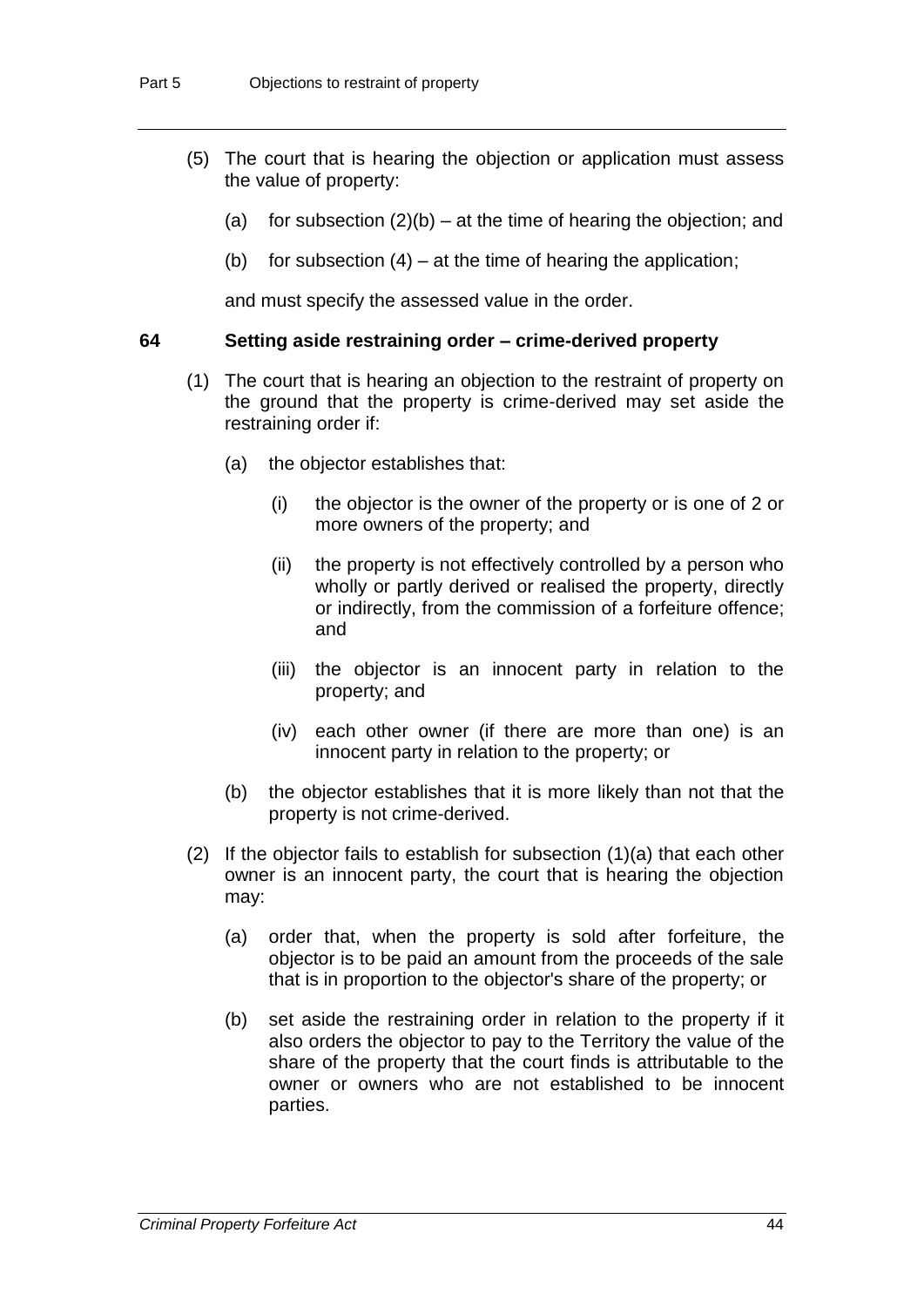- (3) In an order under subsection (2), the court must specify:
	- (a) the proportion that it finds to be the objector's share of the property; and
	- (b) the proportion that it finds to be the share of any owner who is not established to be an innocent party.
- (4) On application by the DPP or an owner of the property, the court that made a restraining order on the ground that the relevant property is crime-derived may set the order aside if the court also orders the objector to pay to the Territory the value of the property.
- (5) The court that is hearing the objection or application must assess the value of property:
	- (a) for subsection  $(2)(b)$  at the time of hearing the objection; and
	- (b) for subsection  $(4)$  at the time of hearing the application;

and must specify the assessed value in the order.

#### **65 Setting aside restraining order – other property**

- (1) The court that made a restraining order under section  $44(1)(a)$  may set the order aside if the court finds that it is more likely than not that the person who is or will be charged with the offence does not own or effectively control the property, and has not at any time given it away.
- (2) The court that made a restraining order under section 44(1)(b) or (c) may set the order aside if the court finds that it is more likely than not that the person who is or will be the respondent to the unexplained wealth declaration, criminal benefits declaration or crime-used property substitution declaration does not own or effectively control the property, and has not at any time given it away.

#### **66 Innocent party**

- (1) A person is an innocent party in relation to crime-used property if:
	- (a) he or she did not know and had no reasonable grounds for suspecting:
		- (i) that the relevant forfeiture offence was being or would be committed; or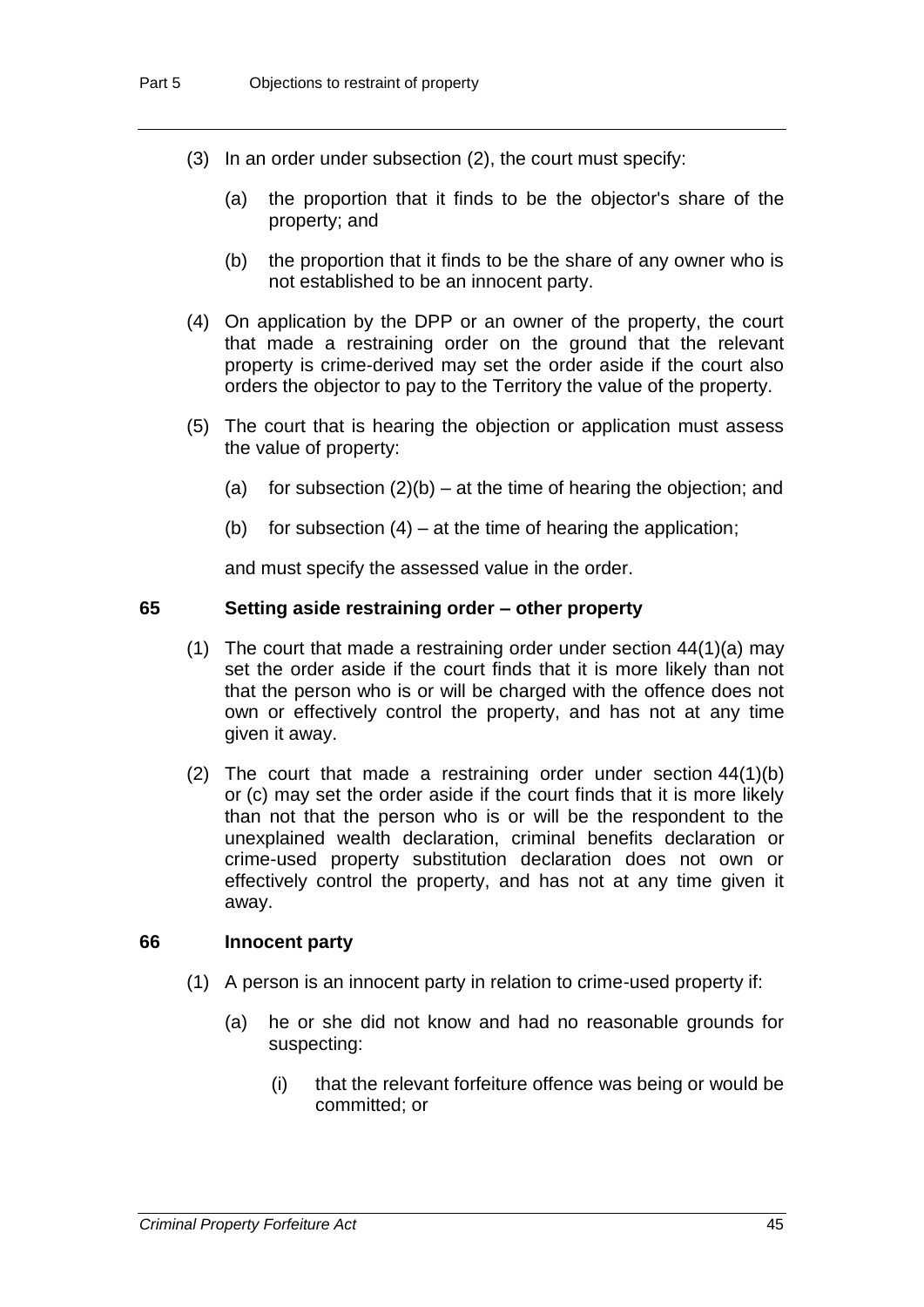- (ii) that the property was being or would be used in or in connection with the commission of a forfeiture offence; or
- (b) he or she took all reasonable steps to prevent:
	- (i) the commission of the offence; or
	- (ii) the use of the property in or in connection with the commission of the offence;

and the person was not in any way involved in the commission of the relevant forfeiture offence.

- (2) A person who owns or effectively controls crime-used property is an innocent party in relation to the property if:
	- (a) the person did not acquire the property or its effective control before the time that the relevant forfeiture offence was committed or is likely to have been committed; and
	- (b) at the time of acquiring the property or its effective control, the person did not know and had no reasonable grounds for suspecting that the property was crime-used; and
	- (c) if the person acquired the property for valuable consideration – the consideration was lawfully acquired; and
	- (d) the person did not acquire the property or its effective control, whether by gift or for valuable consideration, with the intention of avoiding the operation of this Act.
- (3) A person is an innocent party in relation to crime-derived property if:
	- (a) the person acquired the property, or the person's share of it (if it is owned by more than one person), for valuable consideration; and
	- (b) the consideration was lawfully acquired; and
	- (c) before acquiring the property or share, the person made reasonable inquiries, and took all other action reasonable in the circumstances, to ascertain whether or not the property was crime-derived; and
	- (d) despite the inquiries made under paragraph (c), at the time of acquiring the property or share the person did not know and had no reasonable grounds for suspecting that the property was crime-derived; and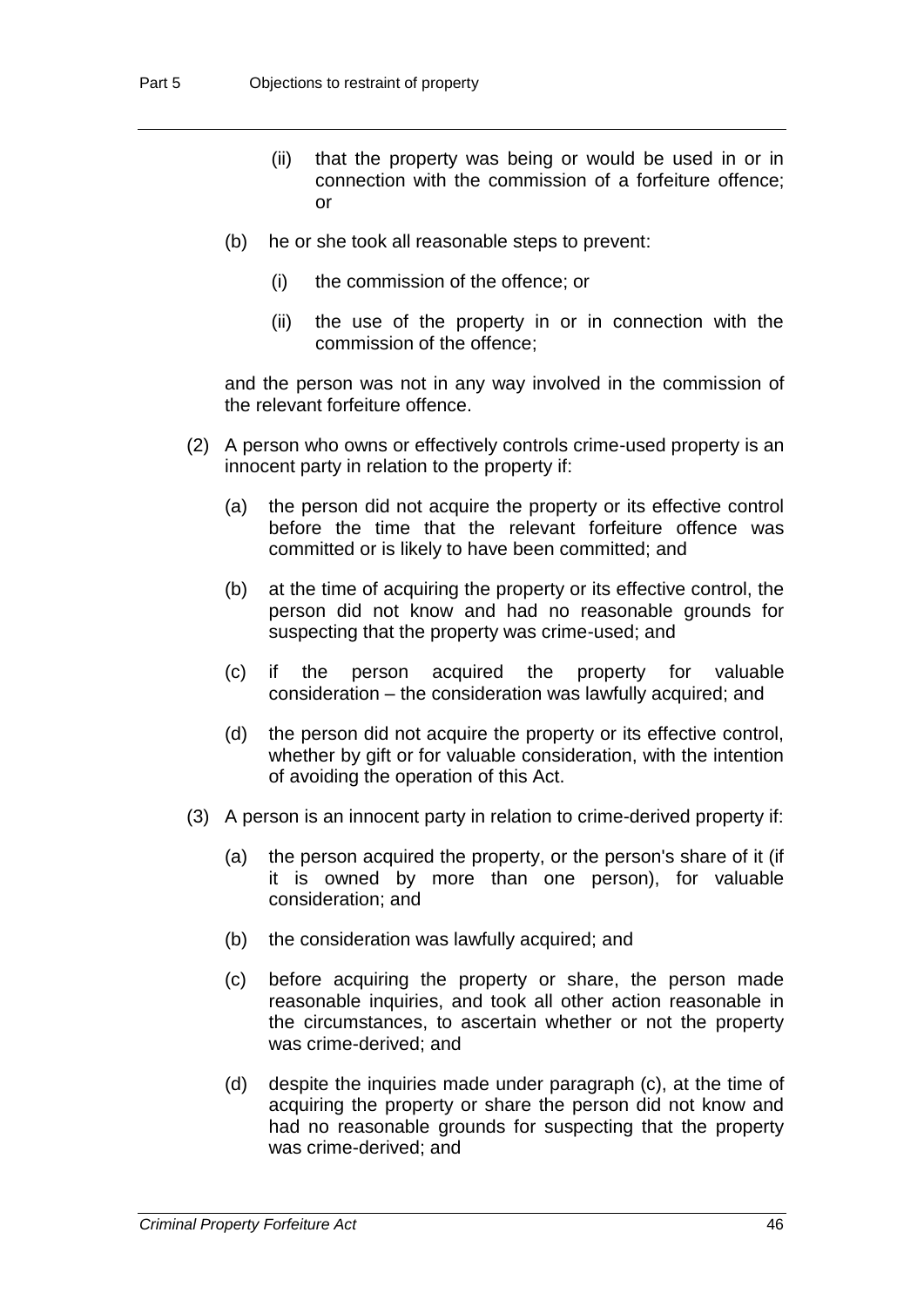(e) the person did not acquire the property or share with the intention of avoiding the operation of this Act.

# **Part 6 Proceedings for declarations**

# **Division 1 Unexplained wealth declaration**

# **67 Application for unexplained wealth declaration**

- (1) The DPP may apply to the Supreme Court for an unexplained wealth declaration against a person.
- (2) An application under subsection (1) may be made in conjunction with an application under Part 4, Division 2 for a restraining order, in proceedings under Part 5 for the hearing of an objection to the restraining of property, or at any other time.

#### **68 Unexplained wealth**

- (1) For this Act, a person has unexplained wealth if the value of the person's total wealth as described in subsection (2) is greater than the value of the person's lawfully acquired wealth as described in subsection (3).
- (2) The value of the person's total wealth is the total value of all the items of property, and all the services, advantages and benefits, that together constitute the person's wealth.
- (3) The value of the person's lawfully acquired wealth is the total value of all the items of property, and all the services, advantages and benefits, that constitute the person's wealth and were lawfully acquired.

# **69 Assessing the value of unexplained wealth**

- (1) The respondent's unexplained wealth is the difference between:
	- (a) the respondent's total wealth; and
	- (b) the respondent's lawfully acquired wealth.
- (2) When assessing the respondent's wealth:
	- (a) the value of any property, service, advantage or benefit that is a constituent of the respondent's wealth is taken to be the greater of:
		- (i) its value at the time that it was acquired; and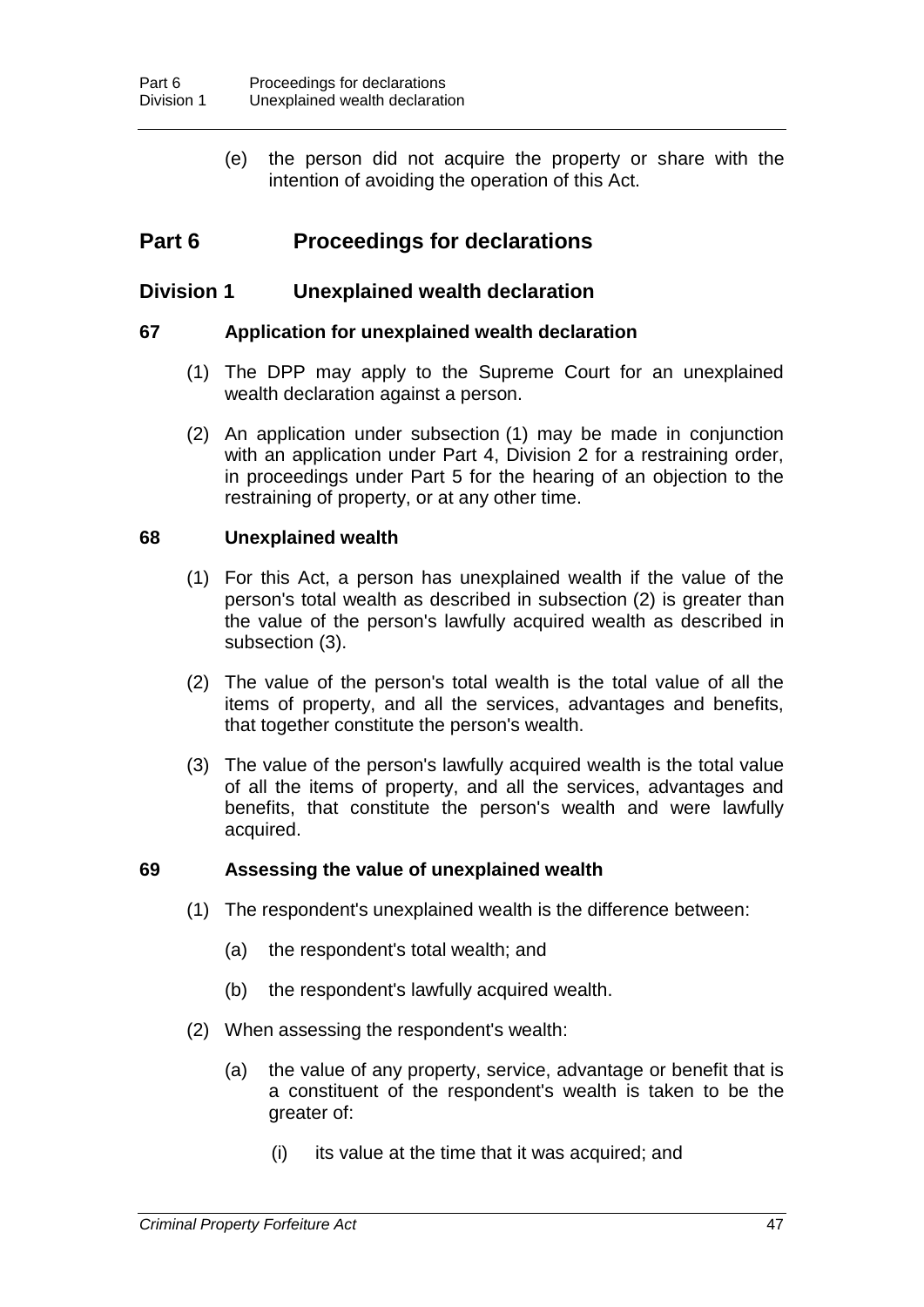- (ii) its value on the day that the application for the unexplained wealth declaration was made; and
- (b) the value of any property, service, advantage or benefit that was a constituent of the respondent's wealth but has been given away, used, consumed or discarded, or that is for any other reason no longer available, is taken to be an outgoing at the greater of:
	- (i) its value at the time that it was acquired; and
	- (ii) its value immediately before it was given away, or was used, consumed or discarded, or stopped being available; and
- (c) the court that is hearing an application under section 67 must not take account of:
	- (i) any property that has been forfeited under this Act or any other Act; or
	- (ii) any property, service, advantage or benefit that was taken into account in making an earlier unexplained wealth declaration against the respondent; or
	- (iii) any property, service, advantage or benefit in relation to which a criminal benefits declaration has been made.

# **70 The constituents of a person's wealth**

The following property, services, advantages and benefits constitute a person's wealth:

- (a) all property that the person owns, whether the property was acquired before or after the commencement of this Act;
- (b) all property that the person effectively controls, whether the person acquired effective control of the property before or after the commencement of this Act;
- (c) all property that the person has given away at any time, whether before or after the commencement of this Act;
- (d) all other property acquired by the person at any time, whether before or after the commencement of this Act, including consumer goods and consumer durables that have been consumed or discarded (but not including necessary food, clothing and other items reasonably necessary for ordinary daily requirements of life);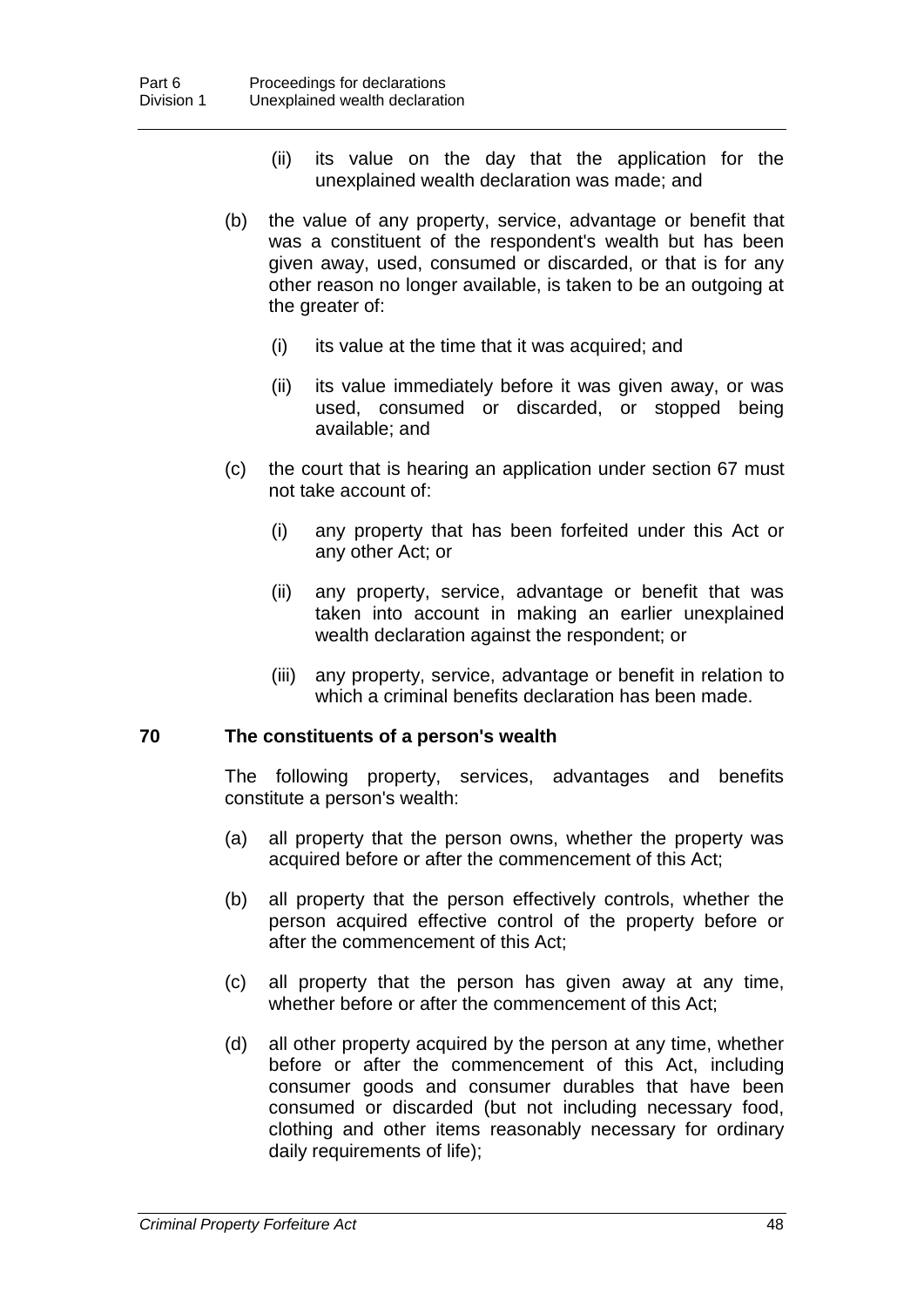- (e) all services, advantages and benefits that the person has acquired at any time, whether before or after the commencement of this Act;
- (f) all property, services, advantages and benefits acquired, at the request or direction of the person, by another person at any time, whether before or after the commencement of this Act, including consumer goods and consumer durables that have been consumed or discarded (but not including necessary food, clothing and other items reasonably necessary for ordinary daily requirements of life);
- (g) anything of monetary value acquired by the person or another person, in Australia or elsewhere, from the commercial exploitation of any product or any broadcast, telecast or other publication, where the commercial value of the product, broadcast, telecast or other publication depends on or is derived from the person's involvement in the commission of a forfeiture offence, whether or not the thing was lawfully acquired and whether or not the person has been charged with or convicted of the offence.

# **71 Unexplained wealth declaration**

- (1) The court that is hearing an application under section 67 must declare that the respondent has unexplained wealth if it is more likely than not that the respondent's total wealth is greater than his or her lawfully acquired wealth.
- (2) Any property, service, advantage or benefit that is a constituent of the respondent's wealth is presumed not to have been lawfully acquired unless the respondent establishes the contrary.
- (3) Without limiting the matters to which a court may have regard in deciding whether the respondent has unexplained wealth, the court may have regard to the amount of the respondent's income and outgoings at any time or at all times.
- (4) When a court makes an unexplained wealth declaration, the court must:
	- (a) assess the respondent's unexplained wealth in accordance with section 69; and
	- (b) specify the assessed value of the unexplained wealth in the declaration; and
	- (c) order the respondent to pay to the Territory the amount specified in the declaration as the value of his or her unexplained wealth.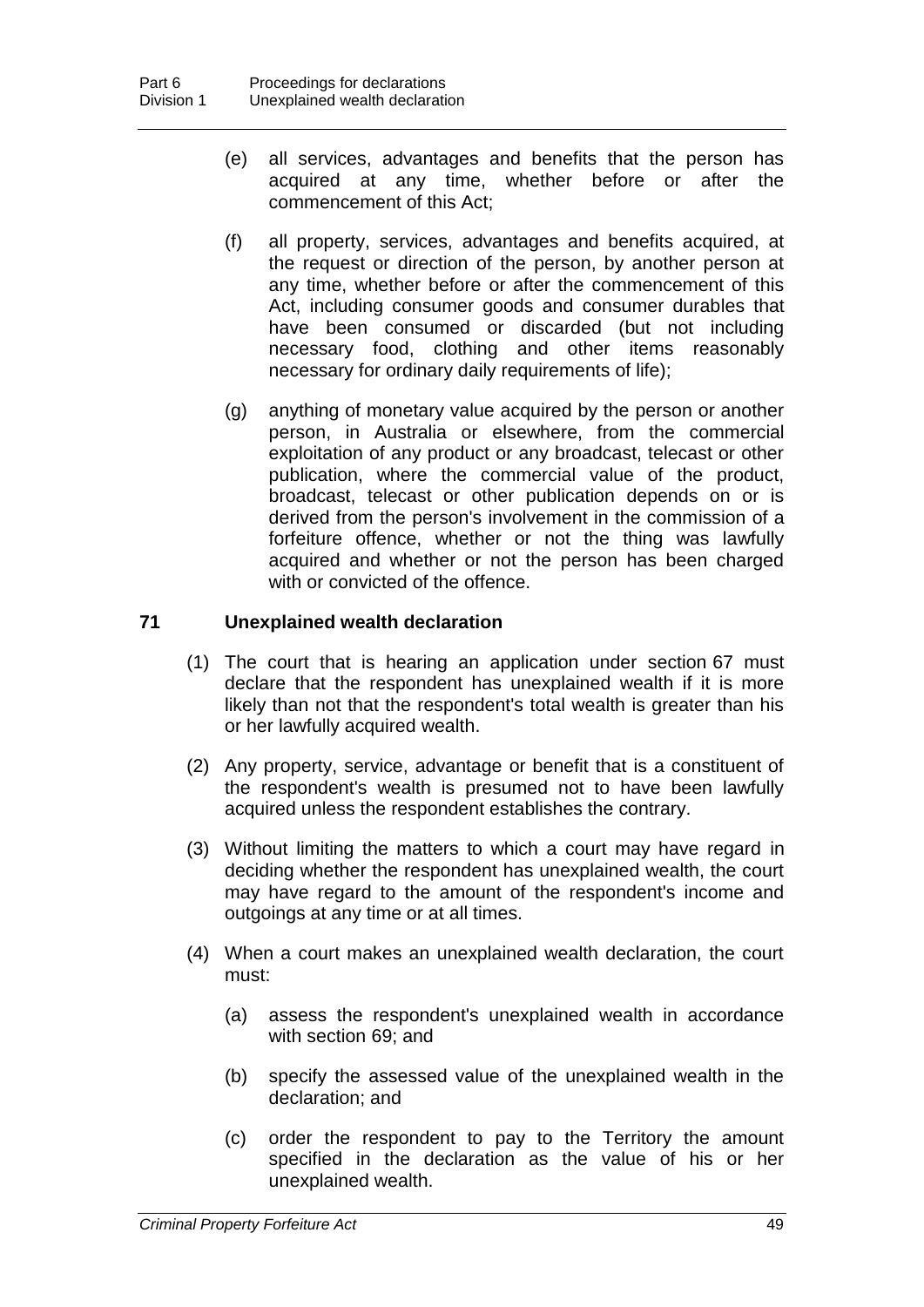(5) When making an unexplained wealth declaration, the court may make any necessary or convenient ancillary orders, including awarding costs as the court sees fit.

# **72 Unexplained wealth payable to Territory**

- (1) If a court makes an unexplained wealth declaration, the respondent must pay to the Territory the amount ordered by the court.
- (2) The amount payable to the Territory may be satisfied, wholly or in part, by forfeiture under Part 7 of property that is subject to a restraining order under this Act.

# **Division 2 Criminal benefit declaration**

# **73 Application for criminal benefit declaration**

- (1) The DPP may apply to the Supreme Court for a criminal benefit declaration against a person.
- (2) An application under subsection (1) may be made in conjunction with an application under Part 4, Division 2 for a restraining order, in proceedings under Part 5 for the hearing of an objection to the restraining of property, or at any other time.

# **74 Acquiring criminal benefit**

- (1) For this Act, a person has acquired a criminal benefit if:
	- (a) any property, service, advantage or benefit that is a constituent of the person's wealth was directly or indirectly acquired as a result of the person's involvement in the commission of a forfeiture offence, (whether or not the property, service, advantage or benefit was lawfully acquired); or
	- (b) the person has been involved in the commission of a forfeiture offence, and any property, service, advantage or benefit that is a constituent of the person's wealth was not lawfully acquired, (whether or not the property, service, advantage or benefit was acquired as a result of the person's involvement in the commission of the offence).
- (2) Without limiting subsection (1), the person has acquired a criminal benefit:
	- (a) whether the property, service, advantage or benefit was acquired before, during or after the forfeiture offence was or is likely to have been committed; and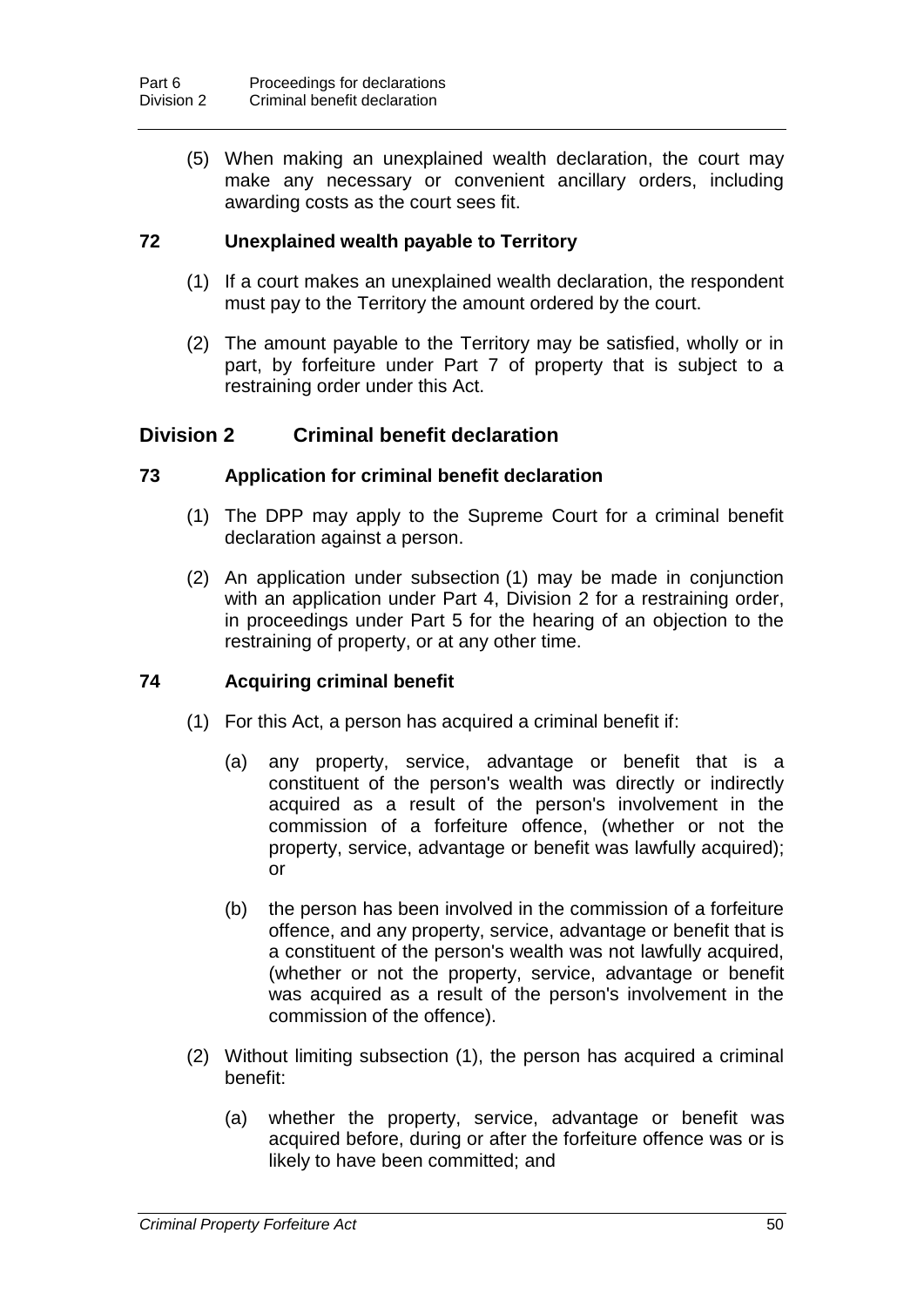- (b) whether the property, service, advantage or benefit was acquired before or after the commencement of this Act; and
- (c) whether the forfeiture offence was committed before or after the commencement of this Act.

# **75 Criminal benefit declaration** *–* **crime-derived property**

- (1) A court that is hearing an application under section 73 must declare that the respondent has acquired a criminal benefit if it is more likely than not:
	- (a) that the property, service, advantage or benefit described in the application is a constituent of the respondent's wealth; and
	- (b) that the respondent is or was involved in the commission of a forfeiture offence; and
	- (c) that the property, service, advantage or benefit was wholly or partly derived or realised, directly or indirectly, as a result of the respondent's involvement in the commission of the forfeiture offence (whether or not the property, service, advantage or benefit was lawfully acquired).
- (2) The property, service, advantage or benefit mentioned in subsection (1) is presumed to have been directly or indirectly acquired as a result of the respondent's involvement in a forfeiture offence unless the respondent establishes otherwise.

# **76 Criminal benefit declaration** *–* **unlawfully acquired property**

- (1) A court that is hearing an application under section 73 must declare that the respondent has acquired a criminal benefit if it is more likely than not that:
	- (a) the property, service, advantage or benefit described in the application is a constituent of the respondent's wealth; and
	- (b) the property, service, advantage or benefit was not lawfully acquired.
- (2) If the respondent has been convicted or is taken to have been convicted of a forfeiture offence, or it is more likely than not that the respondent is or has been involved in the commission of a forfeiture offence, it is presumed that the property, service, advantage or benefit was not lawfully acquired unless the respondent establishes the contrary.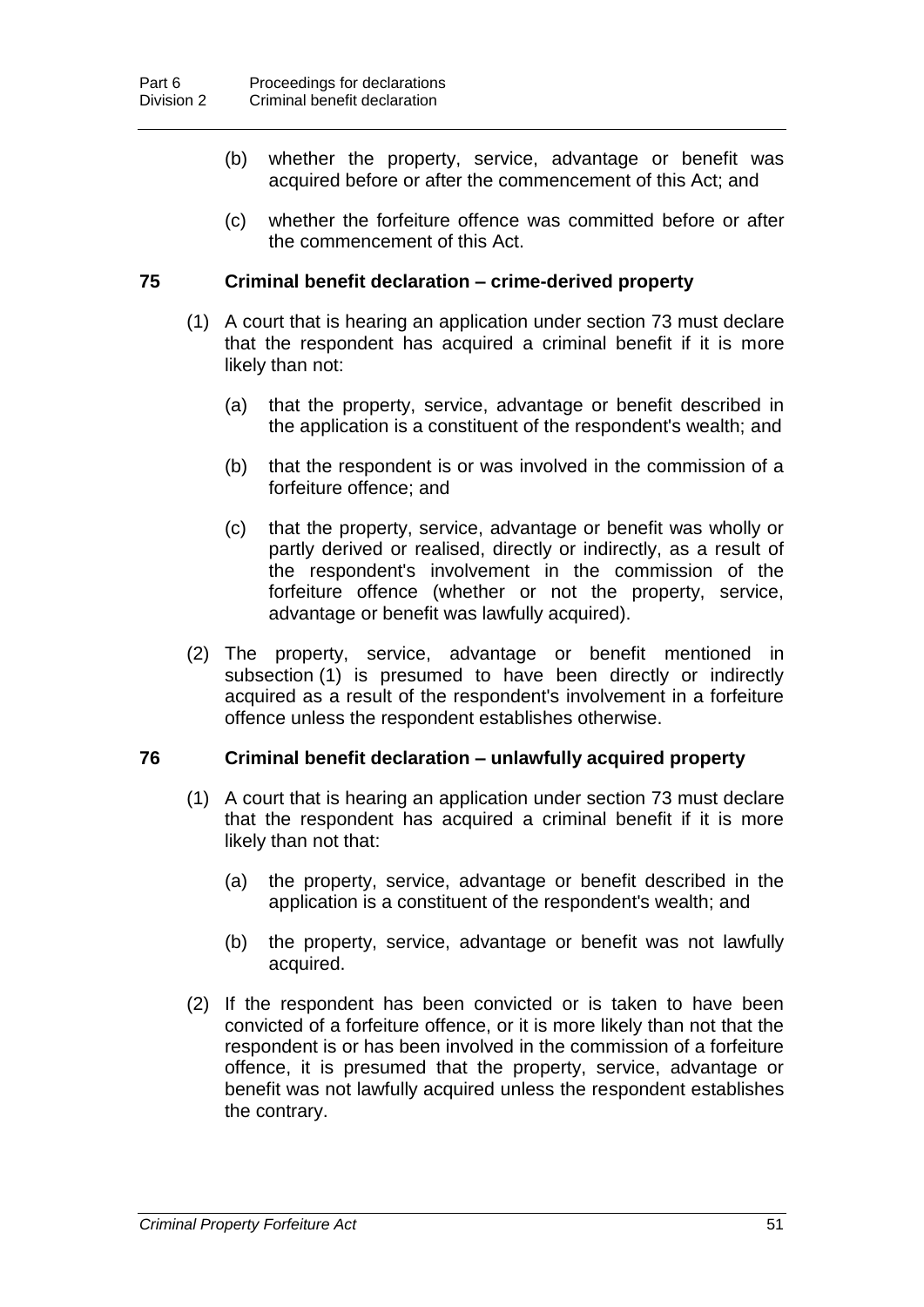# **77 Lawful acquisition of property**

- (1) Any property, service, advantage or benefit is lawfully acquired only if:
	- (a) the property, service, advantage or benefit was itself lawfully acquired; and
	- (b) any consideration given for the property, service, advantage or benefit was lawfully acquired; and
	- (c) any obligation in relation to the acquisition is or has been met by lawfully acquired means.
- (2) Any property, service, advantage or benefit is not lawfully acquired if the property, service, advantage or benefit is received as consideration under a contract, understanding or arrangement by which premises or services are provided in circumstances where it is more likely than not that the provider of the premises or services is aware, or ought to be aware, that the premises or services are used or intended to be used in relation to the commission of a forfeiture offence.
- (3) Property that is given to a person as a gift is only lawfully acquired property in the hands of the recipient if it was lawfully acquired property in the hands of the donor.

# **78 Criminal benefit declaration**

- (1) When making a criminal benefit declaration, the court must:
	- (a) assess, in accordance with section 79, the value of the criminal benefit acquired by the respondent; and
	- (b) specify in the declaration the assessed value of the criminal benefit; and
	- (c) order the respondent to pay to the Territory the amount specified in the declaration as the value of the criminal benefit the respondent has acquired.
- (2) A court must not make a criminal benefit declaration in relation to any property, service, advantage or benefit if:
	- (a) the property, service, advantage or benefit has been taken into account when making an unexplained wealth declaration against the respondent; or
	- (b) a criminal benefits declaration has already been made in relation to the property, service, advantage or benefit; or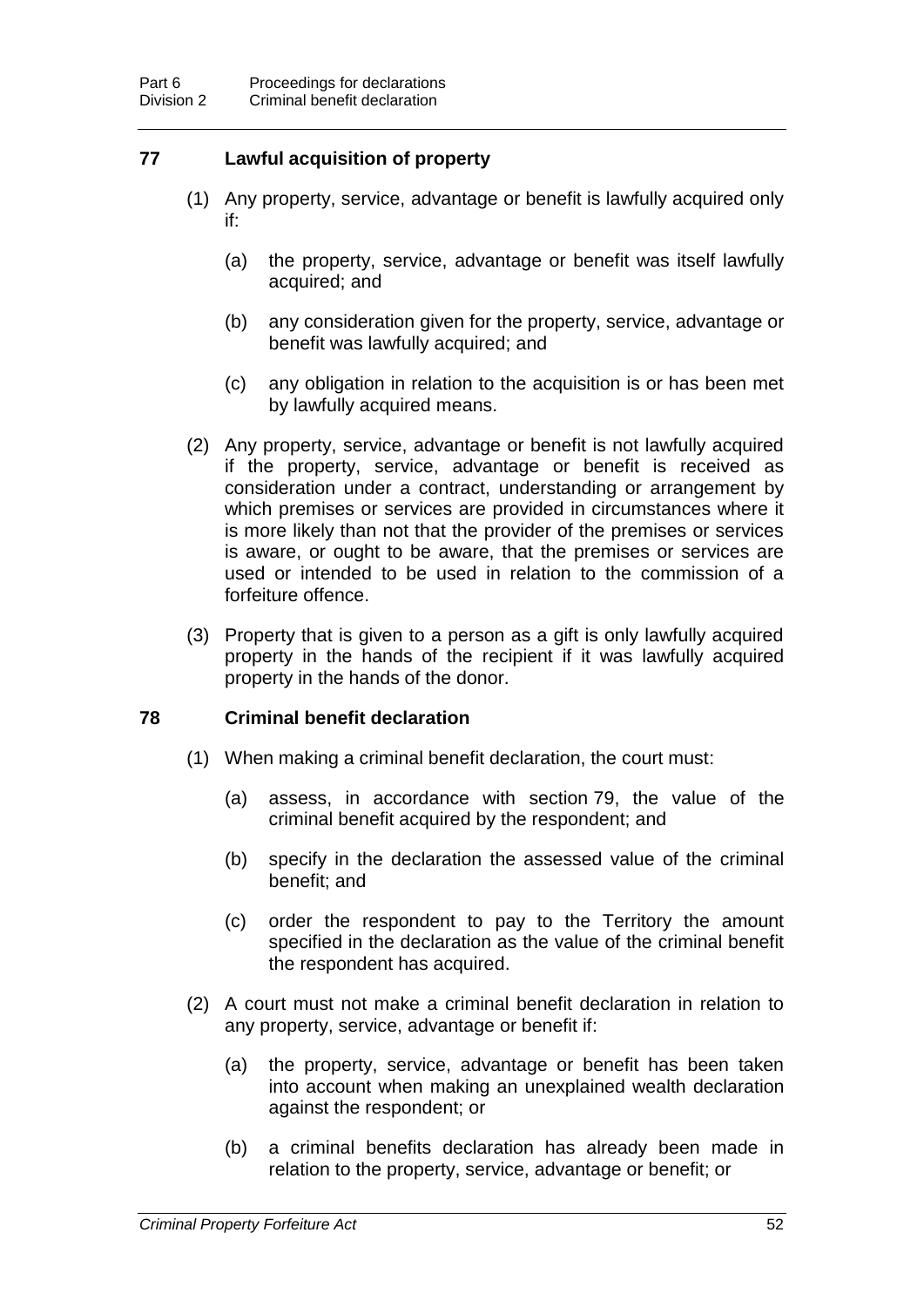- (c) the property, service, advantage or benefit (or its value) has been forfeited under this Act or any other Act.
- (3) When making a criminal benefit declaration, the court may make any necessary or convenient ancillary orders, including awarding costs as the court sees fit.

# **79 Assessing the value of criminal benefit**

When assessing the value of a criminal benefit for section 78(1):

- (a) the value of any property, service, advantage or benefit acquired by the respondent is taken to be the greater of:
	- (i) its value at the time that it was acquired; and
	- (ii) its value on the day that the application for the criminal benefits declaration was made; and
- (b) the value of any property, service, advantage or benefit that was acquired by the respondent but has been given away, used, consumed or discarded, or that is for any other reason no longer available when the application for the declaration was made, is taken to be the greater of:
	- (i) its value at the time that it was acquired; and
	- (ii) its value at the time that it was given away, or was used, consumed or discarded, or stopped being available.

# **80 Criminal benefits payable to Territory**

- (1) If a court makes a criminal benefit declaration, the respondent must pay to the Territory the amount ordered by the court.
- (2) The amount payable to the Territory may be satisfied, wholly or in part, by forfeiture under Part 7 of property that is subject to a restraining order under this Act.

# **Division 3 Crime-used property substitution declaration**

# **81 Application for crime-used property substitution declaration**

(1) The DPP may apply to the Supreme Court for a crime-used property substitution declaration against a person.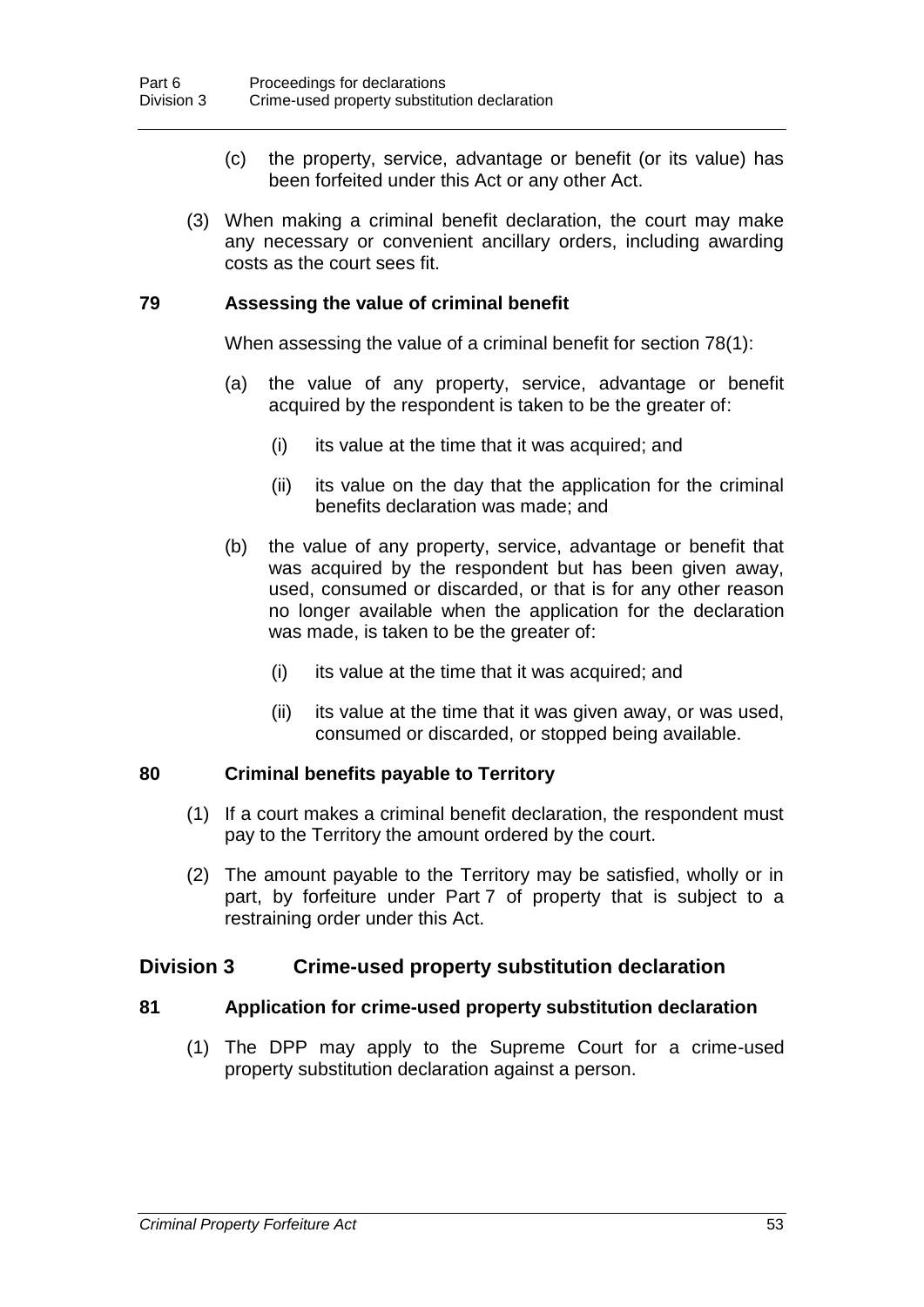- (2) On hearing an application under subsection (1), the court may declare that property of equivalent value owned or effectively controlled by the respondent is to be substituted for crime-used property if:
	- (a) it is more likely than not that the respondent has made criminal use of property so that the property is crime-used; and
	- (b) the crime-used property is not amenable to a restraining order or forfeiture under this Act for a reason or reasons mentioned in section 82.
- (3) An application under subsection (1) may be made in conjunction with an application under Part 4, Division 2 for a restraining order, in proceedings under Part 5 for the hearing of an objection to the restraining of property, or at any other time.
- (4) If the court makes a declaration under this section, the court must:
	- (a) assess the value of the crime-used property in accordance with section 85; and
	- (b) specify the assessed value of the crime-used property in the declaration; and
	- (c) order the respondent to pay to the Territory the amount specified in the declaration as the value of the crime-used property.
- (5) Crime-used property substitution declarations can be made against 2 or more respondents in respect of the same crime-used property, whether or not the applications for the respective declarations are heard in the same proceedings.
- (6) If a court makes a declaration under this section, the court may make any necessary or convenient ancillary orders, including awarding costs as the court sees fit.

# **82 Crime-used property not available**

For section 81, crime-used property is not available for forfeiture if:

(a) the respondent does not own or have effective control of the property; or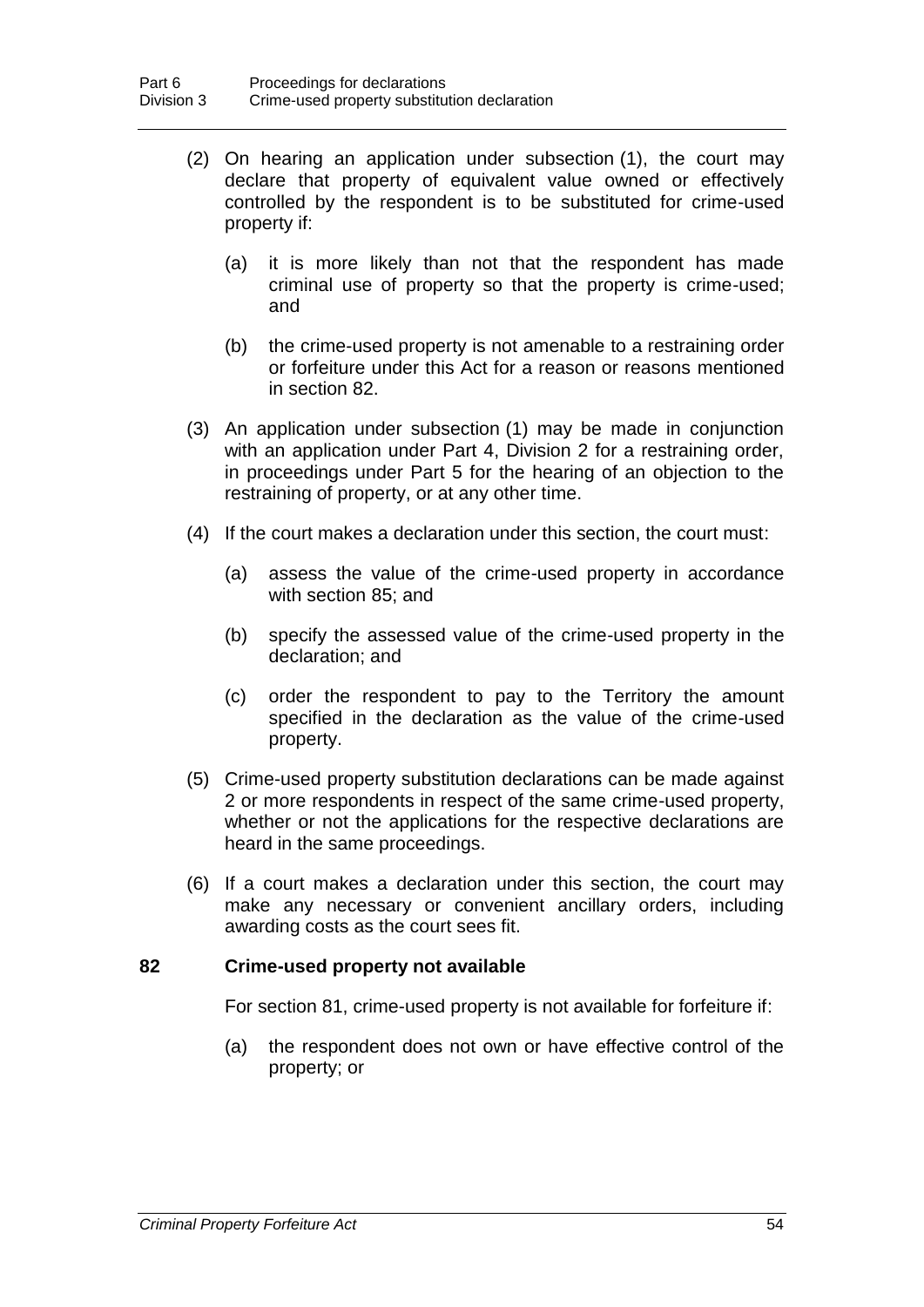- (b) the property was or is owned or effectively controlled by the respondent, and was or is restrained, but the restraining order has been or is to be set aside under section 63(1)(a) in favour of a spouse, de facto partner or dependant of the respondent; or
- (c) the property has been sold or otherwise disposed of, or cannot for any other reason be found for the purposes of this Act.

# **83 Burden of proof**

- (1) If the respondent has been convicted of the relevant forfeiture offence in respect of which property was used so that the property became crime-used, it is presumed that the respondent made criminal use of the property unless the respondent establishes the contrary.
- (2) If the respondent has not been convicted of the relevant forfeiture offence but the applicant establishes that it is more likely than not that crime-used property was in the respondent's possession at the time that the offence was committed or immediately afterwards, it is presumed that the respondent made criminal use of the property unless the respondent establishes the contrary.
- (3) In any circumstances except those set out in subsection (1) or (2), the applicant bears the onus of establishing that the respondent made criminal use of the property.

# **84 Criminal use of property**

For this Act, a person makes criminal use of property if the person, alone or with anyone else (who need not be identified), uses or intends to use the property in a way that brings the property within the definition of crime-used property.

# **85 Assessing the value of crime-used property**

- (1) When assessing the value of crime-used property for making a crime-used property substitution order, the value of the property is taken to be its value at the time that the relevant forfeiture offence was or is likely to have been committed.
- (2) The value of the crime-used property is taken to be its full value even if the respondent did not outlay any amount for obtaining or making criminal use of the property or did not outlay an amount equal to its full value for that purpose.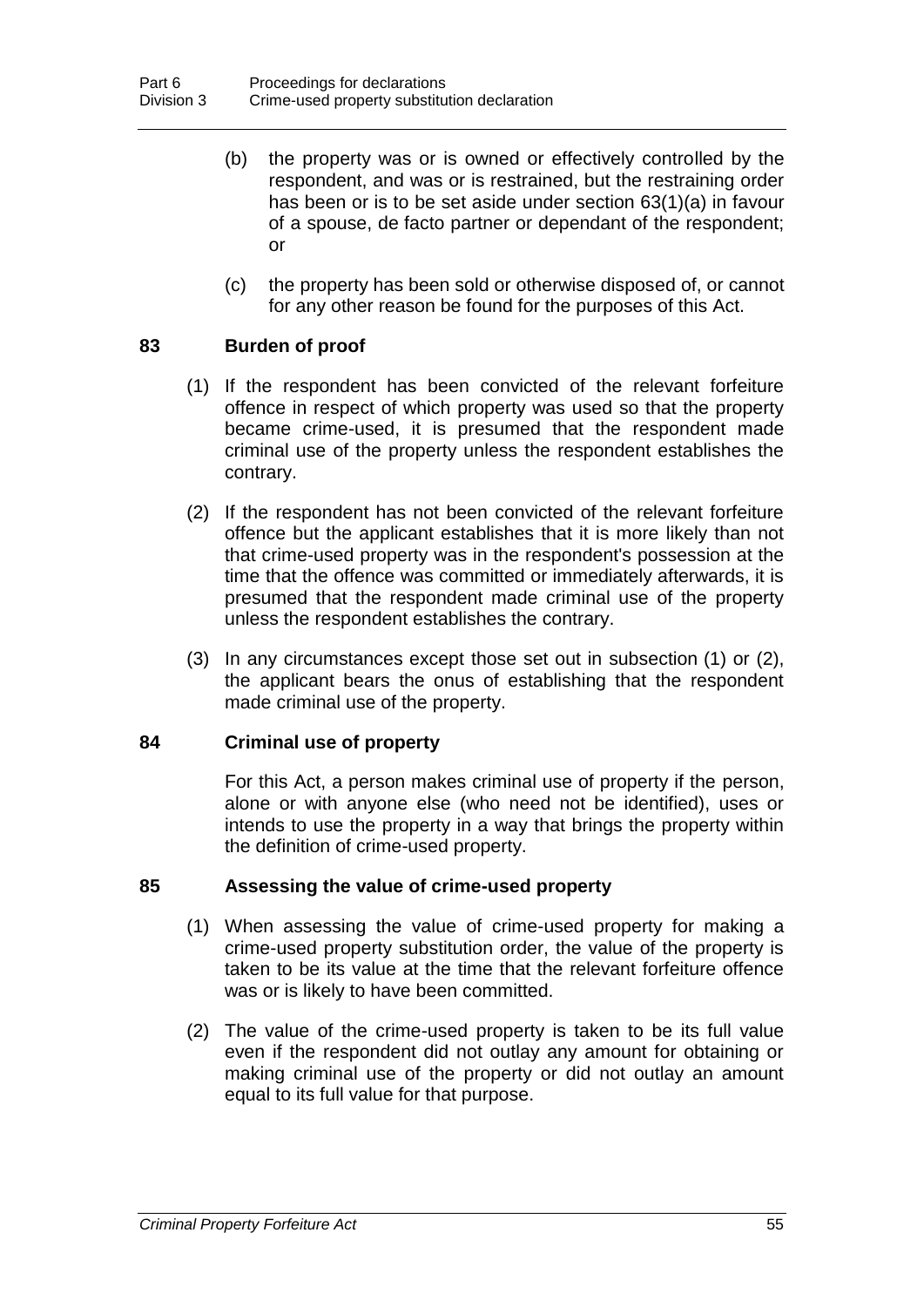# **86 Substituted property payable to Territory**

- (1) If a court makes a crime-used property substitution declaration under section 81, the respondent must pay to the Territory the amount ordered by the court.
- (2) If a crime-used property substitution declaration is made against 2 or more respondents in respect of the same crime-used property, the respondents are jointly and severally liable to pay to the Territory the amount ordered by the court.
- (3) The amount payable to the Territory may be satisfied, wholly or in part, by forfeiture under Part 7 of property that is subject to a restraining order under this Act.

# **Part 7 Satisfaction of liability to territory**

# **Division 1 General**

# **87 Recovery of amount payable to Territory**

- (1) The amount payable under section 72, 80 or 86 by a respondent to the Territory is payable to the Fines Recovery Unit within one month after the date on which the relevant declaration was made.
- (2) If part or all of the amount payable to the Territory is not paid within the time specified in subsection (1), the unpaid amount is recoverable from the respondent by the Territory under the *Fines and Penalties (Recovery) Act*.
- (3) This section does not affect any other means by which the Territory may recover any unpaid amount of a person's liability under this Act.

# **88 Use of restrained property to meet liability**

- (1) A person who is liable under Part 6 to pay an amount to the Territory may transfer property (whether or not the property is subject to a restraining order under this Act) to the Territory to satisfy the liability wholly or in part.
- (2) If part or all of the amount payable to the Territory is not paid within the time specified in section 87(1), any property that is subject to a restraining order under this Act and that is owned or effectively controlled by the person liable to the Territory is available for satisfying the person's liability to the extent possible.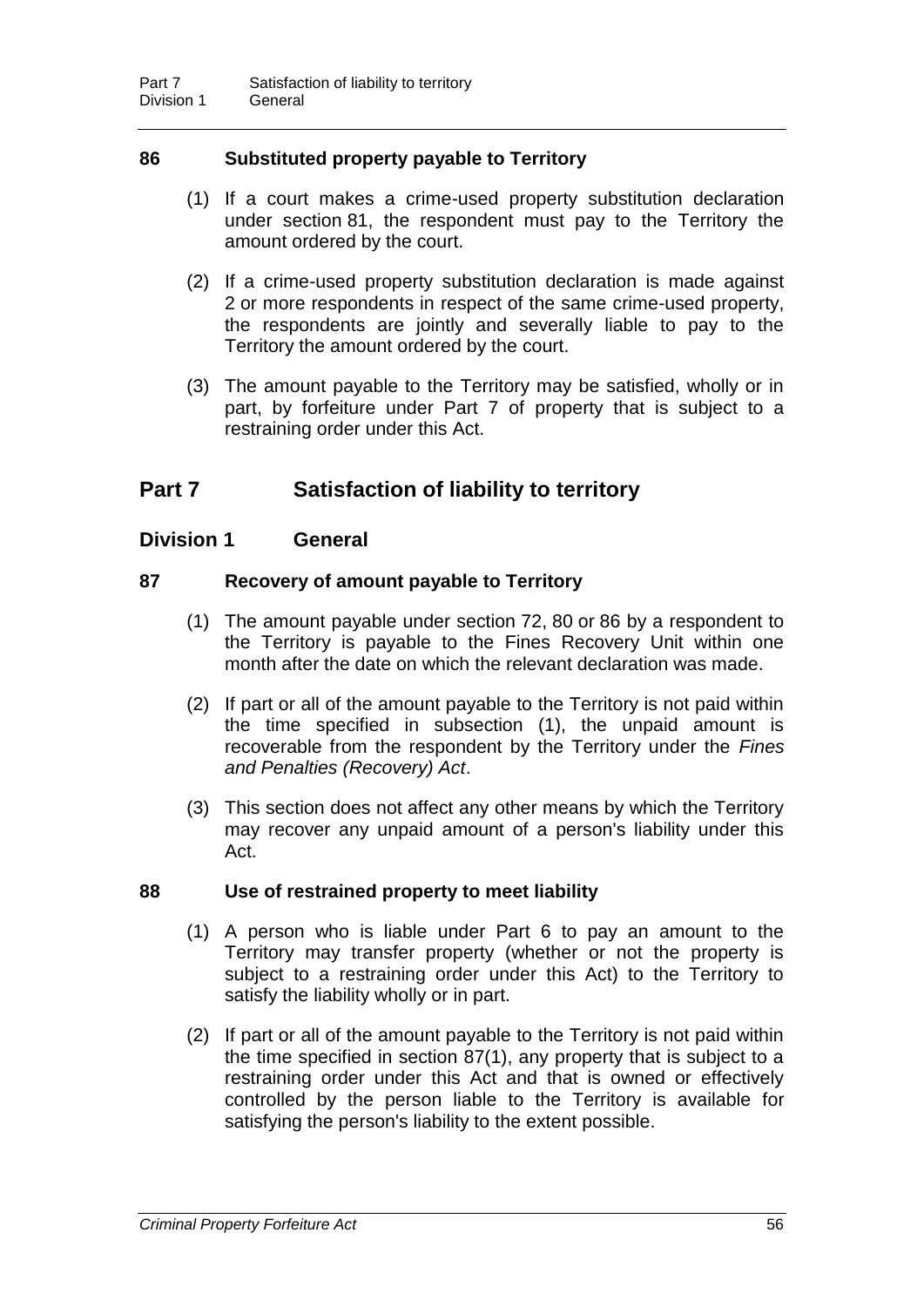# **89 Proceeds from sale of restrained property**

If property that is subject to a restraining order is sold, the proceeds of the sale are available and may be forfeited under this Act:

- (a) to satisfy a person's liability under Part 6; or
- (b) if the property is ordered to be forfeited under section 96 or 97 – as if the proceeds were the property that has been sold.

#### **90 Nexus between restraint and forfeiture not necessary**

Property that is restrained under this Act is liable to forfeiture to satisfy an order under this Part despite that the grounds for the forfeiture order may be different to the grounds on which the restraining order was made.

# **Division 2 Use of effectively controlled property or gift to meet liability**

#### **91 Forfeitable property declaration**

- (1) The DPP may apply to the Supreme Court for a forfeitable property declaration.
- (2) An application under subsection (1) may be made in the course of proceedings under Part 6, Division 1 for an unexplained wealth declaration, under Part 6, Division 2 for a criminal benefits declaration, under Part 6, Division 3 for a crime-used property substitution declaration, or at any other time.

# **92 Property not owned by respondent available for forfeiture**

- (1) The court that is hearing an application under section 91 may declare that property specified in the application that is not owned by the respondent is available for forfeiture under this Part (whether or not the property is subject to a restraining order under this Act) to satisfy the respondent's liability to the Territory under Part 6 if it is more likely than not:
	- (a) that the respondent effectively controlled the property at the time that the application was made for a declaration under Part 6; or
	- (b) that the respondent had given the property away at a time before the application was made for a declaration under Part 6.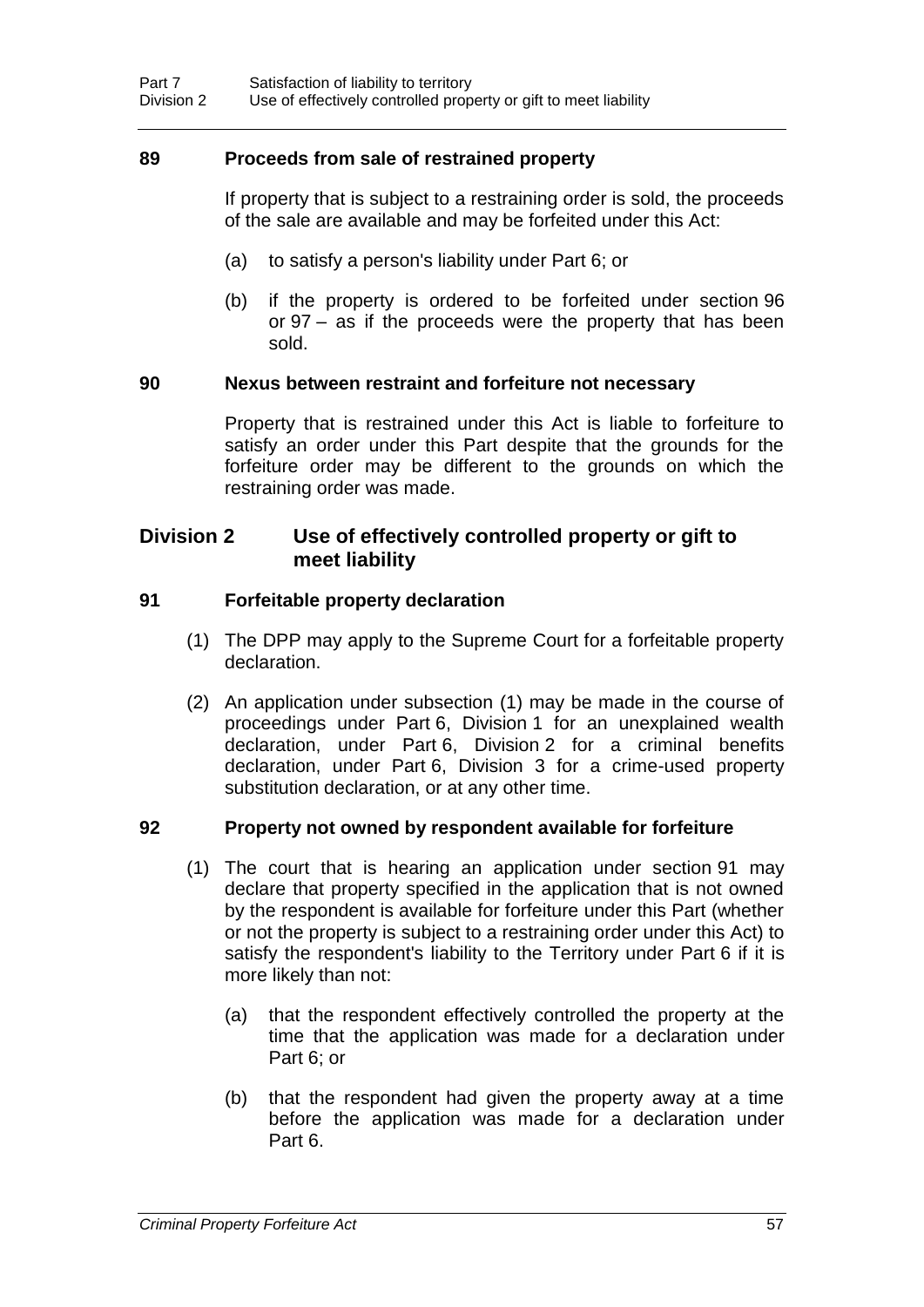- (2) The property mentioned in subsection (1) is presumed to have been effectively controlled by the respondent or to have been given away by the respondent at the material time unless the respondent establishes the contrary.
- (3) If a court makes a declaration under this section, the court may make any necessary or convenient ancillary orders.

# **93 Limitation on forfeiture of effectively controlled property**

Property that is:

- (a) the subject of a forfeitable property declaration; or
- (b) the subject of a restraining order on the grounds of being effectively controlled by a person who is liable under Part 6 to pay an amount to the Territory;

is only to be called upon to satisfy the person's liability to the extent that property owned by the person is not available or is insufficient to satisfy the liability.

# **Division 3 Forfeiture of property**

# **Subdivision A Property of declared drug trafficker**

# **94 Forfeiture of declared drug trafficker's property**

- (1) If a person is declared to be a drug trafficker under section 36A of the *Misuse of Drugs Act*:
	- (a) all property subject to a restraining order that is owned or effectively controlled by the person; and
	- (b) all property that was given away by the person, whether before or after the commencement of this Act;

is forfeited to the Territory.

- (2) Subsection (1) applies also to a person who is taken under section 8 to be a declared drug trafficker.
- (3) The DPP may apply to the Supreme Court for a declaration that property has been forfeited by operation of this section.
- (4) If the court that is hearing an application under subsection (3) finds that property specified in the application has been forfeited to the Territory by operation of this section, the court must make a declaration to that effect.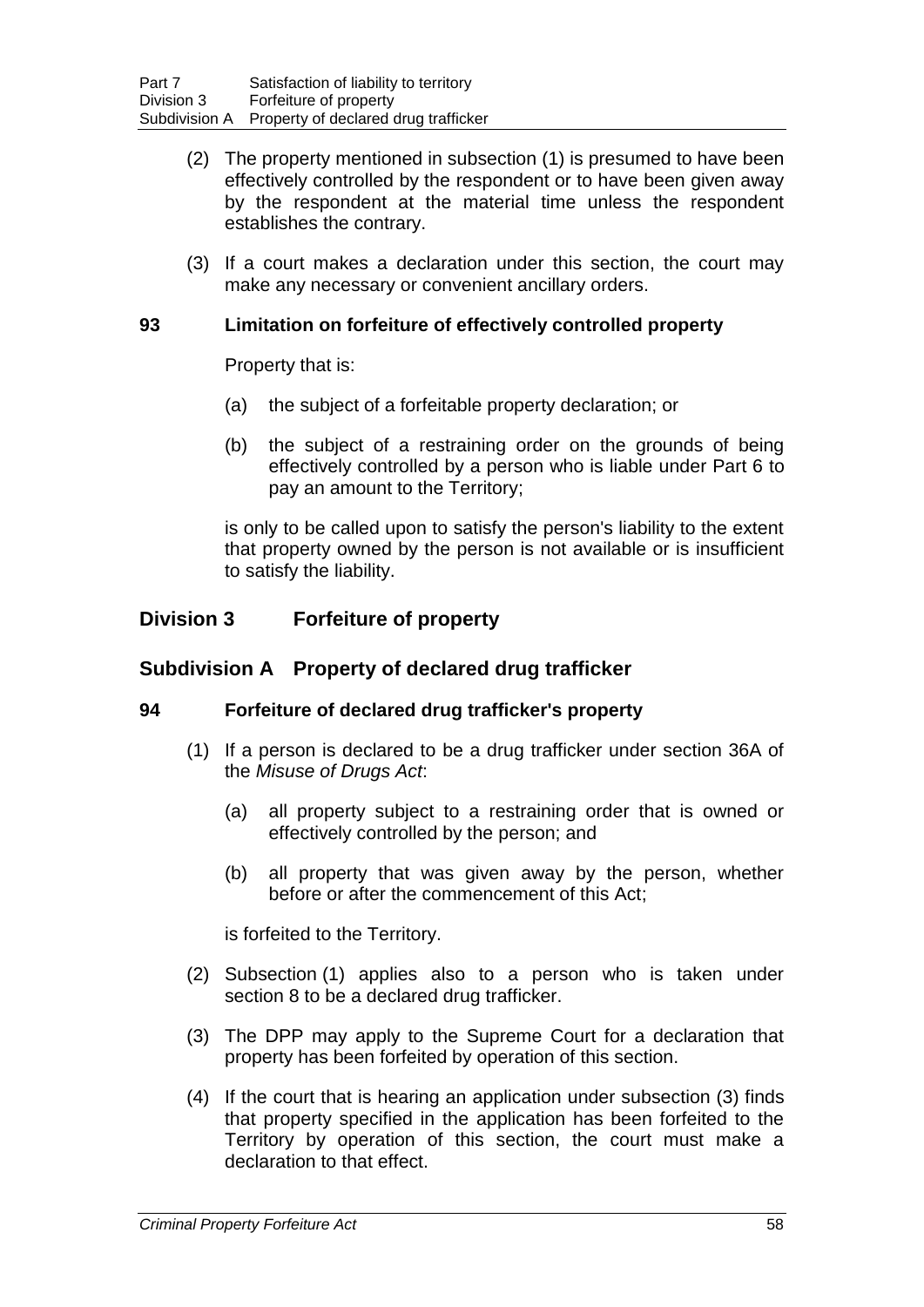# **Subdivision B Crime-used property and crime-derived property**

# **95 Application for forfeiture order**

- (1) A police officer or the DPP may apply to the Local Court for an order under this Subdivision in respect of property that was restrained under section 43(1).
- (2) The DPP may apply to the Supreme Court for an order under this Subdivision.
- (3) If an application under this section is for an order under section 96 or 97:
	- (a) the application is not to be made until after the objection period has expired for any persons served with a copy of the relevant restraining order under section 47(1) or (3); and
	- (b) the court to which the application is made must not hear the application until any objection under Part 5 by a person mentioned in paragraph (a) has been heard and determined.
- (4) If an objection under Part 5 is lodged by a person who was not served with a copy of the relevant restraining order under section 47(1) or (3), the court that is hearing an application under this section may stay or adjourn the hearing until the objection is determined.
- (5) An application for an order under section 97 cannot be made if the property has been taken into account for a criminal benefits declaration under section 75.
- (6) In this section, an objection is taken to have been heard and determined if it is withdrawn, discontinued or otherwise lapses through want of prosecution.

# **96 Crime-used property**

- (1) A court that is hearing an application under section 95 in relation to property restrained on suspicion the property was crime-used must order that the property is forfeit to the Territory if the court is satisfied that it is more likely than not that the property is crimeused.
- (2) A court must order forfeiture of property under subsection (1) despite that no person has been identified as the owner or controller of the property.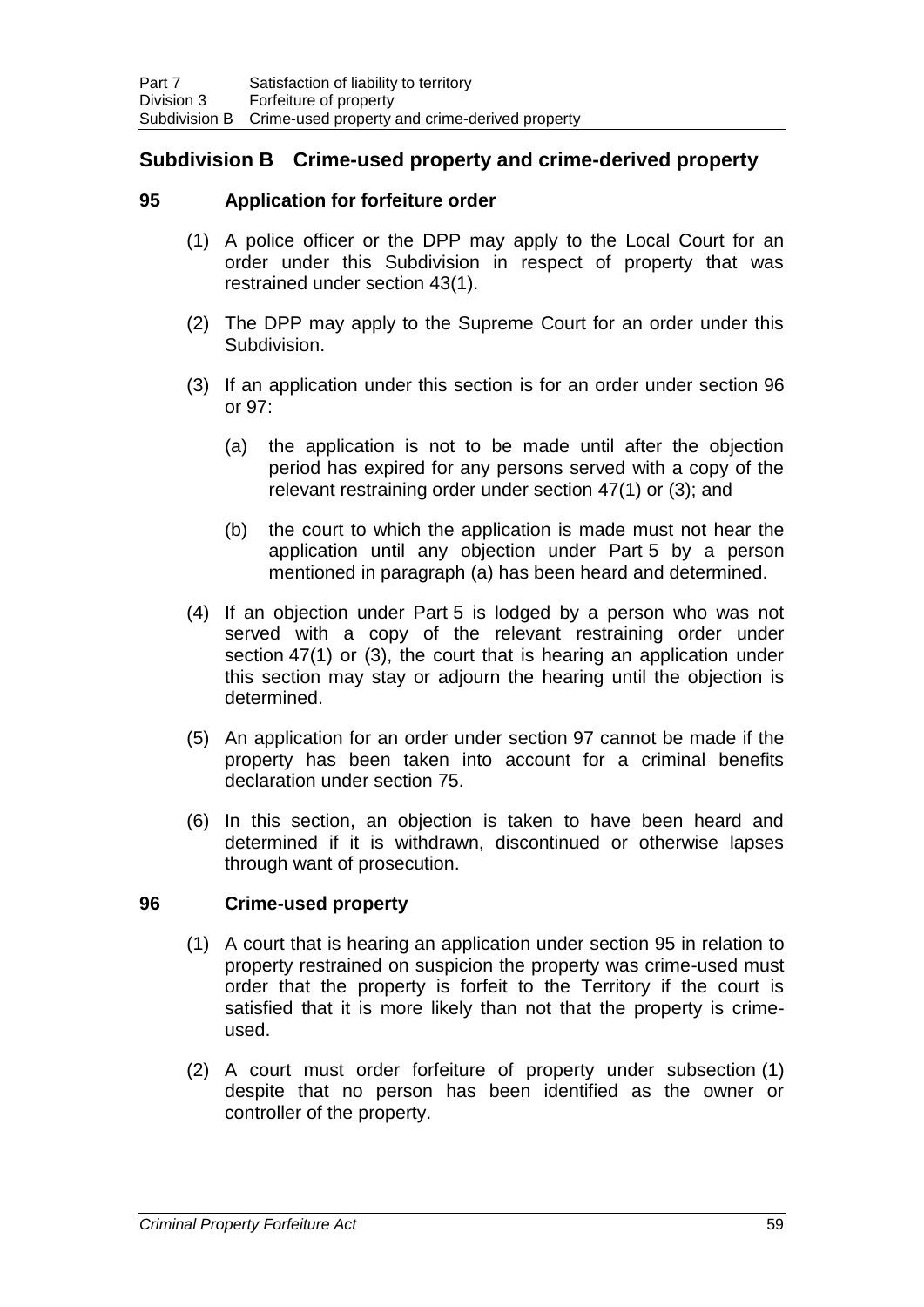# **97 Crime-derived property**

A court that is hearing an application under section 95 in relation to property restrained on suspicion the property was crime-derived must order that the property is forfeit to the Territory if the court is satisfied that it is more likely than not that the property is crimederived.

# **Subdivision C Criminal benefits, unexplained wealth and substituted property**

# **98 DPP may apply for forfeiture order**

The DPP may apply to the Supreme Court for an order under this Subdivision that property is forfeit to the Territory.

# **99 Criminal benefit**

A court that is hearing an application under section 98 may order that property subject to a restraining order is forfeit to the Territory if a criminal benefit declaration has been made under section 75 against the person who owned or effectively controlled the restrained property at the time the restraining order was made.

# **100 Unexplained wealth**

A court that is hearing an application under section 98 may order that property subject to a restraining order is forfeit to the Territory if an unexplained wealth declaration has been made under section 71 against the person who owned or effectively controlled the restrained property at the time the restraining order was made.

# **101 Substituted property**

A court that is hearing an application under section 98 may order that property subject to a restraining order is forfeit to the Territory if a crime-used property substitution declaration has been made under section 81 against the person who owned or effectively controlled the restrained property at the time the restraining order was made.

# **Subdivision D General**

# **102 Notice of forfeiture of land or other registrable property**

(1) If a court declares or orders under this Division that land has been forfeited, the DPP must lodge an instrument to that effect with the Registrar-General.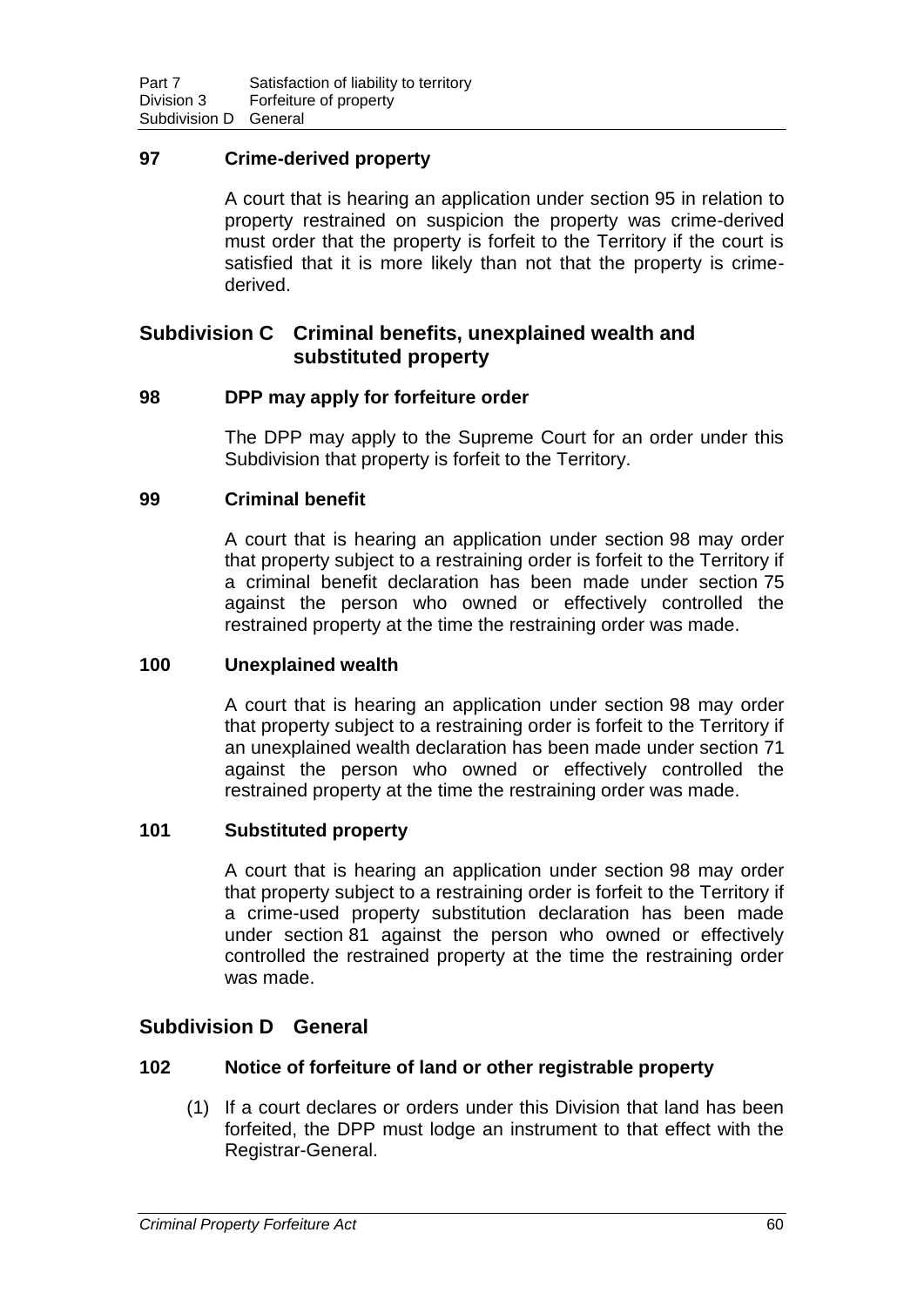- (2) If a court declares or orders under this Division that property that is registrable under an Act other than the *Land Title Act* has been forfeited, the DPP must lodge with the appropriate registrar:
	- (a) a copy of the declaration or order; and
	- (b) a notice giving particulars of the forfeiture.

# **103 Value of property sold by Territory**

- (1) If forfeited property is sold by or for the Territory under this Act, the value of the property is taken to be the remainder (if any) of the proceeds of the sale after the proceeds are applied to the following:
	- (a) firstly, the costs, charges and expenses arising from the sale;
	- (b) secondly, if a restraining order is or was in force for the property – expenses incurred by the Territory or a person appointed to manage the property while the order was in force;
	- (c) thirdly, any expenses incurred by the Territory or a person appointed to manage the property after it was forfeited;
	- (d) fourthly, any bona fide charges or other encumbrances on the property.
- (2) If the property is security for a mortgage that is also secured by other property then, despite any other Act and any inconsistent term of the mortgage, the extent of the security in relation to the sold property is the proportion that the value of the sold property bore to the total value of all the properties securing the mortgage at the time that the mortgage was entered into.

# **104 Variation of declarations and orders**

The DPP may at any time apply to the court that made a declaration or order under this Part for a variation of the declaration or order, or for a further declaration or order, to give effect or to give better effect, to the previous declaration or order.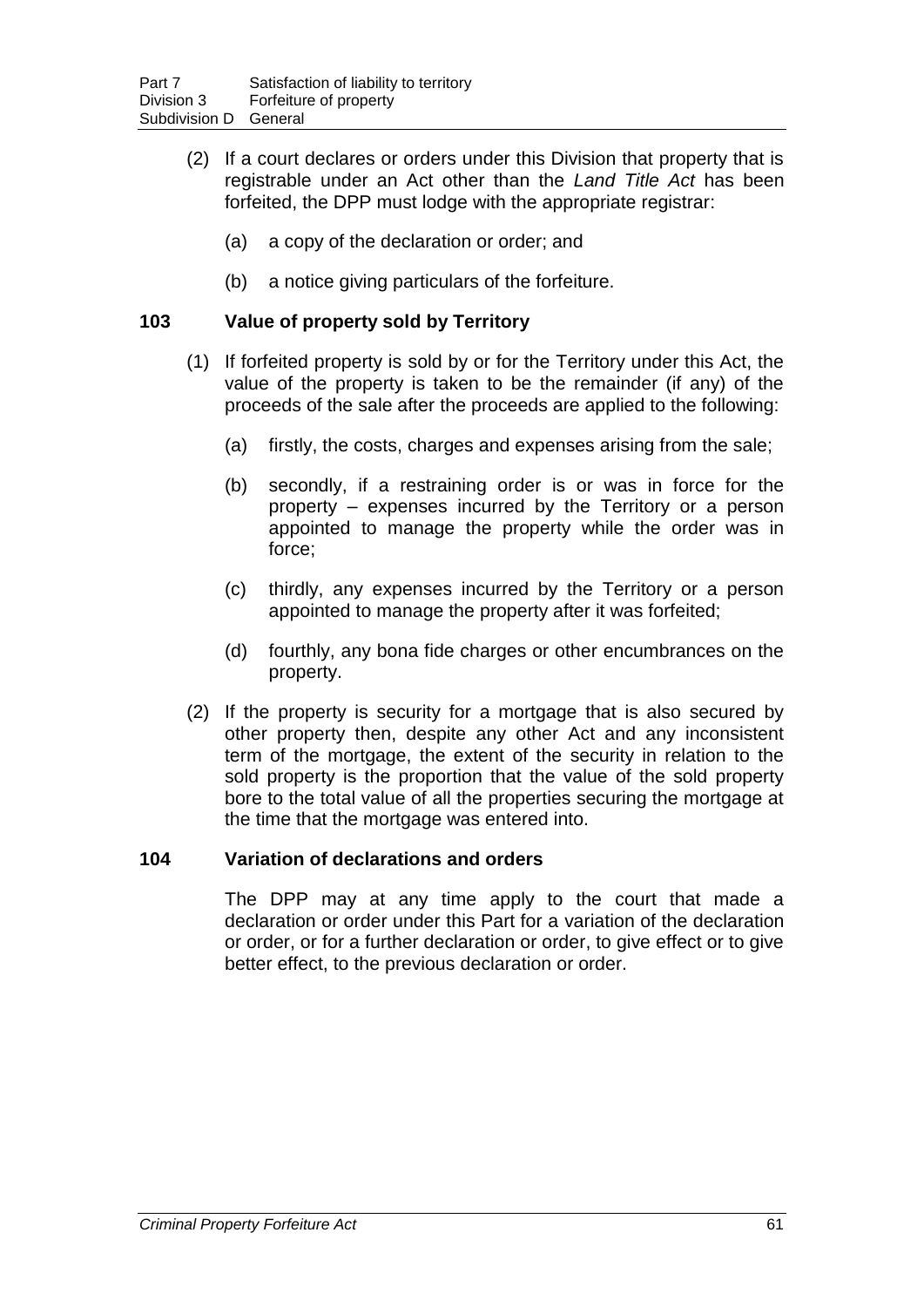# **Part 8 Management of seized, restrained and forfeited property**

# **Division 1 Control and management of property**

### **105 Management of seized property**

The Commissioner of Police has responsibility for the control and management of property seized under a warrant under section 34 or under section 39(1).

# **106 Management of restrained or forfeited property**

- (1) The Public Trustee has responsibility for the control and management of property that is subject to a restraining order unless a court otherwise orders under section 46(1)(c) or 109(2).
- (2) The Public Trustee has responsibility for the control and management of forfeited property until it is disposed of.
- (3) The Public Trustee may appoint a person who owns property that is subject to a restraining order to manage the property.

#### **107 Financial institution to transfer restrained funds to Public Trustee**

- (1) A financial institution that is holding in an account funds that are restrained under this Act must, on demand by the Public Trustee, transfer the restrained funds to the Public Trustee.
- (2) The Public Trustee must hold on trust any funds received under this section and deal with the funds in accordance with the *Public Trustee Act*.

#### **108 Public Trustee's capacity to carry out transactions**

Property that is the responsibility of the Public Trustee under section 106 is subject to the provisions of Part VIII of the *Public Trustee Act* (except sections 59, 60(1)(b), 66, 67 and 67A) as if the Public Trustee had been appointed as manager of the property by the Supreme Court under section 59 of that Act.

#### **109 Applications by owner for control and management**

(1) An owner of restrained property may apply to the court that made the relevant restraining order for an order under subsection (2) in relation to the property.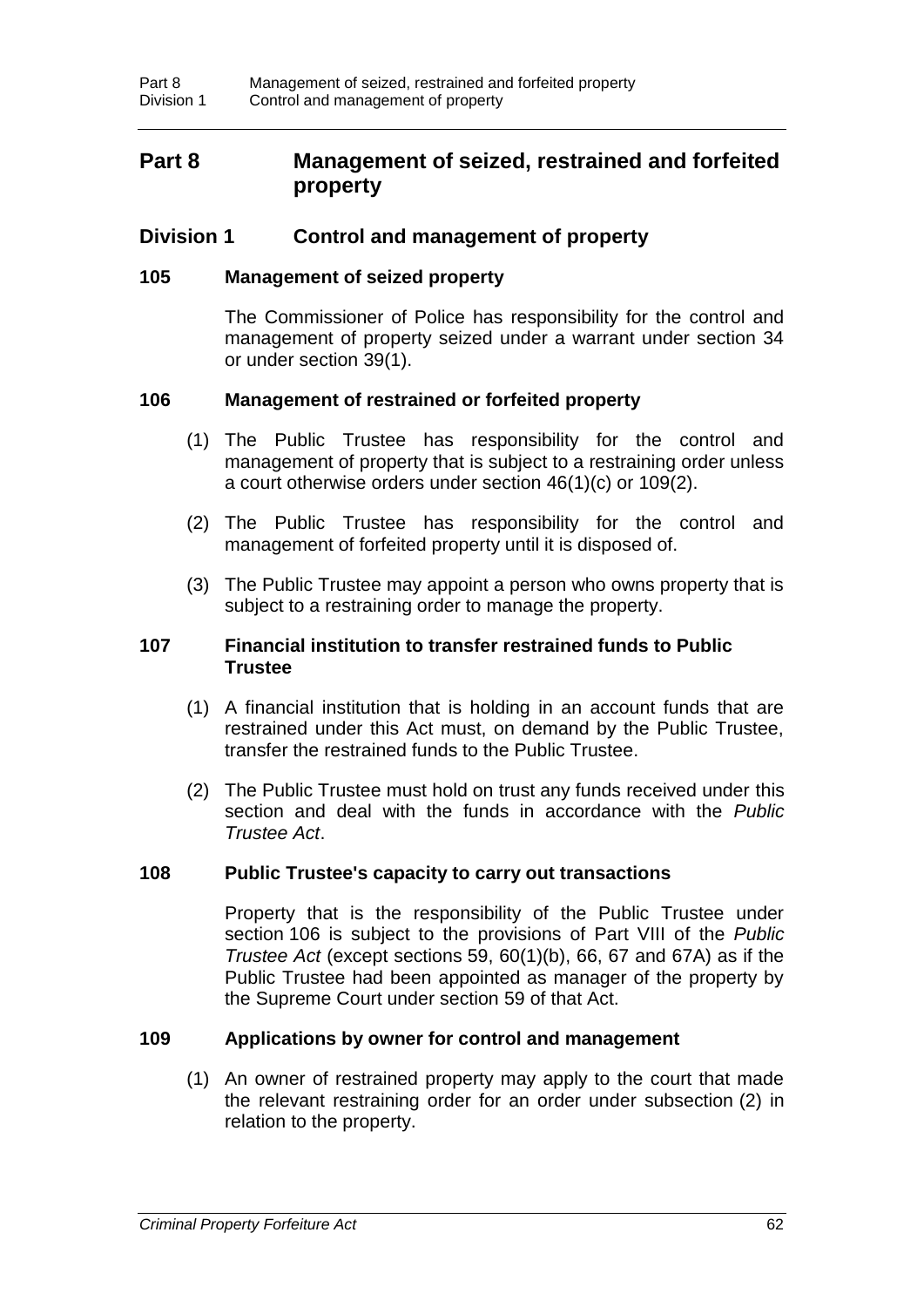- (2) The court that is hearing an application under subsection (1) may, if it thinks fit, by order appoint the person:
	- (a) to control and manage the property while the restraining order is in force; or
	- (b) to sell or destroy the property.
- (3) If restrained property is sold in accordance with an order under subsection (2), the proceeds of the sale are taken to be restrained property that is subject to the restraining order made in respect of the sold property and must be transferred to the Public Trustee.

### **110 Duties of responsible person**

A person who has responsibility for the control or management of property under this Act or an order under this Act must take reasonable steps to ensure that the property is appropriately stored or managed, and that it is appropriately maintained, until one of the following happens in accordance with this Act:

- (a) the property is returned to the person from whom it was seized or to a person who owns it;
- (b) another person becomes responsible for the control and management of the property;
- (c) the property is sold or destroyed;
- (d) the property is otherwise disposed of.

# **Division 2 Disposal of deteriorating or undesirable property**

# **111 Destruction of property on grounds of public interest**

- (1) A person who has responsibility for the control or management of seized, restrained or forfeited property may apply to the court that made the relevant order (or, for seized property, the court that has jurisdiction under section 135) for an order under subsection (2) that the property be destroyed.
- (2) The court that is hearing an application under subsection (1) may order that the property is to be destroyed if it would not be in the public interest to preserve the property.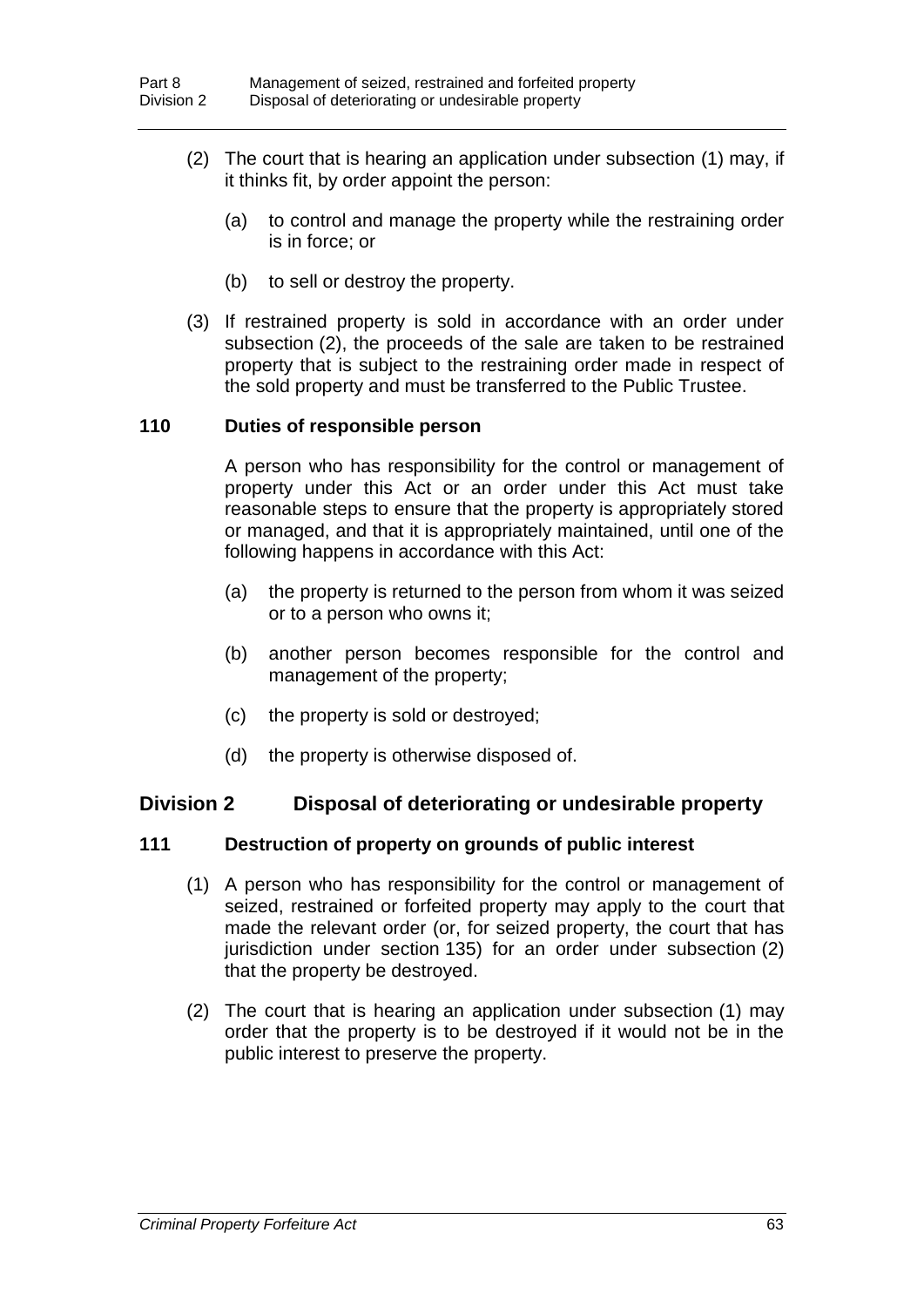# **112 Sale of deteriorating property**

- (1) A person who has responsibility for the control or management of restrained property may apply to the court that made the relevant restraining order for an order under subsection (2) that the property be sold.
- (2) The court that is hearing an application under subsection (1) may order that the property is to be sold if it is more likely than not that:
	- (a) the property is or will be subject to substantial waste or loss of value if it is retained until it is dealt with under another provision of this Act; or
	- (b) the cost of managing or protecting the property will exceed the value of the property if it is retained until it is dealt with under another provision of this Act.
- (3) If the Public Trustee has the control or management of property that is restrained under this Act and is not land, the Public Trustee may sell the property for and on behalf of the Territory in the circumstances mentioned in subsection (2) without obtaining a court order under that subsection if the Minister approves the sale in the circumstances.
- (4) Subsections (2) and (3) apply also to property where, despite that the market value of the property may not be diminishing, interest charges or the like are resulting in or are likely to result in a diminishing realisable equity in the property.
- (5) If restrained property is sold under an order under subsection (2) or under subsection (3) the proceeds of the sale are taken to be restrained property that is subject to the restraining order made in respect of the sold property.
- (6) If restrained property that is land is sold under an order under subsection (2), a copy of the order is to be lodged with the Registrar-General by the applicant for the order.

#### **113 Valuation and inventory of restrained property**

A person who has the control or management of restrained property under this Act:

- (a) may do either or both of the following:
	- (i) arrange for the property to be valued by an appropriately qualified person;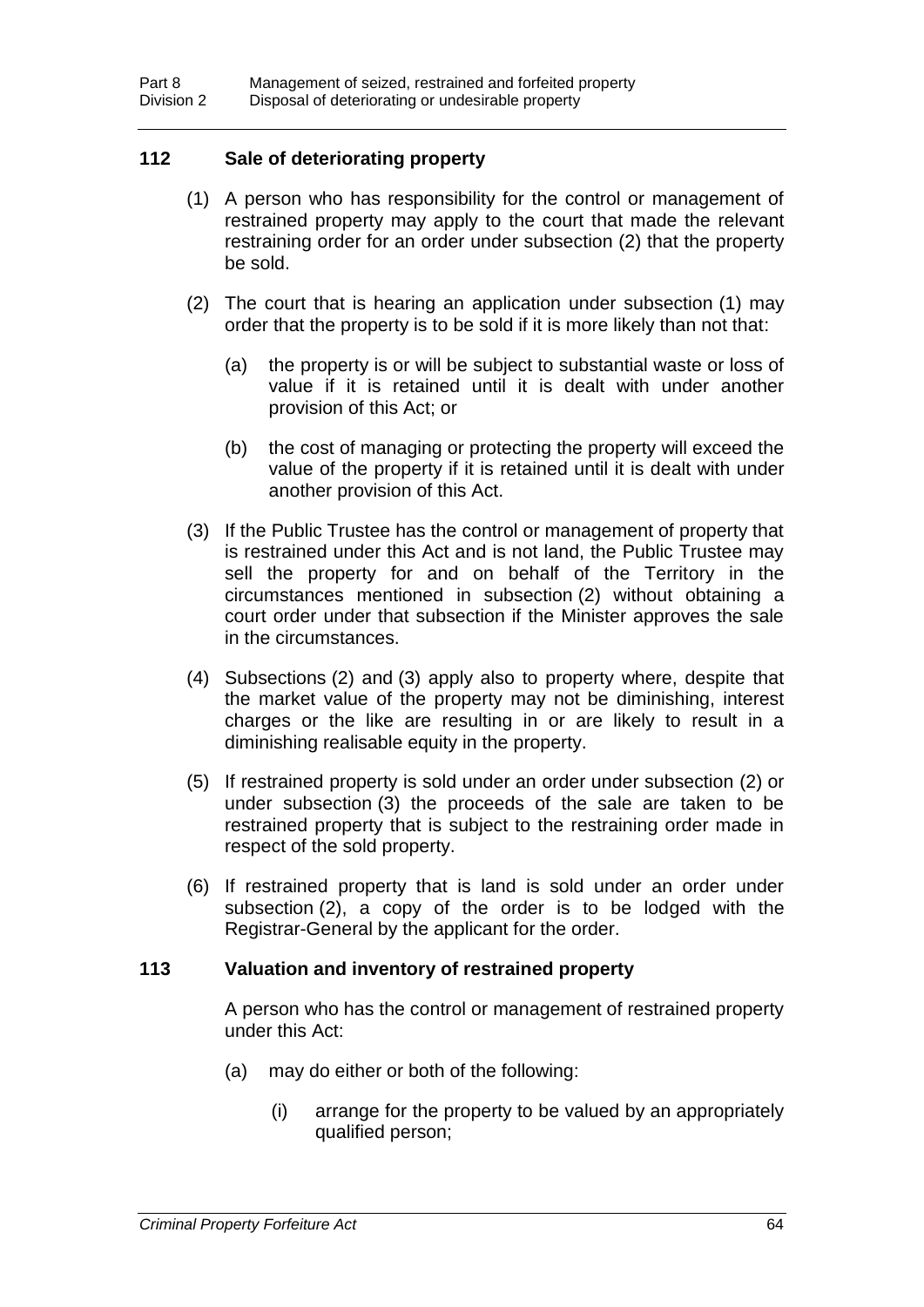- (ii) arrange for an inventory to be taken of any fittings, fixtures or moveable goods in, on or comprising the property; and
- (b) must, if an inventory is taken under paragraph (a)(ii), arrange for a copy of the inventory to be served on each person on whom a copy of the restraining order was served under section 47.

# **Division 3 Management of property by Public Trustee**

#### **114 Public Trustee's power to appoint manager**

If the Public Trustee has responsibility under this Act for the control or management of property, the Public Trustee may appoint a person to perform all or any of the Public Trustee's functions in relation to the property.

# **115 Public Trustee's liability for charges on restrained property**

- (1) If Territory taxes imposed on restrained or forfeited property fall due while the property is under the control or management of the Public Trustee, the Public Trustee is liable for the taxes only to the extent of any rents and profits received by the Public Trustee in respect of the property.
- (2) If the property is a business, the Public Trustee is not liable for:
	- (a) any payment in respect of long service leave for which the business or the owner of the business is liable; or
	- (b) any payment in respect of long service leave to which a person appointed by the Public Trustee to manage the business, or the legal personal representative of such a person, becomes entitled as a result of managing the business after the date of the restraining order.

# **116 Managing interstate property**

(1) The Public Trustee may make an agreement for the management of property restrained under a registered interstate restraining order with a person who is required under the order to take control of the property.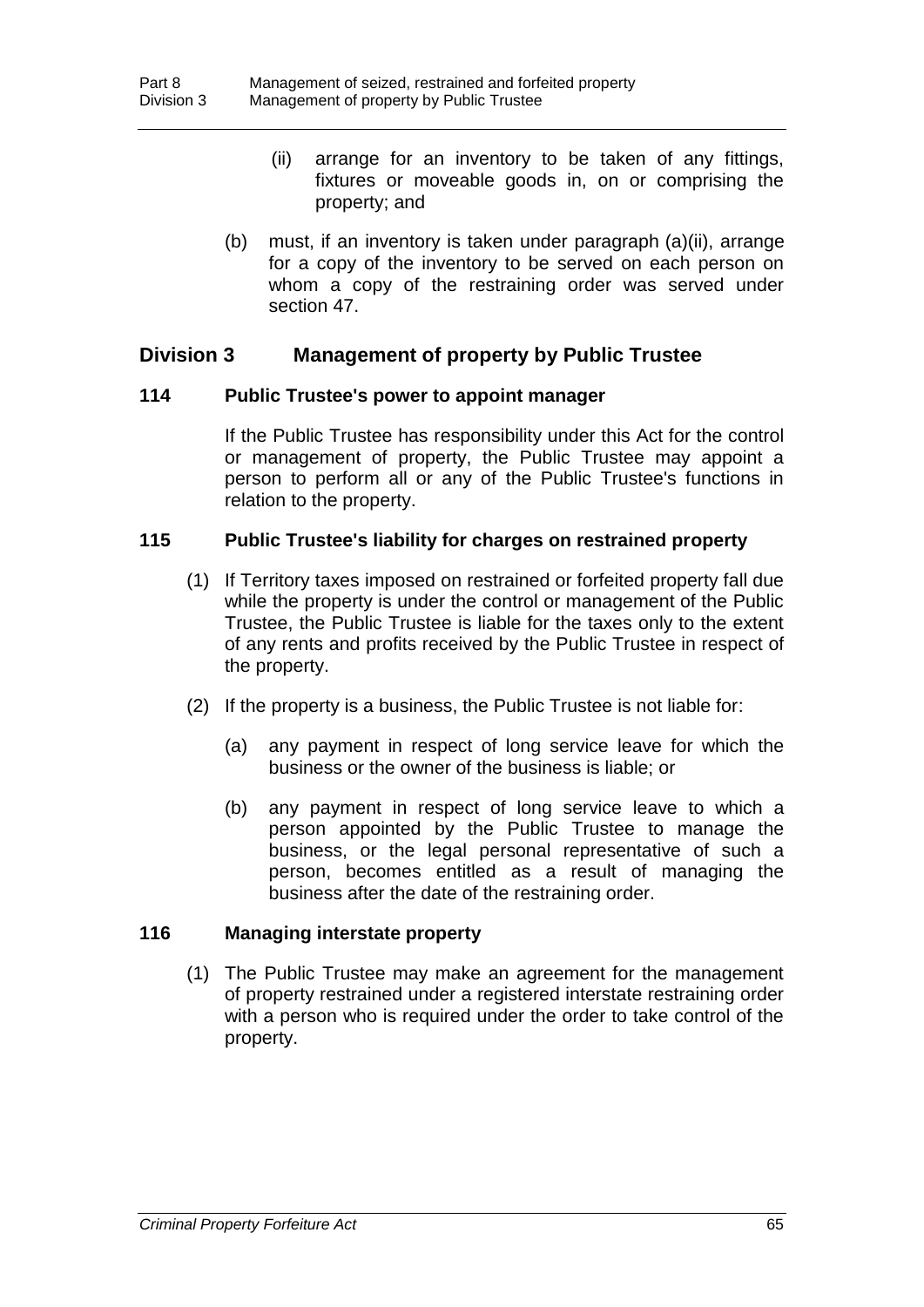(2) The Public Trustee may perform, in accordance with an agreement mentioned in subsection (1), the same functions in relation to property restrained under a registered interstate restraining order as the person who is required under the order to take control of the property would be able to perform if the property were in the State or other Territory in which the order was made.

#### **117 Fees payable to Public Trustee**

The Public Trustee is entitled to receive the fees prescribed by or under the *Public Trustee Act* for performing its functions under this Act in relation to restrained or forfeited property.

#### **118 Obstructing Public Trustee**

A person must not hinder or obstruct the Public Trustee or a Deputy Public Trustee, or an officer, servant or agent of the Public Trustee, in exercising the functions of the Public Trustee under this Act.

Maximum penalty: 1 000 penalty units or imprisonment for 5 years.

# **Part 9 Release of forfeited property**

#### **119 Application for release of forfeited property**

- (1) A person may apply to the court that ordered the forfeiture of property under Part 7, Division 3 for the release of the property.
- (2) The application must be made within 28 days after the person became aware, or can reasonably be expected to have become aware, that the property has been forfeited.

# **120 Parties to proceedings**

The Territory is a party to proceedings on an application under section 119.

# **121 Order to release forfeited property**

- (1) The court that is hearing an application under section 119 may order the release of any property if the applicant establishes that:
	- (a) immediately before the property was forfeited, the applicant was the owner of the property or was one of 2 or more owners of the property; and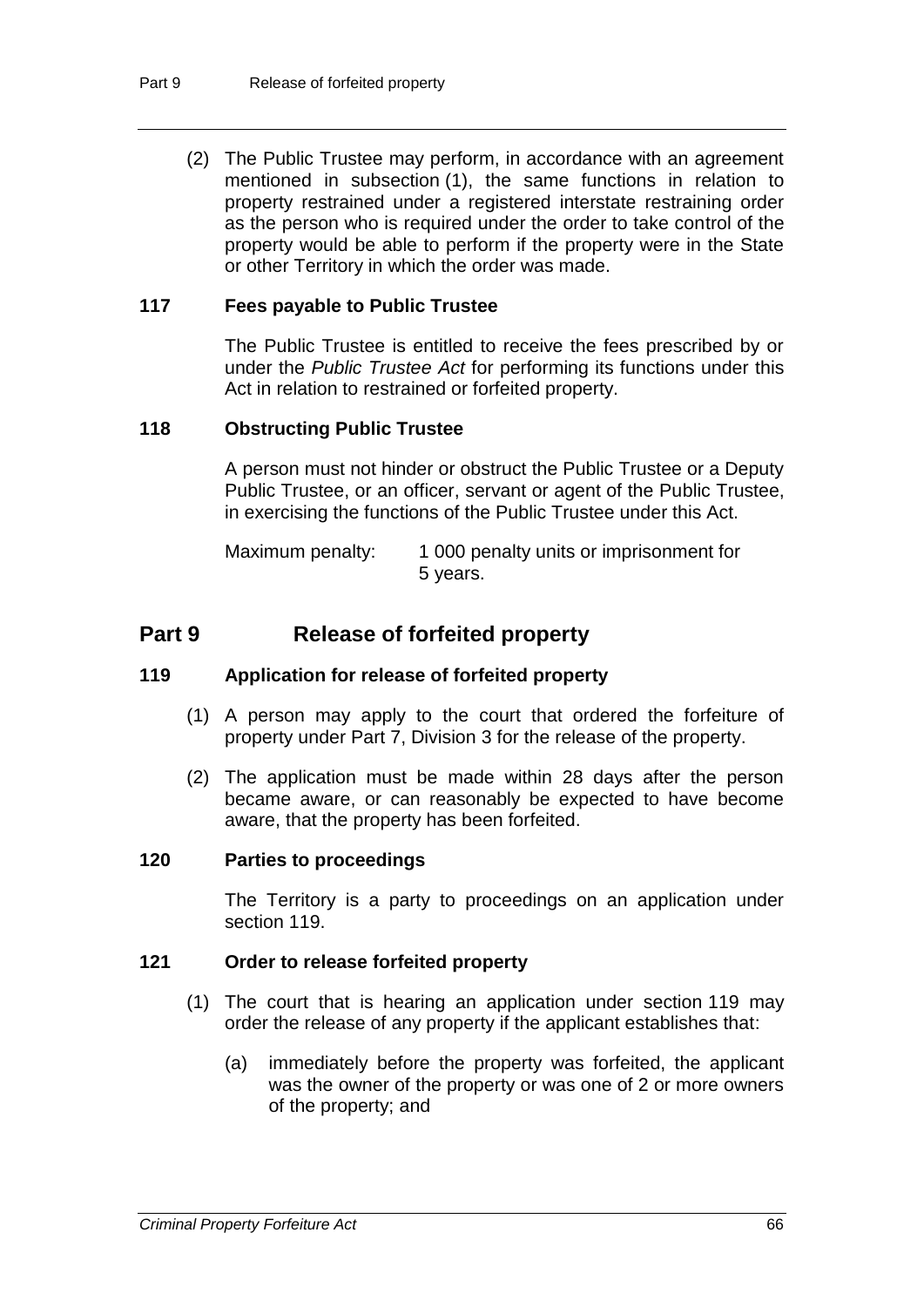- (b) the property was not effectively controlled by a person who made criminal use of the property or who wholly or partly derived or realised the property, directly or indirectly, from the commission of a forfeiture offence; and
- (c) the applicant was not aware and could not reasonably be expected to have become aware, until after the property was forfeited, that the property was liable to forfeiture under Part 7, Division 3; and
- (d) the applicant is an innocent party in relation to the property; and
- (e) each other owner (if there are more than one) is an innocent party in relation to the property.
- (2) If a court orders the release of property under this section:
	- (a) if the property is money the money is to be paid to the applicant; and
	- (b) if the property is not money and has not been disposed of  $$ the property is to be given to the applicant; and
	- (c) if the property is not money and has been sold the proceeds of the sale are to be paid to the applicant.
- (3) If the applicant fails to establish for subsection (1) that each other owner is an innocent party, the court may order the release of the applicant's share of the property.
- (4) In an order under subsection (3), the court must specify:
	- (a) the proportion that it finds to be the applicant's share of the property; and
	- (b) the proportion that it finds to be the share of any owner who is not established to be an innocent party.
- (5) If the court makes an order under subsection (3), the applicant is to receive:
	- (a) if the property is money the applicant's share of the money; and
	- (b) if the property is not money, has not been disposed of and is divisible – the applicant's share of the property; and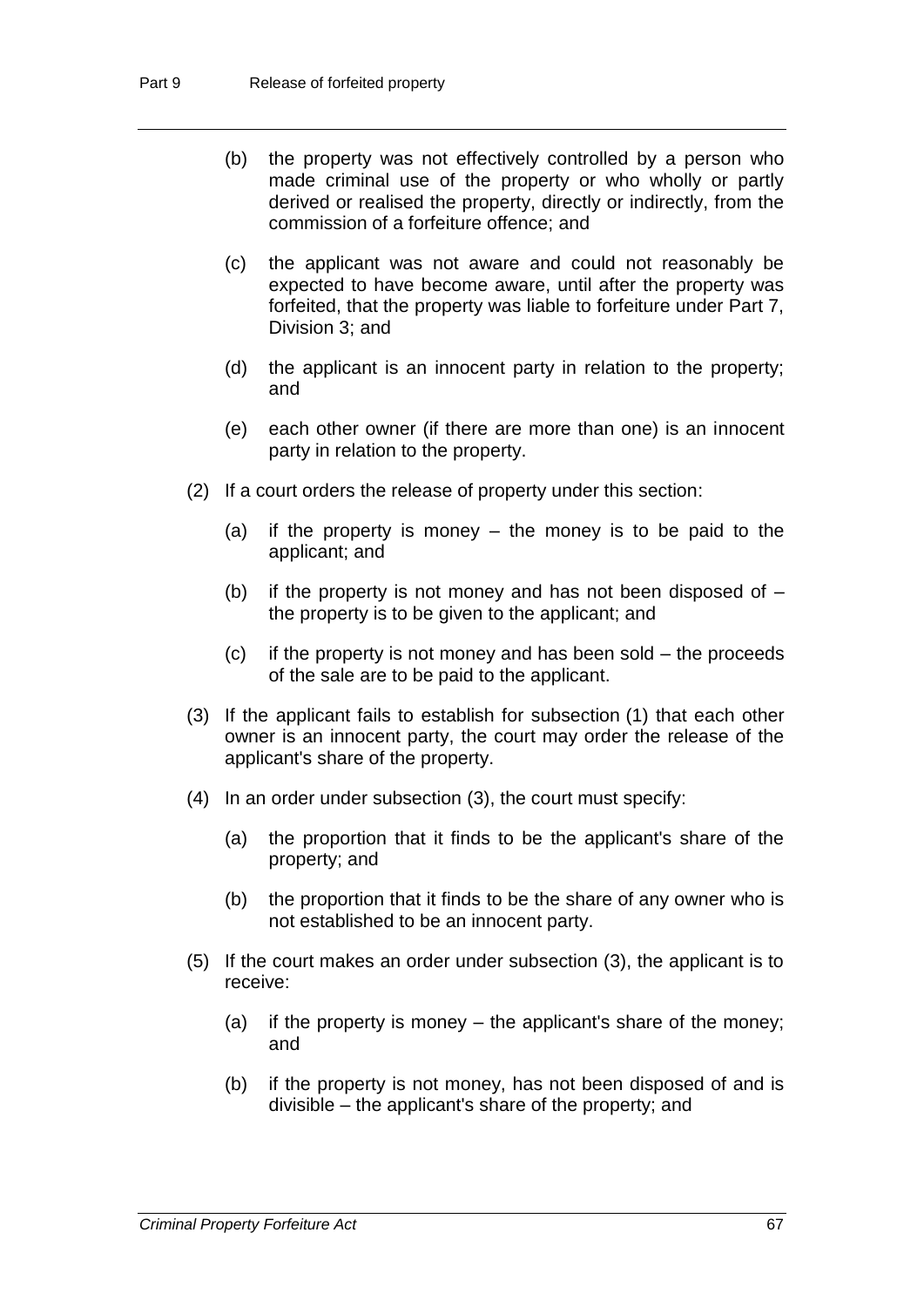- (c) if the property is not money and is not divisible or has been disposed of – the amount of money that represents the applicant's share of the proceeds from the sale of the property (when sold).
- (6) If the applicant is entitled to the release of a share of forfeited property that is not money, is not divisible and has not been disposed of, the court may order that the property is to be given to the applicant if the court also orders that the applicant pay to the Territory the value of the share of the property that the court finds is attributable to the owner or owners who are not innocent parties.
- (7) If a court makes an order under this section, the court may make any necessary or convenient ancillary orders.

# **Part 10 Mutual recognition of restraining orders and forfeiture orders**

## **Division 1 Registration of Territory orders in other jurisdictions**

## **122 Interstate registration of restraining orders**

- (1) If a corresponding law of a State or another Territory of the Commonwealth provides for the registration and enforcement in the State or Territory of a restraining order, forfeiture order or other order under this Act, the order may be expressed to apply to property in the State or Territory.
- (2) An order expressed in accordance with subsection (1) to apply to property in a State or another Territory of the Commonwealth may be registered under the law of that State or Territory.
- (3) An order registered in accordance with subsection (2) has effect in the State or Territory to the extent provided by the law of the State or Territory.
- (4) If the property to which an order relates is movable property, the order has effect in the State or Territory to the extent that:
	- (a) the property was located in the State or Territory when the order was registered; and
	- (b) the property:
		- (i) remains located in the State or Territory; or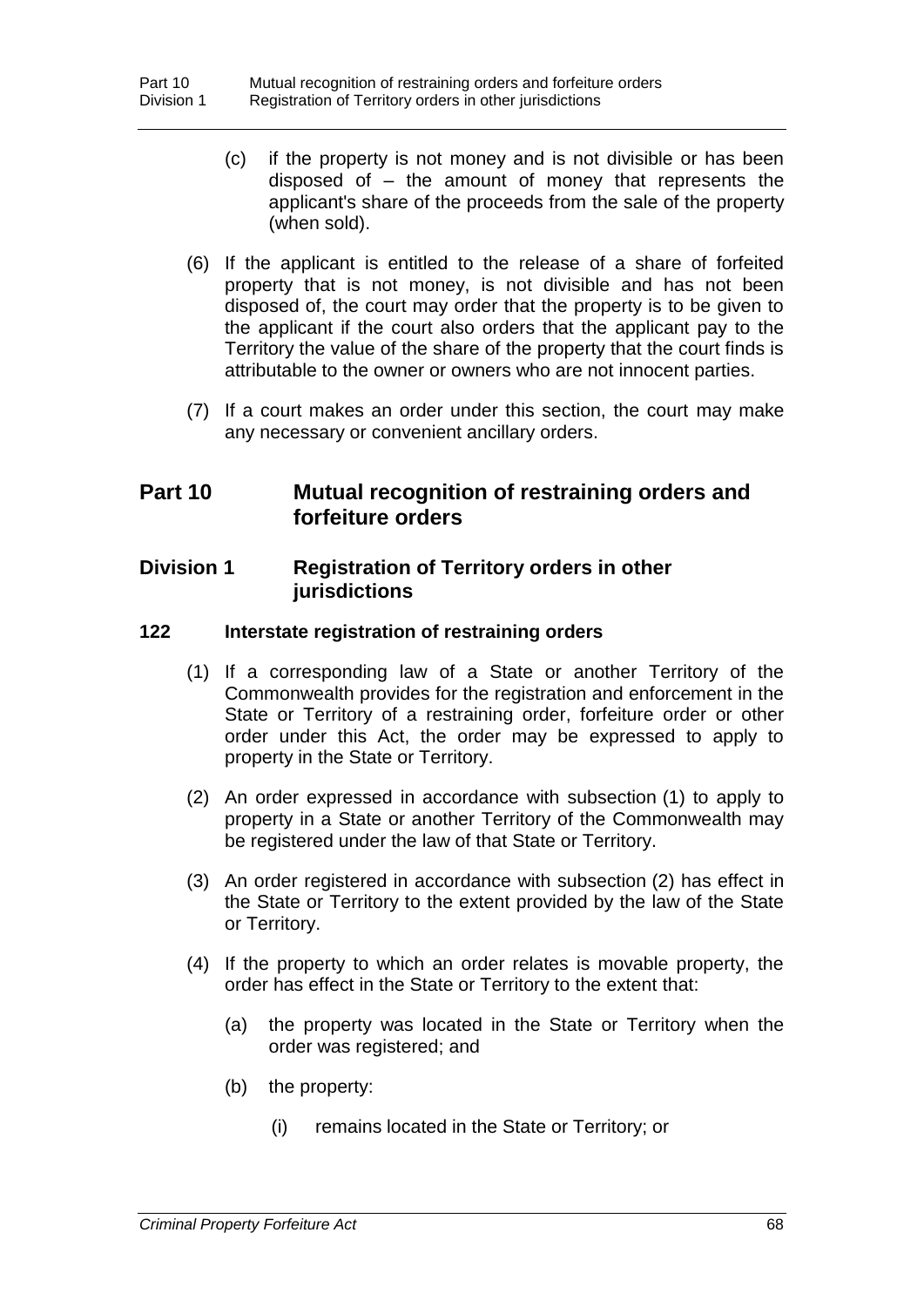(ii) having been moved from the State or Territory – is once again located in the State or Territory.

## **Division 2 Recognition of interstate restraining orders**

### **123 Registration of interstate restraining order**

- (1) If an interstate restraining order expressly applies to property that is in the Territory, the order may be registered under this Act.
- (2) An interstate restraining order is registered under this Act when a copy of the order, sealed by the court that made the order, is registered in accordance with the rules of the Supreme Court.
- (3) Any amendments made to an interstate restraining order may be registered in the same way, whether the amendments were made before or after the registration of the original order, but the amendments are of no effect until they are registered.
- (4) An application for registration may be made by the applicant in relation to the interstate order or amendments, by the DPP, or by any person affected by the order or amendments.
- (5) If an interstate restraining order that relates to land in the Territory (or an amendment to such an order) is registered under this section:
	- (a) the applicant for registration must lodge an instrument, together with a copy of the interstate restraining order or amendment, with the Registrar-General; and
	- (b) the instrument has effect as a memorandum mentioned in section 35 of the *Land Title Act* and is taken to be lodged by the appropriate Minister; and
	- (c) the registered interstate restraining order or amendment takes effect in relation to the land when the instrument is registered under the *Land Title Act* and the Registrar-General enters a statutory restrictions notice in the land register.
- (6) If an interstate restraining order that relates to property in the Territory that is registrable under an Act other than the *Land Title Act* (or an amendment of such an order) is registered under this section:
	- (a) the applicant for registration of the order or amendment; or
	- (b) the DPP; or
	- (c) the person having control and management of the property;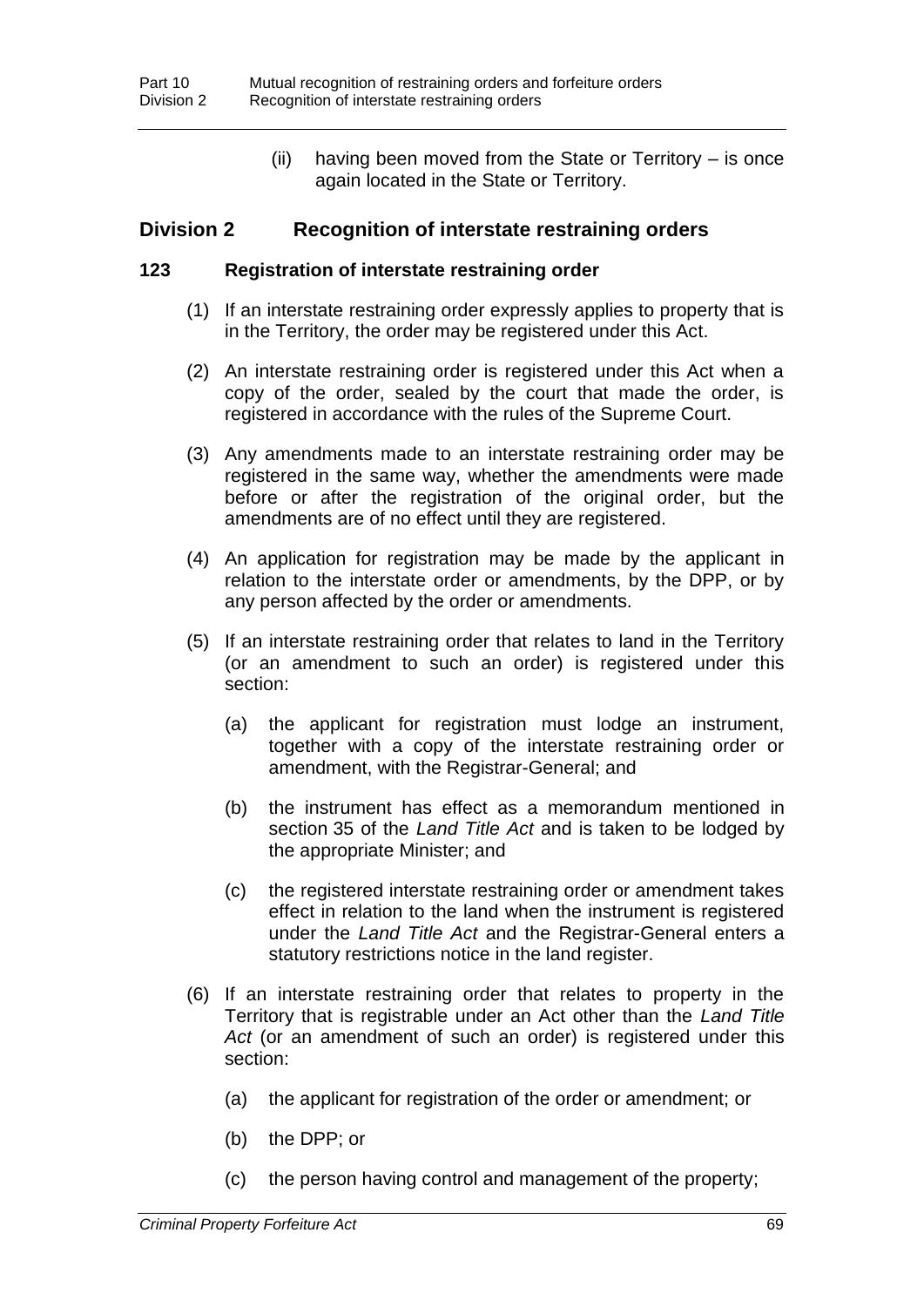must lodge with the appropriate registrar a notice giving particulars of the forfeiture and a copy of the order or amendment.

## **124 Effect of registration of interstate restraining order**

- (1) A registered interstate restraining order may be enforced in the Territory as if the order had been made under section 43 or 44.
- (2) This Act (except sections 41 and 47) applies to a registered interstate restraining order as if the order had been made under section 43 or 44.

## **125 Duration of registration of interstate restraining order**

A registered interstate restraining order is enforceable in the Territory under this Act unless its registration is cancelled under section 126, despite that the order has already ceased to be in force under the law of the State or Territory under which the order was made.

## **126 Cancellation of registration of interstate restraining order**

- (1) The Supreme Court may cancel the registration of an interstate restraining order if:
	- (a) registration was improperly obtained; or
	- (b) the order ceases to be in force under the law of the Commonwealth, or of the State or Territory, under which the order was made.
- (2) An application for the cancellation of the registration may be made by the person who applied for the registration, by the DPP, or by a person affected by the order.
- (3) If the registration of an interstate restraining order is cancelled under subsection (1) and the order relates wholly or in part to land:
	- (a) the applicant in relation to the cancellation must lodge an instrument with the Registrar-General advising that the registration order has been cancelled; and
	- (b) the restraining order only ceases to have effect in relation to the land when the instrument mentioned in paragraph (a) is registered under the *Land Title Act* and the statutory restrictions notice is removed from the land register.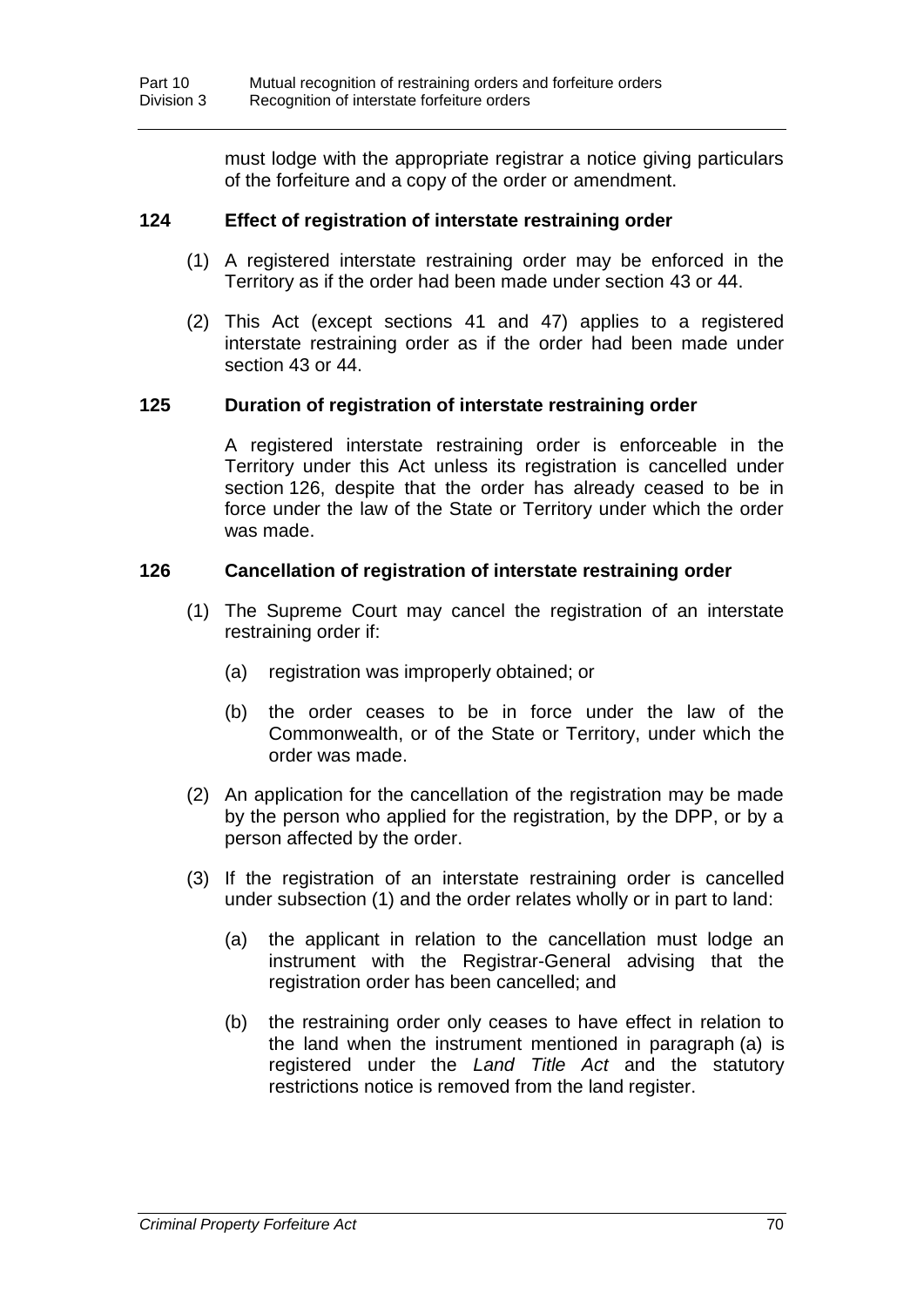# **Division 3 Recognition of interstate forfeiture orders**

## **127 Registration of interstate forfeiture order**

- (1) If an interstate forfeiture order expressly applies to property that is in the Territory, the order may be registered under this Act.
- (2) An interstate forfeiture order is registered under this Act when a copy of the order, sealed by the court that made the order, is registered in accordance with the rules of the Supreme Court.
- (3) Any amendments made to an interstate forfeiture order may be registered in the same way, whether the amendments were made before or after the registration of the original order, but the amendments are of no effect until they are registered.
- (4) An application for registration may be made by the applicant in relation to the interstate order or amendments, by the DPP, or by any person affected by the order or amendments.
- (5) If an interstate forfeiture order that relates to land in the Territory (or an amendment to such an order) is registered under this section:
	- (a) the applicant for registration of the interstate order or amendment; or
	- (b) the DPP; or
	- (c) the person having control and management of the property;

must lodge an instrument to that effect, together with a copy of the interstate forfeiture order or amended order, with the Registrar-General.

- (6) If an interstate forfeiture order that relates to property in the Territory that is registrable under an Act other than the *Land Title Act* (or an amendment of such an order) is registered under this section:
	- (a) the applicant for registration of the order or amendment; or
	- (b) the DPP; or
	- (c) the person having control and management of the property;

must lodge with the appropriate registrar a notice giving particulars of the forfeiture and a copy of the order or amendment.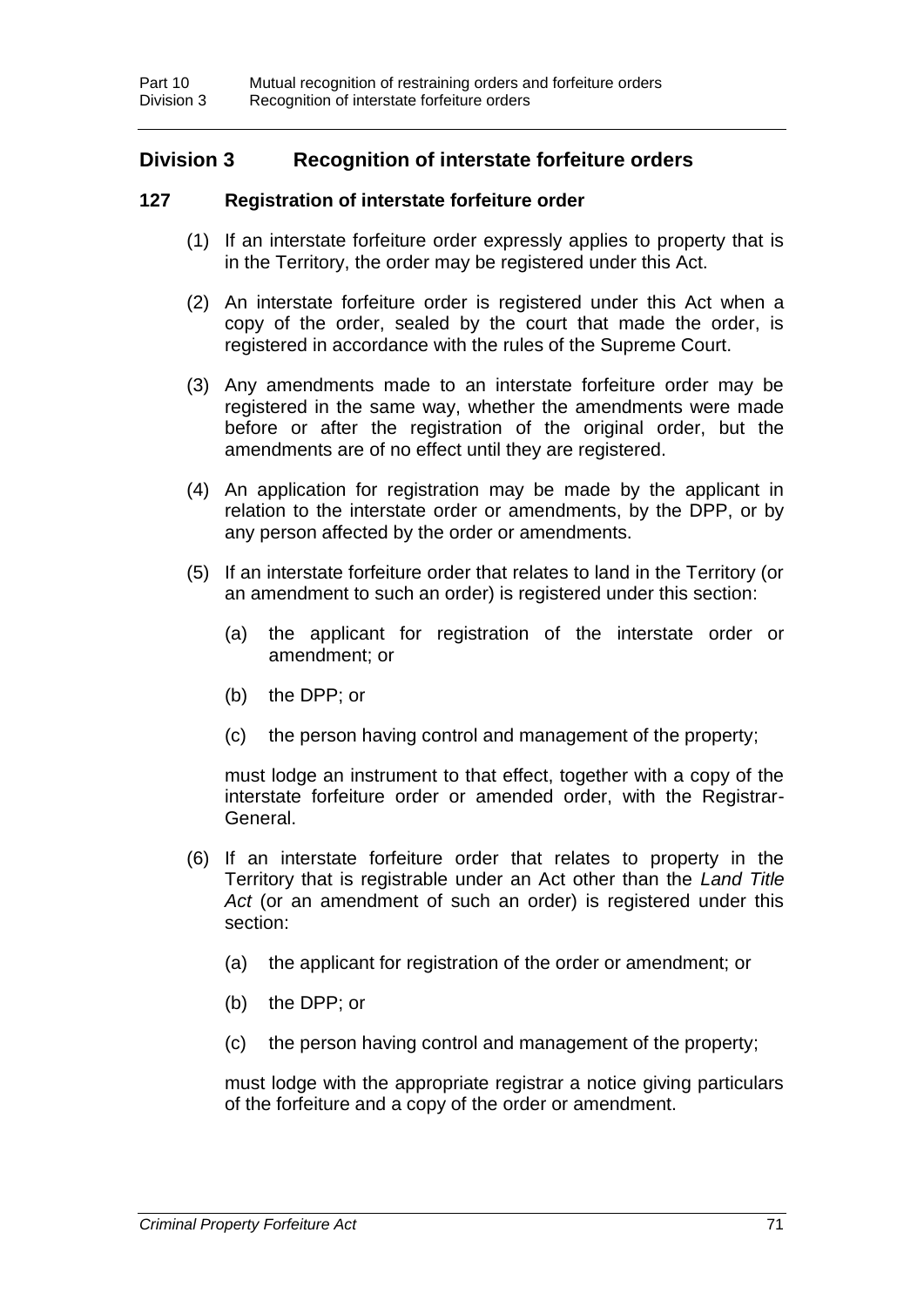## **128 Effect of registration of interstate forfeiture orders**

- (1) A registered interstate forfeiture order may be enforced in the Territory as if the property to which it relates had been forfeited under Part 7, Division 3.
- (2) If a registered interstate forfeiture order is enforced in the Territory under this Act, the forfeited property vests in the Territory.
- (3) Property cannot vest in the Territory under subsection (2) if the property subject to the registered interstate forfeiture order has already vested in the Commonwealth, a State or another Territory, or in some other person or entity.

### **129 Duration of registration of interstate forfeiture order**

A registered interstate forfeiture order is enforceable in the Territory under this Act unless its registration is cancelled under section 130, despite that the order has already ceased to be in force under the law of the Commonwealth, or of the State or Territory, under which the order was made.

### **130 Cancellation of registration of interstate forfeiture order**

- (1) The Supreme Court may cancel the registration of an interstate forfeiture order if:
	- (a) registration was improperly obtained; or
	- (b) the order ceases to be in force under the law of the Commonwealth, or of the State or Territory, under which the order was made.
- (2) An application for the cancellation of the registration may be made by the person who applied for the registration, by the DPP, or by a person affected by the order.
- (3) If the registration of an interstate forfeiture order is cancelled under subsection (1) and the order relates wholly or in part to land:
	- (a) the applicant in relation to the cancellation must lodge an instrument with the Registrar-General advising that the registration of the order has been cancelled; and
	- (b) the forfeiture order only ceases to have effect in relation to the land when the instrument mentioned in paragraph (a) is registered under the *Land Title Act* and the Registrar-General has made the appropriate amendments to the land register.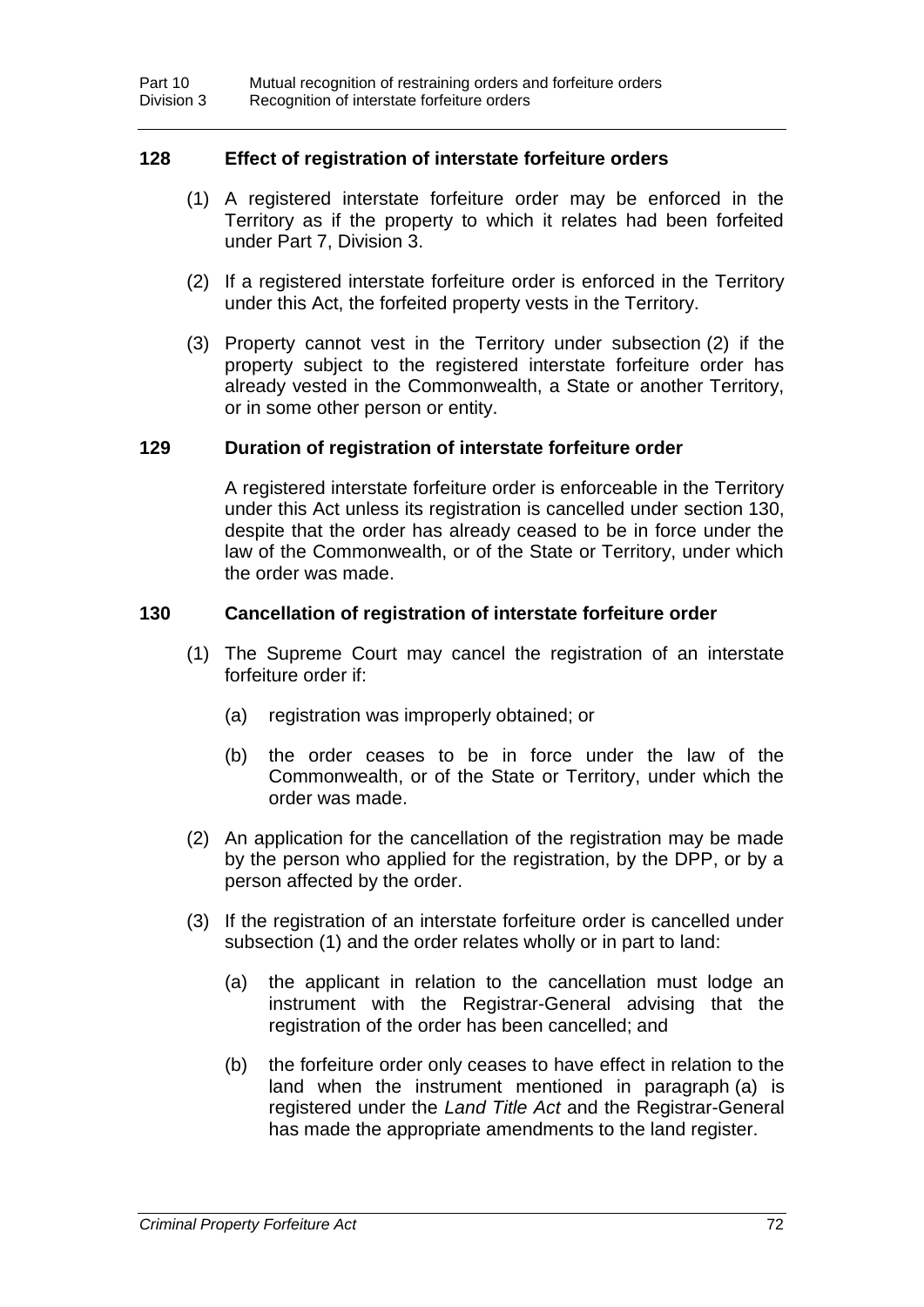# **Part 11 Interests in registrable property**

## **131 Registration of interest in land**

- (1) If, in accordance with this Act, an instrument relating to land is lodged with the Registrar-General, the Registrar-General must register the instrument under the *Land Title Act*.
- (2) When an instrument of:
	- (a) the transfer of land in accordance with section 88 is lodged; or
	- (b) the forfeiture of land, together with a copy of the forfeiture order, is lodged under section 102(1); or
	- (c) the forfeiture of land under a registered interstate forfeiture order, together with a copy of the interstate order, is lodged under section 123(5);

in addition to registering the instrument the Registrar-General must:

- (d) register the Territory as the proprietor of the property; and
- (e) endorse the land register in relation to the land to the effect that, when the instrument was registered the property ceased to be subject to or affected by any interests recorded in the register, including caveats, mortgages, charges, obligations and estates but not including rights-of-way, easements and restrictive covenants, to which it was subject or by which it was affected immediately before the registration of the instrument.
- (3) To the extent that a provision of this Act relating to land is inconsistent with the *Land Title Act*, the provision of this Act prevails, but this Act does not otherwise affect the operation of the *Land Title Act* in relation to land dealt with under this Act.
- (4) This Act does not prevent:
	- (a) a person from lodging with the Registrar-General:
		- (i) a caveat relating to land subject to a restraining order; or
		- (ii) an instrument relating to a dealing or purported dealing in land that is subject to a restraining order at the time that the instrument is lodged; or
		- (iii) an instrument relating to a dealing or purported dealing in land that was subject to a restraining order at the time that the dealing or purported dealing was carried out; or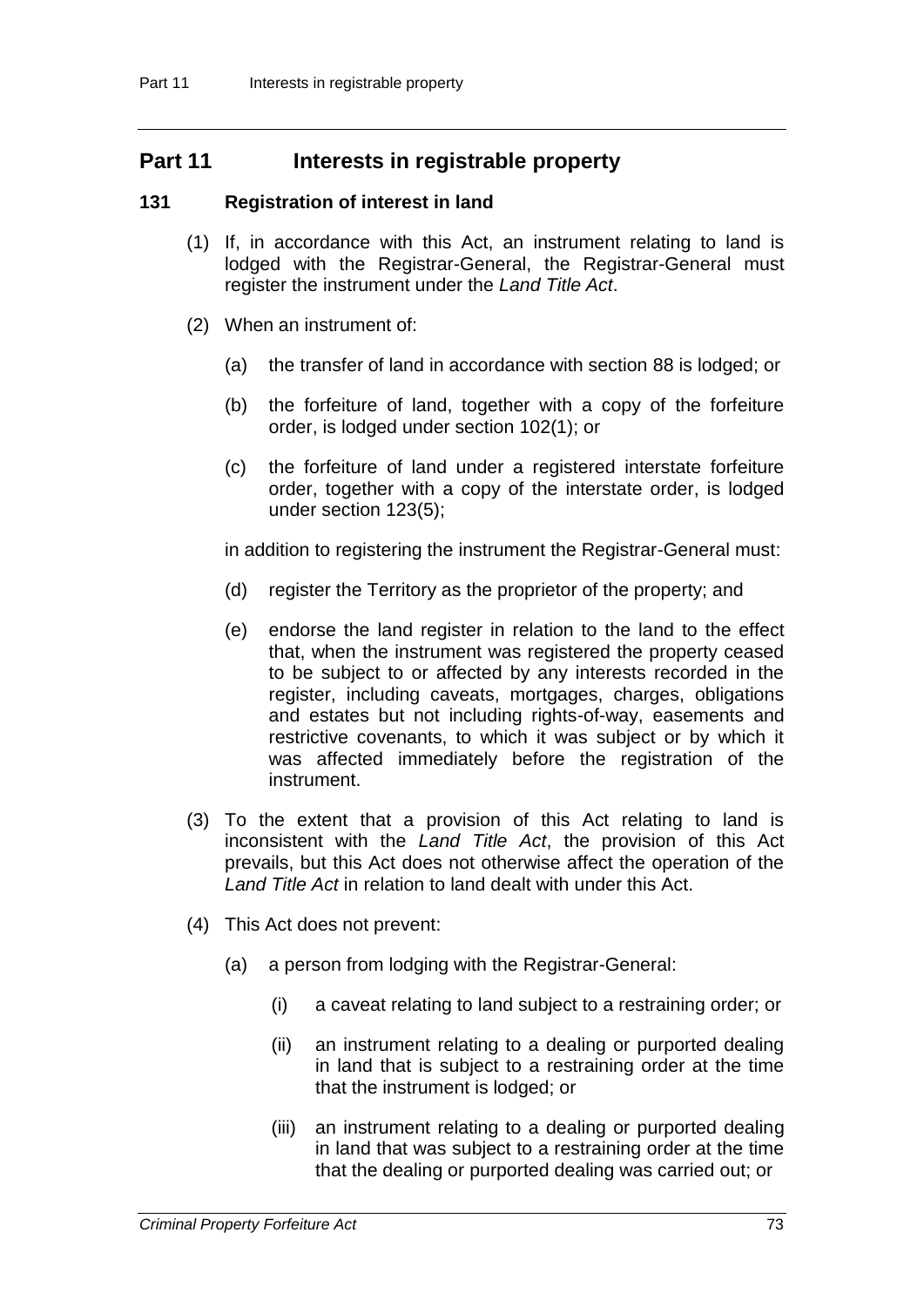- (b) the Registrar-General from:
	- (i) giving notice to a person that a caveat has been lodged in relation to land that is subject to a restraining order; or
	- (ii) accepting an instrument relating to a dealing or purported dealing in land that is subject to a restraining order at the time that the instrument is lodged; or
	- (iii) accepting an instrument of a dealing or purported dealing in land that was subject to a restraining order at the time that the dealing or purported dealing was carried out;

but the Registrar-General must not register an instrument in the land register in relation to land while the land is subject to a registered restraining order.

### **132 Registration of interests in other property**

If a registrar of property registered under an Act other than the *Land Title Act* is notified in accordance with this Act that a restraining order for the property has been made or has ceased to be in force or that the property has been forfeited, the registrar must enter the relevant particulars in the register.

### **133 Imputation of knowledge that property is restrained**

- (1) If an instrument relating to the making of a restraining order in relation to land has been registered under section 131(1), any person who deals with the land while the restraining order is in force is taken to have notice, for all purposes, that it is in force.
- (2) If particulars of a restraining order for property other than land have been entered in an appropriate register under section 132, any person who deals with the property while the restraining order is in force is taken to have notice, for all purposes, that it is in force.

### **134 Instruments lodged with Registrar-General**

An instrument lodged with the Registrar-General under or for this Act must be in a form approved by the Registrar-General.

## **Part 12 Court jurisdiction and evidentiary matters**

## **135 Courts' jurisdiction**

(1) The Supreme Court has jurisdiction in any proceedings under this Act.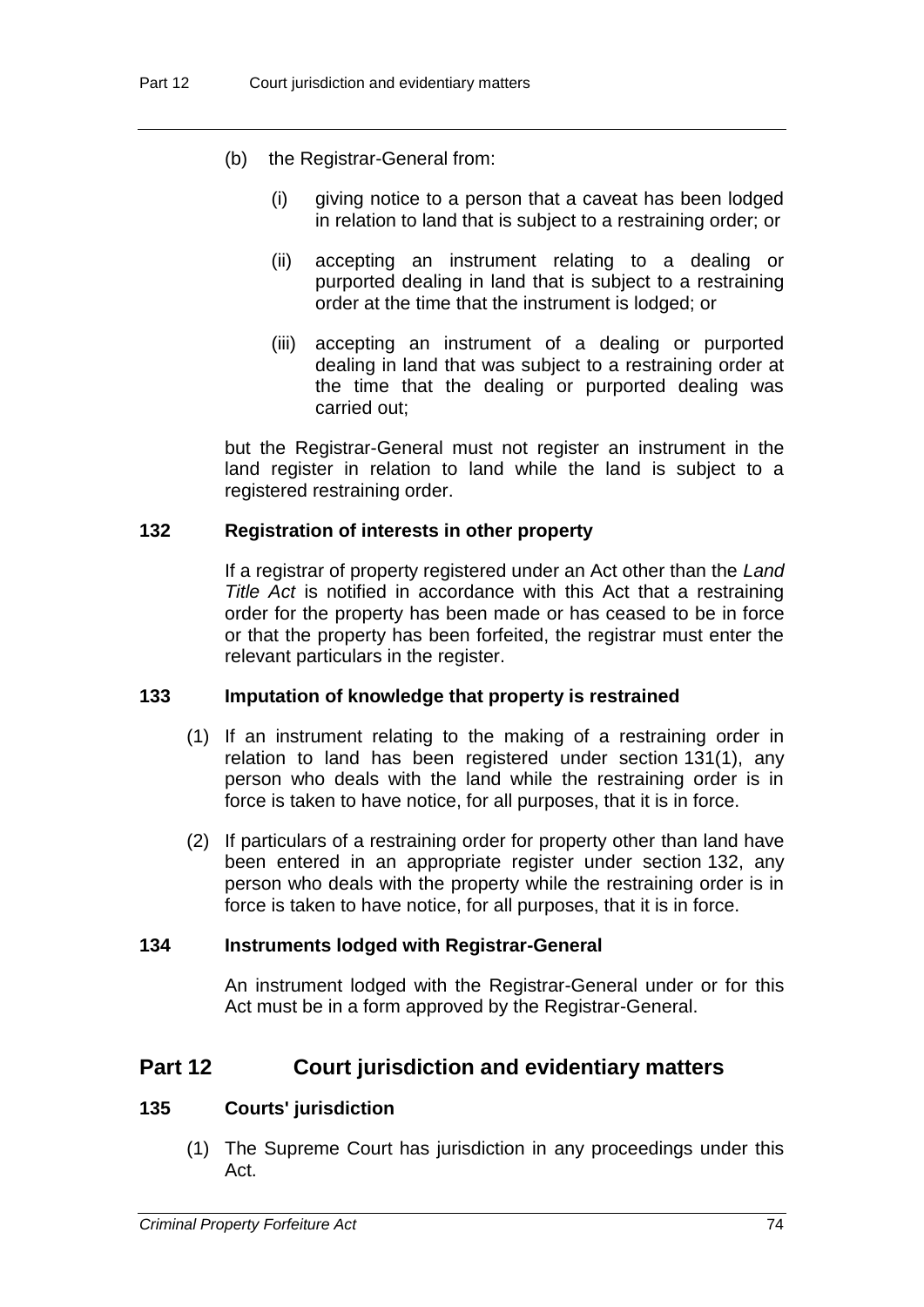- (2) The Local Court has jurisdiction in any proceedings under this Act in connection with property if:
	- (a) the property is not land; and
	- (b) the value of the property is not more than \$100 000.
- (3) Despite subsection (2), the Local Court has no jurisdiction in proceedings for an unexplained wealth declaration or an examination order.
- (4) A declaration, order, finding or decision of a court under this Act in relation to property is not invalid only because the value of the property exceeds the maximum permitted to be dealt with by the court under this section.
- (5) This section does not affect the jurisdiction of a court in criminal proceedings under this Act.

## **136 Proceedings**

- (1) Proceedings on an application under this Act are taken to be civil proceedings for all purposes.
- (2) Except in relation to an offence under this Act:
	- (a) a rule of construction that is applicable only in relation to the criminal law does not apply in the interpretation of this Act; and
	- (b) the rules of evidence applicable in civil proceedings apply in proceedings under this Act; and
	- (c) the rules of evidence applicable only in criminal proceedings do not apply in proceedings under this Act; and
	- (d) a question of fact to be decided by a court in proceedings on an application under this Act is to be decided on the balance of probabilities.

## **137 Appearance by Attorney-General**

The Attorney-General may appear in any proceedings under this Act in which the Territory has an interest, whether or not the DPP is also a party to the proceedings.

## **138 Stay or adjournment of proceedings**

Proceedings for an order or declaration under this Act are not to be stayed or adjourned when awaiting the outcome of any criminal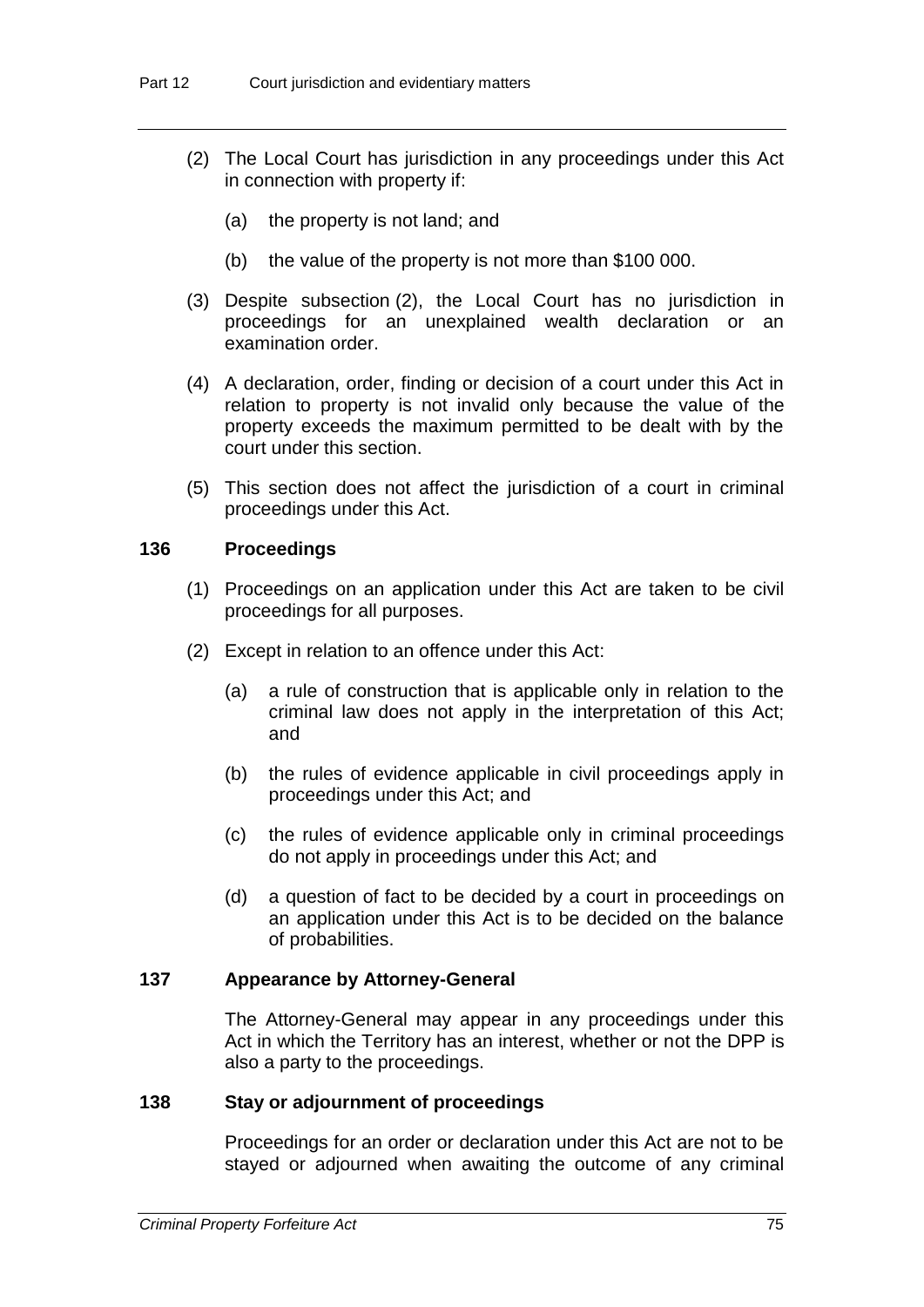proceedings that have commenced or are to commence involving a person whose property is or may be affected by the proceedings under this Act.

## **139 Opinion evidence**

- (1) For making an unexplained wealth declaration or a criminal benefits declaration, despite any other Act or any practice relating to hearsay evidence, a court may receive evidence of the opinion of a person who is experienced in the relevant field of speciality or in the investigation of illegal activities involving prohibited plants or dangerous drugs about:
	- (a) the market value at a particular time of a particular kind of prohibited plant or dangerous drug; or
	- (b) the amount, or range of amounts, ordinarily paid at a particular time for doing anything in relation to a particular kind of prohibited plant or dangerous drug; or
	- (c) the relative quality of plant material; or
	- (d) any other matter on which the court may require guidance.
- (2) For subsection (1), persons who are experienced in the matters mentioned in that subsection include:
	- (a) a police officer; and
	- (b) a member of the Australian Federal Police or the Australian Crime Commission; and
	- (c) an officer of Customs as defined in section 4(1) of the *Customs Act 1901* (Cth); and
	- (d) the DPP; and
	- (e) a botanist or other plant specialist; and
	- (f) a person who uses a particular type of drug or grows a particular type of plant.

### **140 Evidence that property is crime-used or crime-derived**

A finding that particular property is crime-used or crime-derived, or that there are reasonable grounds for suspecting that it is crimeused or crime-derived, and any decision, declaration or order based on such a finding: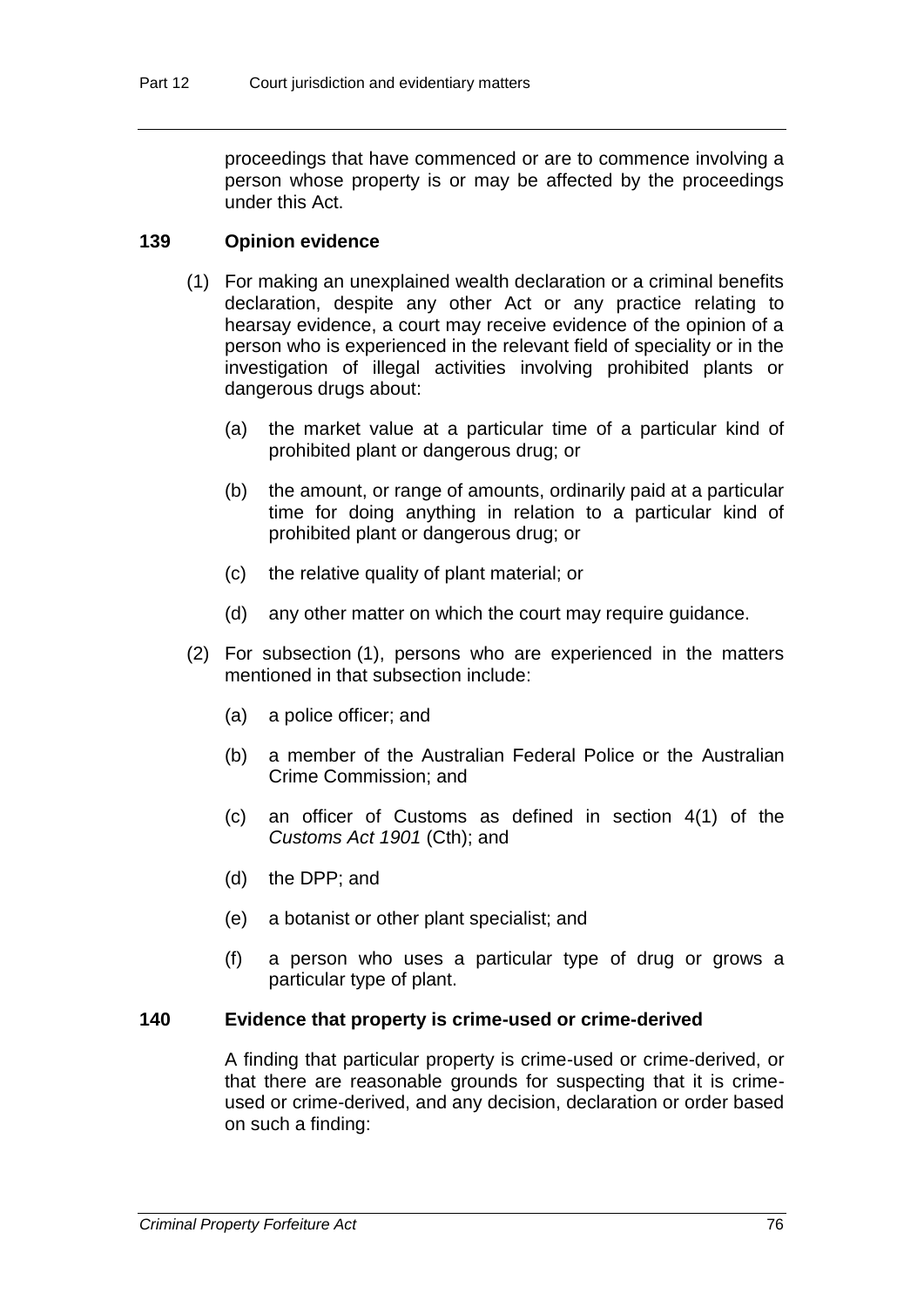- (a) need not be based on a finding as to the commission of a particular forfeiture offence, but may be based on a general finding that a forfeiture offence has been committed; and
- (b) may be made whether or not any person has been charged with or convicted of the relevant forfeiture offence; and
- (c) may be made whether or not any person who owns or effectively controls the property in question has been identified.

## **141 Evidence of offence proceedings**

In any proceedings under this Act in relation to property:

- (a) if a person has been convicted of the relevant forfeiture offence, the court may have regard to any or all of the following:
	- (i) a transcript of the evidence given in any proceedings for the offence;
	- (ii) the sentencing transcript;
	- (iii) any statement, deposition, exhibit or other material before a court in any proceedings for the offence;
	- (iv) a copy of any statement relating to the offence that was served on the person; or
- (b) if a person is taken to have been convicted of the relevant forfeiture offence because the person absconded, the court may have regard to a copy of any statement relating to the offence that was served on the person or that would have been served on the person but for the absconding.

## **142 Transcripts of examinations**

For section 21(7), the transcript of an examination of a person under an examination order is admissible in any proceedings under this Act or under any other law in force in the Territory as evidence of a statement or disclosure made by the person in the course of complying with the examination order.

## **143 Hearsay evidence**

A decision under this Act, except under Part 5, about the existence of grounds for doing or suspecting anything may be based on hearsay evidence or hearsay information.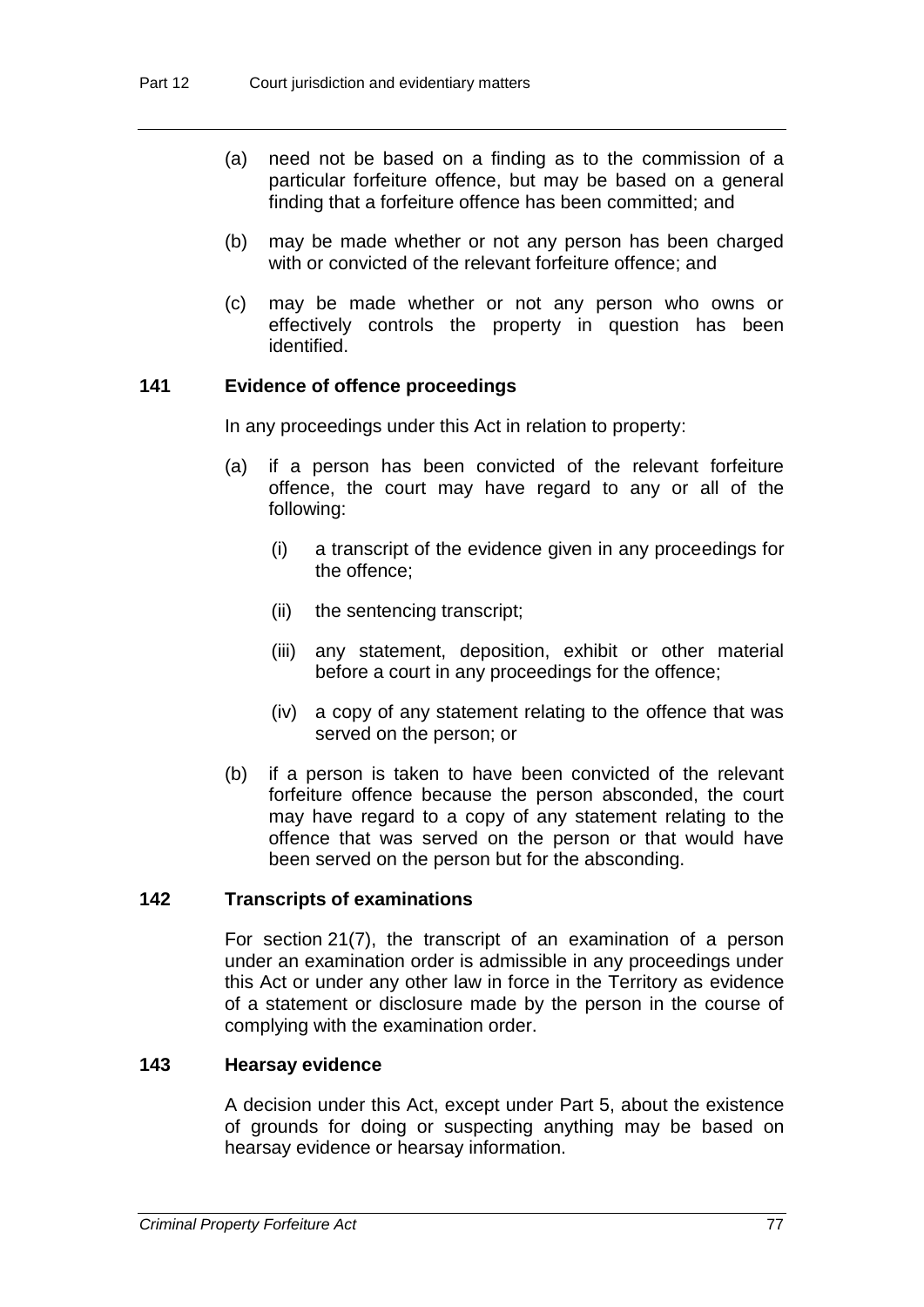### **144 Evidence of compliance with production orders**

When a person produces a document or makes a document available, under a production order, the production or making available of the document and any information, document or anything else acquired as a direct or indirect consequence of complying with the order is not admissible against the person in evidence in any criminal proceedings except proceedings for an offence under section 25.

### **145 Certificates under** *Misuse of Drugs Act*

In any proceedings under this Act, a certificate mentioned in section 29 of the *Misuse of Drugs Act* is sufficient evidence of the facts stated in the certificate.

### **146 Consent orders**

In any proceedings under this Act, a court may at any time make an order that is agreed to by the parties.

## **147 Enforcing compliance with Act or court order**

- (1) If a person fails to take any action necessary to comply with or give effect to this Act or an order under this Act:
	- (a) at the direction of the Supreme Court or a judge, a Registrar of the Supreme Court may take the necessary action; and
	- (b) the action of the Registrar has effect for all purposes as if it had been done by the person.
- (2) The person who failed to take an action is liable to pay any costs incurred as a result of the Registrar taking the action under subsection (1) and the costs are recoverable by the Territory as a debt due and payable.

## **Part 13 Miscellaneous matters**

### **148 Public Trustee common fund**

- (1) The following are to be paid into a common fund established under the *Public Trustee Act* and maintained by the Public Trustee:
	- (a) funds that are restrained under this Act and are transferred to the Public Trustee in accordance with section 107;
	- (b) income from a business or property managed by the Public Trustee in accordance with this Act;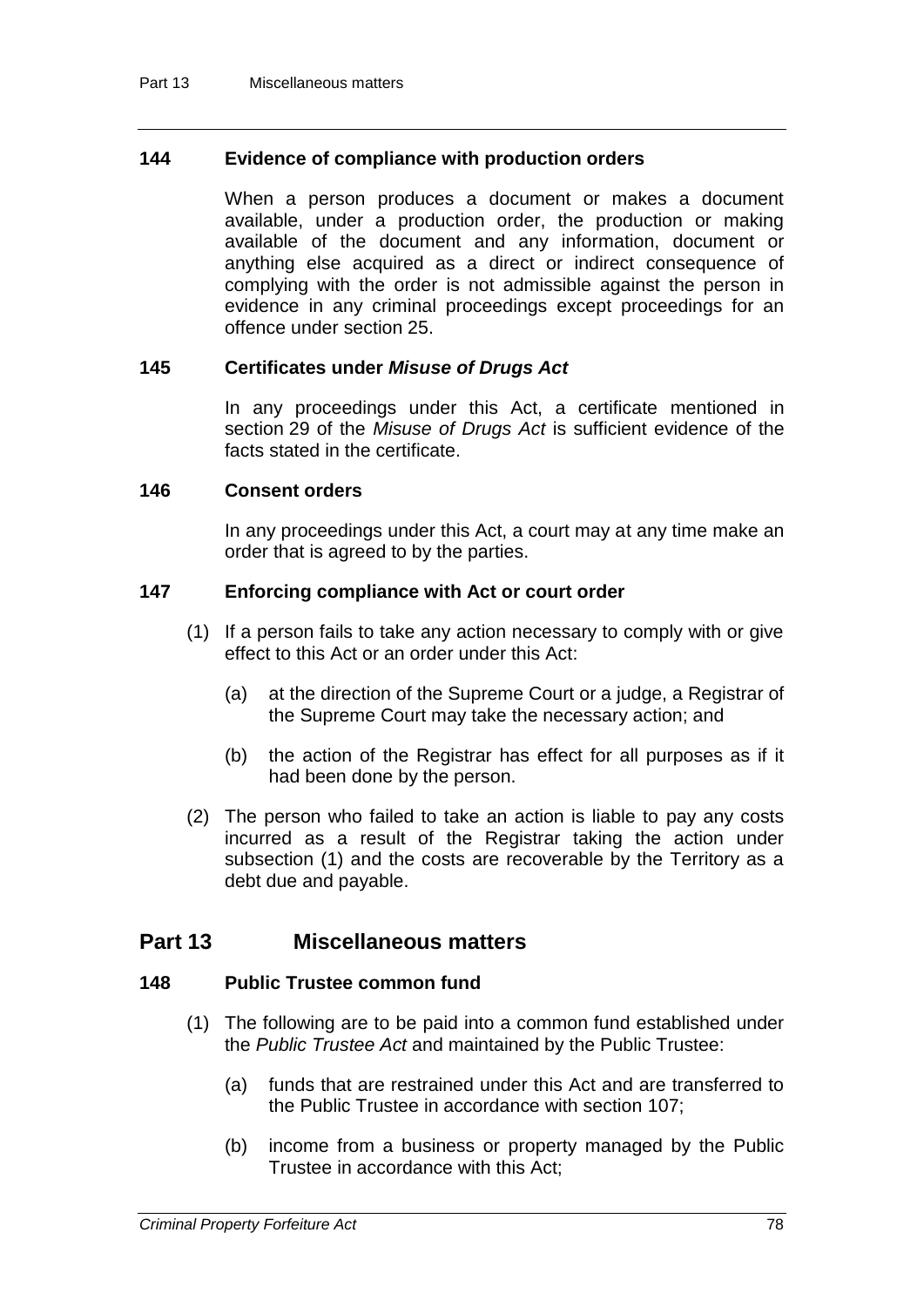- (c) the proceeds of sale under section 109 or 112 of restrained property;
- (d) money that, under this Act, is paid to the Territory, recovered by the Territory or forfeited;
- (e) proceeds of the disposal of forfeited property;
- (f) income from forfeited property.
- (2) Money that has been paid into a common fund in accordance with subsection (1) may be paid out by the Public Trustee:
	- (a) to cover any costs of storing, seizing or managing restrained or forfeited property that are incurred by the Public Trustee or a person appointed under this Act to manage the property; or
	- (b) as fees payable to the Public Trustee for the management of property or performance of functions under this Act; or
	- (c) under an order of a court as property released from restraint or forfeiture; or
	- (d) to a bona fide mortgagee or encumbrancee of property sold under this Act; or
	- (e) if the money is proceeds from the sale of property under a registered interstate forfeiture order – to the State or Territory that made the interstate order; or
	- (f) as a co-owner's share of property forfeited or sold under this Act; or
	- (g) in any circumstances provided for by the *Public Trustee Act*; or
	- (h) to the Territory.

## **149 Exemption from stamp duty**

An instrument by which property is transferred to the Territory (or agreed to be transferred to or vested in the Territory):

- (a) under section 88; or
- (b) in accordance with a forfeiture order under Part 7, Division 3;  $\alpha$ r
- (c) in accordance with a registered interstate forfeiture order,

is exempt from stamp duty under the *Stamp Duty Act*.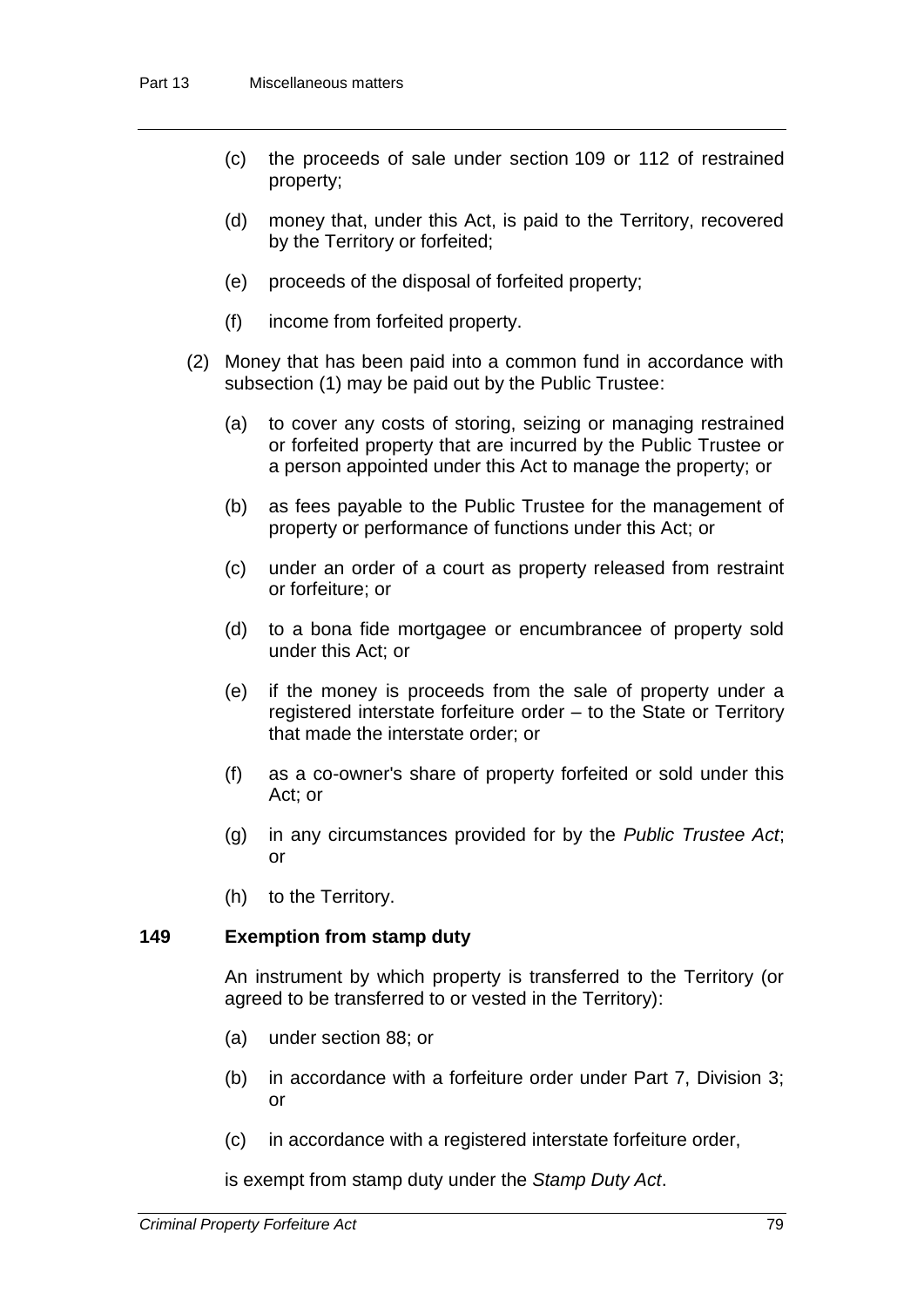## **150 Property protected from seizure and forfeiture**

- (1) Property of the following kinds is protected from seizure, the application of a restraining order and forfeiture if it is not crime-used property:
	- (a) family photographs;
	- (b) family portraits;
	- (c) necessary food;
	- (d) necessary clothing.
- (2) Property of the following kinds is protected from seizure, the application of a restraining order and forfeiture if it is not crime-used property or crime-derived property:
	- (a) ordinary tools of trade;
	- (b) professional instruments;
	- (c) reference books.
- (3) If the Regulations prescribe an amount for subsection (2), property is protected under that subsection only to the extent that the value of the property does not exceed the prescribed amount.
- (4) Property that is protected under this section:
	- (a) is not to be seized under this Act or under a warrant under this Act; and
	- (b) is not to be restrained; and
	- (c) is not available for the purpose of satisfying a person's liability under section 72, 80 or 86; and
	- (d) cannot be forfeited under Part 7, Division 3.

### **151 Transfer of property for value**

For this Act:

- (a) property transferred under a will or administration of an intestate estate is not taken to be transferred for value; and
- (b) property transferred in the course of proceedings in the Family Court of Western Australia or the Family Court of Australia is taken to be transferred for value.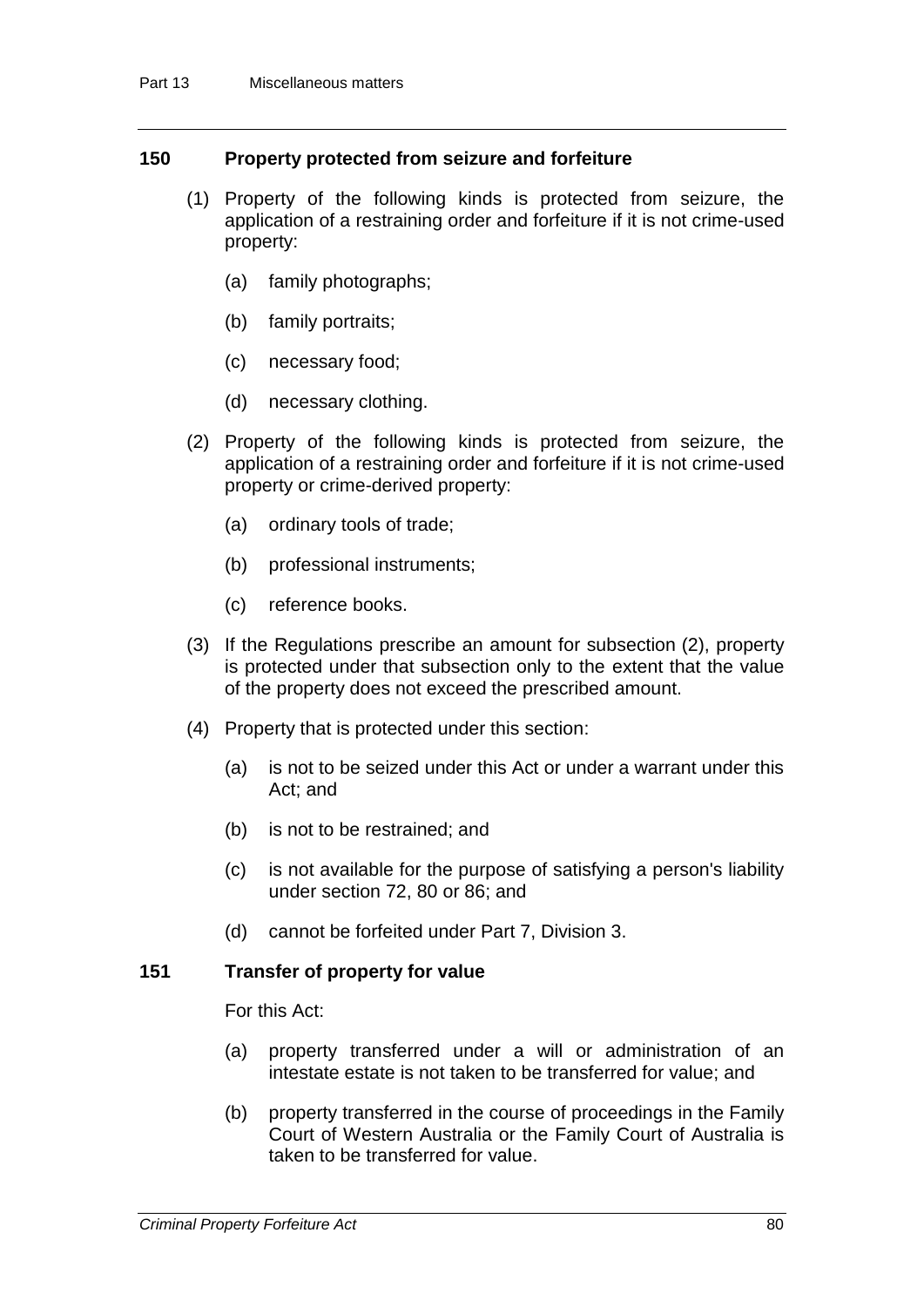## **152 Person must deliver up forfeited property**

A person who fails to:

- (a) deliver up forfeited property to the Territory on demand; or
- (b) permit the Territory to take possession of forfeited property;

commits an offence.

Maximum penalty: 1 000 penalty units or imprisonment for 5 years.

## **153 Co-owned property**

If property is or is to be restrained or forfeited under this Act and the respondent to the relevant order is one of 2 or more co-owners of the property, the court that is hearing the matter must order that the whole of the property is restrained or forfeited unless the property is divisible or it is otherwise practical for the respondent's share only to be restrained or forfeited and sold.

## **154 Restrained property not available to meet legal costs**

- (1) Property that is subject to a restraining order under this Act:
	- (a) is not to be released to meet the legal expenses of a person, whether the expenses are in relation to proceedings under this Act that relate to the forfeiture of the property or criminal proceedings; and
	- (b) is not to be taken into account for the purposes of an application by the person for Legal Aid.
- (2) If:
	- (a) the Northern Territory Legal Aid Commission or another legal aid organisation provides a person with legal aid in respect of proceedings under this Act or criminal proceedings; and
	- (b) property of the person that was restrained under this Act is released:
		- (i) in whole; or
		- (ii) in part as surplus to an amount forfeited to the Territory (and any order for costs);

the person is liable to the Commission or other organisation for his or her legal costs and the property released is charged as security for those costs.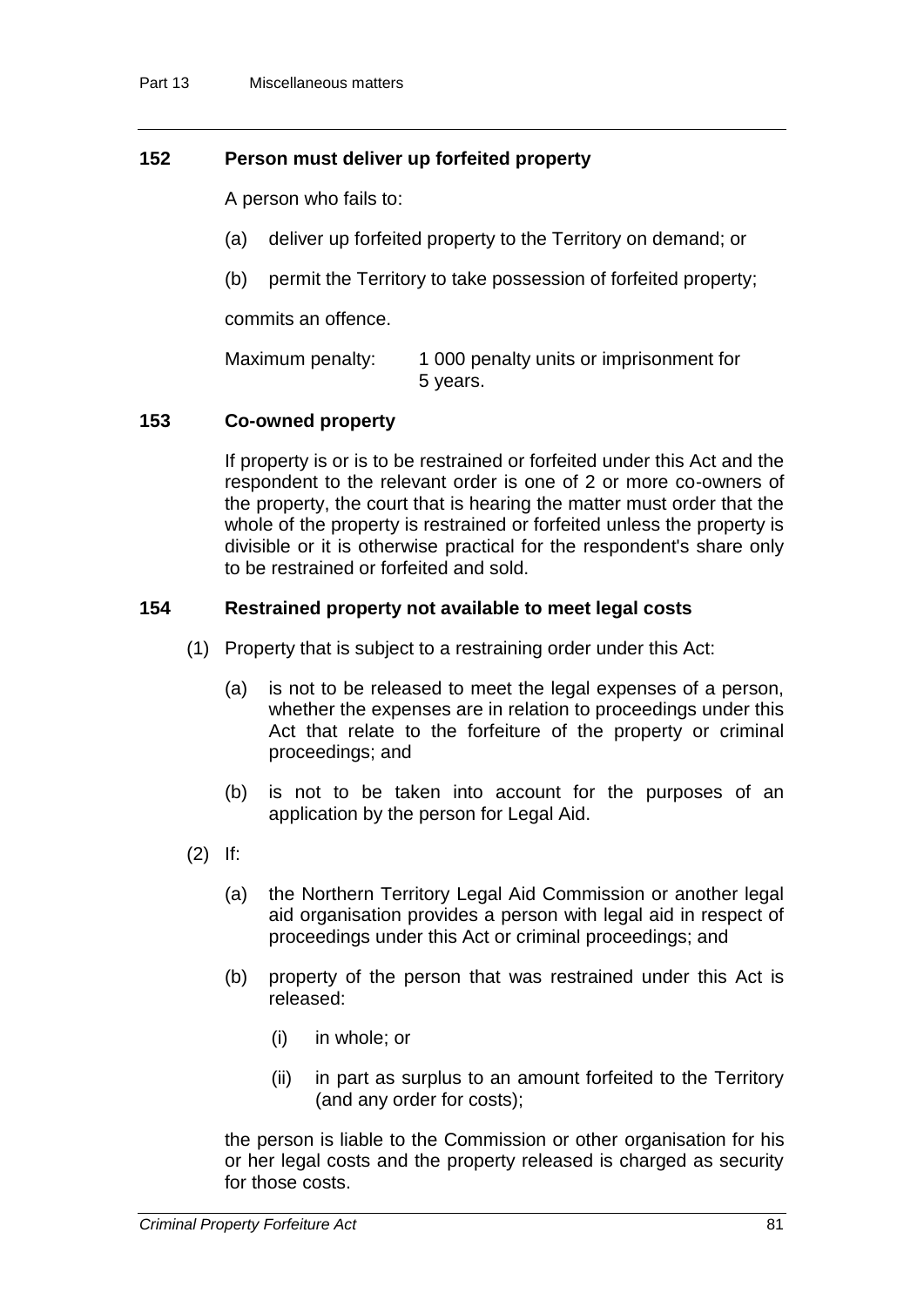- (3) A charge under subsection (2):
	- (a) is subject to any prior encumbrances on the property that take priority; and
	- (b) if the property is land takes effect when the charge is registered under the *Land Title Act*.
- (4) If:
	- (a) legal aid is granted to a person whose property is restrained under this Act; and
	- (b) the restrained property is:
		- (i) released on grounds of hardship; or
		- (ii) forfeited;

the Commission or other organisation may apply to the Minister for reimbursement of the legal costs incurred in providing legal aid to the person.

- (5) On application by the Commission or other organisation, the Minister may reimburse the Commission or organisation out of funds realised from the forfeited property, having regard to:
	- (a) the value of the property forfeited; and
	- (b) the legal costs incurred by the Commission or organisation in the matter; and
	- (c) the state of the legal aid fund.

### **155 Liability for carrying out functions under this Act**

A person on whom this Act confers a function is not personally liable in civil proceedings, and the Territory is not liable, for anything done or any default made by the person in good faith for the purpose of carrying this Act into effect.

### **156 Later applications, orders or findings**

The fact that an application, order or finding has been made under this Act in relation to any property, person or forfeiture offence does not prevent another application, order or finding, or a different application, order or finding, from being made under this Act in relation to the property, the person or the offence.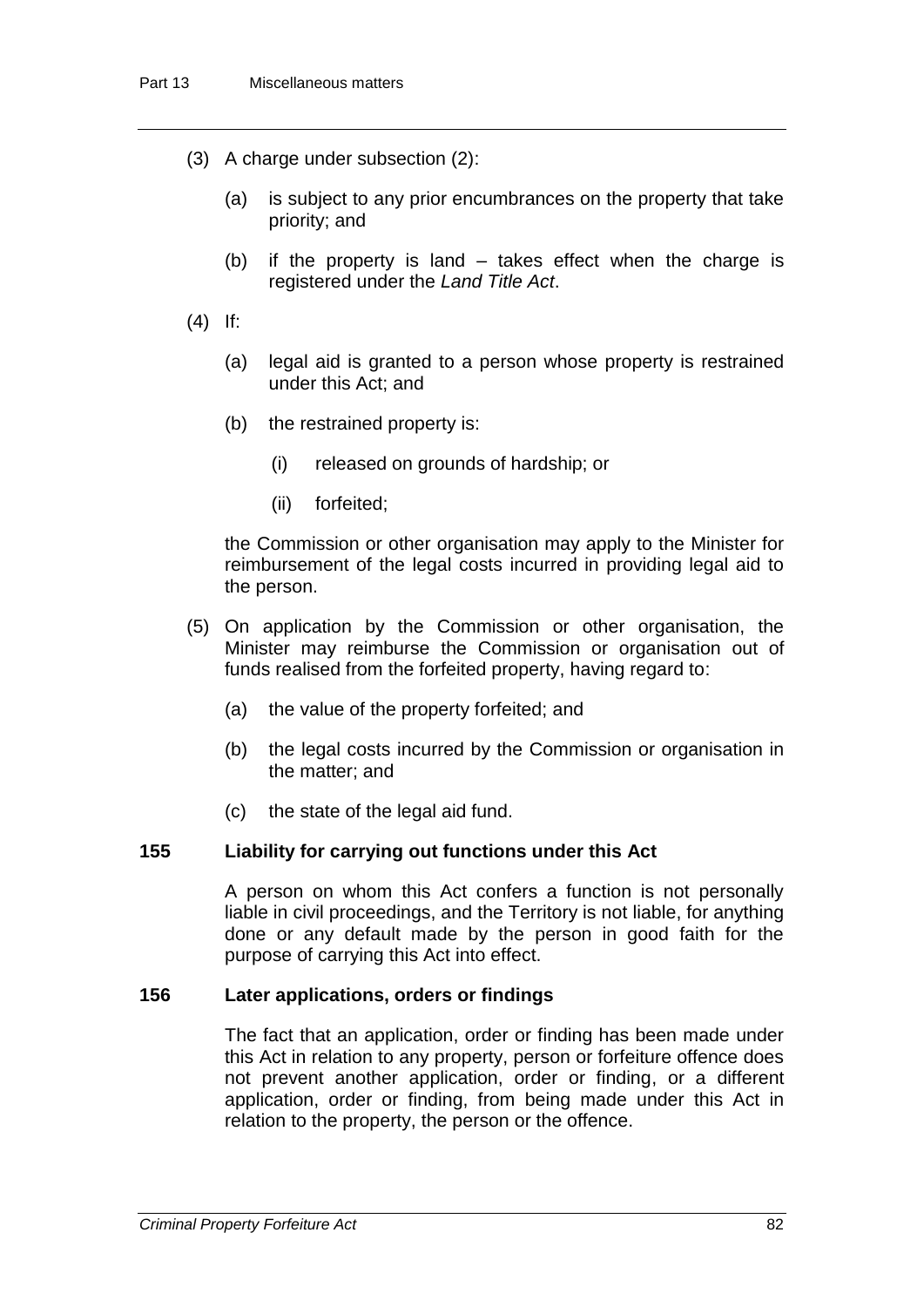## **157 Orders relating to sham transactions**

- (1) The DPP may apply to the Supreme Court for an order under subsection (2).
- (2) If the court that is hearing an application under subsection (1) is satisfied that a person is carrying out or has carried out a sham transaction, in order to promote justice the court may:
	- (a) declare that the transaction is void in whole or in part; or
	- (b) by order, vary the operation of the transaction in whole or in part.
- (3) If a court makes an order under this section, the court may make any ancillary orders that are just in the circumstances for or with respect to any consequential or related matter, including orders relating to:
	- (a) dealing with property; and
	- (b) disposing of any proceeds from the sale of property; and
	- (c) making payments of money; and
	- (d) creating a charge on property in favour of any person and the enforcement of the charge.
- (4) For this Act, a person carries out a sham transaction if he or she carries out, makes, gives or designs:
	- (a) any agreement, arrangement, understanding, promise or undertaking, whether express or implied and whether or not enforceable, or intended to be enforceable, by legal proceedings; or
	- (b) any scheme, plan, proposal, action, course of action or course of conduct;

for the purpose of directly or indirectly defeating, avoiding, preventing or impeding the operation of this Act in any respect.

### **158 Proceedings against body corporate**

(1) If a body corporate commits an offence against this Act and it is proved that the offence occurred with the knowledge and consent of an officer of the body corporate, or a person purporting to act as an officer of the body corporate, that person, as well as the body corporate, commits the offence.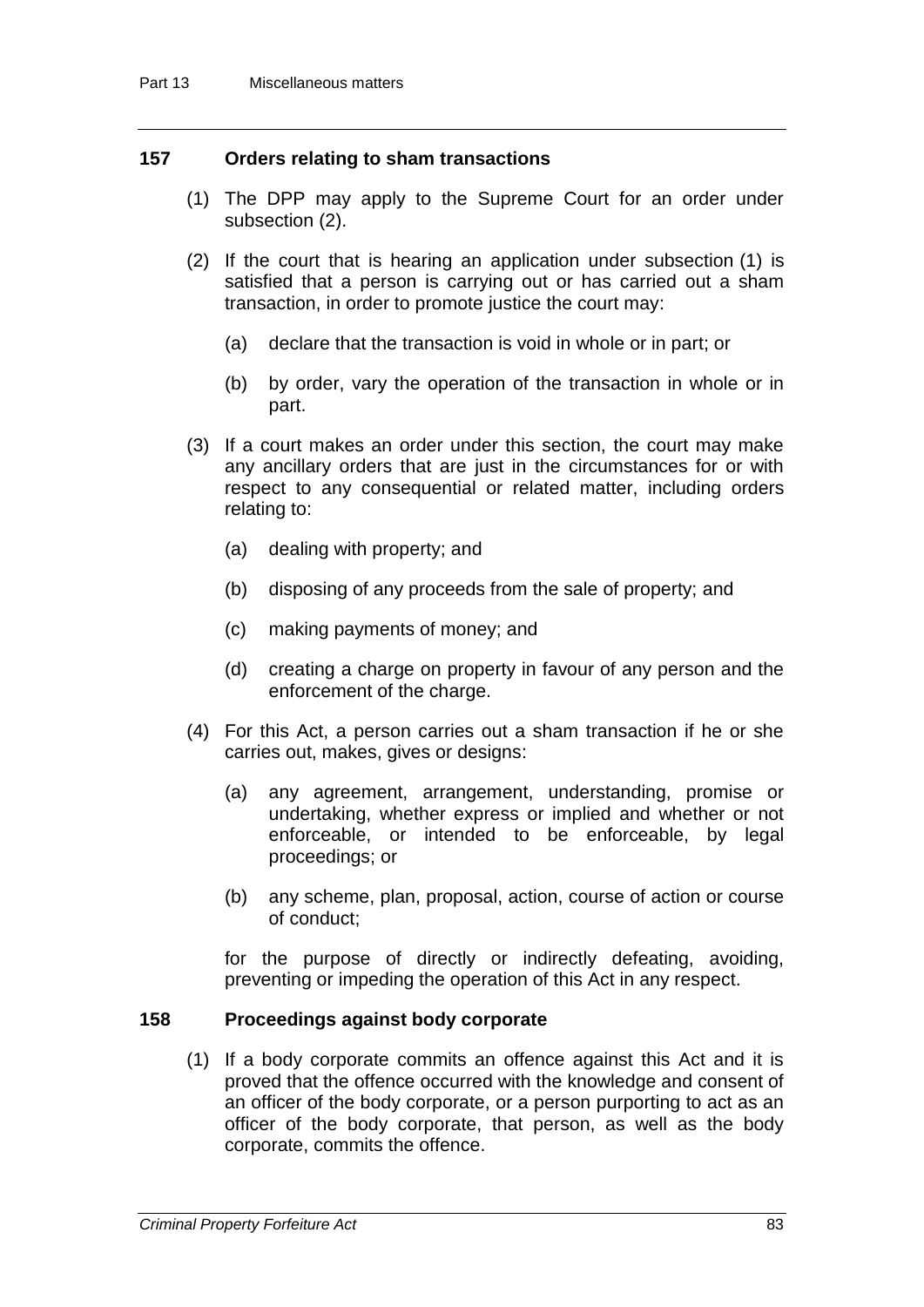- (2) If the affairs of a body corporate are managed by its members, subsection (1) applies in relation to the acts and defaults of a member in connection with the member's functions of management as if the member were an officer of the body corporate.
- (3) If, in proceedings under this Act, it is necessary to establish the state of mind of a body corporate in relation to particular conduct, it is sufficient to show that:
	- (a) the conduct was engaged in by an officer of the body corporate within the scope of his or her actual or apparent authority; and
	- (b) the officer had that state of mind.
- (4) If an officer of a body corporate engages in conduct on behalf of the body corporate within the scope of his or her actual authority, for the purposes of proceedings under this Act, the body corporate is taken also to have engaged in the conduct unless the body corporate establishes that it took reasonable precautions and exercised due diligence to avoid the conduct.

## **159 Substituted service**

If personal service is specified in any proceedings under this Act, the court that is hearing the matter may on application:

- (a) make an order for substituted service (and stipulate the method of service); or
- (b) order that service or any notice requirements be dispensed with;

if the court is satisfied that the person to be served has absconded or is avoiding service.

### **160 Charged with offence**

For this Act, a person is taken to have been charged with an offence if a complaint has been made against the person for the offence, whether or not:

- (a) a summons requiring the attendance of the person to answer the complaint has been issued; or
- (b) a warrant for the arrest of the person has been issued.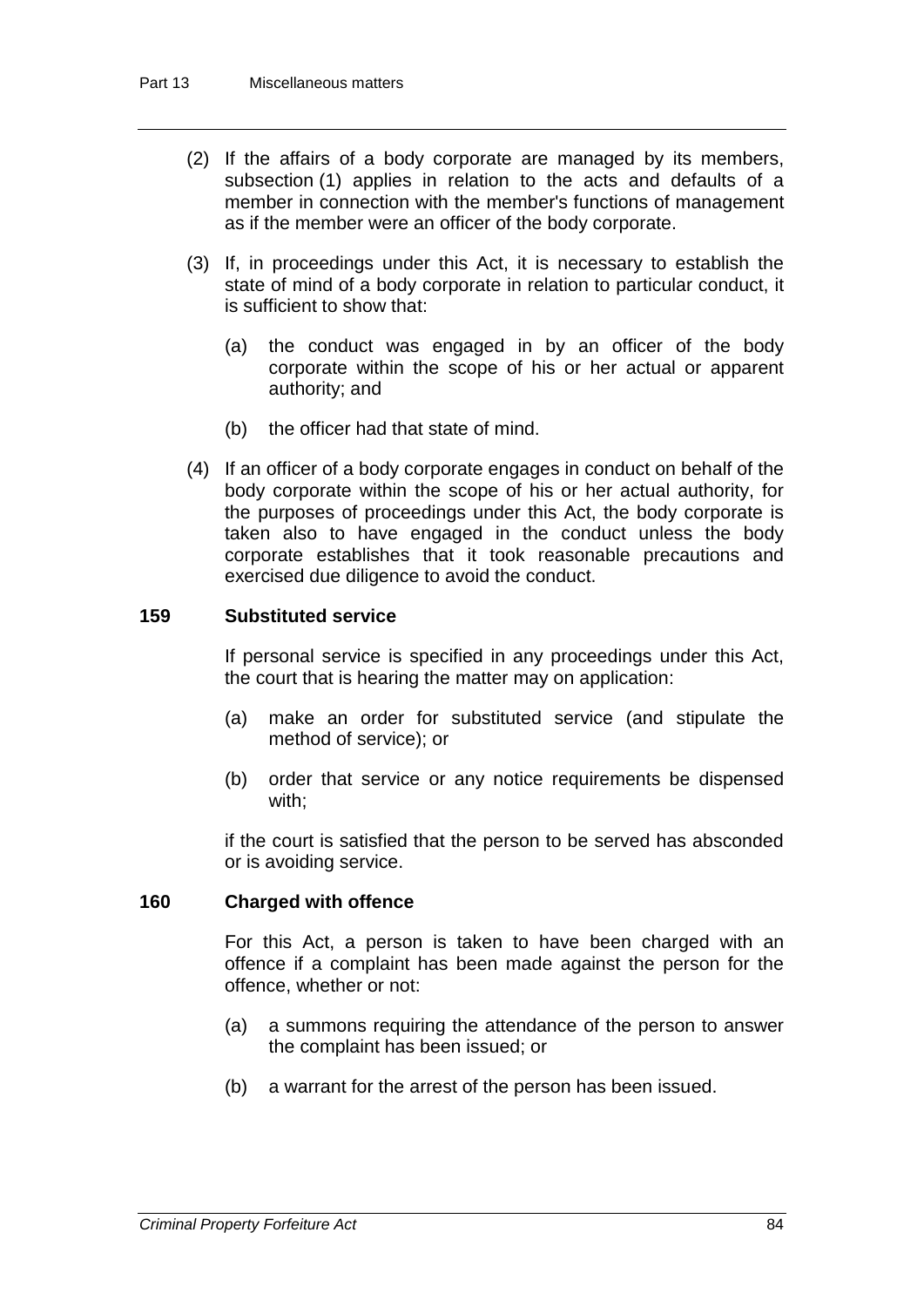## **161 Conviction of forfeiture offence**

- (1) For this Act, a person is taken to have been convicted of a forfeiture offence if:
	- (a) the person has been charged with and found guilty of a forfeiture offence, but a conviction is not recorded; or
	- (b) the forfeiture offence was taken into account by a court in sentencing the person for another forfeiture offence; or
	- (c) the person was charged with a forfeiture offence but absconded before the charge is finally determined.
- (2) For this Act, a person's conviction is taken to have been quashed:
	- (a) where the person is taken under subsection (1)(a) to have been convicted *–* if the finding of guilt is quashed or set aside; or
	- (b) where the person is taken under subsection (1)(b) to have been convicted – if the decision of the court to take the forfeiture offence into account is quashed or set aside; or
	- (c) where the person is taken under subsection (1)(c) to have been convicted – if the person is brought before a court to answer the charge and the person is discharged in respect of the forfeiture offence.

### **162 Absconding in connection with offence**

A person charged with an offence absconds in connection with the offence if:

- (a) a warrant for the person's arrest for the offence is in force or the person was arrested without warrant either before or after the person was charged with the offence; and
- (b) the charge has neither been disposed of nor finally determined; and
- (c) at least 6 months have passed since the warrant was issued; and
- (d) the person cannot be found.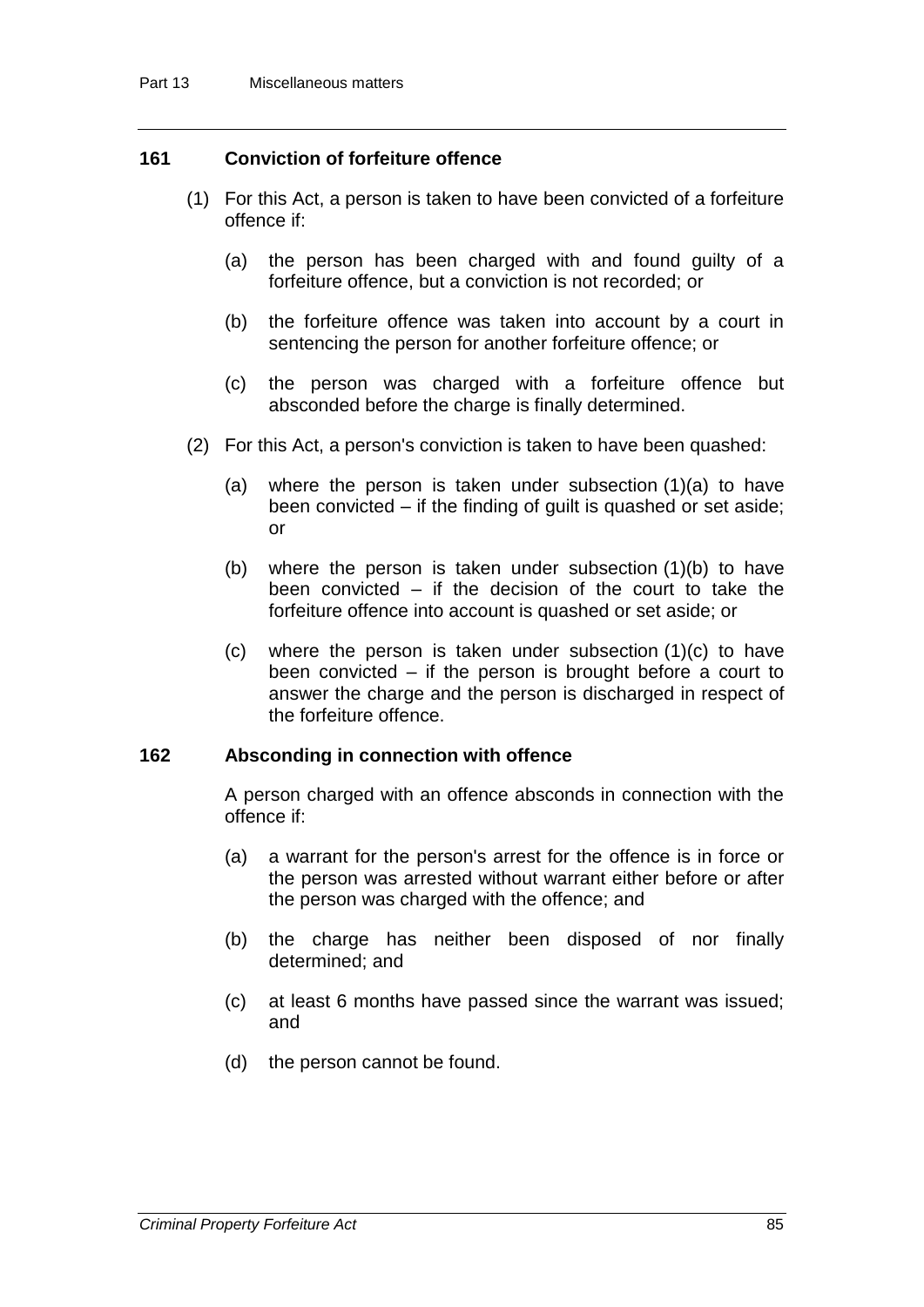## **163 Effect of person's death**

- (1) A reference in this Act to property of a person includes a reference to the property of a deceased person where the property was owned or effectively controlled by the person immediately before his or her death or given away by the person at any time before his or her death.
- (2) An order may be applied for and made under this Act:
	- (a) in respect of property that is or was owned or effectively controlled or given away by a person who died before the application or order is made; and
	- (b) on the basis of the activities of a person who died before the application or order is made.
- (3) If a person who owns property that is subject to a restraining order dies, this Act continues to apply to the property in all respects as if the person had not died, regardless of whether the administrator of the person's estate or any other person in whom the property vests as a result of the death is an innocent party in relation to the property.
- (4) Without limiting this section, if a person who is a joint tenant of property that is subject to a restraining order dies:
	- (a) the person's death does not operate to vest the property in the surviving joint tenant or tenants; and
	- (b) the restraining order continues to apply to the property as if the person had not died.

## **164 Obstructing member of Police Force**

(1) A person commits an offence if the person wilfully delays or obstructs a police officer in the performance of the member's functions under this Act, or wilfully delays or obstructs a person assisting a police officer in the performance of those functions.

Maximum penalty: 1 000 penalty units or imprisonment for 5 years.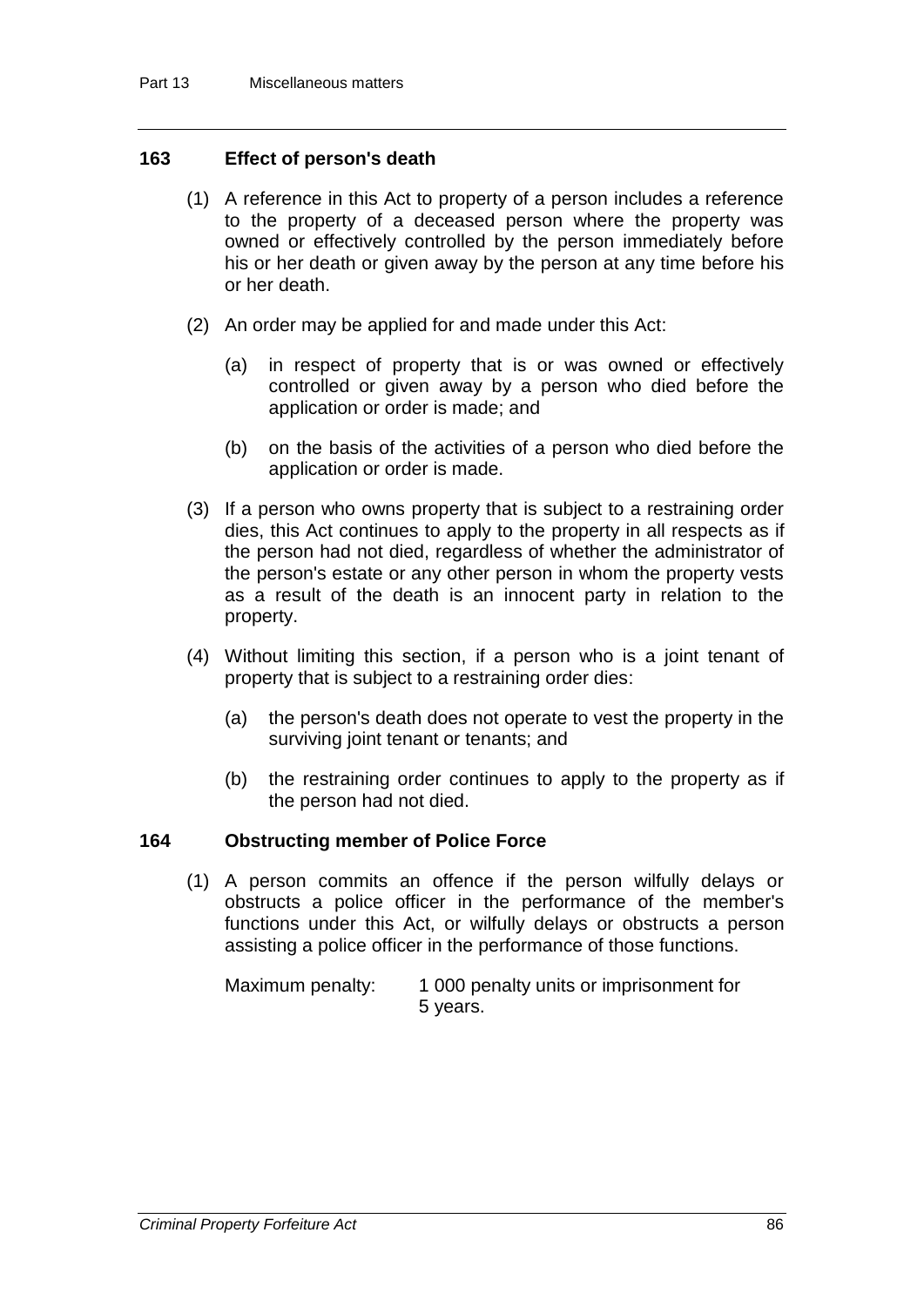(2) A person commits an offence if the person wilfully fails to produce any property to, or wilfully conceals or attempts to conceal any property from, a police officer in the performance of the officer's functions under this Act or a person assisting a police officer in the performance of those functions.

Maximum penalty: 1 000 penalty units or imprisonment for 5 years.

## **165 Legal professional privilege**

For the avoidance of doubt, the common law rules (including the exceptions) relating to legal professional privilege apply in relation to proceedings under this Act.

## **166 Regulations**

- (1) The Administrator may make regulations prescribing matters:
	- (a) required or permitted by this Act to be prescribed; or
	- (b) necessary or convenient to be prescribed for giving effect to this Act.
- (2) The Regulations may:
	- (a) provide for carrying out the destruction of property under an order under section 111; and
	- (b) provide for carrying out the sale of deteriorating property under an order under section 112; and
	- (c) provide for obtaining possession of forfeited property; and
	- (d) provide for the storage and management of forfeited property; and
	- (e) provide for the disposal of forfeited property that has vested in the Territory.
- (3) The Regulations may provide that contravention of a regulation is an offence, including a regulatory offence, and prescribe a penalty of not more than 500 penalty units.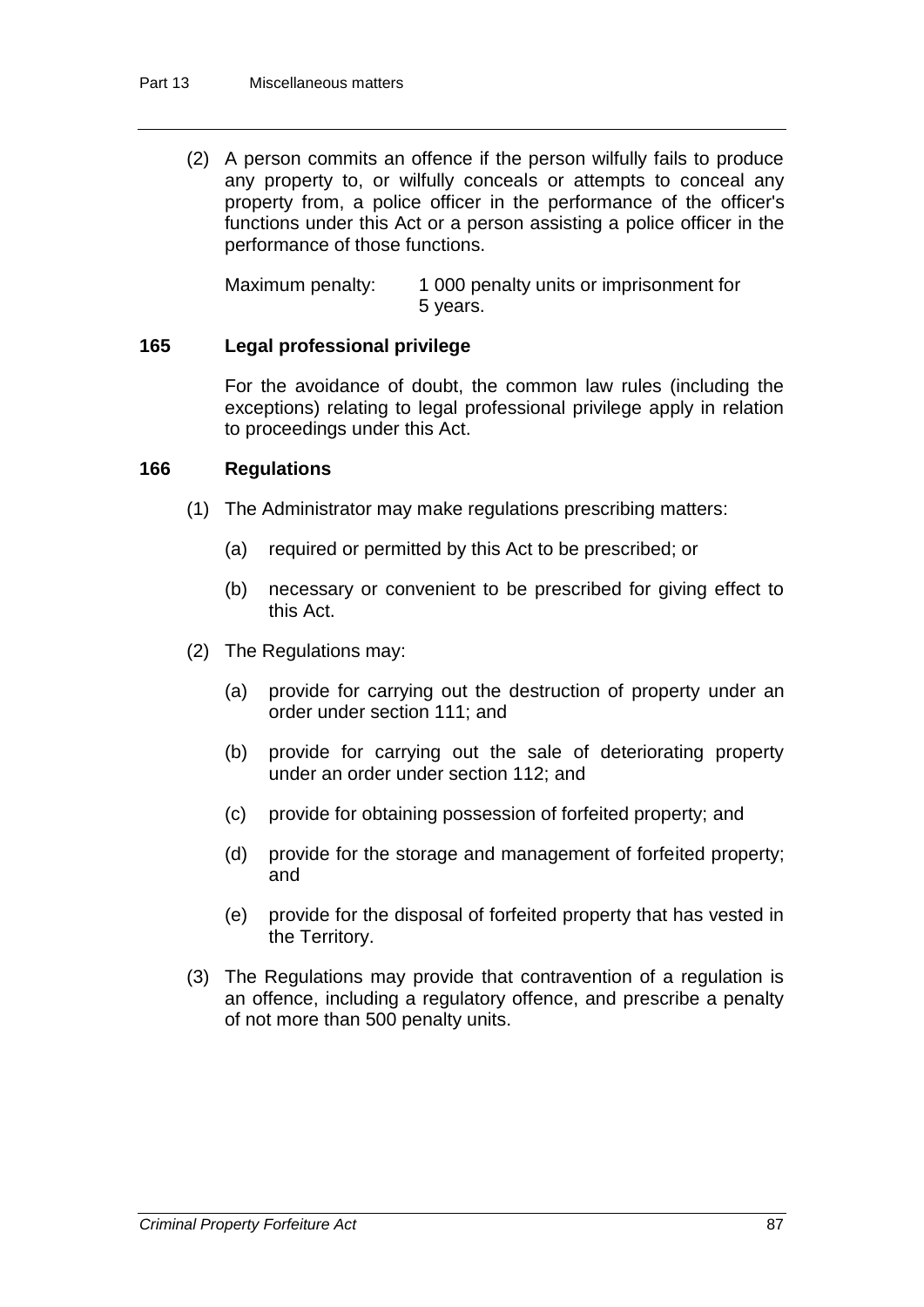### **ENDNOTES**

**1 KEY**

Key to abbreviations

| $amd = amended$         | $od = order$                        |
|-------------------------|-------------------------------------|
| $app = appendix$        | $om = omitted$                      |
| $bl = by-law$           | $pt = Part$                         |
| $ch = Chapter$          | $r =$ regulation/rule               |
| $cl = clause$           | $rem = remainder$                   |
| div = Division          | renum = renumbered                  |
| $exp = expires/expired$ | $rep = repeated$                    |
| $f =$ forms             | $s = section$                       |
| Gaz = Gazette           | $sch = Schedule$                    |
| $h dg =$ heading        | $sdiv = Subdivision$                |
| ins = inserted          | <b>SL = Subordinate Legislation</b> |
| It = $long$ title       | sub = substituted                   |
| $nc = not commenced$    |                                     |

## **2 LIST OF LEGISLATION**

| Criminal Property Forfeiture Act 2002 (Act No. 34, 2002) |                                         |  |
|----------------------------------------------------------|-----------------------------------------|--|
| Assent date                                              | 16 July 2002                            |  |
| Commenced                                                | 1 June 2003 (Gaz G21, 28 May 2003, p 2) |  |

#### *Law Reform (Gender, Sexuality and De Facto Relationships) Act 2003* **(Act No. 1, 2004)** Assent date 7 January 2004<br>Commenced 17 March 2004 17 March 2004 (*Gaz* G11, 17 March 2004, p 8)

# *Australian Crime Commission (Consequential Amendments) Act 2005* **(Act No. 7, 2005)** Assent date 17 March 2005<br>Commenced 18 May 2005 (s

18 May 2005 (s 2, s 2 Australian Crime Commission Act 2005 (Act No. 6, 2005) and *Gaz* G20, 18 May 2005, p 2)

#### *Justice Legislation Amendment Act (No. 2) 2007* **(Act No. 32, 2007)**

| Assent date | 12 December 2007                         |
|-------------|------------------------------------------|
| Commenced   | 8 January 2008 (Gaz S2, 8 January, 2008) |

*Justice Legislation Amendment (Penalties) Act 2010* **(Act No. 12, 2010)** Assent date 20 May 2010<br>Commenced 1 July 2010 ( Commenced 1 July 2010 (*Gaz* G24, 16 June 2010, p 2)

#### *Statute Law Revision Act 2011* **(Act No. 30, 2011)**

Assent date 31 August 2011<br>Commenced 21 September 2 21 September 2011 (*Gaz* G38, 21 September 2011, p 5)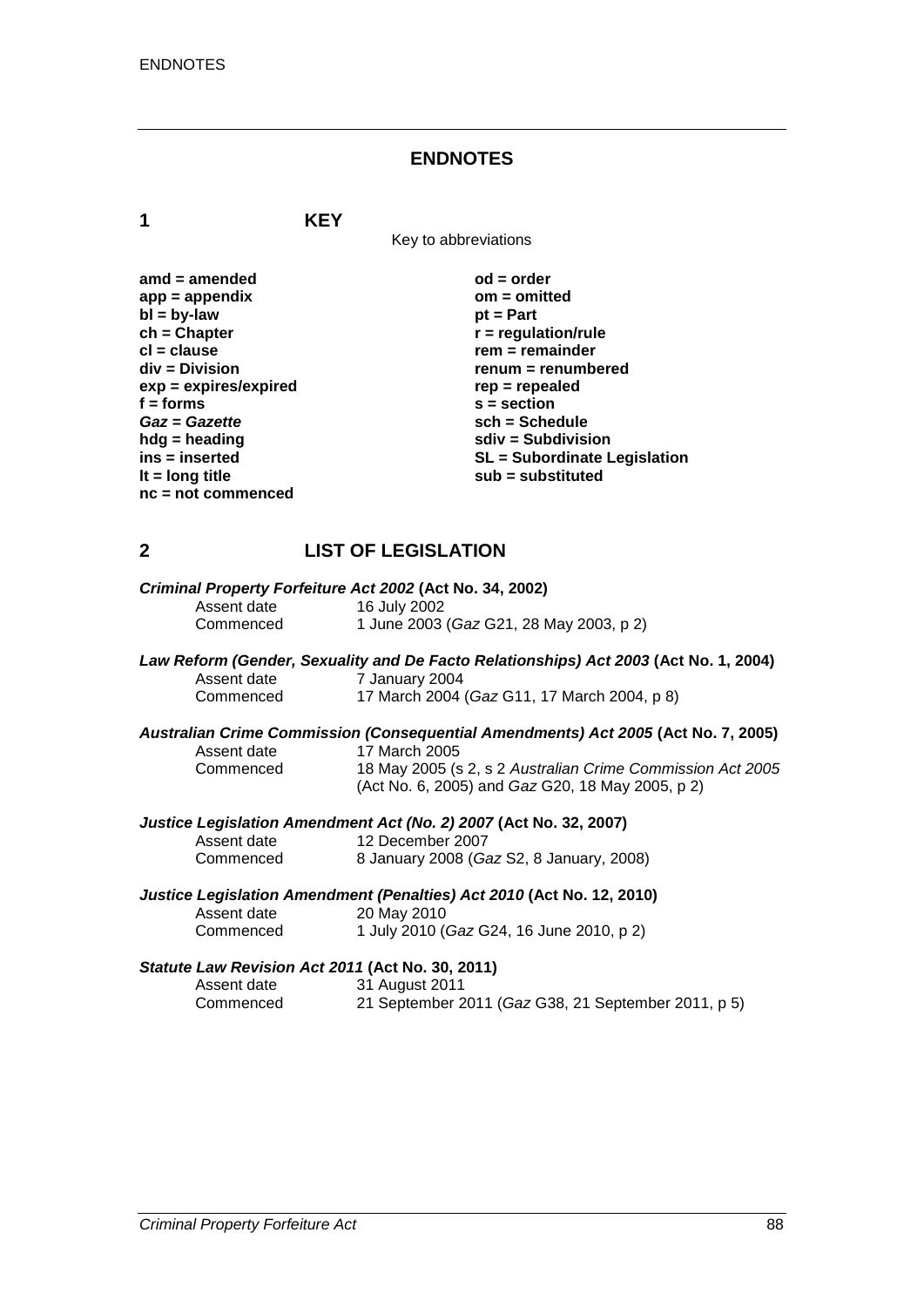### **3 LIST OF AMENDMENTS**

| pt 1 hdg              | amd No. 30, 2011, s 3                                      |
|-----------------------|------------------------------------------------------------|
| s <sub>4</sub>        | amd No. 30, 2011, s 3                                      |
| s 5                   | amd No. 1, 2004, s 62; No. 30, 2011, s 3                   |
| $ss 6 - 13$           | amd No. 30, 2011, s 3                                      |
| s 14                  | amd No. 12, 2010, s 3; No. 30, 2011, s 3                   |
| s 16                  | amd No. 12, 2010, s 3                                      |
| s 18                  | amd No. 30, 2011, s 3                                      |
| s 21                  | amd No. 12, 2010, s 3; No. 30, 2011, s 3                   |
| $ss 23 - 24$          | amd No. 30, 2011, s 3                                      |
| s 25                  | amd No. 12, 2010, s 3; No. 30, 2011, s 3                   |
| $ss 26 - 27$          | amd No. 30, 2011, s 3                                      |
| s 29                  | amd No. 30, 2011, s 3                                      |
| $ss 30 - 31$          | amd No. 12, 2010, s 3; No. 30, 2011, s 3                   |
| s 32                  | amd No. 7, 2005, s 3; No. 12, 2010, s 3; No. 30, 2011, s 3 |
| $ss 33 - 35$          | amd No. 30, 2011, s 3                                      |
| s 36                  | amd No. 12, 2010, s 3; No. 30, 2011, s 3                   |
| $ss 37 - 39$          | amd No. 30, 2011, s 3                                      |
| s 40                  | amd No. 32, 2007, s 11; No. 30, 2011, s 3                  |
| s 41                  | amd No. 30, 2011, s 3                                      |
| $ss 43 - 44$          | amd No. 30, 2011, s 3                                      |
| $ss 46 - 47$          | amd No. 30, 2011, s 3<br>amd No. 12, 2010, s 3             |
| s 48<br>$ss 49 - 50$  | amd No. 30, 2011, s 3                                      |
| s <sub>51</sub>       | amd No. 32, 2007, s 12                                     |
| $ss 52 - 53$          | amd No. 30, 2011, s 3                                      |
| s 55                  | amd No. 12, 2010, s 3; No. 30, 2011, s 3                   |
| s 63                  | amd No. 1, 2004, s 62; No. 30, 2011, s 3                   |
| s 64                  | amd No. 30, 2011, s 3                                      |
| s 66                  | amd No. 30, 2011, s 3                                      |
| $ss 68 - 69$          | amd No. 30, 2011, s 3                                      |
| s 71                  | amd No. 30, 2011, s 3                                      |
| $ss 74 - 75$          | amd No. 30, 2011, s 3                                      |
| ss 77 - 79            | amd No. 30, 2011, s 3                                      |
| s 81                  | amd No. 30, 2011, s 3                                      |
| s 82                  | amd No. 1, 2004, s 62; No. 30, 2011, s 3                   |
| $ss 83 - 85$          | amd No. 30, 2011, s 3                                      |
| s 88                  | amd No. 30, 2011, s 3                                      |
| $ss 92 - 95$          | amd No. 30, 2011, s 3                                      |
| ss 111 – 112          | amd No. 30, 2011, s 3                                      |
| s 118                 | amd No. 12, 2010, s 3; No. 30, 2011, s 3                   |
| s 121                 | amd No. 30, 2011, s 3                                      |
| s 123                 | amd No. 30, 2011, s 3                                      |
| ss 126 - 127          | amd No. 30, 2011, s 3                                      |
| ss 130 - 131          | amd No. 30, 2011, s 3                                      |
| s 134                 | amd No. 30, 2011, s 3                                      |
| s 136                 | amd No. 30, 2011, s 3                                      |
| s 138                 | amd No. 30, 2011, s 3                                      |
| s 139                 | amd No. 7, 2005, s 3; No. 30, 2011, s 3                    |
| s 140                 | amd No. 30, 2011, s 3                                      |
| s 142                 | amd No. 30, 2011, s 3                                      |
| s 145                 | amd No. 30, 2011, s 3                                      |
| pt 13 hdg             | amd No. 30, 2011, s 3<br>amd No. 30, 2011, s 3             |
| ss 150 – 151<br>s 152 | amd No. 12, 2010, s 3; No. 30, 2011, s 3                   |
| ss 153 - 154          | amd No. 30, 2011, s 3                                      |
|                       |                                                            |